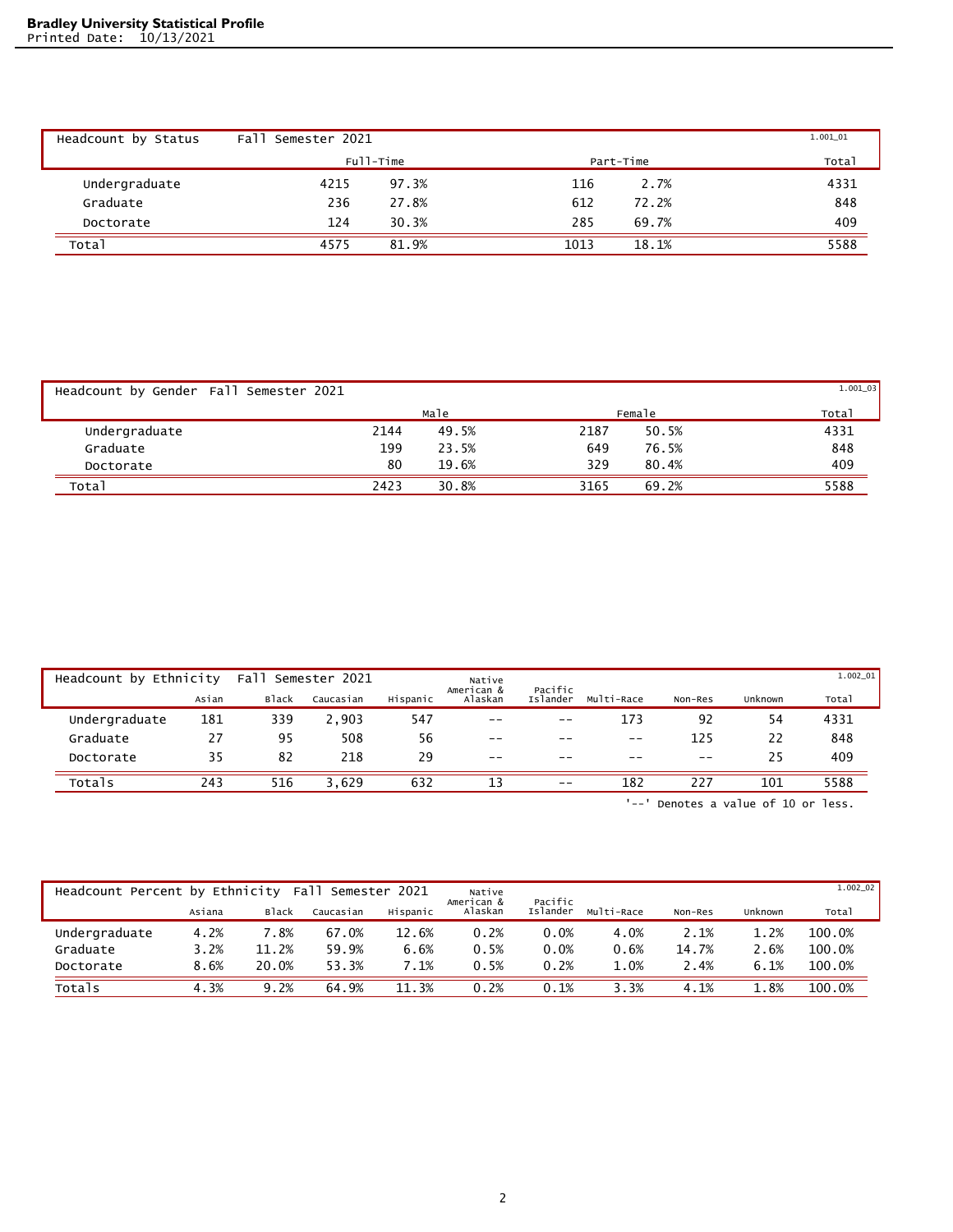| Headcount by Age and College<br>Fall               |                    | Semester 2021 |           |           |           |           |           |           |           |                        |              | IP 1.003 02 |
|----------------------------------------------------|--------------------|---------------|-----------|-----------|-----------|-----------|-----------|-----------|-----------|------------------------|--------------|-------------|
|                                                    | <b>UNDER</b><br>18 | $18 - 19$     | $20 - 21$ | $22 - 24$ | $25 - 29$ | $30 - 34$ | $35 - 39$ | $40 - 49$ | $50 - 64$ | 65 AND<br>OVER Unknown |              | Total       |
| Foster College of Business                         | 0                  | 86            | 114       | 93        | 6         |           |           | 0         | 0         | 0                      | 0            | 548         |
| Continuing Education                               | 0                  |               | $\Omega$  | $\Omega$  | $\Omega$  | $\Omega$  |           | $\Omega$  | 0         | $\Omega$               | $\Omega$     | 12          |
| Slane College of Communications & Fine Arts        | 0                  | 159           | 154       | 94        | 6         | 0         |           | $\Omega$  | 0         | 0                      | $\Omega$     | 767         |
| Caterpillar College of Engineering & Technology    | $\bf{0}$           | 124           | 168       | 100       | 20        | $\Omega$  |           | $\Omega$  | 0         | $\Omega$               | $\Omega$     | 746         |
| College of Education & Health Sciences             | 0                  | 189           | 179       | 92        | 6         | 0         |           | 0         | 0         | 0                      | $\Omega$     | 822         |
| The Graduate School                                | 0                  | $\Omega$      | 1         | 258       | 493       | $\Omega$  | 264       | $\Omega$  | 0         | $\Omega$               | 0            | 1257        |
| College of Liberal Arts & Sciences                 | 0                  | 254           | 252       | 124       | 22        | 0         | 4         | 0         | 0         | 0                      | 0            | 1195        |
| Turner School of Entrepreneurship and Innovation 0 |                    | $\Omega$      | $\Omega$  | $\Omega$  |           | $\Omega$  | $\Omega$  | $\Omega$  | 0         | $\Omega$               | $\mathbf{0}$ | 2           |
| Academic Exploration Program                       | 0                  | 116           | 24        | 9         | 6         | $\Omega$  |           | 0         | 0         | 0                      | $\Omega$     | 239         |
| Totals                                             | O                  | 929           | 892       | 770       | 560       | 0         | 278       | $\Omega$  | 0         | 0                      | 0            | 5588        |

| Headcount by Age and Status | Fal <sup>'</sup>   | Semester 2021 |       |     |             |           |           |           |           |                        | IP 1.003_03 |
|-----------------------------|--------------------|---------------|-------|-----|-------------|-----------|-----------|-----------|-----------|------------------------|-------------|
|                             | <b>UNDER</b><br>18 | $18 - 19$     | 20-21 |     | 22-24 25-29 | $30 - 34$ | $35 - 39$ | $40 - 49$ | $50 - 64$ | 65 AND<br>OVER Unknown | Total       |
| Full-Time                   |                    | 927           | 887   | 641 | 160         | 0         | 45        |           |           |                        | 4575        |
| Part-Time                   |                    |               |       | 129 | 400         | $\Omega$  | 233       |           |           |                        | 1013        |
| Totals                      |                    | 929           | 892   | 770 | 560         | 0         | 278       |           |           |                        | 5588        |

| Headcount by Age and Gender | Fall<br>Semester 2021<br><b>UNDER</b> |           |       |     |             |           |           |           |           | 65 AND       | IP 1.003_04 |
|-----------------------------|---------------------------------------|-----------|-------|-----|-------------|-----------|-----------|-----------|-----------|--------------|-------------|
|                             | 18                                    | $18 - 19$ | 20-21 |     | 22-24 25-29 | $30 - 34$ | $35 - 39$ | $40 - 49$ | $50 - 64$ | OVER Unknown | Total       |
| Female                      |                                       |           | 459   | 366 | 431         |           | 231       |           |           |              | 3165        |
| Male                        |                                       | 418       | 433   | 404 | 129         | $\Omega$  | 47        |           |           |              | 2423        |
| Totals                      |                                       | 929       | 892   | 770 | 560         |           | 278       |           |           |              | 5588        |

| Headcount by Age and Ethnicity | Fall               | Semester 2021 |           |           |           |              |           |              |              |          |              | IP 1.003_04 |
|--------------------------------|--------------------|---------------|-----------|-----------|-----------|--------------|-----------|--------------|--------------|----------|--------------|-------------|
|                                | <b>UNDER</b><br>18 | $18 - 19$     | $20 - 21$ | $22 - 24$ | $25 - 29$ | $30 - 34$    | $35 - 39$ | $40 - 49$    | $50 - 64$    | 65 AND   | OVER Unknown | Total       |
| Asian                          | 0                  | 38            | 36        | 39        | 36        | 0            | 11        | 0            | 0            | 0        | 0            | 243         |
| <b>Black</b>                   | 0                  | 127           | 46        | 46        | 65        | 0            | 52        | $\mathbf{0}$ | $\mathbf{0}$ | $\Omega$ | 0            | 516         |
| Caucasian                      | 0                  | 548           | 624       | 491       | 339       | $\mathbf{0}$ | 164       | $\mathbf{0}$ | $\Omega$     | $\Omega$ | $\mathbf{0}$ | 3629        |
| Hispanic                       | 0                  | 156           | 103       | 70        | 49        | $\Omega$     | 19        | $\mathbf{0}$ | $\mathbf{0}$ | $\Omega$ | 0            | 632         |
| Multi-Race                     | 0                  | 34            | 41        | 18        | 3         | 0            | п         | $\Omega$     | $\Omega$     | $\Omega$ | $\mathbf{0}$ | 182         |
| Native American                | 0                  |               | 3         |           |           | $\mathbf{0}$ | 3         | $\mathbf{0}$ | $\mathbf{0}$ | $\Omega$ | $\mathbf{0}$ | 13          |
| Non-Res                        | 0                  | 16            | 15        | 91        | 47        | 0            | 3         | $\mathbf{0}$ | $\mathbf{0}$ | $\Omega$ | $\mathbf{0}$ | 227         |
| Other                          | $\Omega$           | ∍             | 19        | ำ         | ∍         | $\Omega$     | ς         | $\Omega$     | $\Omega$     | $\Omega$ | $\Omega$     | 42          |
| Pacific Islander               | 0                  |               | $\Omega$  | $\Omega$  | 2         | $\Omega$     | 0         | $\mathbf{0}$ | $\Omega$     | $\Omega$ | $\mathbf{0}$ | 3           |
| Unknown                        | O                  | 6             |           | 12        | 16        | $\Omega$     | 22        | $\mathbf{0}$ | $\Omega$     | 0        | 0            | 101         |
| Totals                         | 0                  | 929           | 892       | 770       | 560       | 0            | 278       | $\mathbf{0}$ | $\Omega$     | $\Omega$ | 0            | 5588        |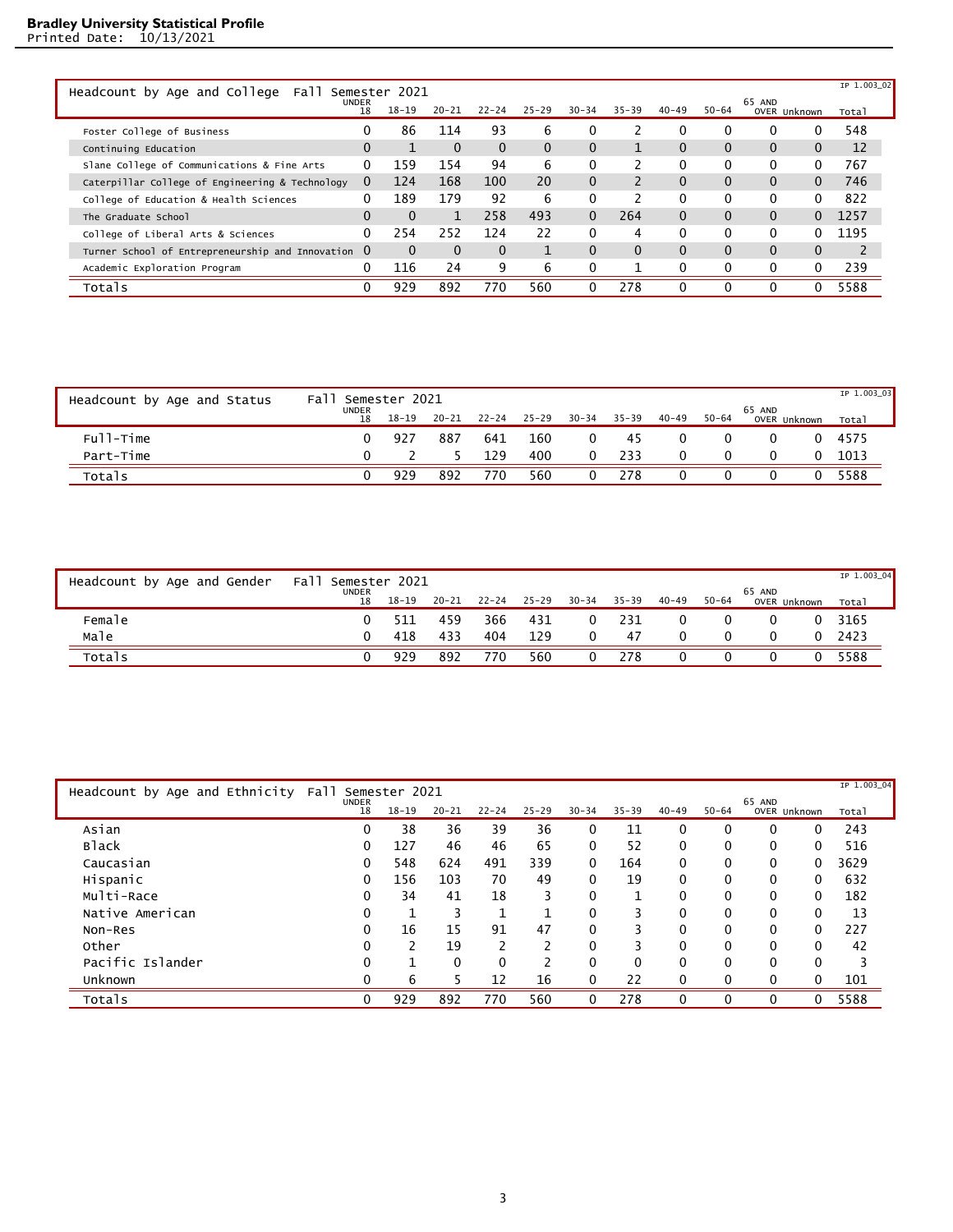| Headcount by Status (New and Transfer) | Fall Semester 2021 |           | $1.001\_02$ |
|----------------------------------------|--------------------|-----------|-------------|
|                                        | Full-Time          | Part-Time | Total       |
| New Students                           |                    |           |             |
| Doctorate                              | 27                 | 45        | 72          |
| Graduate                               | 107                | 119       | 226         |
| Undergraduate                          | 1039               |           | 1042        |
|                                        | 1173               | 167       | 1340        |
| Transfer                               |                    |           |             |
| Undergraduate                          | 132                |           | 139         |
|                                        | 132                |           | 139         |
| Total                                  | 1305               | 174       | 1479        |

| All First-Time Students High School Rank |      |      |      |      |      |      |      |      |      | $6.001_{01}$ |
|------------------------------------------|------|------|------|------|------|------|------|------|------|--------------|
|                                          | 2012 | 2013 | 2014 | 2015 | 2016 | 2017 | 2018 | 2019 | 2020 | 2021         |
| Upper $1/10$                             | 227  | 191  | 100  | 76   | 120  | 131  | 118  | 85   | 90   | 84           |
| 2/10                                     | 184  | 178  | 91   | 93   | 108  | 165  | 90   | 100  | 101  | 77           |
| 3/10                                     | 119  | 134  | 44   | 92   | 100  | 89   | 81   | 77   | 50   | 57           |
| 4/10                                     | 78   | 79   | 33   | 48   | 66   | 96   | 65   | 58   | 50   | 33           |
| 5/10                                     | 58   | 65   | 22   | 39   | 33   | 48   | 37   | 29   | 30   | 45           |
| 6/10                                     | 37   | 38   | 12   | 31   | 29   | 30   | 23   | 31   | 14   | 19           |
| 7/10                                     |      | 19   | 6    | 8    | 16   | 21   |      | 16   | 6    | 13           |
| 8/10                                     |      | q    |      |      |      | 8    |      | 6    |      |              |
| 9/10                                     |      |      |      |      |      |      |      |      |      |              |
| 10/10                                    |      |      |      |      |      |      |      |      |      |              |
| Unknown                                  | 305  | 372  | 631  | 533  | 614  | 675  | 663  | 643  | 681  | 709          |
| Total                                    | 1016 | 1085 | 948  | 929  | 1093 | 1265 | 1090 | 1048 | 1027 | 1042         |

| <b>Entering Student Test Scores</b> |       |       |       |       |       |       |       |       |      | $6.002\_01$ |  |
|-------------------------------------|-------|-------|-------|-------|-------|-------|-------|-------|------|-------------|--|
|                                     | 2012  | 2013  | 2014  | 2015  | 2016  | 2017  | 2018  | 2019  | 2020 | 2021        |  |
| ACT Composite                       | 25.7  | 25.5  | 25.6  | 25.2  | 25.2  | 25.0  | 25.1  | 25.0  | 25.0 | 21.3        |  |
| SAT Math                            | 582.9 | 580.4 | 585.9 | 584.7 | 556.9 | 568.8 | 513.3 | 530.0 | 0.0  | 0.0         |  |
| SAT Verbal                          | 579.8 | 568.1 | 558.0 | 561.3 | 546.0 | 575.4 | 511.5 | 490.0 | 0.0  | 0.0         |  |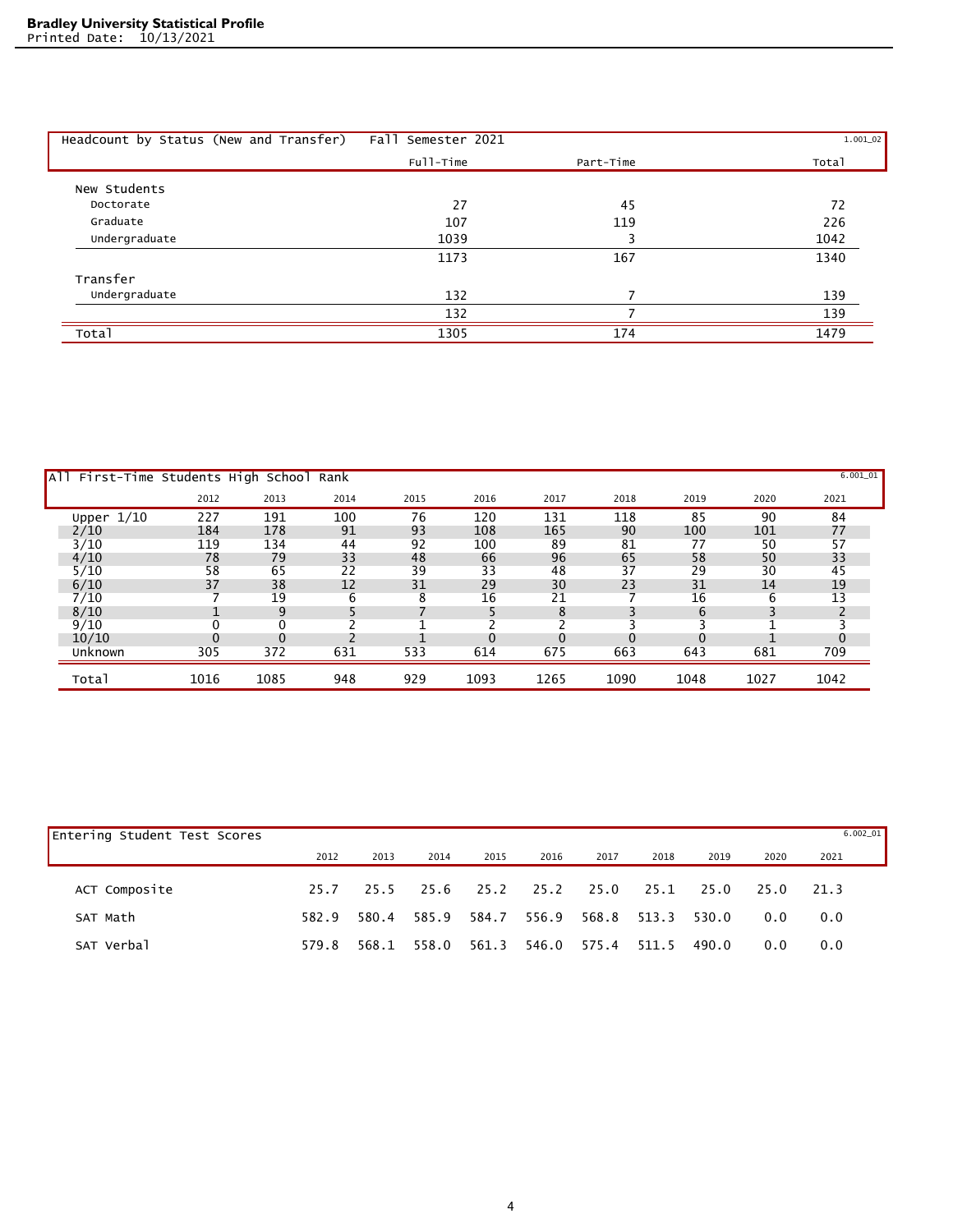| Fall Semester 2021 |
|--------------------|
|                    |

| by County              | First-Time Illinois Undergraduate Students |                | 5.001_01        |
|------------------------|--------------------------------------------|----------------|-----------------|
| Adams                  |                                            | $\frac{2}{2}$  | 0.2%            |
| Bond                   |                                            |                | 0.2%            |
| Boone                  |                                            |                | 0.2%            |
| <b>Bureau</b>          |                                            | 4              | 0.5%            |
| Carroll                |                                            | 1<br>2         | 0.1%            |
| Cass                   |                                            | 6              | 0.2%            |
| Champaign<br>Christian |                                            | 2              | $0.7\%$<br>0.2% |
| Clay                   |                                            | $\overline{1}$ | 0.1%            |
| Clinton                |                                            | 1              | 0.1%            |
| Coles                  |                                            | 1              | 0.1%            |
| Cook                   |                                            | 297            | 34.8%           |
| Dekalb                 |                                            | 1              | 0.1%            |
| Dewitt                 |                                            | 1              | 0.1%            |
| Dupage                 |                                            | 66             | 7.7%            |
| Fulton                 |                                            | 5              | 0.6%            |
| Grundy                 |                                            | 6              | $0.7\%$         |
| Henderson              |                                            | 1              | 0.1%            |
| Henry                  |                                            | 9              | 1.1%            |
| Jackson                |                                            | 2              | 0.2%            |
| Jersey                 |                                            | 1<br>34        | 0.1%            |
| Kane<br>Kankakee       |                                            | 10             | 4.0%<br>1.2%    |
| Kendall                |                                            | 15             | 1.8%            |
| Knox                   |                                            | 4              | 0.5%            |
| Lake                   |                                            | 49             | 5.7%            |
| Lasalle                |                                            | 8              | 0.9%            |
| Lee                    |                                            | 4              | 0.5%            |
| Logan                  |                                            |                | $0.2\%$         |
| Macon                  |                                            | $\frac{2}{5}$  | 0.6%            |
| Madison                |                                            | 4              | $0.5\%$         |
| Marshall               |                                            | 8              | 0.9%            |
| Mason                  |                                            | 1              | $0.1\%$         |
| Mcdonough              |                                            | 1              | 0.1%            |
| Mchenry                |                                            | 29             | 3.4%            |
| Mclean                 |                                            | $\overline{9}$ | 1.1%            |
| Menard                 |                                            | 3<br>1         | 0.4%            |
| Mercer                 |                                            | 4              | 0.1%<br>0.5%    |
| Montgomery<br>Morgan   |                                            | 3              | 0.4%            |
| ogle                   |                                            | 1              | $0.1\%$         |
| Peoria                 |                                            | 88             | 10.3%           |
| Perry                  |                                            | 1              | 0.1%            |
| Pike                   |                                            | 1              | 0.1%            |
| Putnam                 |                                            | 1              | $0.1\%$         |
| Rock Island            |                                            | 5              | 0.6%            |
| Sangamon               |                                            | 15             | 1.8%            |
| Stark                  |                                            | 1              | 0.1%            |
| St Clair               |                                            | 6              | 0.7%            |
| Stephenson             |                                            | 1              | 0.1%            |
| Tazewell               |                                            | 36             | 4.2%            |
| Vermilion              |                                            | 1              | 0.1%            |
| Wabash                 |                                            | 1<br>1         | $0.1\%$<br>0.1% |
| Warren                 |                                            | 1              | 0.1%            |
| Wayne<br>will          |                                            |                | 6.4%            |
| Winnebago              |                                            | 55<br>15       | 1.8%            |
| woodford               |                                            | 11             | 1.3%            |
| Whiteside              |                                            | 5              | $0.6\%$         |
|                        |                                            |                |                 |
| Total                  |                                            | 853            |                 |

| First-Time Domestic Undergraduate Students<br>by State |                          | $5.001 - 02$ |
|--------------------------------------------------------|--------------------------|--------------|
| <b>ALABAMA</b>                                         | $\mathbf{1}$             | 0.1%         |
| <b>ARKANSAS</b>                                        | $\mathbf{1}$             | 0.1%         |
| <b>ARIZONA</b>                                         | 3                        | 0.3%         |
| CALIFORNIA                                             | 9                        | 0.9%         |
| <b>COLORADO</b>                                        | $\overline{4}$           | 0.4%         |
| CONNECTICUT                                            | 1                        | 0.1%         |
| <b>DELAWARE</b>                                        | 1                        | 0.1%         |
| <b>FLORIDA</b>                                         | $\overline{4}$           | 0.4%         |
| <b>GEORGIA</b>                                         | 1                        | 0.1%         |
| <b>IOWA</b>                                            | 11                       | 1.1%         |
| <b>ILLINOIS</b>                                        | 853                      | 83.9%        |
| <b>INDIANA</b>                                         | 21                       | 2.1%         |
| <b>KANSAS</b>                                          | 4                        | 0.4%         |
| <b>KENTUCKY</b>                                        | 3                        | 0.3%         |
| <b>MASSACHUSETTS</b>                                   | $\overline{2}$           | 0.2%         |
| <b>MARYLAND</b>                                        | 3                        | 0.3%         |
| MICHIGAN                                               | 5                        | 0.5%         |
| <b>MINNESOTA</b>                                       | 9                        | 0.9%         |
| MISSOURI                                               | 29                       | 2.9%         |
| <b>NEBRASKA</b>                                        | 1                        | 0.1%         |
| <b>NEW YORK</b>                                        | $\overline{2}$           | 0.2%         |
| OHIO                                                   | 7                        | 0.7%         |
| <b>OKLAHOMA</b>                                        | 1                        | 0.1%         |
| PENNSYLVANIA                                           | 3                        | 0.3%         |
| <b>TEXAS</b>                                           | 12                       | 1.2%         |
| <b>VIRGINIA</b>                                        | $\overline{2}$           | 0.2%         |
| WASHINGTON                                             | $\overline{\phantom{a}}$ | 0.2%         |
| WISCONSIN                                              | 22                       | 2.2%         |
| Total                                                  | 1017                     |              |

| First-Time Undergraduate Students<br>by Country |                          | 5.001_03 |
|-------------------------------------------------|--------------------------|----------|
| <b>BULGARIA</b>                                 | 1                        | 0.10%    |
| <b>CANADA</b>                                   | 1                        | 0.10%    |
| <b>CHINA</b>                                    | 1                        | 0.10%    |
| <b>SPAIN</b>                                    | $\mathbf 1$              | 0.10%    |
| ETHIOPIA                                        | $\overline{2}$           | 0.19%    |
| <b>FRANCE</b>                                   | 1                        | 0.10%    |
| INDIA                                           | $\overline{\mathcal{L}}$ | 0.19%    |
| <b>ITALY</b>                                    | $\mathbf 1$              | 0.10%    |
| <b>MOROCCO</b>                                  | 1                        | 0.10%    |
| <b>NIGERIA</b>                                  | 3                        | 0.29%    |
| <b>PAKISTAN</b>                                 | 1                        | 0.10%    |
| Puerto Rico                                     | 3                        | 0.29%    |
| TOGO                                            | 1                        | 0.10%    |
| <b>TURKEY</b>                                   | 1                        | 0.10%    |
| UNITED STATES OF AMERICA                        | 1017                     | 97.60%   |
| <b>VENEZUELA</b>                                | $\mathcal{P}$            | 0.19%    |
| <b>VIETNAM</b>                                  | 2                        | 0.19%    |
| SOUTH AFRICA                                    | 1                        | 0.10%    |
| Total                                           | 1042                     |          |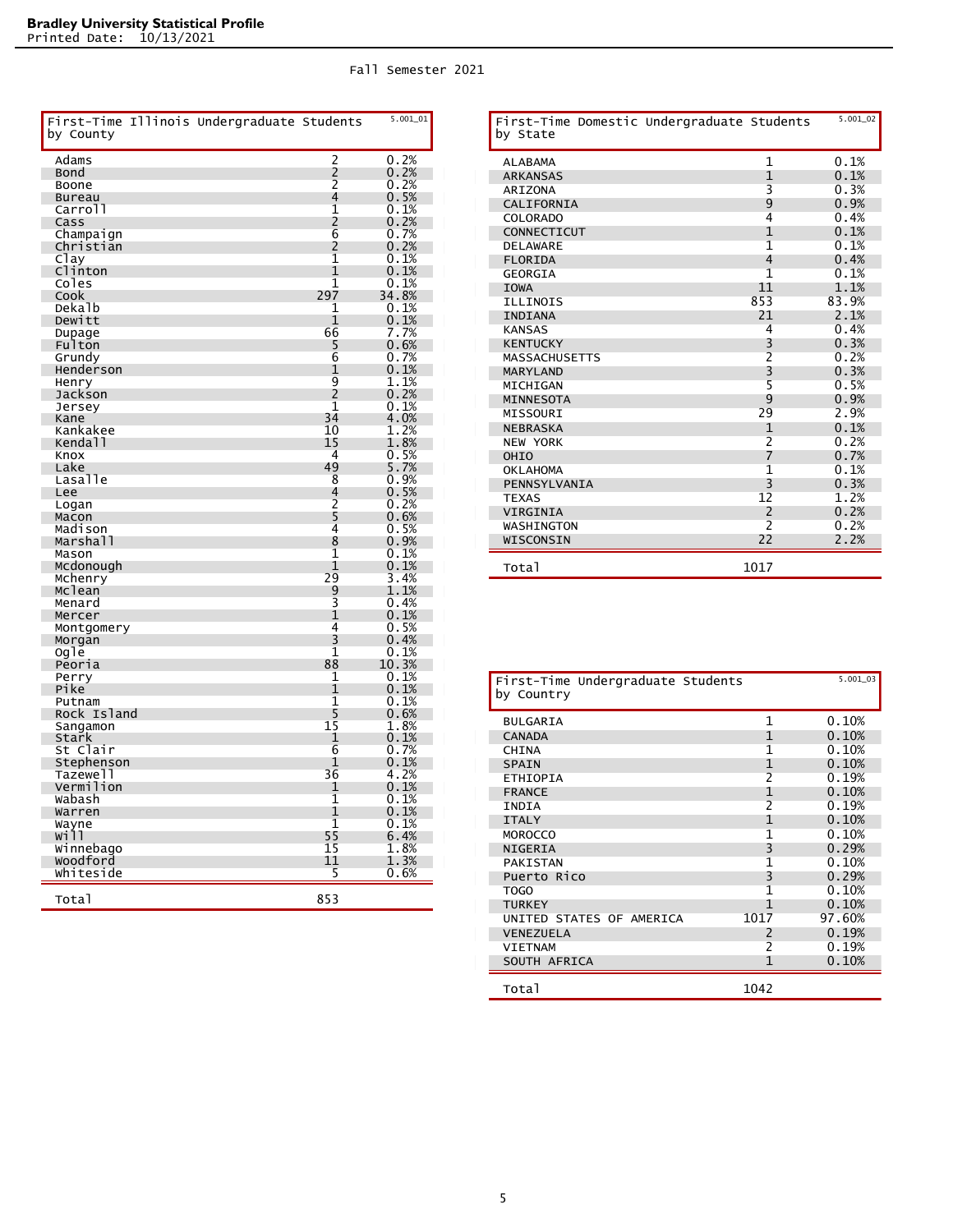|                          | Illinois Undergraduate Students by County |  |                                                         | $5.011\_01$             |
|--------------------------|-------------------------------------------|--|---------------------------------------------------------|-------------------------|
| Adams                    |                                           |  | 6                                                       | 0.2%                    |
| Bond                     |                                           |  | 2                                                       | 0.1%                    |
| Boone                    |                                           |  | 9<br>14                                                 | 0.3%                    |
| <b>Bureau</b><br>Carroll |                                           |  | 4                                                       | 0.4%<br>$0.1\%$         |
| Cass                     |                                           |  | 4                                                       | 0.1%                    |
| Champaign                |                                           |  | 20                                                      | 0.6%                    |
| Chrıstıan                |                                           |  | 7                                                       | 0.2%<br>$0.1\%$         |
| Clark<br>Clay            |                                           |  | $\overline{c}$<br>1                                     | 0.0%                    |
| Clinton                  |                                           |  | 3                                                       | 0.1%                    |
| Coles                    |                                           |  | 2                                                       | 0.1%                    |
| Cook<br>Cumberland       |                                           |  | 879<br>1                                                | 25.0%<br>0.0%           |
| Dekalb                   |                                           |  | 16                                                      |                         |
| Dewitt                   |                                           |  | 3                                                       | $0.5%$<br>$0.1%$        |
| Douglas                  |                                           |  | 3                                                       | $0.1\%$                 |
| Dupage<br>Edgar          |                                           |  | 311<br>$\overline{c}$                                   | 8.8%<br>0.1%            |
| Effingham                |                                           |  | 1                                                       | 0.0%                    |
| Ford                     |                                           |  | $\frac{2}{31}$                                          | 0.1%                    |
| Fulton                   |                                           |  |                                                         | 0.9%                    |
| Greene<br>Grundy         |                                           |  | $\frac{2}{40}$                                          | 0.1%<br>1.1%            |
| Hancock                  |                                           |  | 1                                                       | 0.0%                    |
| Henderson                |                                           |  | 2                                                       | $0.1\%$                 |
| Henry                    |                                           |  | $3\bar{3}$                                              | $0.9%$<br>$0.1%$        |
| Iroquois<br>Jackson      |                                           |  | 2<br>3<br>3                                             | 0.1%                    |
| Jersey                   |                                           |  |                                                         | 0.1%                    |
| Jo Daviess               |                                           |  | 3                                                       | 0.1%                    |
| Kane                     |                                           |  | 114                                                     | 3.2%                    |
| Kankakee<br>Kendall      |                                           |  | 30<br>39                                                | $0.9%$<br>$1.1%$        |
| Knox                     |                                           |  | 24                                                      | 0.7%                    |
| Lake                     |                                           |  | 244                                                     | $6.9%$<br>$1.3%$        |
| Lasalle                  |                                           |  | 47                                                      |                         |
| Lee<br>Livingston        |                                           |  | 8<br>8                                                  | 0.2%                    |
| Logan                    |                                           |  | 7                                                       | $0.2%$<br>$0.2%$        |
| Macon                    |                                           |  | 20                                                      | 0.6%                    |
| Macoupin<br>Madison      |                                           |  | 2<br>$1\bar{7}$                                         | 0.1%                    |
| Marion                   |                                           |  | 1                                                       | $0.5\%$<br>0.0%<br>0.5% |
| Marshall                 |                                           |  | 19                                                      |                         |
| Mason                    |                                           |  | 2                                                       | 0.1%                    |
| Mcdonough                |                                           |  | $rac{5}{120}$                                           | $0.1\%$<br>3.4%         |
| Mchenry<br>Mclean        |                                           |  | 47                                                      | 1.3%                    |
| Menard                   |                                           |  | 5                                                       | $0.1\%$                 |
| Mercer                   |                                           |  | 6                                                       | $0.2%$<br>$0.2%$        |
| Monroe                   |                                           |  | 8<br>4                                                  | 0.1%                    |
| Montgomery<br>Morgan     |                                           |  | 6                                                       | 0.2%                    |
| ogle                     |                                           |  | 7                                                       | $0.2%$<br>15.8%         |
| Peoria                   |                                           |  | 554                                                     |                         |
| Perry<br>Piatt           |                                           |  | 1<br>z                                                  | 0.0%                    |
| Pike                     |                                           |  | 4                                                       | V.I%<br>0.1%            |
| Putnam                   |                                           |  | $\frac{5}{1}$                                           | 0.1%                    |
| Randolph                 |                                           |  | 2ō                                                      | 0.0%                    |
| Rock Island<br>Sangamon  |                                           |  | 52                                                      | 0.6%                    |
| <b>Shelby</b>            |                                           |  |                                                         | $\frac{1}{0}$ . 5%      |
| Stark                    |                                           |  | $\begin{array}{c} \bar{1} \\ \bar{7} \\ 19 \end{array}$ | $0.2%$<br>$0.5%$        |
| St Clair                 |                                           |  | 4                                                       |                         |
| Stephenson<br>Tazewell   |                                           |  | 242                                                     | 0.1%                    |
| Vermilion                |                                           |  | 7                                                       | $6.9\%$<br>0.2%<br>0.0% |
| wabash                   |                                           |  | $\frac{1}{3}$                                           |                         |
| Warren                   |                                           |  | 1                                                       | 0.1%<br>0.0%            |
| Wayne<br>will            |                                           |  | 267                                                     | 7.6%                    |
| Winnebago                |                                           |  | 51                                                      | 1.5%                    |
| woodford                 |                                           |  | 62                                                      | 1.8%                    |
| Whiteside                |                                           |  | 9                                                       | 0.3%                    |
| Total                    |                                           |  | 3515                                                    |                         |

|                                  | Domestic Undergraduate Students by State |                                                    | $5.011\_02$                                                   |
|----------------------------------|------------------------------------------|----------------------------------------------------|---------------------------------------------------------------|
| <b>ALABAMA</b>                   |                                          | $\frac{2}{37}$<br>$\frac{1}{2}$<br>$\frac{37}{12}$ | 0.0%                                                          |
| <b>ARKANSAS</b>                  |                                          |                                                    | $0.0\%$<br>$0.2\%$                                            |
| <b>ARIZONA</b>                   |                                          |                                                    |                                                               |
| CALIFORNIA                       |                                          |                                                    | 0.9%                                                          |
| <b>COLORADO</b>                  |                                          |                                                    | $\substack{\textcolor{red}{\textbf{0.3\%}}\  \  \, 0.1\%}$    |
| CONNECTICUT                      |                                          | $\frac{-5}{2}$<br>15                               |                                                               |
| <b>DELAWARE</b>                  |                                          |                                                    | $0.0\%$                                                       |
| <b>FLORIDA</b>                   |                                          |                                                    | $\begin{array}{c} 0.4\% \ 0.1\% \end{array}$                  |
| <b>GEORGIA</b>                   |                                          | $\frac{25}{2}$<br>50                               |                                                               |
| <b>HAWAII</b>                    |                                          |                                                    | 0.0%                                                          |
| <b>IOWA</b>                      |                                          |                                                    | $\frac{1.2\%}{83.1\%}$                                        |
| <b>ILLINOIS</b>                  |                                          | 3515<br>86                                         |                                                               |
| INDIANA                          |                                          |                                                    | 2.0%                                                          |
| <b>KANSAS</b>                    |                                          | 15                                                 | 0.4%                                                          |
| <b>KENTUCKY</b>                  |                                          | 5                                                  | 0.1%                                                          |
| LOUISIANA                        |                                          |                                                    | $0.0\%$<br>$0.1\%$                                            |
| <b>MASSACHUSETTS</b>             |                                          | $\frac{5}{3}$<br>19                                |                                                               |
| MARYLAND                         |                                          |                                                    | $0.1\%$                                                       |
| MICHIGAN                         |                                          |                                                    | $\overset{0}{1}\overset{4}{.} \overset{2}{\footnotesize{\%}}$ |
| MINNESOTA                        |                                          | $1\frac{49}{7}$                                    |                                                               |
| MISSOURI                         |                                          |                                                    | 4.2%                                                          |
| NORTH CAROLINA                   |                                          |                                                    | $0.1\%$                                                       |
| <b>NEBRASKA</b>                  |                                          |                                                    | $0.0\%$                                                       |
| <b>NEW HAMSHIRE</b>              |                                          |                                                    | 0.0%                                                          |
| NEW<br><b>JERSEY</b>             |                                          |                                                    | $0.0\%$<br>0.0%                                               |
| <b>NEW MEXICO</b>                |                                          |                                                    | $0.1\%$                                                       |
| <b>NEVADA</b><br><b>NEW YORK</b> |                                          |                                                    |                                                               |
| OHIO                             |                                          |                                                    | $0.3%$<br>$0.5%$                                              |
| <b>OKLAHOMA</b>                  |                                          |                                                    |                                                               |
| OREGON                           |                                          |                                                    | $\begin{array}{c} 0.0\% \ 0.0\% \end{array}$                  |
| PENNSYLVANIA                     |                                          | 422123332222222322322323232323232323234            | 0.2%                                                          |
| RHODE ISLAND                     |                                          |                                                    | 0.0%                                                          |
| SOUTH CAROLINA                   |                                          |                                                    | 0.0%                                                          |
| <b>TENNESSEE</b>                 |                                          | $\frac{1}{7}$                                      | 0.2%                                                          |
| <b>TEXAS</b>                     |                                          | 44                                                 | .0%                                                           |
| VIRGINIA                         |                                          | 4                                                  | 0.1%                                                          |
| <b>VERMONT</b>                   |                                          | 1                                                  | $0.0\%$                                                       |
| WASHINGTON                       |                                          | 6                                                  |                                                               |
| WISCONSIN                        |                                          | 90                                                 | $\frac{0.1\%}{2.1\%}$                                         |
| WYOMING                          |                                          |                                                    | 0.0%                                                          |
|                                  |                                          |                                                    |                                                               |
| Total                            |                                          | 4231                                               |                                                               |

| Undergraduate Students by Country     |                       | 5.011_03                        |
|---------------------------------------|-----------------------|---------------------------------|
| <b>AUSTRALIA</b>                      |                       | 0.0%                            |
| <b>BULGARIA</b>                       | 11121                 | 0.0%                            |
| <b>BENIN</b>                          |                       |                                 |
| <b>BOLIVIA</b>                        |                       | $0.0\%$                         |
| <b>BRAZIL</b>                         |                       |                                 |
| <b>CANADA</b>                         | 912214232121211111611 | $0.0\%$<br>0.2%<br>0.0%<br>0.0% |
| Congo, the Democratic Republic of the |                       |                                 |
| <b>CAMEROON</b>                       |                       |                                 |
| <b>CHINA</b>                          |                       | 0.0%                            |
| COLOMBIA                              |                       | 0.0%                            |
| <b>GERMANY</b>                        |                       |                                 |
| <b>SPAIN</b>                          |                       | $0.1\% \atop 0.0\% \atop 0.1\%$ |
| <b>ETHIOPIA</b>                       |                       |                                 |
| <b>FINLAND</b>                        |                       | 0.0%                            |
| <b>FRANCE</b>                         |                       | 0.0%                            |
| GREAT BRITAIN & NORTHERN IRELAND      |                       | 0.0%                            |
| GEORGIA, REPUBLIC OF                  |                       | 0.0%<br>0.0%                    |
| <b>GHANA</b>                          |                       | 0.0%                            |
| <b>GREECE</b>                         |                       | 0.0%                            |
| <b>GUATEMALA</b>                      |                       |                                 |
| <b>HONDURAS</b><br><b>HUNGARY</b>     |                       | $0.0\%$<br>$0.0\%$              |
| <b>IRELAND</b>                        |                       | 0.0%                            |
| <b>INDIA</b>                          |                       | 0.1%                            |
| <b>ITALY</b>                          |                       |                                 |
| KOREA, REPUBLIC OF (SOUTH)            |                       | $0.0\%$                         |
| <b>KUWAIT</b>                         |                       | 0.1%                            |
| <b>MOROCCO</b>                        | $\frac{1}{2}$         | 0.0%                            |
| MAURITANIA                            |                       |                                 |
| MAURITIUS                             |                       | $0.0\%$<br>$0.0\%$              |
| MEXICO                                | 11242224121221        | $0.0\%$<br>$0.1\%$              |
| NIGERIA                               |                       |                                 |
| NETHERLANDS                           |                       | 0.0%                            |
| <b>NEPAL</b>                          |                       | 0.0%                            |
| <b>PAKISTAN</b>                       |                       | $0.0\%$<br>$0.1\%$              |
| Puerto Rico                           |                       |                                 |
| PORTUGAL                              |                       | 0.0%                            |
| Serbia                                |                       | 0.0%                            |
| <b>RUSSIA</b>                         |                       | 0.0%                            |
| <b>RWANDA</b>                         |                       |                                 |
| <b>SWEDEN</b>                         |                       | 0.0%                            |
| T <sub>O</sub> GO                     |                       | 0.0%                            |
| <b>TURKEY</b>                         | 3                     | 0.1%                            |
| UKRAINE                               | $423\bar{1}$          | 0.0%<br>97.7%                   |
| UNITED STATES OF AMERICA              |                       | 0.0%                            |
| VENEZUELA<br>Virgin Islands, U.S.     | 1                     | 0.0%                            |
| <b>VIETNAM</b>                        | 7                     | 0.2%                            |
| SOUTH AFRICA                          | 2                     | 0.0%                            |
|                                       |                       |                                 |
| Total                                 | 4331                  |                                 |

Printed Date: 10/13/2021

Fall Semester 2021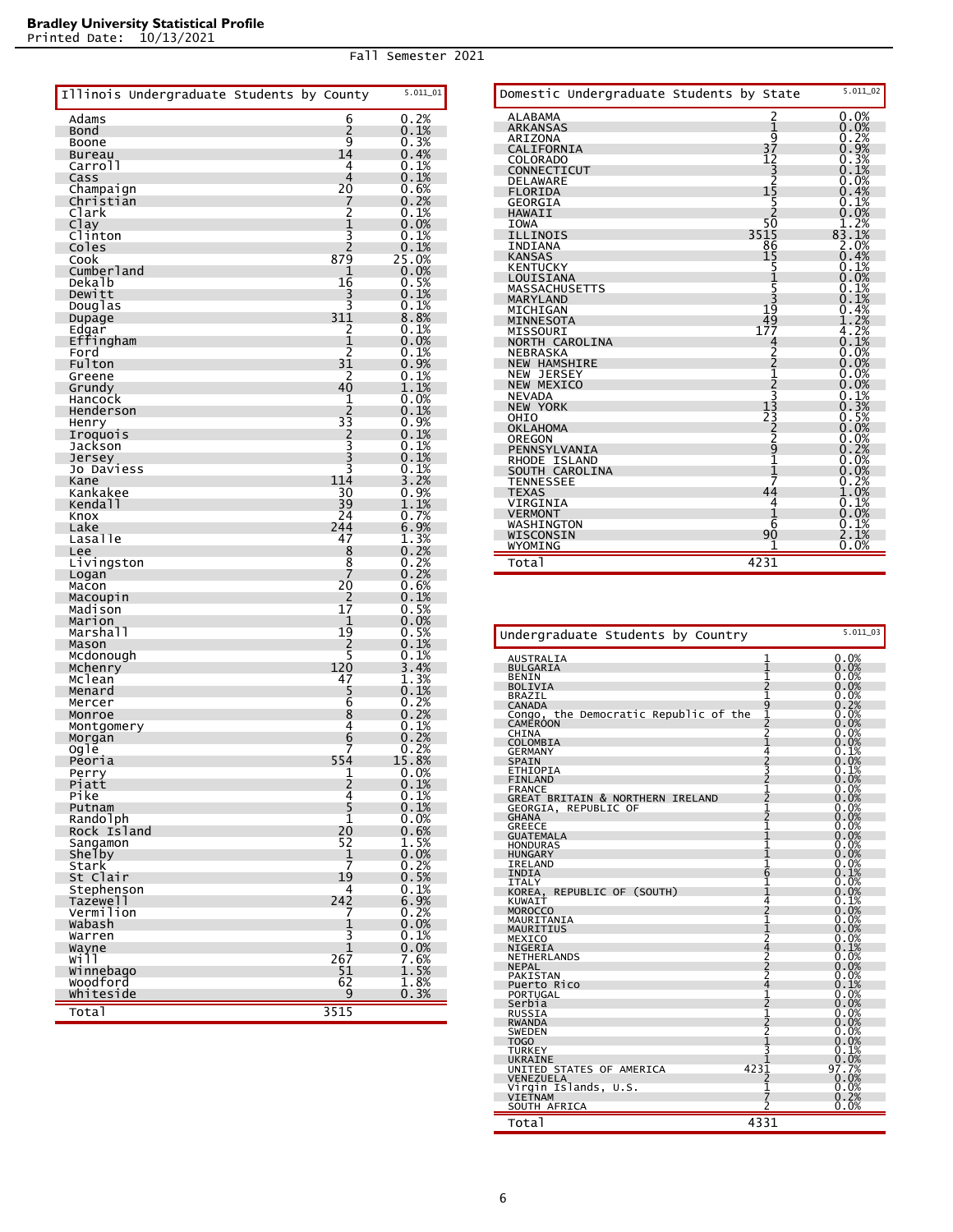|                                      | Fall                | Semester 2021 |  |
|--------------------------------------|---------------------|---------------|--|
| Illinois Graduate Students by County |                     | $5.021$ 01    |  |
| Adams                                | 1                   | 0.2%          |  |
| Boone                                | 2                   | 0.4%          |  |
| Bureau                               | 4                   | 0.8%          |  |
| Cass                                 | $\overline{2}$      | 0.4%          |  |
| Champaign                            | 11                  | 2.1%          |  |
| Christian                            | 1                   | 0.2%          |  |
| Clay                                 | 1                   | 0.2%          |  |
| Coles                                | 2                   | 0.4%          |  |
| Cook                                 | 95                  | 18.3%         |  |
| Crawford                             | 1                   | 0.2%          |  |
| Dekalb                               | 3                   | 0.6%          |  |
| Dewitt                               | 1                   | 0.2%          |  |
| Dupage                               | 31                  | 6.0%          |  |
| Effingham                            | 3                   | 0.6%          |  |
| Ford                                 | $\overline{2}$      | 0.4%          |  |
| Fulton                               | 7                   | 1.3%          |  |
| Henry                                | 5                   | $1.0\%$       |  |
| Jackson                              | 1                   | 0.2%          |  |
| Kane                                 | 12                  | 2.3%          |  |
| Kankakee                             | 2                   | 0.4%          |  |
| Kendall                              | 4                   | 0.8%          |  |
| Knox                                 | 5                   | 1.0%          |  |
| Lake                                 | 25                  | 4.8%          |  |
| Lasalle                              | 7                   | 1.3%          |  |
| Lee                                  | 1                   | 0.2%          |  |
| Livingston                           | 1                   | 0.2%          |  |
| Macon                                | 4<br>$\overline{2}$ | 0.8%<br>0.4%  |  |
| Macoupin                             | 5                   |               |  |
| Madison<br>Mason                     | 1                   | 1.0%<br>0.2%  |  |
| Massac                               | $\overline{1}$      | 0.2%          |  |
| Mchenry                              | 8                   | 1.5%          |  |
| Mclean                               | 23                  | 4.4%          |  |
| Morgan                               | $\overline{2}$      | 0.4%          |  |
| Moultrie                             | 1                   | 0.2%          |  |
| Peoria                               | 113                 | 21.7%         |  |
| Perry                                | 1                   | 0.2%          |  |
| Piatt                                | 2                   | 0.4%          |  |
| Pike                                 | 1                   | 0.2%          |  |
| Richland                             | 1                   | 0.2%          |  |
| Rock Island                          | 5                   | 1.0%          |  |
| Sangamon                             | 14                  | 2.7%          |  |
| Stark                                | 4                   | 0.8%          |  |
| Stephenson                           | 3                   | 0.6%          |  |
| Tazewell                             | 53                  | 10.2%         |  |
| Vermilion                            | 1                   | 0.2%          |  |
| will                                 | 22                  | 4.2%          |  |
| williamson                           | 2                   | 0.4%          |  |
| Winnebago                            | 6                   | 1.2%          |  |
| woodford                             | 14                  | 2.7%          |  |
| Whiteside                            | 1                   | 0.2%          |  |
|                                      | 520                 |               |  |
| Total                                |                     |               |  |

| Domestic Graduate Students by State     |                | 5.021_02     |
|-----------------------------------------|----------------|--------------|
| Armed Forces Europe                     | $\overline{2}$ | 0.2%         |
| <b>ALASKA</b>                           | 6              | 0.5%         |
| ALABAMA                                 | 1              | 0.1%         |
| Armed Forces Pacels<br>ARKANSAS         | 1<br>5         | 0.1%<br>0.4% |
| <b>ARIZONA</b>                          | 6              | 0.5%         |
| CALIFORNIA                              | 53             | 4.7%         |
| <b>COLORADO</b>                         | 14             | 1.3%         |
| CONNECTICUT                             | 7              | 0.6%         |
| DIS OF COLUMBIA                         | 2<br>2         | 0.2%         |
| DELAWARE                                | 36             | 0.2%<br>3.2% |
| <b>FLORIDA</b><br>GEORGIA               | 17             | 1.5%         |
| <b>IOWA</b>                             | 26             | 2.3%         |
| <b>IDAHO</b>                            | 3              | 0.3%         |
| <b>ILLINOIS</b>                         | 520            | 46.5%        |
| INDIANA                                 | 21             | 1.9%         |
| <b>KANSAS</b>                           | 10             | 0.9%         |
| <b>KENTUCKY</b><br>LOUISIANA            | 5<br>14        | 0.4%<br>1.3% |
| MASSACHUSETTS                           | 3              | 0.3%         |
| MARYLAND                                | 11             | $1.0\%$      |
| MAINE                                   | 1              | 0.1%         |
| MICHIGAN                                | 16             | 1.4%         |
| MINNESOTA                               | 27             | 2.4%         |
| MISSOURI                                | 21             | 1.9%         |
| MISSISSIPPI                             | 9              | 0.8%<br>0.5% |
| <b>MONTANA</b><br>NORTH CAROLINA        | 6<br>32        | 2.9%         |
| NORTH DAKOTA                            | 5              | 0.4%         |
| NEBRASKA                                | 3              | 0.3%         |
| <b>NEW HAMSHIRE</b>                     | 4              | 0.4%         |
| <b>NEW JERSEY</b>                       | 13             | 1.2%         |
| <b>NEW MEXICO</b>                       | 5              | 0.4%         |
| <b>NEVADA</b>                           | 8              | 0.7%         |
| <b>NEW YORK</b>                         | 15<br>11       | 1.3%<br>1.0% |
| OHIO<br><b>OKLAHOMA</b>                 | 6              | 0.5%         |
| OREGON                                  | 21             | 1.9%         |
| PENNSYLVANIA                            | 15             | 1.3%         |
| <b>RHODE ISLAND</b>                     | 1              | 0.1%         |
| SOUTH CAROLINA                          | 7              | 0.6%         |
| SOUTH DAKOTA                            | 5              | 0.4%         |
| <b>TENNESSEE</b>                        | 11             | $1.0\%$      |
| <b>TEXAS</b><br><b>UTAH</b>             | 25<br>20       | 2.2%<br>1.8% |
| VIRGINIA                                | 10             | 0.9%         |
| <b>VERMONT</b>                          | 1              | 0.1%         |
| WASHINGTON                              | 23             | 2.1%         |
| WISCONSIN                               | 27             | 2.4%         |
| <b>WEST VIRGINIA</b>                    | 2              | 0.2%         |
| WYOMING                                 | 4              | 0.4%         |
| Total                                   | 1119           |              |
|                                         |                |              |
| Graduate Students by Country            |                | $5.021\_03$  |
| <b>BARBADOS</b>                         | 1              | 0.1%         |
| <b>CANADA</b>                           | 1              | 0.1%         |
| CHINA                                   | 1              | 0.1%         |
| <b>ECUADOR</b>                          | 1              | 0.1%         |
| <b>GREAT BRITAIN &amp; NORTHERN IRE</b> | 2<br>1         | 0.2%<br>0.1% |
| Guam<br>INDIA                           | 99             | 7.9%         |
| <b>JAMAICA</b>                          | 1              | 0.1%         |
| <b>JORDAN</b>                           | 1              | 0.1%         |
| KOREA, REPUBLIC OF (SOUTH)              | 1              | 0.1%         |
| <b>LEBANON</b>                          | 1              | 0.1%         |
| MEXICO                                  | 1              | 0.1%         |
| MALAYSIA                                | 1              | 0.1%         |
| NIGERIA                                 | 7              | 0.6%         |
| PHILLIPINES<br><b>SUDAN</b>             | 3<br>9         | 0.2%<br>0.7% |
| TAIWAN                                  | 1              | 0.1%         |
| <b>UKRAINE</b>                          | 1              | 0.1%         |
| <b>UGANDA</b>                           | 1              | 0.1%         |
| UNITED STATES OF AMERICA                | 1119           | 89.0%        |
| Virgin Islands, U.S.                    | 1              | 0.1%         |
| <b>VIETNAM</b>                          | 1              | 0.1%         |
| ZAMBIA                                  | 1<br>1         | 0.1%<br>0.1% |
| ZIMBABWE                                |                |              |
| Total                                   | 1257           |              |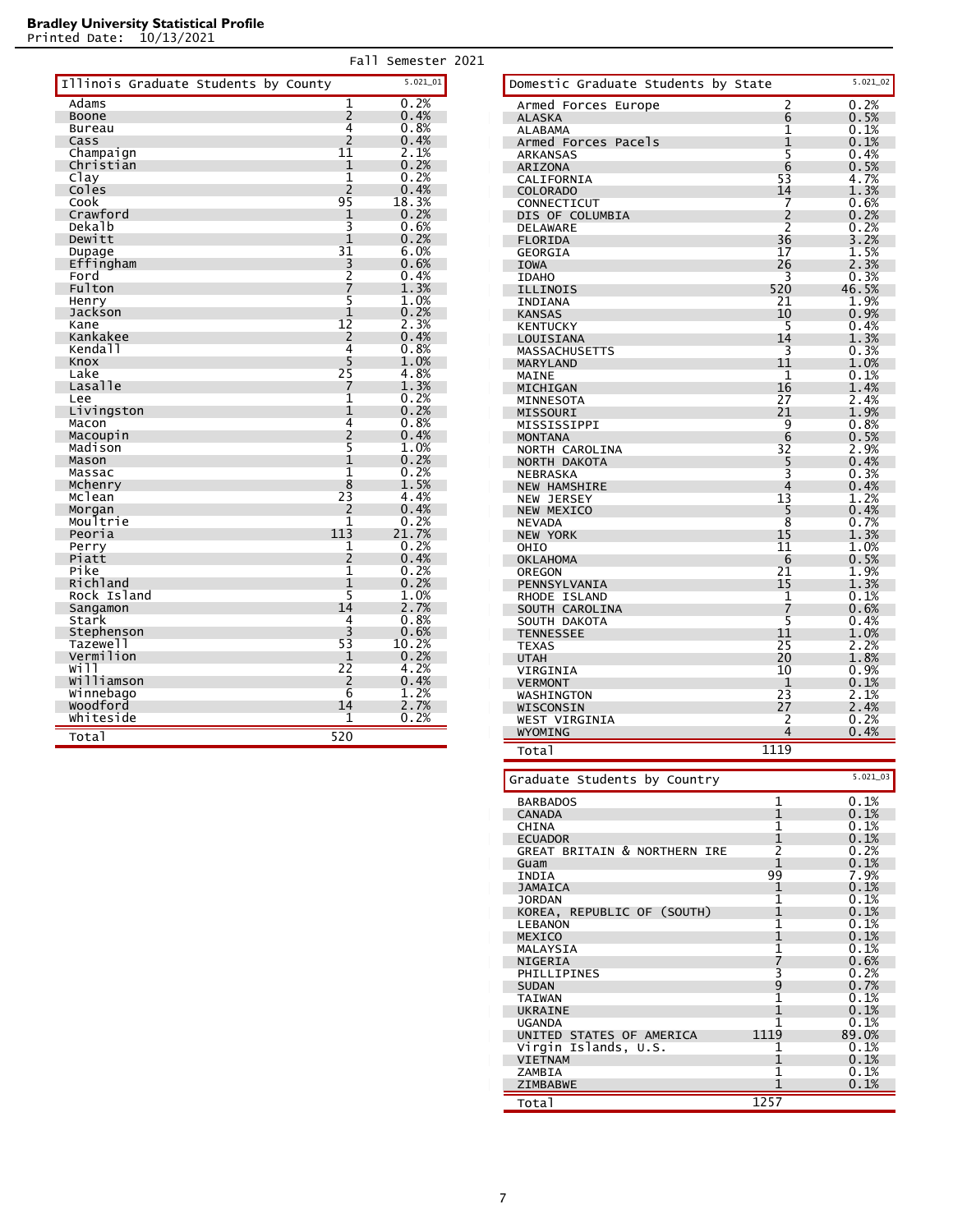Printed Date: 10/13/2021

| Total College Majors                                      | Fall Semester 2021 |                       |                               |                |                            | Headcount         | 1.004 03a<br>Headcount |
|-----------------------------------------------------------|--------------------|-----------------------|-------------------------------|----------------|----------------------------|-------------------|------------------------|
| Enrollment and Headcount by Major College                 | Full-Time          | Enrollment Enrollment | Total<br>Part-Time Enrollment |                | Minor<br>F.T.E. Enrollment | % of<br>Undergrad | % of<br>University     |
| BUS - Foster College of Business                          | 609                | 15                    | 624                           | 614            | 320                        | 11.2%             | 8.7%                   |
| CED - Continuing Education                                | $\mathbf{1}$       | 11                    | 12                            | $\overline{4}$ | $\mathbf 0$                | 0.3%              | 0.2%                   |
| CFA - Slane College of<br>Communications & Fine Arts      | 781                | 14                    | 795                           | 785            | 171                        | 16.5%             | 12.8%                  |
| EGT - Caterpillar College of<br>Engineering & Technology  | 723                | 24                    | 747                           | 731            | $\mathbf 0$                | 17.2%             | 13.3%                  |
| EHS - College of Education &<br>Health Sciences           | 899                | 13                    | 912                           | 903            | 108                        | 18.7%             | 14.5%                  |
| GRD - The Graduate School                                 | 360                | 897                   | 1257                          | 659            | $\mathbf 0$                | 0.0%              | 22.5%                  |
| LAS - College of Liberal Arts &<br>Sciences               | 1320               | 36                    | 1356                          | 1332           | 513                        | 22.6%             | 17.5%                  |
| SEI - Turner School of<br>Entrepreneurship and Innovation | $\mathbf{0}$       | 2                     | 2                             | $\mathbf{0}$   | 22                         | 0.0%              | 0.0%                   |
| UNV - Academic Exploration<br>Program                     | 233                | 6                     | 239                           | 235            | $\Omega$                   | 5.5%              | 4.2%                   |
| Totals                                                    | 4926               | 1018                  | 5944                          | 5265           | 1134                       | 100.0%            | 100.0%                 |
|                                                           |                    |                       |                               |                |                            |                   |                        |

| First Major College Enrollment Fall Semester 2021         |              |                                                         |              |                | $1.004$ 03a |
|-----------------------------------------------------------|--------------|---------------------------------------------------------|--------------|----------------|-------------|
| Enrollment and Headcount by Major College                 |              | Enrollment Enrollment<br>Full-Time Part-Time Enrollment | Total        | F.T.E.         |             |
| BUS - Foster College of Business                          | 534          | 14                                                      | 548          | 538            |             |
| CED - Continuing Education                                | $\mathbf{1}$ | 11                                                      | 12           | $\overline{4}$ |             |
| CFA - Slane College of<br>Communications & Fine Arts      | 756          | 11                                                      | 767          | 759            |             |
| EGT - Caterpillar College of<br>Engineering & Technology  | 722          | 24                                                      | 746          | 730            |             |
| EHS - College of Education &<br>Health Sciences           | 809          | 13                                                      | 822          | 813            |             |
| GRD - The Graduate School                                 | 360          | 897                                                     | 1257         | 659            |             |
| LAS - College of Liberal Arts $\&$<br>Sciences            | 1160         | 35                                                      | 1195         | 1171           |             |
| SEI - Turner School of<br>Entrepreneurship and Innovation | $\mathbf{0}$ | 2                                                       | 2            | $\mathbf{0}$   |             |
| UNV - Academic Exploration<br>Program                     | 233          | 6                                                       | 239          | 235            |             |
| Totals                                                    | 4575         | 1013                                                    | $\star$ 5588 | 4913           |             |

\* Represents a true headcount of students

| Second Major College Enrollment Fall Semester 2021<br>Enrollment and Headcount by Major College | Enrollment Enrollment |                | Total<br>Full-Time Part-Time Enrollment | F.T.E.       | $1.004$ 03a |
|-------------------------------------------------------------------------------------------------|-----------------------|----------------|-----------------------------------------|--------------|-------------|
| BUS - Foster College of Business                                                                | 73                    | $\mathbf{1}$   | 74                                      | 73           |             |
| CFA - Slane College of<br>Communications & Fine Arts                                            | 24                    | $\overline{3}$ | 27                                      | 25           |             |
| EGT - Caterpillar College of<br>Engineering & Technology                                        |                       | $\Omega$       |                                         | $\mathbf{1}$ |             |
| EHS - College of Education &<br>Health Sciences                                                 | 85                    | $\Omega$       | 85                                      | 85           |             |
| LAS - College of Liberal Arts &<br>Sciences                                                     | 159                   | $\mathbf{1}$   | 160                                     | 159          |             |
| Totals                                                                                          | 342                   |                | 347                                     | 344          |             |

| Third Major College Enrollment                       | Fall Semester 2021                                      |              |              |        | $1.004\_03a$ |
|------------------------------------------------------|---------------------------------------------------------|--------------|--------------|--------|--------------|
| Enrollment and Headcount by Major College            | Enrollment Enrollment<br>Full-Time Part-Time Enrollment |              | Total        | F.T.E. |              |
| BUS - Foster College of Business                     |                                                         | $\mathbf 0$  | <sup>2</sup> | 2      |              |
| CFA - Slane College of<br>Communications & Fine Arts |                                                         | $\mathbf{0}$ | 1            |        |              |
| EHS - College of Education &<br>Health Sciences      |                                                         | $\Omega$     | - 5          | -5     |              |
| LAS - College of Liberal Arts &<br>Sciences          |                                                         | $\Omega$     |              |        |              |
| Totals                                               | 9                                                       | $\Omega$     | q            | q      |              |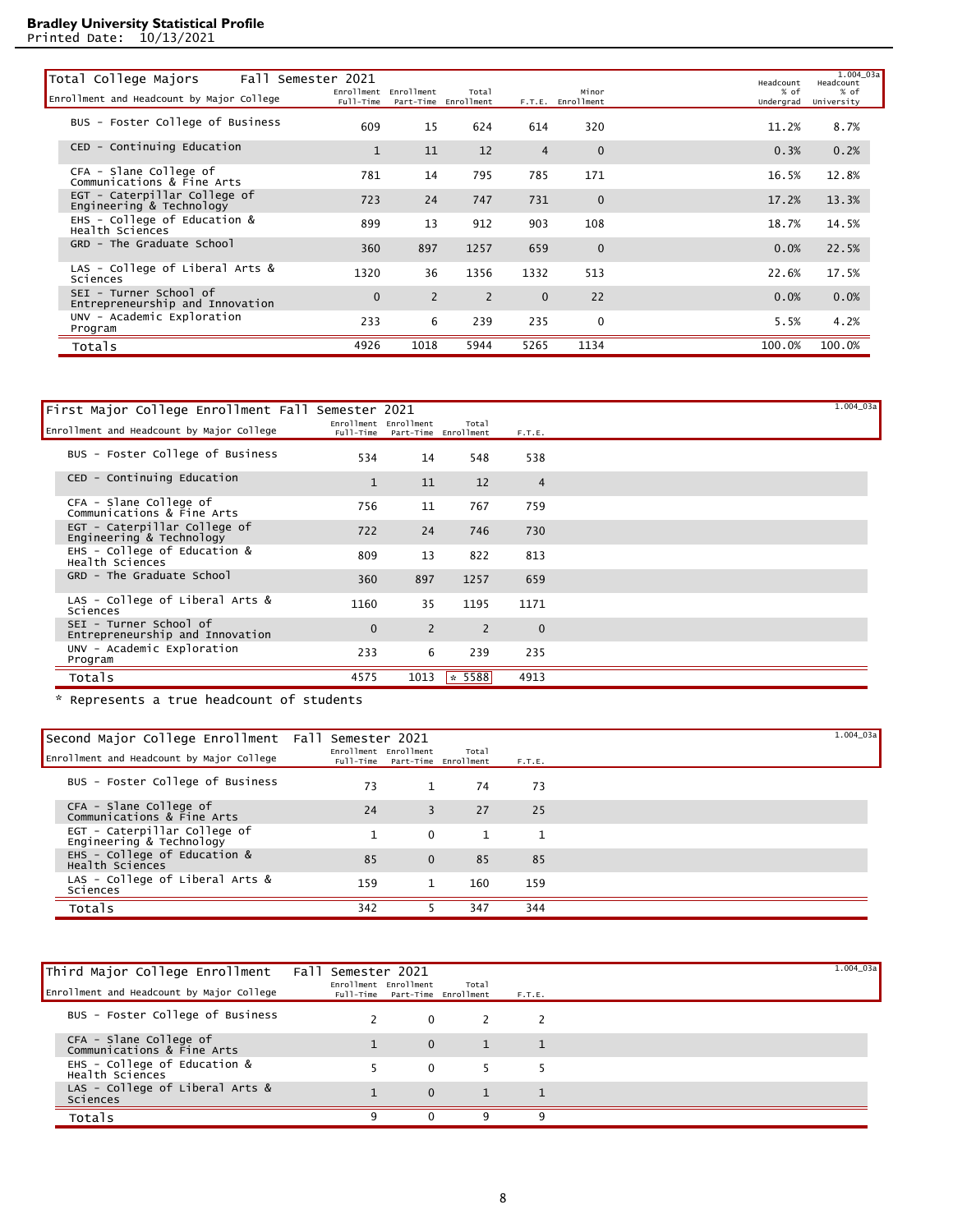Printed Date: 10/13/2021

| Historical Completions                                   |      |      |      |      |      |      |      |      |      |      | 1.006_03 |
|----------------------------------------------------------|------|------|------|------|------|------|------|------|------|------|----------|
| Degrees Awarded by College Majors                        | 2012 | 2013 | 2014 | 2015 | 2016 | 2017 | 2018 | 2019 | 2020 | 2021 |          |
| BUS - Foster College of<br><b>Business</b>               | 225  | 209  | 194  | 185  | 215  | 231  | 243  | 216  | 195  | 238  |          |
| CFA - Slane College of<br>Communications & Fine Arts     | 213  | 248  | 242  | 206  | 179  | 191  | 176  | 168  | 226  | 217  |          |
| EGT - Caterpillar College of<br>Engineering & Technology | 171  | 194  | 199  | 177  | 214  | 243  | 197  | 203  | 181  | 193  |          |
| EHS - College of Education &<br>Health Sciences          | 226  | 250  | 256  | 239  | 247  | 234  | 207  | 213  | 229  | 263  |          |
| GRD - The Graduate School                                | 342  | 285  | 270  | 311  | 430  | 382  | 350  | 299  | 368  | 388  |          |
| LAS - College of Liberal Arts<br>& Sciences              | 322  | 350  | 326  | 322  | 300  | 316  | 246  | 248  | 306  | 376  |          |
| Totals                                                   | 1499 | 1536 | 1487 | 1440 | 1585 | 1597 | 1419 | 1347 | 1505 | 1675 |          |

| Historical Completions                                   |      |      |              |      |      |      |      |      |             |      | 1.006_06 |
|----------------------------------------------------------|------|------|--------------|------|------|------|------|------|-------------|------|----------|
| Degrees Awarded by College Minor                         | 2012 | 2013 | 2014         | 2015 | 2016 | 2017 | 2018 | 2019 | 2020        | 2021 |          |
| BUS - Foster College of<br>Business                      | 173  | 166  | 175          | 158  | 170  | 213  | 225  | 201  | 182         | 197  |          |
| CFA - Slane College of<br>Communications & Fine Arts     | 30   | 27   | 35           | 40   | 48   | 38   | 36   | 26   | 51          | 71   |          |
| EGT - Caterpillar College of<br>Engineering & Technology | 1    |      |              |      |      |      |      | 1    | $\mathbf 1$ |      |          |
| EHS - College of Education &<br>Health Sciences          | 46   | 55   | 87           | 86   | 73   | 70   | 60   | 50   | 57          | 67   |          |
| LAS - College of Liberal Arts<br>& Sciences              | 184  | 206  | 194          | 156  | 144  | 165  | 144  | 155  | 168         | 255  |          |
| SEI - Turner School of<br>Entrepreneurship and           |      |      | $\mathbf{1}$ | 6    | 9    | 19   | 19   | 5.   | 14          | 19   |          |
| Totals                                                   | 434  | 454  | 492          | 446  | 444  | 505  | 484  | 438  | 473         | 609  |          |

| Headcount by College and Ethnicity                 |       | Fall Semester 2021 |           |          | Native                |         |                     |         |         | 1.002_04 |
|----------------------------------------------------|-------|--------------------|-----------|----------|-----------------------|---------|---------------------|---------|---------|----------|
|                                                    | Asian | <b>Black</b>       | Caucasian | Hispanic | American &<br>Alaskan | Pacific | Islander Multi-Race | Non-Res | Unknown | Total    |
| Foster College of Business                         | 17    | 33                 | 380       | 64       |                       |         | 18                  | 19      | --      | 548      |
| Continuing Education                               |       |                    |           |          |                       |         |                     |         |         | 12       |
| Slane College of<br>Communications & Fine Arts     | 19    | 65                 | 557       | 70       |                       |         | 30                  |         |         | 767      |
| Caterpillar College of<br>Engineering & Technology | 34    | 39                 | 537       | 72       | --                    | --      | 27                  | 21      | 12      | 746      |
| College of Education & Health<br>Sciences          | 46    | 43                 | 584       | 95       |                       |         | 34                  |         |         | 822      |
| The Graduate School                                | 62    | 177                | 726       | 85       |                       |         | $- -$               | 135     | 47      | 1257     |
| College of Liberal Arts &<br>Sciences              | 55    | 120                | 725       | 184      |                       |         | 56                  | 29      | 14      | 1195     |
| Turner School of<br>Entrepreneurship and           |       |                    |           |          |                       |         |                     |         |         | 2        |
| Academic Exploration Program                       | --    | 39                 | 114       | 61       |                       |         |                     |         |         | 239      |
| Totals                                             | 243   | 516                | 3,629     | 632      | 13                    |         | 182                 | 227     | 101     | 5588     |

|                                                                                        |                      |       |                    |                |                                  |       |                                | $'$ --' Denotes a value of 10 or less |                     |
|----------------------------------------------------------------------------------------|----------------------|-------|--------------------|----------------|----------------------------------|-------|--------------------------------|---------------------------------------|---------------------|
| Retention Fall Semester 2021<br>Retention of First-Time<br>Freshman from Previous Fall | Previous<br>Entering | Count | Dropped<br>Percent | Count          | Transfer From College<br>Percent | Count | Retained in College<br>Percent | Retained in University<br>Count       | 1.005_03<br>Percent |
| BUS - Foster College of<br><b>Business</b>                                             | 92                   | 11    | 12.0%              | 10             | 10.9%                            | 71    | 77.2%                          | 81                                    | 88.0%               |
| CFA - Slane College of<br>Communications & Fine Arts                                   | 166                  | 21    | 12.7%              | 6              | 3.6%                             | 139   | 83.7%                          | 145                                   | 87.3%               |
| EGT - Caterpillar College of<br>Enaineerina & Technoloav                               | 165                  | 20    | 12.1%              | 17             | 10.3%                            | 128   | 77.6%                          | 145                                   | 87.9%               |
| EHS - College of Education &<br>Health Sciences                                        | 204                  | 20    | 9.8%               | $\overline{7}$ | 3.4%                             | 177   | 86.8%                          | 184                                   | 90.2%               |
| LAS - College of Liberal Arts<br>& Sciences                                            | 270                  | 44    | 16.3%              | 22             | 8.1%                             | 204   | 75.6%                          | 226                                   | 83.7%               |
| UNV - Academic Exploration<br>Program                                                  | 130                  | 24    | 18.5%              | 58             | 44.6%                            | 48    | 36.9%                          | 106                                   | 81.5%               |
| Totals                                                                                 | 1027                 | 140   | 13.6%              | 200            | $19.5%$ $-1$                     |       |                                | 887                                   | 86.4%               |

Transfer Totals reflect all major changes within the University.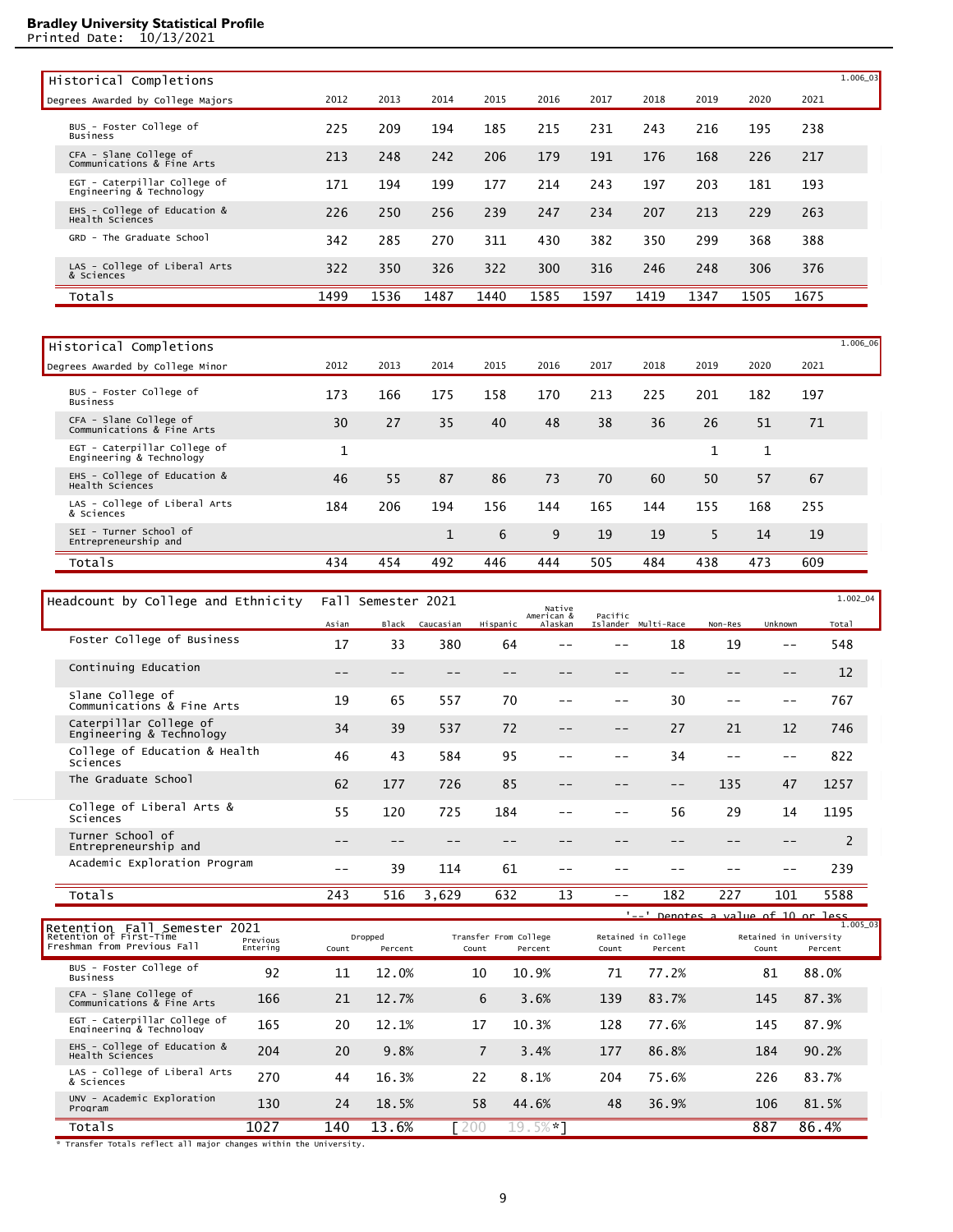| Historical Cumulative GPA per Level |        |                          |      |      |      |      |      |      |      |      | $7.001\_01$ |
|-------------------------------------|--------|--------------------------|------|------|------|------|------|------|------|------|-------------|
|                                     |        | 2012                     | 2013 | 2014 | 2015 | 2016 | 2017 | 2018 | 2019 | 2020 | 2021        |
| Freshmen                            | Fall   | 2.99                     | 2.98 | 2.96 | 2.98 | 3.04 | 3.02 | 3.15 | 3.13 | 3.14 |             |
|                                     | Spring | 2.81                     | 2.98 | 2.95 | 2.92 | 2.97 | 3.00 | 2.97 | 3.10 | 3.15 | 3.06        |
| Sophomores                          | Fall   | 3.02                     | 3.11 | 3.11 | 3.09 | 3.10 | 3.14 | 3.15 | 3.21 | 3.31 |             |
|                                     | Spring | 3.08                     | 3.08 | 3.15 | 3.11 | 3.12 | 3.14 | 3.17 | 3.20 | 3.29 | 3.31        |
| Juniors                             | Fall   | 3.13                     | 3.12 | 3.17 | 3.18 | 3.17 | 3.18 | 3.21 | 3.23 | 3.34 |             |
|                                     | Spring | 3.15                     | 3.14 | 3.16 | 3.20 | 3.19 | 3.20 | 3.21 | 3.22 | 3.31 | 3.35        |
| Seniors                             | Fall   | 3.24                     | 3.24 | 3.26 | 3.28 | 3.30 | 3.28 | 3.31 | 3.32 | 3.37 |             |
|                                     | Spring | 3.24                     | 3.26 | 3.26 | 3.27 | 3.31 | 3.30 | 3.31 | 3.32 | 3.35 | 3.41        |
| Graduates                           | Fall   | 3.70                     | 3.63 | 3.58 | 3.53 | 3.57 | 3.67 | 3.70 | 3.71 | 3.73 |             |
|                                     | Spring | 3.71                     | 3.72 | 3.62 | 3.53 | 3.51 | 3.61 | 3.69 | 3.71 | 3.72 | 3.73        |
| Graduates (non-degree) Fall         |        | $\overline{\phantom{a}}$ | 0.00 | 3.75 | 4.00 | 3.50 | 3.68 | 0.00 | 0.00 | 0.00 |             |
|                                     | Spring | 3.33                     | 0.00 | 0.00 | 4.00 | 0.00 | 3.45 | 0.00 | 4.00 | 0.00 | 0.00        |
| Continuing Education                | Fall   | $\overline{\phantom{0}}$ | 0.00 | 0.00 | 0.00 | 0.00 | 3.63 | 3.62 | 3.47 | 0.00 |             |
|                                     | Spring | 0.00                     | 0.00 | 0.00 | 0.00 | 0.00 | 0.00 | 0.00 | 0.00 | 3.71 | 0.00        |
|                                     |        |                          |      |      |      |      |      |      |      |      |             |
| Total Average                       | Fall   | 3.14                     | 3.16 | 3.17 | 3.19 | 3.20 | 3.19 | 3.23 | 3.25 | 3.33 |             |
|                                     | Spring | 3.12                     | 3.16 | 3.18 | 3.18 | 3.19 | 3.20 | 3.20 | 3.24 | 3.31 | 3.33        |

| Cumulative GPA per College                     |                |              |              |              |              |              |              |              |              |              | $7.002\_01$ |
|------------------------------------------------|----------------|--------------|--------------|--------------|--------------|--------------|--------------|--------------|--------------|--------------|-------------|
|                                                |                | 2012         | 2013         | 2014         | 2015         | 2016         | 2017         | 2018         | 2019         | 2020         | 2021        |
| Foster College of<br><b>Business</b>           | Fall<br>Spring | 3.08<br>3.09 | 3.11<br>3.11 | 3.16<br>3.16 | 3.17<br>3.17 | 3.16<br>3.18 | 3.17<br>3.16 | 3.19<br>3.18 | 3.24<br>3.23 | 3.35<br>3.33 | 3.34        |
| Continuing Education                           | Fall<br>Spring | 2.75<br>3.62 | 3.00<br>4.00 | 3.75<br>3.65 | 3.25<br>3.86 | 3.68<br>3.57 | 3.91<br>3.62 | 3.36<br>3.65 | 3.66<br>3.17 | 4.00<br>3.63 | 3.66        |
| Slane College of<br>Communications & Fine      | Fall<br>Spring | 3.16<br>3.14 | 3.20<br>3.18 | 3.23<br>3.22 | 3.25<br>3.23 | 3.29<br>3.26 | 3.29<br>3.29 | 3.32<br>3.30 | 3.33<br>3.32 | 3.37<br>3.38 | 3.38        |
| Caterpillar College of Fall<br>Engineering &   | Spring         | 2.99<br>2.96 | 2.97<br>2.99 | 2.98<br>3.00 | 3.01<br>2.99 | 3.02<br>3.02 | 3.04<br>3.04 | 3.09<br>3.05 | 3.08<br>3.11 | 3.17<br>3.14 | 3.19        |
| College of Education & Fall<br>Health Sciences | Spring         | 3.25<br>3.24 | 3.27<br>3.28 | 3.28<br>3.27 | 3.27<br>3.27 | 3.26<br>3.28 | 3.27<br>3.27 | 3.30<br>3.27 | 3.34<br>3.31 | 3.41<br>3.38 | 3.43        |
| The Graduate School                            | Fall<br>Spring | 3.76<br>3.73 | 3.68<br>3.75 | 3.62<br>3.66 | 3.58<br>3.58 | 3.61<br>3.57 | 3.68<br>3.64 | 3.74<br>3.71 | 3.73<br>3.73 | 3.77<br>3.77 | 3.76        |
| College of Liberal<br>Arts & Sciences          | Fall<br>Spring | 3.17<br>3.16 | 3.19<br>3.20 | 3.19<br>3.20 | 3.20<br>3.21 | 3.22<br>3.23 | 3.17<br>3.23 | 3.20<br>3.17 | 3.24<br>3.22 | 3.31<br>3.30 | 3.31        |
| Academic Exploration<br>Program                | Fall<br>Spring | 2.66<br>2.68 | 2.67<br>2.67 | 2.72<br>2.71 | 2.68<br>2.78 | 2.79<br>2.64 | 2.86<br>2.83 | 2.92<br>2.83 | 2.80<br>2.89 | 2.93<br>2.87 | 2.83        |
| Total Average                                  | Fall<br>Spring | 3.15<br>3.15 | 3.17<br>3.17 | 3.19<br>3.19 | 3.20<br>3.19 | 3.21<br>3.20 | 3.20<br>3.21 | 3.23<br>3.21 | 3.26<br>3.25 | 3.33<br>3.31 | 3.33        |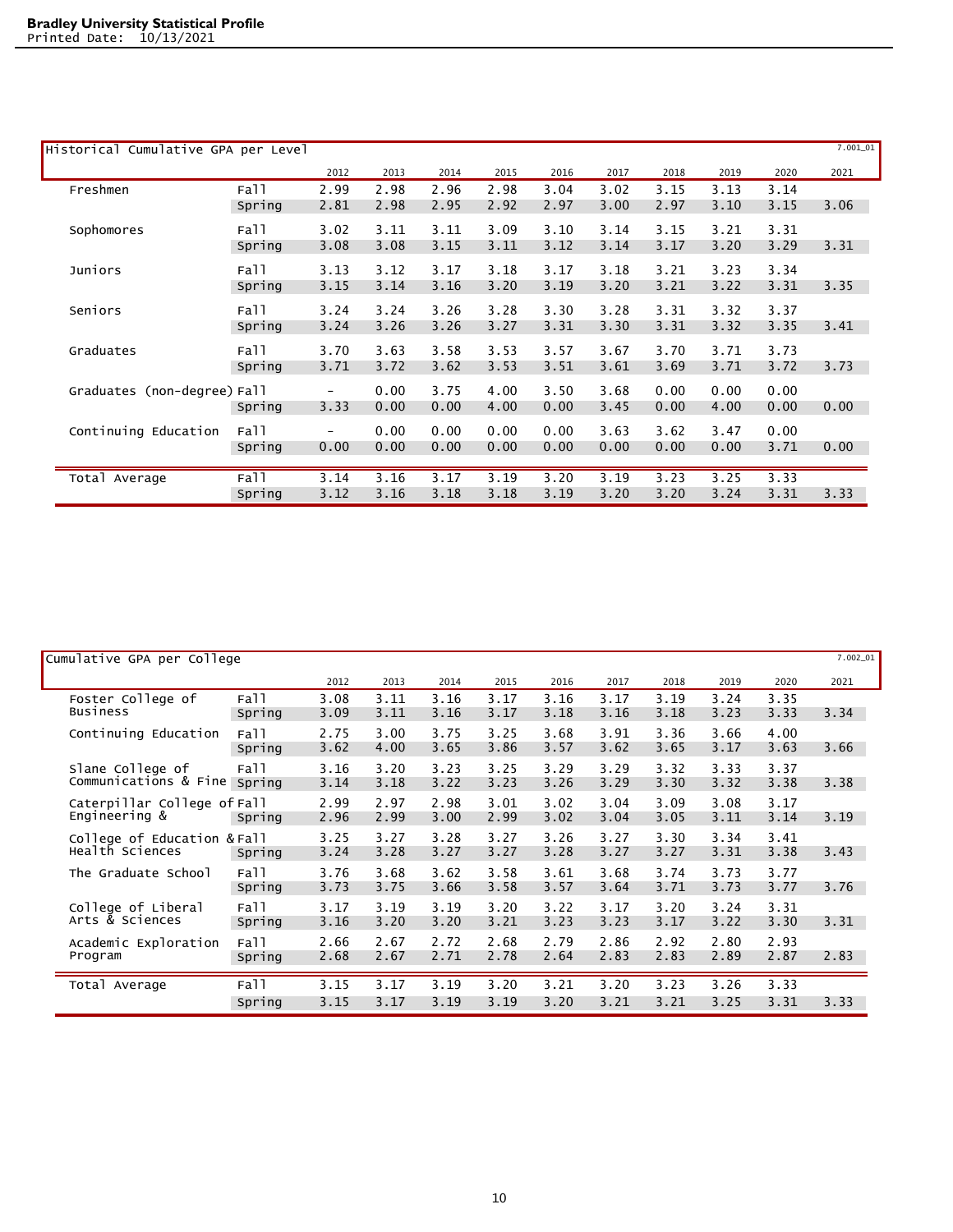| Historical Probations per Level |                |       |              |       |                |          |                |       |                |       |              |       |              |       |     |          |                |       |          | $7.003 - 02$      |
|---------------------------------|----------------|-------|--------------|-------|----------------|----------|----------------|-------|----------------|-------|--------------|-------|--------------|-------|-----|----------|----------------|-------|----------|-------------------|
|                                 |                | 2012  |              | 2013  |                | 2014     |                | 2015  |                | 2016  |              | 2017  |              | 2018  |     | 2019     |                | 2020  |          | 2021              |
| Freshmen                        |                |       |              |       |                |          |                |       |                |       |              |       |              |       |     |          |                |       |          |                   |
| Spring                          | 42             | 5.52% | 29           | 4.17% | 29             | 3.89%    | 29             | 4.37% | 20             | 3.04% | 36           | 4.53% | 32           | 3.77% | 15  | 2.30%    | 11             | 1.76% | 27       | 4.23%             |
| Fall                            | 74             | 7.15% | 86           | 7.90% | 90             | 9.47%    | 80             | 8.71% | 77             | 7.16% | 107          | 8.55% | 58           | 5.54% | 70  | 6.99%    | 93             | 9.48% | $\Omega$ | $- -$             |
| Sophomores                      |                |       |              |       |                |          |                |       |                |       |              |       |              |       |     |          |                |       |          |                   |
| Spring                          | 14             | 1.40% | 21           | 2.12% | 10             | 1.05%    | 14             | 1.46% | 12             | 1.38% | 11           | 1.23% | 13           | 1.23% | 8   | 0.71%    | $\mathbf{1}$   | 0.10% | 16       | 1.80%             |
| Fall                            | 26             | 2.42% | 23           | 2.13% | 22             | 2.04%    | 16             | 1.67% | 19             | 1.97% | 15           | 1.36% | 18           | 1.48% | 12  | 1.12%    | 22             | 2.15% | $\Omega$ | $- -$             |
| Juniors                         |                |       |              |       |                |          |                |       |                |       |              |       |              |       |     |          |                |       |          |                   |
| Spring                          | 15             | 1.18% | 15           | 1.19% | 17             | 1.39%    | 17             | 1.49% | 9              | 0.77% | 5            | 0.47% | 10           | 0.89% | 11  | 0.90%    | $\overline{4}$ | 0.31% | 6        | 0.53%             |
| Fall                            | 25             | 1.90% | 26           | 2.13% | 15             | 1.23%    | 11             | 0.91% | 13             | 1.19% | 8            | 0.73% | 14           | 1.18% | 11  | 0.84%    | 11             | 0.91% | $\Omega$ | $ -$              |
| Seniors                         |                |       |              |       |                |          |                |       |                |       |              |       |              |       |     |          |                |       |          |                   |
| Spring                          | 6              | 0.38% | 8            | 0.49% | $\overline{2}$ | 0.12%    | $\overline{7}$ | 0.46% | $\overline{3}$ | 0.20% | $\mathbf{1}$ | 0.07% | 5            | 0.37% | 4   | 0.30%    | $\overline{2}$ | 0.14% | 1        | 0.06%             |
| Fall                            | 4              | 0.28% | 4            | 0.28% | 8              | 0.60%    | 4              | 0.30% | $\mathbf{1}$   | 0.08% | $\mathbf{1}$ | 0.08% | $\Delta$     | 0.35% | 0   | 0.00%    | $\overline{2}$ | 0.15% | $\Omega$ | $ -$              |
| Graduates                       |                |       |              |       |                |          |                |       |                |       |              |       |              |       |     |          |                |       |          |                   |
| Spring                          | $\overline{7}$ | 1.17% | 8            | 1.46% | 14             | 2.38%    | 5              | 0.68% | 38             | 5.26% | 22           | 3.62% | 6            | 1.41% | 6   | 1.66%    | $\overline{3}$ | 0.88% | 3        | 0.94%             |
| Fall                            |                | 1.10% | 15           | 2.59% | 31             | 4.54%    | 47             | 6.00% | 25             | 3.70% | 13           | 2.65% | $\mathbf{q}$ | 2.47% | 6   | 1.80%    | 5              | 1.60% | $\Omega$ | $ -$              |
| Graduates (non-degree)          |                |       |              |       |                |          |                |       |                |       |              |       |              |       |     |          |                |       |          |                   |
| Spring                          | $\Omega$       | 0.00% | $\mathbf{0}$ | 0.00% | $\Omega$       | 0.00%    | $\mathbf{1}$   | 4.00% | $\Omega$       | 0.00% | 0            | 0.00% | $\Omega$     | 0.00% | 0   | 0.00%    | $\Omega$       | 0.00% | 0        | 0.00%             |
| Fall                            | $\Omega$       | 0.00% | $\Omega$     | 0.00% | $\Omega$       | 0.00%    | $\Omega$       | 0.00% | $\Omega$       | 0.00% | $\mathbf{1}$ | 5.00% | $\Omega$     | 0.00% | 0   | 0.00%    | $\Omega$       | 0.00% | $\Omega$ | $ -$              |
| Continuing Education            |                |       |              |       |                |          |                |       |                |       |              |       |              |       |     |          |                |       |          |                   |
| Spring                          | $\Omega$       | 0.00% | $\Omega$     | 0.00% |                | 1 33.33% | $\Omega$       | 0.00% | $\Omega$       | 0.00% | $\Omega$     | 0.00% | $\Omega$     | 0.00% |     | 2 28.57% | $\mathbf{1}$   | 7.69% |          | 1 25.00%          |
| Fall                            | $\Omega$       | 0.00% | $\Omega$     | 0.00% | $\Omega$       | 0.00%    | $\Omega$       | 0.00% | $\Omega$       | 0.00% | 0            | 0.00% | $\Omega$     | 0.00% | 1   | 9.09%    | $\Omega$       | 0.00% | $\Omega$ | $\qquad \qquad -$ |
| Total                           |                |       |              |       |                |          |                |       |                |       |              |       |              |       |     |          |                |       |          |                   |
| Spring                          | 84             | 1.60% | 81           | 1.57% | 73             | 1.42%    | 73             | 1.44% | 82             | 1.67% | 75           | 1.55% | 66           | 1.36% | 46  | 0.97%    | 22             | 0.46% | 54       | 1.18%             |
| Fall                            | 135            | 2.48% | 154          | 2.84% | 166            | 3.13%    | 158            | 3.01% | 135            | 2.61% | 145          | 2.81% | 103          | 2.07% | 100 | 2.01%    | 133            | 2.71% | $\Omega$ | $- -$             |
|                                 |                |       |              |       |                |          |                |       |                |       |              |       |              |       |     |          |                |       |          |                   |

| $7.003 - 03$<br>Historical Dismissals per Level |                |       |                |                        |                |       |                 |       |                |       |              |       |              |       |                |       |                |       |                |                   |
|-------------------------------------------------|----------------|-------|----------------|------------------------|----------------|-------|-----------------|-------|----------------|-------|--------------|-------|--------------|-------|----------------|-------|----------------|-------|----------------|-------------------|
|                                                 |                | 2012  |                | 2013                   |                | 2014  |                 | 2015  |                | 2016  |              | 2017  |              | 2018  |                | 2019  |                | 2020  |                | 2021              |
| Freshmen                                        |                |       |                |                        |                |       |                 |       |                |       |              |       |              |       |                |       |                |       |                |                   |
| Spring                                          | 34             | 4.47% | 18             | 2.59%                  | 18             | 2.42% | 22              | 3.32% | 21             | 3.20% | 18           | 2.27% | 32           | 3.77% | 19             | 2.91% | 16             | 2.56% | 27             | 4.23%             |
| Fall                                            | $\overline{7}$ | 0.68% | 4              | 0.37%                  | 3              | 0.32% | 6               | 0.65% | 3              | 0.28% | 5            | 0.40% | 5            | 0.48% | 1              | 0.10% | 1              | 0.10% | $\mathbf 0$    | $-$               |
| Sophomores                                      |                |       |                |                        |                |       |                 |       |                |       |              |       |              |       |                |       |                |       |                |                   |
| Spring                                          | 11             | 1.10% | 5              | $\mathbf{0}$ .<br>.50% | $\mathbf{q}$   | 0.94% | $7\overline{ }$ | 0.73% | 3              | 0.34% | 8            | 0.89% | 9            | 0.85% | $\overline{2}$ | 0.18% | $\overline{2}$ | 0.21% | 10             | 1.12%             |
| Fall                                            | 6              | 0.56% | $\overline{2}$ | 0.19%                  | 5              | 0.46% | 5               | 0.52% | 5              | 0.52% | 3            | 0.27% | 5            | 0.41% | $\overline{7}$ | 0.66% | $\overline{2}$ | 0.20% | $\Omega$       | $- -$             |
| Juniors                                         |                |       |                |                        |                |       |                 |       |                |       |              |       |              |       |                |       |                |       |                |                   |
| Spring                                          | $\overline{3}$ | 0.24% | 6              | $\Omega$ .<br>.47%     | $\overline{4}$ | 0.33% | $\Omega$        | 0.00% | $\mathbf{1}$   | 0.09% | $\mathbf{1}$ | 0.09% | $\mathbf{1}$ | 0.09% | 6              | 0.49% | $\mathbf{1}$   | 0.08% | $\overline{7}$ | 0.62%             |
| Fall                                            | $\mathbf{1}$   | 0.08% | 4              | 0.33%                  | $\overline{4}$ | 0.33% | 4               | 0.33% | $\overline{4}$ | 0.37% | 3            | 0.28% | $\mathbf{1}$ | 0.08% | 3              | 0.23% | $\mathbf{0}$   | 0.00% | $\mathbf 0$    | $ -$              |
| Seniors                                         |                |       |                |                        |                |       |                 |       |                |       |              |       |              |       |                |       |                |       |                |                   |
| Spring                                          | $\mathbf{2}$   | 0.13% | $\overline{2}$ | 0.12%                  | $\mathbf{1}$   | 0.06% | $\overline{2}$  | 0.13% | $\overline{2}$ | 0.14% | 1            | 0.07% | $\Omega$     | 0.00% | $\mathbf{1}$   | 0.07% | $\mathbf{1}$   | 0.07% | 2              | 0.13%             |
| Fall                                            | $\mathbf{1}$   | 0.07% | $\Omega$       | 0.00%                  | $\mathbf{1}$   | 0.07% | 3               | 0.22% | $\Omega$       | 0.00% | 1            | 0.08% | $\Omega$     | 0.00% | $\mathbf{1}$   | 0.08% | $\mathbf{1}$   | 0.07% | $\mathbf 0$    | $\qquad \qquad -$ |
| Graduates                                       |                |       |                |                        |                |       |                 |       |                |       |              |       |              |       |                |       |                |       |                |                   |
| Spring                                          | 5              | 0.84% | $\overline{2}$ | 0.36%                  | 14             | 2.38% | 5.              | 0.68% | 12             | 1.66% | $\Omega$     | 0.00% | 2            | 0.47% | 3              | 0.83% | $\mathbf{1}$   | 0.29% | 3              | 0.94%             |
| Fall                                            | 5              | 0.91% | 16             | 2.76%                  | $\overline{4}$ | 0.59% | 6               | 0.77% | 5              | 0.74% | 2            | 0.41% | 4            | 1.10% | $\overline{2}$ | 0.60% | $\mathbf{1}$   | 0.32% | $\Omega$       | $ -$              |
| Graduates (non-degree)                          |                |       |                |                        |                |       |                 |       |                |       |              |       |              |       |                |       |                |       |                |                   |
| Spring                                          | $\overline{0}$ | 0.00% | $\mathbf 0$    | 0.00%                  | $\Omega$       | 0.00% | $\Omega$        | 0.00% | $\Omega$       | 0.00% | $\Omega$     | 0.00% | $\Omega$     | 0.00% | 0              | 0.00% | $\overline{0}$ | 0.00% | $\Omega$       | 0.00%             |
| Fall                                            | $\overline{0}$ | 0.00% | 0              | 0.00%                  | $\Omega$       | 0.00% | $\Omega$        | 0.00% | $\mathbf{1}$   | 4.17% | $\mathbf 0$  | 0.00% | $\mathbf{0}$ | 0.00% | 0              | 0.00% | $\overline{0}$ | 0.00% | $\mathbf 0$    | $ -$              |
| Continuing Education                            |                |       |                |                        |                |       |                 |       |                |       |              |       |              |       |                |       |                |       |                |                   |
| Spring                                          | $\mathbf{0}$   | 0.00% | 0              | 0.00%                  | $\Omega$       | 0.00% | $\Omega$        | 0.00% | $\Omega$       | 0.00% | $\Omega$     | 0.00% | $\Omega$     | 0.00% | 0              | 0.00% | $\Omega$       | 0.00% | $\Omega$       | 0.00%             |
| Fall                                            | $\Omega$       | 0.00% | $\Omega$       | 0.00%                  | $\Omega$       | 0.00% | $\Omega$        | 0.00% | $\Omega$       | 0.00% | $\mathbf 0$  | 0.00% | $\Omega$     | 0.00% | 0              | 0.00% | $\Omega$       | 0.00% | $\Omega$       | $\sim$ $-$        |
| Total                                           |                |       |                |                        |                |       |                 |       |                |       |              |       |              |       |                |       |                |       |                |                   |
| Spring                                          | 55             | 1.05% | 33             | 0.64%                  | 46             | 0.89% | 36              | 0.71% | 39             | 0.79% | 28           | 0.58% | 44           | 0.91% | 31             | 0.65% | 21             | 0.44% | 49             | 1.07%             |
| Fall                                            | 20             | 0.37% | 26             | 0.48%                  | 17             | 0.32% | 24              | 0.46% | 18             | 0.35% | 14           | 0.27% | 15           | 0.30% | 14             | 0.28% | 5              | 0.10% | $\mathbf 0$    | $- -$             |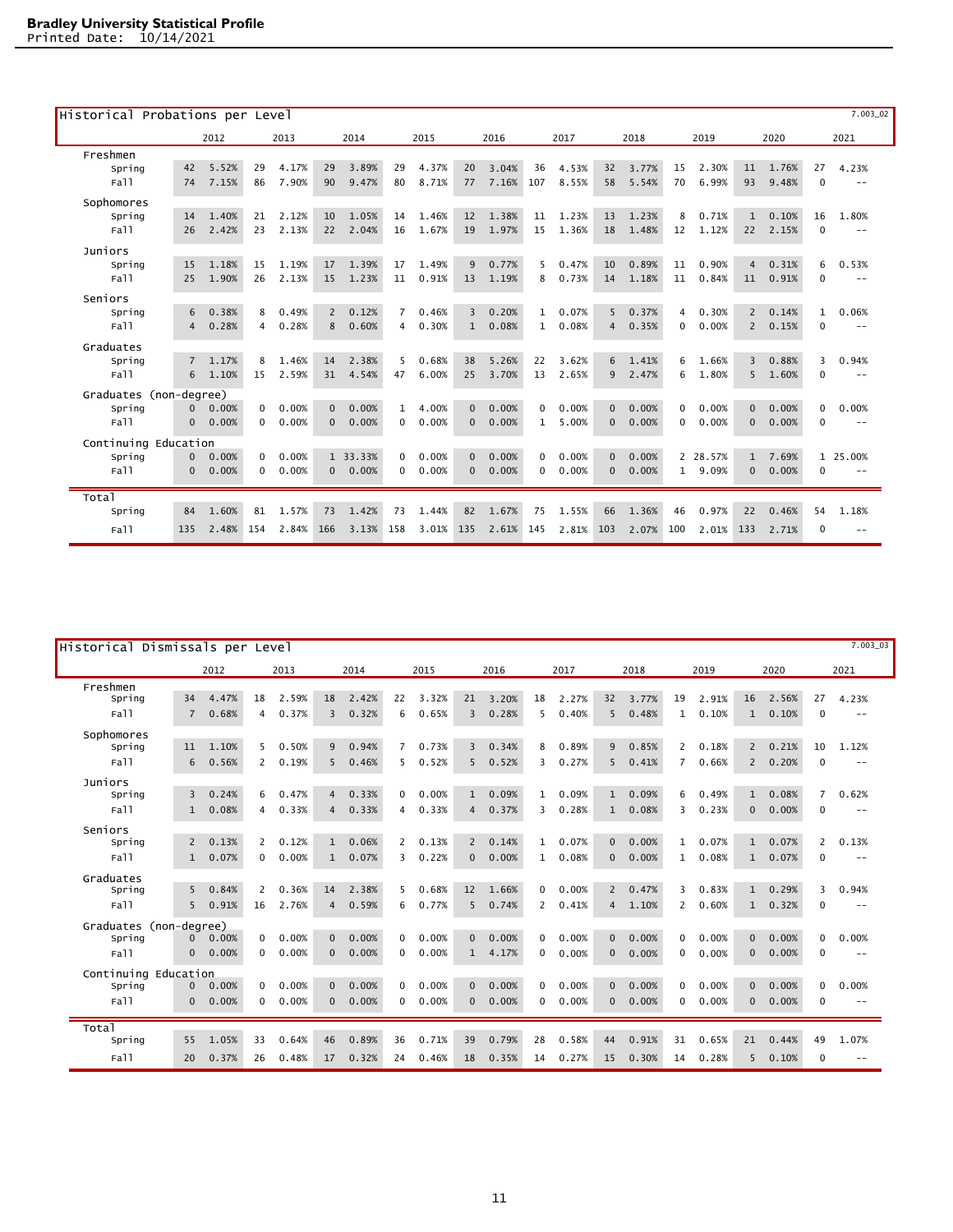Printed Date: 10/14/2021 Pacific<br>Islander Multi-Race Non-Res Unknown Total Native American & Asian Black Caucasian Hispanic Headcount by College/Major and Ethnicity 1.002.05 Fall Semester 2021 Foster College of Business BUS ANL 0 0 -- -- 0 0 0 0 0 -- BUS ASB Actuarial Science - Busin -- -- 15 0 0 0 0 0 0 -- 20 BUS ATG Accounting -- -- 84 -- -- 0 -- -- -- 109 BUS BEP 0 0 13 -- 0 0 -- -- 0 19 BUS ECO Business-Economics 0 0 10 -- 0 0 0 -- 0 16 BUS ENT Entrepreneurship  $0 \qquad -- \qquad 14 \qquad -- \qquad 0 \qquad 0 \qquad -- \qquad -- \qquad 21$ BUS FIN Finance  $\begin{array}{ccccccccccccc}\n-2 & -2 & -55 & 11 & 0 & 0 & -2 & 0 & 0 & 73\n\end{array}$ BUS I B International Business 0 0 -- -- 0 0 0 -- 0 17 BUS M L -- 11 82 20 0 0 -- -- -- 128 BUS MIS Management Information Sy -- -- 30 -- 0 0 0 -- -- 0 46 BUS MTG Marketing  $\begin{array}{ccccccccccccc}\n-2 & -2 & -64 & -2 & 0 & 0 & -2 & -2 & 0 & 94\n\end{array}$ 17 33 380 64 -- 0 18 19 -- 548 Continuing Education CED NDU Non degree seeking/underg  $\begin{array}{ccccccccccccc}\n0 & 0 & - & 0 & 0 & 0 & - & 0 & - & 12\n\end{array}$ 0 0 -- 0 0 0 -- 0 -- 12 Slane College of Communications & Fine Arts CFA AHT Art History -- 0 -- 0 0 0 0 0 0 0 --CFA ART Art 0 -- 64 14 0 0 -- -- -- 93 CFA COM Communications -- 22 183 25 -- -- 10 -- -- 255 CFA I M Interactive Media  $-$  -- -- -- -- 0 0 0 0 -- 13 CFA IAG 0 0 -- 0 0 0 0 0 0 -- CFA IGA -- -- 14 -- 0 0 -- -- 0 21 CFA IMA -- -- 37 -- 0 0 -- 0 -- 60 CFA IMG 0 -- 122 -- 0 0 -- 0 0 148 CFA IUX -- -- 38 -- 0 0 -- 0 -- 46 CFA MEI -- -- 15 -- 0 0 -- -- 0 26 CFA MUB Music Business 0 -- 16 -- 0 0 0 0 0 19 CFA MUC Music Composition -- 0 -- -- -- 0 0 0 0 -- CFA MUE Music Education 0 0 19 -- -- 0 0 0 0 21 CFA MUP Music Performance  $\qquad \qquad -- \qquad -- \qquad -- \qquad 0 \qquad 0 \qquad 0 \qquad 0 \qquad 0 \qquad -- \qquad$ CFA MUS Music 0 -- -- 0 0 0 -- 0 0 11 CFA THE Theatre Arts 0 -- 18 -- 0 0 -- 0 -- 27 CFA UCM Unclassified Communicatio  $0$  -- -- 0 0 0 0 -- 0 0 11 19 65 557 70 -- -- 30 -- -- 767

# Caterpillar College of Engineering & Technology

| EGT C E Civil Engineering         |    |       | 94  |       |          |          |          |          |       | 132 |
|-----------------------------------|----|-------|-----|-------|----------|----------|----------|----------|-------|-----|
| EGT CON Construction              |    | $- -$ | 42  | $ -$  | $\Omega$ | 0        | $ -$     |          | $- -$ | -62 |
| EGT E E Electrical Engineering    |    |       | 90  | $- -$ | $\Omega$ | $\Omega$ |          |          |       | 122 |
| EGT I E Industrial Engineering    |    |       | 46  | $ -$  | $\Omega$ | 0        | $\Omega$ |          |       | 58  |
| EGT M E Mechanical Engineering    | 16 | $- -$ | 198 | 24    | $\Omega$ | $\Omega$ |          |          |       | 264 |
| EGT MFE Manufacturing Engineering |    |       | 32  |       | $\Omega$ | 0        |          |          |       | 47  |
| EGT MFG Manufacturing Design      |    |       | 16  | $- -$ | $\Omega$ | $\Omega$ |          |          |       | 35  |
| EGT UEG Unclassified Engineering  | 0  | $ -$  | 19  | $- -$ |          | 0        | $\Omega$ | $\Omega$ |       | 26  |
|                                   | 34 | 39    | 537 | 72    | $\Omega$ | $\Omega$ | 27       | 21       | 12    | 746 |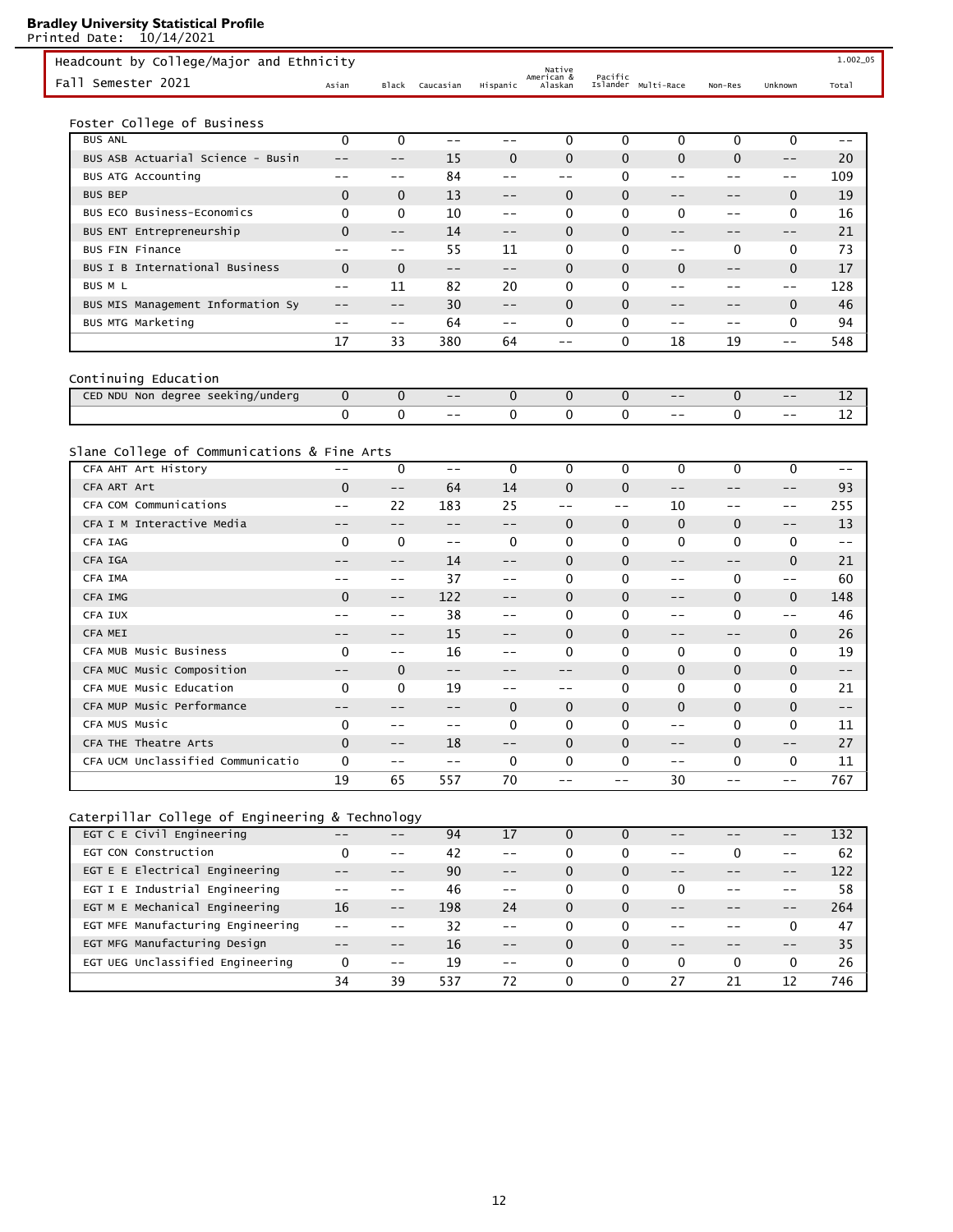| Headcount by College/Major and Ethnicity |              |              |              |                   | Native                |              |                     |                   |              | 1.002_05 |
|------------------------------------------|--------------|--------------|--------------|-------------------|-----------------------|--------------|---------------------|-------------------|--------------|----------|
| Fall Semester 2021                       | Asian        | Black        | Caucasian    | Hispanic          | American &<br>Alaskan | Pacific      | Islander Multi-Race | Non-Res           | Unknown      | Total    |
| College of Education & Health Sciences   |              |              |              |                   |                       |              |                     |                   |              |          |
| EHS CRT Teacher Certification            | $\Omega$     | $\mathbf{0}$ | $\mathbf{0}$ | $- -$             | $\mathbf{0}$          | $\mathbf{0}$ | --                  | $\mathbf{0}$      | $\mathbf{0}$ | $- -$    |
| EHS ECE Early Childhood Educ             | 0            | $- -$        | 24           | $- -$             | 0                     | 0            | 0                   | 0                 | $\mathbf 0$  | 35       |
| EHS ELE Elementary Education             | $- -$        | $- -$        | 65           | $\qquad \qquad -$ | $\mathbf{0}$          | $\mathbf{0}$ | --                  | --                | $\mathbf{0}$ | 84       |
| EHS FCS Family & Consumer Science        | $- -$        | $- -$        | 57           | 13                | 0                     | 0            | --                  | $- -$             | $- -$        | 96       |
| EHS H S Health Science                   | $- -$        | $- -$        | 55           | $- -$             | 0                     | $\mathbf 0$  | $- -$               | $\mathbf 0$       | $\mathbf{0}$ | 71       |
| EHS HSE                                  | 0            | 0            | $ -$         | 0                 | 0                     | 0            | 0                   | 0                 | 0            | $- -$    |
| <b>EHS KHS</b>                           | $- -$        | 11           | 60           | 12                | $\mathbf{0}$          | $\mathbf{0}$ | $- -$               | --                | $\mathbf 0$  | 96       |
| EHS LBS Learning Behavior                | 0            | $- -$        | 22           | $- -$             | 0                     | 0            | 0                   | 0                 | 0            | 26       |
| EHS MSE                                  | $\mathbf{0}$ | $\mathbf 0$  | 11           | $\qquad \qquad -$ | 0                     | 0            | $\mathbf 0$         | $\mathbf{0}$      | $\mathbf{0}$ | 16       |
| EHS NUR Nursing                          | 26           | 15           | 286          | 41                | $- -$                 | 0            | 19                  | 0                 | $- -$        | 392      |
|                                          | 46           | 43           | 584          | 95                | $- -$                 | 0            | 34                  | 10                | $-\,-$       | 822      |
|                                          |              |              |              |                   |                       |              |                     |                   |              |          |
| The Graduate School                      |              |              |              |                   |                       |              |                     |                   |              |          |
| GRD ATG Accounting                       | $\mathbf{0}$ | $\mathbf{0}$ | $\mathbf{0}$ | $\mathbf{0}$      | $\mathbf{0}$          | $\mathbf{0}$ | $\mathbf{0}$        | $-\,-$            | $\mathbf 0$  | $- -$    |
| GRD B A Business Administration          | $- -$        | $- -$        | 14           | $- -$             | 0                     | 0            | $- -$               | $- -$             | $- -$        | 27       |
| GRD BIO Biology                          | $\mathbf 0$  | $\mathbf 0$  | $- -$        | $- -$             | $\mathbf 0$           | $\mathbf 0$  | $\mathbf 0$         | $\qquad \qquad -$ | 0            | $- -$    |
| GRD C E Civil Engineering                | 0            | $- -$        | $- -$        | $-\,-$            | 0                     | 0            | 0                   | 28                | 0            | 32       |
| GRD CHM Chemistry                        | 0            | $\mathbf 0$  | $- -$        | $\mathbf{0}$      | $\mathbf{0}$          | 0            | $- -$               | $\mathbf 0$       | $\mathbf 0$  | $- -$    |
| GRD CIS Computer Information Syst        | 0            | $\mathbf{0}$ | 0            | 0                 | 0                     | 0            | 0                   | --                | 0            | --       |
| <b>GRD COU</b>                           | --           | --           | 46           | $- -$             | 0                     | $\mathbf 0$  | $\mathbf 0$         | --                | --           | 59       |
| GRD CS Computer Science                  | 0            | 0            | 0            | 0                 | 0                     | 0            | 0                   | 42                | $- -$        | 44       |
| <b>GRD DEL</b>                           | $- -$        | 26           | 23           | $- -$             | 0                     | $\mathbf{0}$ | $\mathbf 0$         | 0                 | $- -$        | 57       |
| <b>GRD DNP</b>                           | 29           | 54           | 125          | 22                | $- -$                 | $ -$         | $- -$               | 10                | 22           | 271      |
| GRD DPT Doctor of Physical Therap        | $- -$        | $- -$        | 70           | $- -$             | $\mathbf 0$           | $\mathbf 0$  | --                  | 0                 | $\mathbf 0$  | 81       |
| <b>GRD DSA</b>                           | 0            | 0            | 0            | 0                 | 0                     | 0            | 0                   | $- -$             | $\Omega$     | $- -$    |
| GRD E E Electrical Engineering           | 0            | $\mathbf 0$  | --           | $\mathbf{0}$      | 0                     | $\mathbf{0}$ | $\mathbf 0$         | --                | $\mathbf{0}$ | --       |
| GRD ENG English                          | 0            | 0            | $- -$        | 0                 | 0                     | 0            | $- -$               | 0                 | 0            | $- -$    |
| GRD FCS Certificate                      | 0            | $\mathbf 0$  | 10           | $- -$             | 0                     | 0            | $\mathbf 0$         | $-\,-$            | $\mathbf{0}$ | 12       |
| <b>GRD GDD</b>                           | 0            | $- -$        | $- -$        | $- -$             | 0                     | 0            | 0                   | 0                 | 0            | $- -$    |
| GRD I E IndustrialEngineering            | 0            | $\mathbf 0$  | $\mathbf 0$  | $\mathbf{0}$      | 0                     | 0            | $\mathbf 0$         | 10                | $\mathbf 0$  | 10       |
| GRD M E Mechanical Engineering           | 0            | 0            | $- -$        | $- -$             | 0                     | 0            | 0                   | 10                | 0            | 14       |
| <b>GRD MAC</b>                           | --           | 41           | 192          | 17                | --                    | $\mathbf 0$  | --                  | 0                 | --           | 270      |
| GRD MFA MFA in Studio Art                | 0            | 0            | $- -$        | 0                 | 0                     | 0            | 0                   | 0                 | 0            | $-$      |
| GRD MFE Manufacturing Engineering        | $\mathbf 0$  | $\mathbf 0$  | $\mathbf 0$  | $\mathbf 0$       | 0                     | 0            | $\mathbf 0$         | --                | $\pmb{0}$    | $- -$    |
| GRD NDG Non degree seeking/gradua        | 0            | $- -$        | 10           | 0                 | 0                     | 0            | 0                   | 0                 | 0            | 11       |
| GRD NDO                                  | $\pmb{0}$    | $ -$         | $-\,-$       | $\pmb{0}$         | $\pmb{0}$             | $\pmb{0}$    | $\pmb{0}$           | $-\,-$            | $\mathbf 0$  | $- -$    |
| <b>GRD NPL</b>                           | 0            | $- -$        | 12           | $- -$             | 0                     | 0            | $\mathbf 0$         | 0                 | 0            | 17       |
| GRD NUR Nursing                          | 19           | 40           | 203          | 25                | $-\,-$                | $\mathbf 0$  | $\pmb{0}$           | $-\,-$            | 10           | 310      |
| <b>GRD RNA</b>                           | 0            | 0            | 0            | $\pmb{0}$         | $\pmb{0}$             | 0            | $\mathbf 0$         | 0                 | $-\,-$       | $- -$    |
| <b>GRD RPN</b>                           | $\mathbf 0$  | $\pmb{0}$    | $- -$        | $\mathbf 0$       | $\pmb{0}$             | $\mathbf 0$  | $\mathbf 0$         | $\mathbf 0$       | 0            | $--$     |
|                                          | 62           | 177          | 726          | 85                | $ -$                  | $- -$        | $- -$               | 135               | 47           | 1,257    |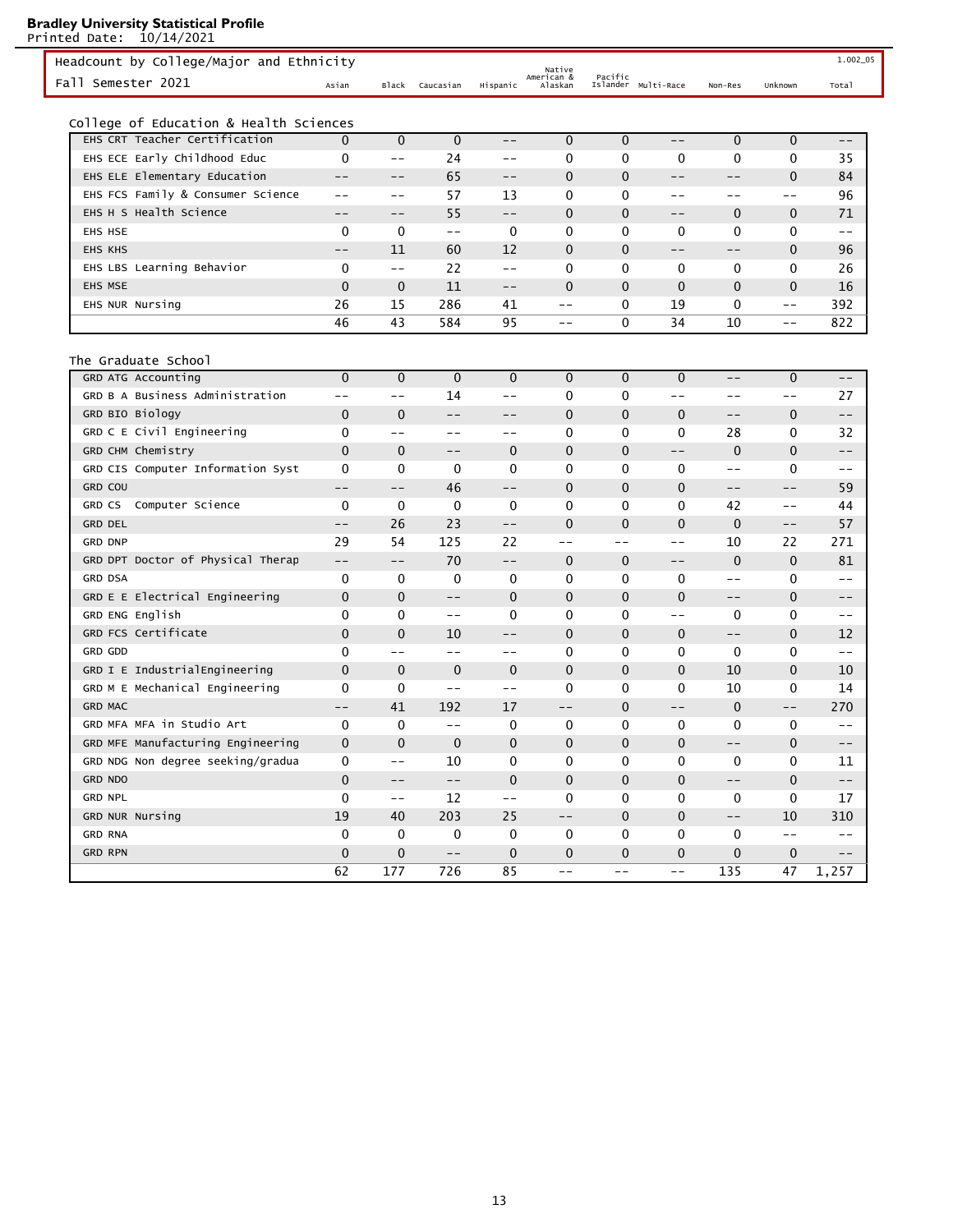Printed Date: 10/14/2021 Pacific<br>Islander Multi-Race Non-Res Unknown Total Native American & Asian Black Caucasian Hispanic Headcount by College/Major and Ethnicity 1.002.05 and 1.002.05 and 1.002.05 Fall Semester 2021 College of Liberal Arts & Sciences LAS ASM Actuarial Science-Mathema  $\begin{matrix} 0 & 0 & -- & 0 & 0 & 0 & 0 & 0 & 0 & -- \end{matrix}$ LAS BCM Biochemistry -- -- 28 -- 0 0 -- -- 0 39 LAS BIO Biology  $--$  -- 31 10 -- 0 -- -- -- 60 LAS BMS -- 12 77 27 0 0 -- -- -- 134 LAS CHM Chemistry  $\begin{array}{ccccccccccccc} -- & -- & 31 & -- & 0 & 0 & -- & -- & 0 & 47 \end{array}$ LAS CIS Computer Information Syst  $- -22$   $--$  0 0  $- - -2$   $-2$ LAS CRM -- -- 26 17 0 0 -- -- 0 58 LAS CS Computer Science  $\begin{array}{ccccccccccccc}\n & 18 & 17 & 120 & 22 & 0 & 0 & -1 & -1 & -194 \\
\end{array}$ LAS ECL LAS-Economics 0 -- 0 -- 0 0 0 -- -- -- LAS ENG English 0 12 55 -- -- 0 -- -- -- 84 LAS ENS Environmental Science -- 0 12 -- 0 0 -- -- 0 18 LAS HIS History 0 0 19 0 0 0 -- 0 0 22 LAS HSS History and Social Studie  $\begin{array}{cccccccccc} -- & -- & 28 & -- & 0 & 0 & -- & 0 & 0 & 37 \end{array}$ LAS I S International Studies  $0$  -- -- -- 0 0 0 -- 0 13 LAS LSM Medical Laboratory Science 0 -- 10 -- 0 0 -- 0 0 16 LAS MTH Mathematics -- 0 18 -- 0 0 0 0 -- 24 LAS MTS -- -- -- 0 0 0 -- 0 -- -- LAS PHL Philosophy 0 -- -- 0 0 0 0 0 0 -- LAS PHY Physics 0 0 -- -- 0 0 0 -- 0 -- LAS PLS Political Science  $0 \quad - - \quad 39 \quad 11 \quad 0 \quad 0 \quad - - \quad 0 \quad - - \quad 63$ LAS PSY Psychology -- 29 122 48 0 0 12 -- -- 219 LAS RLS Religious Studies 0 0 -- 0 0 0 0 0 0 -- LAS S W Social Work 0 -- 31 -- 0 -- -- 0 0 49 LAS SOC Sociology -- -- -- -- -- 0 0 -- 0 0 20 LAS WL -- 0 -- -- 0 0 0 -- 0 11 55 120 725 184 -- -- 56 29 14 1,195 Turner School of Entrepreneurship and Innovation SEI INV 0 0 -- -- 0 0 0 0 0 -- 0 0 -- -- 0 0 0 0 0 --

| Academic Exploration Program                |          |       |       |          |          |          |          |          |          |      |
|---------------------------------------------|----------|-------|-------|----------|----------|----------|----------|----------|----------|------|
| UNV AEP Academic Exploration Prog           | --       |       | 49    | 21       |          |          |          |          |          | 98   |
| UNV BUS Pre-Business                        | $\Omega$ | $- -$ | 25    | 15       | $\Omega$ | $\Omega$ | $\Omega$ | $- -$    |          | 47   |
| UNV EGT Pre-Engineering                     |          |       | 22    | 12       | 0        | $\Omega$ |          |          | 0        | 46   |
| EHS Pre-Education & Health Sc<br><b>UNV</b> | $\Omega$ | $- -$ | 10    | $\Omega$ | $\Omega$ | $\Omega$ | $- -$    | $\Omega$ | $\Omega$ | 13   |
| UNV LAS Pre-Liberal Arts & Scienc           |          | 10    | $- -$ | 13       | 0        | $\Omega$ | $- -$    | 0        | 0        | 35   |
|                                             | 10       | 39    | 114   | 61       | $\Omega$ | $\Omega$ |          |          |          | 239  |
|                                             |          |       |       |          |          |          |          |          |          |      |
| Totals                                      | 243      | 516   | 3629  | 632      | 13       |          | 182      | 227      | 101      | 5588 |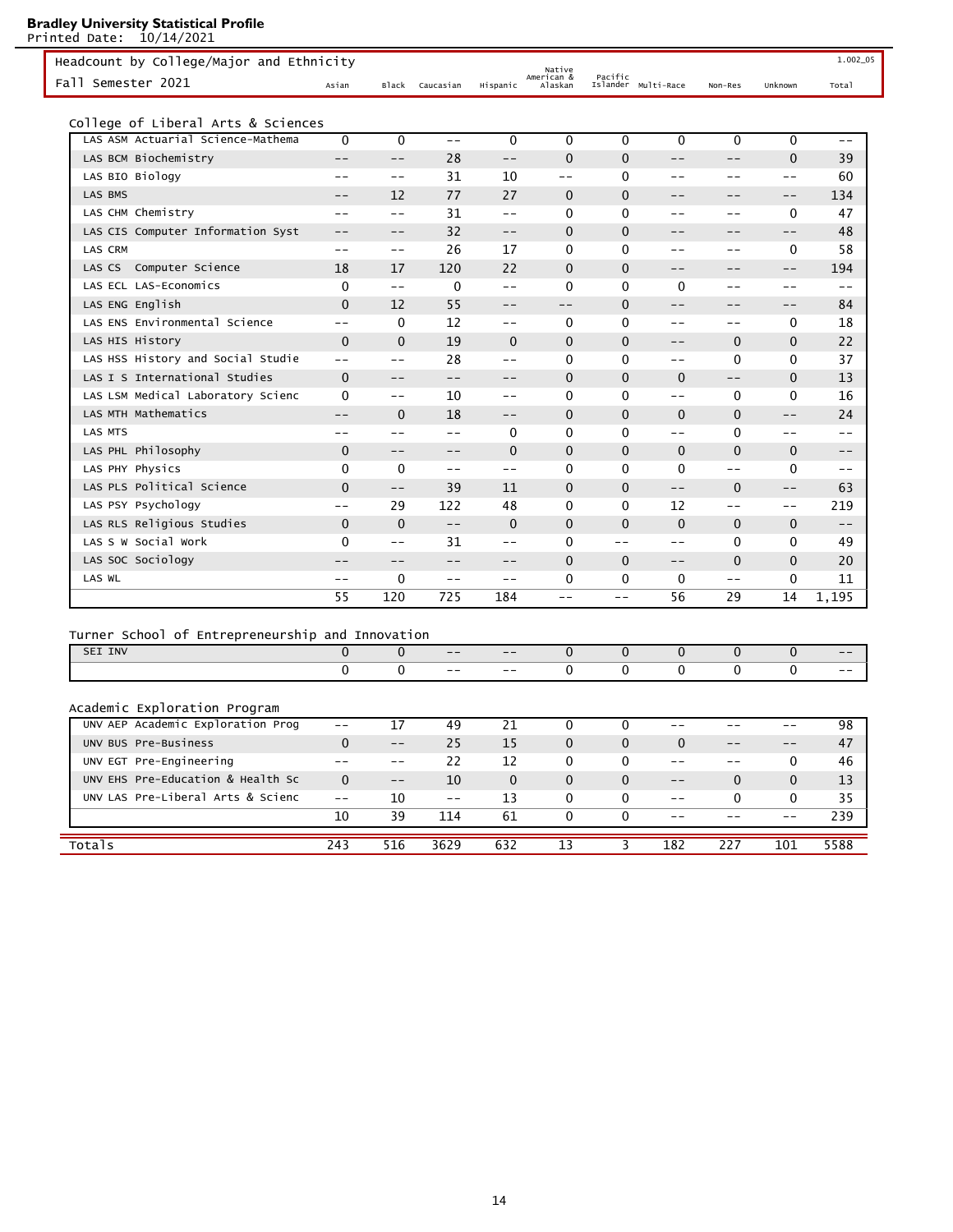| All Majors Enrollment by Majors<br>Fall Semester 2021        | Major<br>Enrollment | Major<br>Enrollment<br>Full-Time | Major<br>Enrollment<br>Part-Time | Major<br>F.T.E.   | Minor<br>Enrollment        |  |
|--------------------------------------------------------------|---------------------|----------------------------------|----------------------------------|-------------------|----------------------------|--|
|                                                              |                     |                                  |                                  |                   |                            |  |
| BUS - Foster College of Business                             |                     |                                  |                                  |                   |                            |  |
| <b>BUS ANL</b>                                               | $\overline{7}$      | $\overline{7}$                   | 0                                | 7                 | 0                          |  |
| <b>BUS ASB</b>                                               | 20                  | 20                               | 0                                | 20                | $\mathbf 0$                |  |
| <b>BUS ATG</b>                                               | 121                 | 118                              | 3                                | 119               | $\mathbf 0$                |  |
| BUS B L<br><b>BUS BEP</b>                                    | $\mathbf 0$<br>19   | $\mathbf 0$<br>19                | 0<br>0                           | $\mathbf 0$<br>19 | 15<br>0                    |  |
| <b>BUS BSA</b>                                               | 0                   | 0                                | $\mathbf 0$                      | $\mathbf 0$       | 41                         |  |
| <b>BUS BST</b>                                               | 0                   | 0                                | 0                                | 0                 | 9                          |  |
| <b>BUS BUS</b>                                               | 0                   | $\mathbf 0$                      | $\mathbf 0$                      | $\mathbf 0$       | 39                         |  |
| <b>BUS CYS</b>                                               | $\mathbf 0$         | $\mathbf 0$                      | 0                                | $\mathbf 0$       | 18                         |  |
| BUS D A                                                      | $\mathbf 0$         | $\mathbf 0$                      | $\mathbf 0$                      | $\mathbf 0$       | 2                          |  |
| <b>BUS ECO</b>                                               | 22                  | 21                               | 1                                | 21                | 0                          |  |
| <b>BUS ENT</b>                                               | 24<br>78            | 23<br>72                         | 1<br>6                           | 23<br>74          | $\mathbf 0$<br>10          |  |
| <b>BUS FIN</b><br>BUS I B                                    | 20                  | 20                               | 0                                | 20                | $\mathbf 0$                |  |
| BUS I C                                                      | 0                   | 0                                | 0                                | 0                 | 3                          |  |
| BUS M L                                                      | 134                 | 134                              | $\mathbf 0$                      | 134               | 75                         |  |
| <b>BUS MIS</b>                                               | 52                  | 51                               | 1                                | 51                | 9                          |  |
| <b>BUS MTG</b>                                               | 127                 | 124                              | 3                                | 125               | 54                         |  |
| <b>BUS PRS</b>                                               | 0                   | 0                                | 0                                | 0                 | 5                          |  |
| <b>BUS SMM</b>                                               | $\mathbf 0$         | 0                                | 0                                | $\mathbf 0$       | 40                         |  |
| BUS Totals                                                   | 624                 | 609                              | 15                               | 614               | 320                        |  |
|                                                              |                     |                                  |                                  |                   |                            |  |
| CED - Continuing Education                                   |                     |                                  | 11                               |                   |                            |  |
| CED NDU                                                      | 12<br>12            | $\mathbf{1}$<br>$\mathbf{1}$     | 11                               | 5<br>5            | 0<br>$\mathbf{0}$          |  |
| CED Totals                                                   |                     |                                  |                                  |                   |                            |  |
| CFA - Slane College of Communications & Fine Arts<br>CFA AHT | $\overline{2}$      | $\overline{2}$                   | $\mathbf 0$                      | 2                 | 3                          |  |
| CFA ART<br>CFA COM                                           | 97<br>269           | 95<br>265                        | 2<br>4                           | 96<br>266         | 47<br>48                   |  |
| CFA FS                                                       | 0                   | 0                                | 0                                | 0                 | 10                         |  |
| CFA G D                                                      | $\mathbf 0$         | $\mathbf 0$                      | 0                                | $\mathbf 0$       | 5                          |  |
| CFA G P                                                      | 0                   | 0                                | 0                                | 0                 | 1                          |  |
| CFA I M                                                      | 13                  | 12                               | 1                                | 12                | $\mathbf 0$                |  |
| CFA IAG                                                      | 3                   | 3                                | 0                                | 3                 | 0                          |  |
| CFA IGA                                                      | 21<br>61            | 21<br>61                         | $\mathbf 0$<br>0                 | 21<br>61          | $\mathbf 0$<br>$\mathbf 0$ |  |
| CFA IMA<br>CFA IMG                                           | 149                 | 147                              | $\overline{c}$                   | 148               | 0                          |  |
| CFA IUX                                                      | 46                  | 45                               | 1                                | 45                | 0                          |  |
| CFA MEI                                                      | 27                  | 26                               | 1                                | 26                | $\mathbf 0$                |  |
| CFA MUB                                                      | 19                  | 19                               | 0                                | 19                | $\mathbf 0$                |  |
| CFA MUC                                                      | 6                   | 6                                | $\mathbf 0$                      | 6                 | $\mathbf 0$                |  |
| CFA MUE                                                      | 21                  | 21                               | 0                                | 21                | $\mathbf 0$                |  |
| CFA MUP<br>CFA MUS                                           | 6<br>15             | 6<br>13                          | 0<br>2                           | 6<br>14           | $\mathbf 0$<br>7           |  |
| CFA 0 C                                                      | $\mathbf 0$         | 0                                | 0                                | $\Omega$          | 21                         |  |
| CFA THE                                                      | 29                  | 28                               | $\mathbf{1}$                     | 28                | 17                         |  |
| CFA UCM                                                      | 11                  | 11                               | $\mathbf{0}$                     | 11                | $\mathbf 0$                |  |
| CFA UEX                                                      | 0                   | 0                                | 0                                | 0                 | 12                         |  |
| CFA Totals                                                   | 795                 | 781                              | 14                               | 786               | 171                        |  |
| EGT - Caterpillar College of Engineering & Technology        |                     |                                  |                                  |                   |                            |  |
| EGT C E                                                      | 132                 | 128                              | $\overline{4}$                   | 129               | $\mathbf 0$                |  |
| EGT CON                                                      | 62                  | 60                               | 2                                | 61                | 0                          |  |
| EGT E E                                                      | 123                 | 120                              | 3                                | 121               | $\mathbf 0$                |  |
| EGT I E                                                      | 58                  | 55                               | 3                                | 56                | 0                          |  |
| EGT M E                                                      | 264                 | 255                              | 9                                | 258               | $\mathbf{0}$               |  |
| EGT MFE                                                      | 47                  | 45                               | 2                                | 46                | 0                          |  |
| EGT MFG<br>EGT UEG                                           | 35<br>26            | 34<br>26                         | $\mathbf{1}$<br>0                | 34<br>26          | $\mathbf 0$<br>0           |  |
| EGT Totals                                                   | 747                 | 723                              | 24                               | 731               | $\pmb{0}$                  |  |
|                                                              |                     |                                  |                                  |                   |                            |  |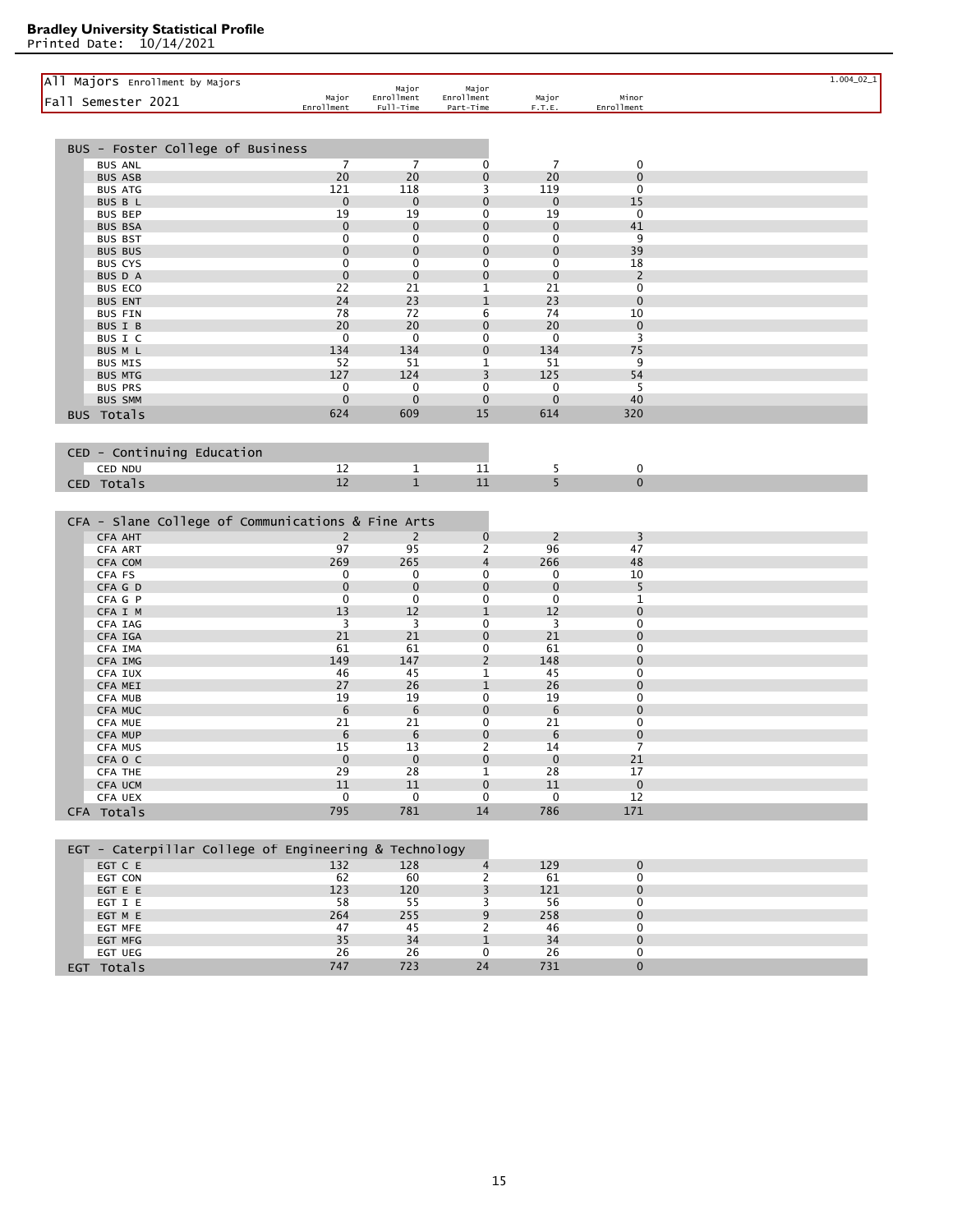| All Majors Enrollment by Majors              |                                  | Major                   | Major                   |                 |                            | $1.004\_02\_1$ |
|----------------------------------------------|----------------------------------|-------------------------|-------------------------|-----------------|----------------------------|----------------|
| Fall Semester 2021                           | Major<br>Enrollment              | Enrollment<br>Full-Time | Enrollment<br>Part-Time | Major<br>F.T.E. | Minor<br>Enrollment        |                |
|                                              |                                  |                         |                         |                 |                            |                |
| EHS - College of Education & Health Sciences |                                  |                         |                         |                 |                            |                |
|                                              |                                  |                         |                         |                 |                            |                |
| EHS CRT                                      | 2                                | 2                       | $\mathbf 0$             | $\overline{2}$  | $\mathbf 0$                |                |
| EHS ECE                                      | 35                               | 35                      | 0                       | 35              | $\mathbf 0$<br>$\Omega$    |                |
| EHS ELE                                      | 86<br>99                         | 85<br>93                | $\mathbf{1}$<br>6       | 85<br>95        | 18                         |                |
| EHS FCS<br>EHS H S                           | 71                               | 70                      | $\mathbf{1}$            | 70              | $\mathbf{0}$               |                |
| EHS HSE                                      | 89                               | 89                      | $\mathbf 0$             | 89              | $\mathbf 0$                |                |
| EHS HTH                                      | $\mathbf 0$                      | $\mathbf 0$             | $\mathbf{0}$            | $\mathbf 0$     | 79                         |                |
| <b>EHS KHS</b>                               | 96                               | 96                      | $\mathbf 0$             | 96              | $\mathbf 0$                |                |
| EHS L S                                      | $\mathbf 0$                      | $\mathbf{0}$            | $\mathbf 0$             | $\overline{0}$  | 11                         |                |
| EHS LBS                                      | 26                               | 26                      | $\mathbf 0$             | 26              | $\mathbf 0$                |                |
| EHS MSE                                      | 16                               | 12                      | $\overline{4}$          | 13              | $\mathbf{0}$               |                |
| <b>EHS NUR</b>                               | 392                              | 391                     | 1                       | 391             | $\mathbf 0$                |                |
| EHS Totals                                   | 912                              | 899                     | 13                      | 903             | 108                        |                |
|                                              |                                  |                         |                         |                 |                            |                |
|                                              |                                  |                         |                         |                 |                            |                |
| GRD - The Graduate School                    |                                  |                         |                         |                 |                            |                |
| <b>GRD ATG</b>                               | $\mathbf{1}$                     | $\mathbf{1}$            | $\mathbf{0}$            | $\mathbf{1}$    | $\mathbf{0}$               |                |
| GRD B A                                      | 27                               | 15                      | 12                      | 19              | $\mathbf 0$                |                |
| GRD BIO                                      | $\overline{4}$                   | $\overline{4}$          | $\mathbf 0$             | $\overline{4}$  | $\mathbf 0$                |                |
| GRD C E                                      | 32                               | 20                      | 12                      | 24              | $\mathbf 0$                |                |
| <b>GRD CHM</b>                               | 3                                | $\overline{2}$          | $\mathbf{1}$            | $\overline{2}$  | $\mathbf 0$                |                |
| GRD CIS                                      | 6                                | 5                       | $\mathbf{1}$            | 5               | 0                          |                |
| <b>GRD COU</b>                               | 59                               | 26                      | 33                      | 37              | $\Omega$                   |                |
| <b>GRD CS</b>                                | 44                               | 39                      | 5                       | 41              | 0                          |                |
| <b>GRD DEL</b>                               | 57                               | 19                      | 38                      | 32              | $\mathbf 0$                |                |
| <b>GRD DNP</b>                               | 271                              | 25                      | 246                     | 107             | $\mathbf 0$                |                |
| <b>GRD DPT</b>                               | 81                               | 80                      | $\mathbf{1}$            | 80              | $\mathbf 0$                |                |
| <b>GRD DSA</b>                               | $\mathbf{1}$                     | 1                       | $\mathbf 0$             | 1               | 0                          |                |
| GRD E E                                      | $\overline{7}$<br>$6\phantom{1}$ | 6                       | $\mathbf{1}$            | 6               | $\mathbf{0}$               |                |
| <b>GRD ENG</b><br><b>GRD FCS</b>             | 12                               | $\mathbf 0$<br>8        | 6<br>$\overline{4}$     | 2<br>9          | $\mathbf 0$<br>$\mathbf 0$ |                |
| <b>GRD GDD</b>                               | 5                                | 5                       | $\mathbf 0$             | 5               | $\mathbf 0$                |                |
| GRD I E                                      | 10                               | 9                       | $\mathbf{1}$            | 9               | $\mathbf 0$                |                |
| GRD M E                                      | 14                               | 10                      | $\overline{4}$          | 11              | $\mathbf 0$                |                |
| <b>GRD MAC</b>                               | 270                              | 29                      | 241                     | 109             | $\mathbf 0$                |                |
| <b>GRD MFA</b>                               | 2                                | 0                       | 2                       | 1               | $\mathbf 0$                |                |
| <b>GRD MFE</b>                               | $\overline{2}$                   | $\overline{2}$          | $\mathbf 0$             | 2               | $\mathbf 0$                |                |
| <b>GRD NDG</b>                               | 11                               | 1                       | 10                      | 4               | $\Omega$                   |                |
| <b>GRD NDO</b>                               | 3                                | $\mathbf 0$             | 3                       | $\mathbf{1}$    | $\mathbf 0$                |                |
| <b>GRD NPL</b>                               | 17                               | $\overline{7}$          | 10                      | 10              | $\Omega$                   |                |
| <b>GRD NUR</b>                               | 310                              | 46                      | 264                     | 134             | $\mathbf 0$                |                |
| <b>GRD RNA</b>                               | $\mathbf{1}$                     | 0                       | 1                       | 0               | $\mathbf 0$                |                |
| <b>GRD RPN</b>                               | $1\,$                            | $\mathbf 0$             | $\mathbf{1}$            | $\mathbf 0$     | $\mathbf 0$                |                |
| GRD Totals                                   | 1257                             | 360                     | 897                     | 659             | $\mathbf 0$                |                |
|                                              |                                  |                         |                         |                 |                            |                |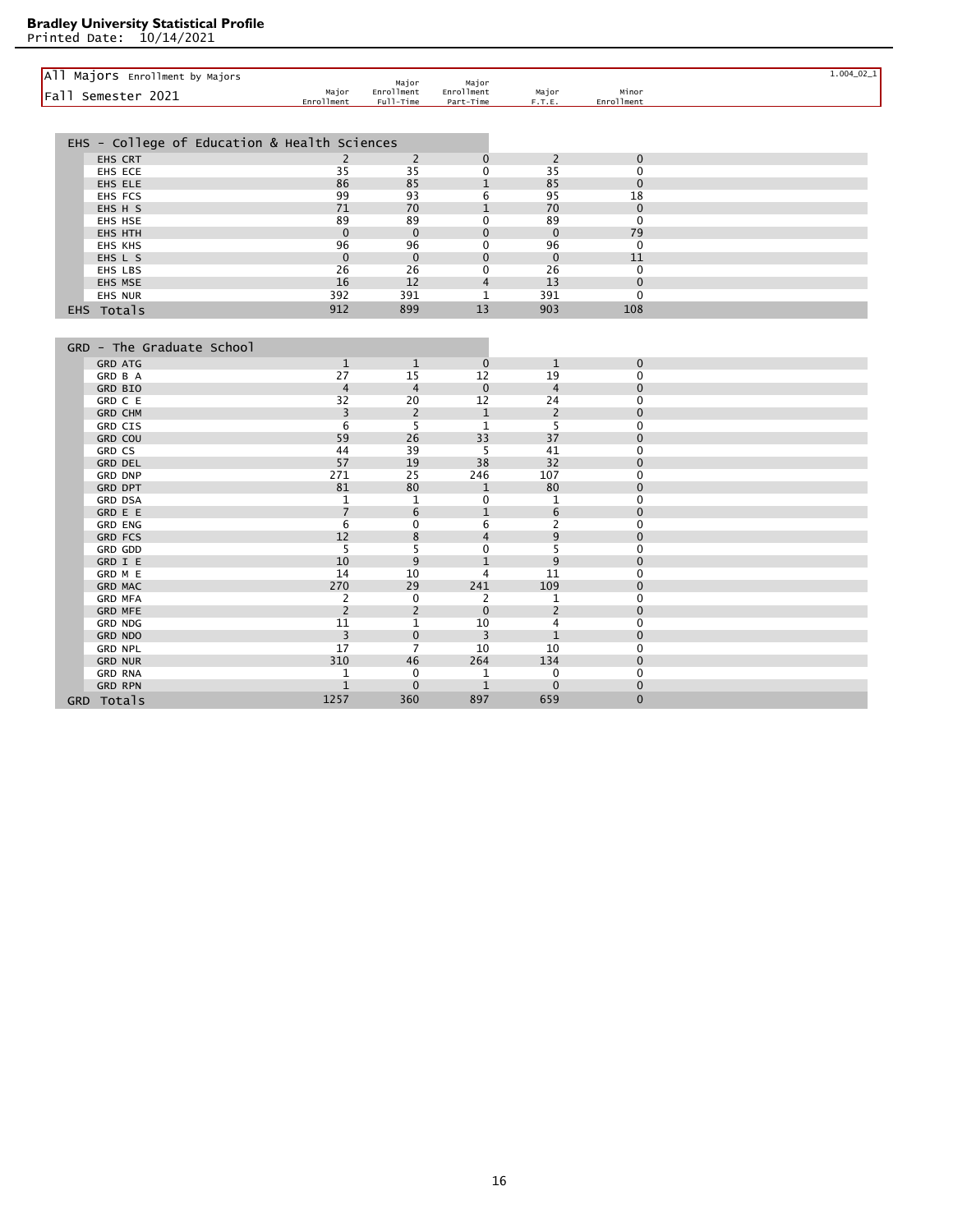Printed Date: 10/14/2021

| All Majors Enrollment by Majors<br>Fall Semester 2021  | Major<br>Enrollment | Major<br>Enrollment<br>Full-Time | Major<br>Enrollment<br>Part-Time | Major<br>F.T.E. | Minor<br>Enrollment | $1.004\_02\_1$ |
|--------------------------------------------------------|---------------------|----------------------------------|----------------------------------|-----------------|---------------------|----------------|
|                                                        |                     |                                  |                                  |                 |                     |                |
| LAS - College of Liberal Arts & Sciences               |                     |                                  |                                  |                 |                     |                |
| LAS A S                                                | 0                   | 0                                | 0                                | 0               | 3                   |                |
| LAS AAS                                                | $\mathbf 0$         | $\mathbf 0$                      | $\mathbf 0$                      | $\mathbf 0$     | $6\phantom{1}6$     |                |
| LAS ANT                                                | 0                   | 0                                | 0                                | $\mathbf 0$     | 19                  |                |
| LAS ASM                                                | $\overline{7}$      | $\overline{7}$                   | $\mathbf 0$                      | $\overline{7}$  | $\mathbf 0$         |                |
| LAS BCM                                                | 39                  | 39                               | $\mathbf 0$                      | 39              | $\Omega$            |                |
| LAS BIO                                                | 61                  | 61                               | $\pmb{0}$                        | 61              | 11                  |                |
| LAS BMS                                                | 136                 | 132                              | 4                                | 133             | $\mathbf 0$         |                |
| LAS CHM                                                | 50                  | 48                               | $\overline{2}$                   | 49              | 25                  |                |
| LAS CIS                                                | 49                  | 46                               | 3                                | 47              | $\mathbf 0$         |                |
| LAS CRM                                                | 69                  | 69                               | $\mathbf 0$                      | 69              | 14                  |                |
| LAS CS                                                 | 203                 | 201                              | $\overline{2}$                   | 202             | 0                   |                |
| LAS CSM                                                | $\mathbf 0$         | $\mathbf 0$                      | $\pmb{0}$                        | $\mathbf 0$     | 32                  |                |
| LAS DSC                                                | 0                   | 0                                | 0                                | 0               | 11                  |                |
| LAS ECL                                                | 11                  | 11                               | $\mathbf 0$                      | 11              | 8                   |                |
| LAS ENG                                                | 101                 | 97                               | 4                                | 98              | 69                  |                |
| LAS ENS                                                | 18                  | 18                               | $\mathbf 0$                      | 18              | $\mathbf 0$         |                |
| LAS ETH                                                | 0                   | 0                                | 0                                | 0               | 27                  |                |
| LAS FL                                                 | $\mathbf 0$         | $\mathbf 0$                      | $\pmb{0}$                        | $\mathbf{0}$    | $\mathbf{1}$        |                |
| LAS G T                                                | 0                   | 0                                | 0                                | 0               | $\overline{c}$      |                |
| LAS HIS                                                | 27                  | 24                               | 3                                | 25              | 6                   |                |
| LAS HSS                                                | 41                  | 41                               | 0                                | 41              | 0                   |                |
| LAS I S                                                | 17                  | 16                               | $1\,$                            | 16              | 8                   |                |
| LAS LGS                                                | $\mathbf 0$         | $\mathbf 0$                      | 0                                | $\mathbf 0$     | 21                  |                |
| LAS LSM                                                | 16                  | 13                               | $\overline{3}$                   | 14              | $\mathbf{0}$        |                |
| LAS MTH                                                | 26                  | 25                               | $\mathbf{1}$                     | 25              | 16                  |                |
| LAS MTS                                                | 11                  | 10                               | $\mathbf{1}$                     | 10              | $\mathbf{0}$        |                |
| LAS NEU                                                | $\mathbf 0$         | $\mathbf 0$                      | 0                                | $\mathbf 0$     | 15                  |                |
| LAS PHL                                                | 16                  | 16                               | $\pmb{0}$                        | 16              | $\overline{7}$      |                |
| LAS PHY                                                | 7                   | 6                                | $\mathbf{1}$                     | 6               | $\mathbf 0$         |                |
| LAS PLS                                                | 75                  | 74                               | $\mathbf{1}$                     | 74              | 18                  |                |
| LAS PSY                                                | 243                 | 237                              | 6                                | 239             | $\mathbf 0$         |                |
| LAS RLS                                                | 9                   | 6                                | 3                                | 7               | $\overline{7}$      |                |
| LAS S W                                                | 57                  | 56                               | 1                                | 56              | 0                   |                |
| LAS SOC                                                | 36                  | 36                               | $\pmb{0}$                        | 36              | 65                  |                |
| LAS SUS                                                | $\mathbf 0$         | 0                                | 0                                | 0               | 23                  |                |
| LAS WGS                                                | $\mathbf 0$         | $\mathbf 0$                      | $\overline{0}$                   | $\mathbf{0}$    | 30                  |                |
| LAS WL                                                 | 31                  | 31                               | $\pmb{0}$                        | 31              | 69                  |                |
| LAS Totals                                             | 1356                | 1320                             | 36                               | 1332            | 513                 |                |
|                                                        |                     |                                  |                                  |                 |                     |                |
| SEI - Turner School of Entrepreneurship and Innovation |                     |                                  |                                  |                 |                     |                |
| SEI INV                                                | $\overline{2}$      | $\mathbf 0$                      | $\overline{c}$                   | $\mathbf{1}$    | $\mathbf 0$         |                |
| SEI SEI                                                | 0                   | 0                                | $\mathbf 0$                      | $\mathbf 0$     | 22                  |                |
| SEI Totals                                             | $\overline{2}$      | $\overline{0}$                   | $\overline{2}$                   | $\mathbf{1}$    | 22                  |                |
|                                                        |                     |                                  |                                  |                 |                     |                |
| UNV - Academic Exploration Program                     |                     |                                  |                                  |                 |                     |                |
| UNV AEP                                                | 98                  | 96                               | $\overline{2}$                   | 97              | $\mathbf 0$         |                |
| UNV BUS                                                | 47                  | 45                               | 2                                | 46              | $\mathbf 0$         |                |
| UNV EGT                                                | 46                  | 44                               | $\overline{2}$                   | 45              | $\overline{0}$      |                |
| UNV EHS                                                | 13                  | 13                               | 0                                | 13              | $\mathbf 0$         |                |
| UNV LAS                                                | 35                  | 35                               | $\pmb{0}$                        | 35              | $\mathbf 0$         |                |
| UNV Totals                                             | 239                 | 233                              | 6                                | 235             | $\mathbf 0$         |                |
| Totals                                                 | 5944                | 4926                             | 1018                             | 5265            | 1134                |                |

**Major Enrollment** - Number of students in the program  Totals do not reflect a headcount of students<br>**Major F.T.E.** - Major Enrollment Full-Time plus 1/3 Major Enrollment Part-Time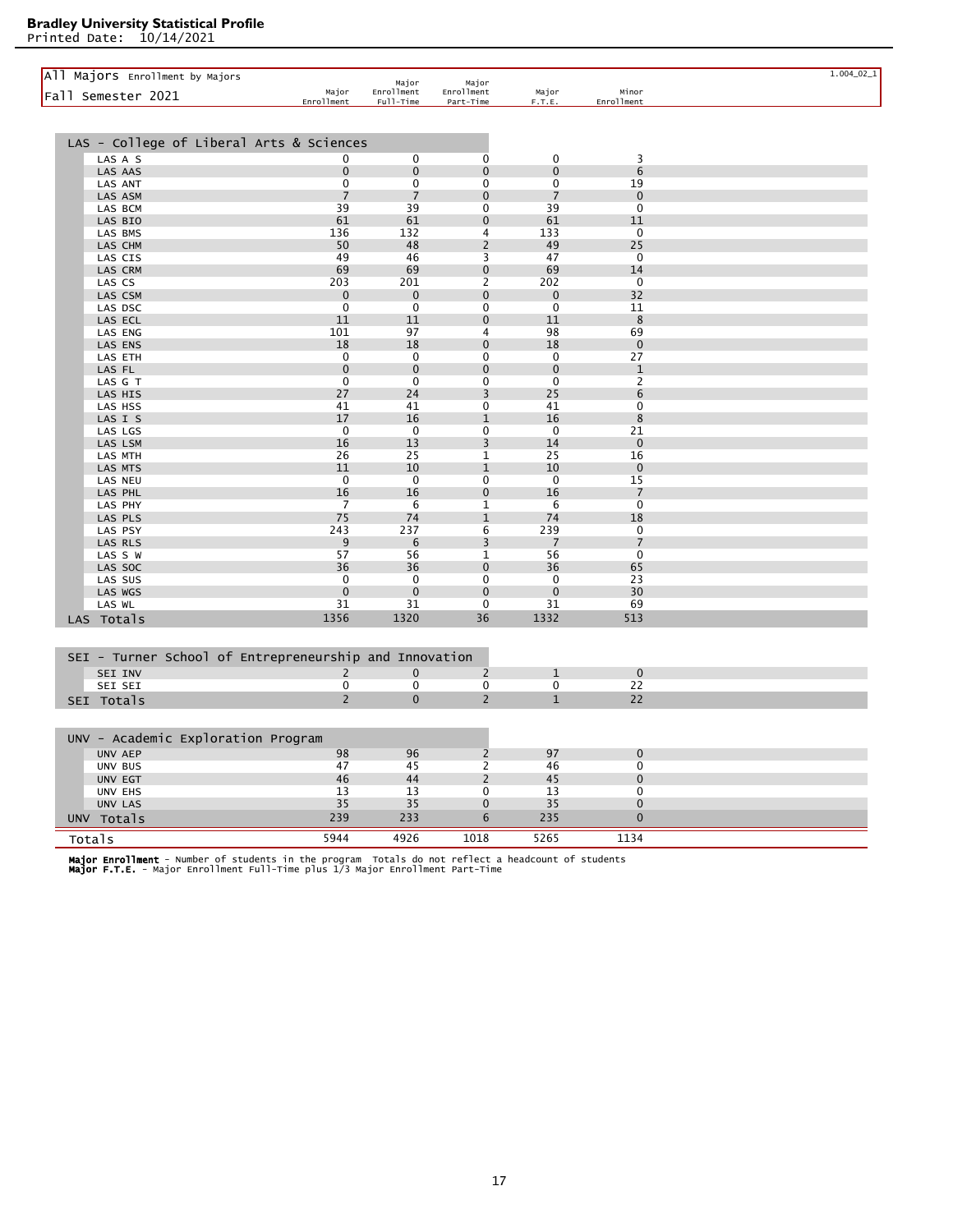| All Majors Enrollment by Majors with Concentrations |                  |                             |                         |                                  |                               |                                  | $1.004\_01\_1$ |
|-----------------------------------------------------|------------------|-----------------------------|-------------------------|----------------------------------|-------------------------------|----------------------------------|----------------|
| Fall Semester 2021                                  | CIP              | Major                       | Major<br>Enrollment     | Major<br>Enrollment              | Major                         | Minor                            |                |
| BUS - Foster College of Business                    |                  | Enrollment                  | Full-Time               | Part-Time                        | F.T.E.                        | Enrollment                       |                |
| <b>BUS ANL</b>                                      |                  |                             |                         |                                  |                               |                                  |                |
| <b>BUS ANL</b>                                      | 307102           | $\overline{7}$              | 7                       | 0                                | $\overline{7}$                | $\pmb{0}$                        |                |
| BUS ANL Totals                                      |                  | $\overline{7}$              | $\overline{7}$          | $\Omega$                         | $\overline{7}$                | $\Omega$                         |                |
| <b>BUS ASB</b><br><b>BUS ASB</b>                    | 521304           | 20                          | 20                      | $\mathbf 0$                      | 20                            | $\mathbf 0$                      |                |
| BUS ASB Totals                                      |                  | 20                          | 20                      | $\Omega$                         | 20                            | $\mathbf{0}$                     |                |
| <b>BUS ATG</b><br><b>BUS ATG</b>                    | 520301           | 71                          | 69                      | 2                                | 70                            | $\mathbf 0$                      |                |
| BUS ATG 32                                          | 520301           | 49                          | 48                      | 1                                | 48                            | 0                                |                |
| BUS ATG 3I<br>BUS ATG Totals                        |                  | $\mathbf{1}$<br>121         | 1<br>118                | 0<br>3                           | 1<br>119                      | 0<br>$\mathbf{0}$                |                |
| BUS B L                                             |                  |                             |                         |                                  |                               |                                  |                |
| BUS B L<br>BUS B L Totals                           | 220001           | $\mathbf 0$<br>$\mathbf{0}$ | $\mathbf 0$<br>$\Omega$ | $\mathbf 0$<br>$\Omega$          | $\mathbf 0$<br>$\bf{0}$       | 15<br>15                         |                |
| <b>BUS BEP</b>                                      |                  |                             |                         |                                  |                               |                                  |                |
| <b>BUS BEP</b>                                      | 520201           | 19                          | 19                      | 0                                | 19                            | $\mathbf 0$                      |                |
| BUS BEP Totals<br><b>BUS BSA</b>                    |                  | 19                          | 19                      | $\mathbf{0}$                     | 19                            | $\mathbf{0}$                     |                |
| <b>BUS BSA</b>                                      | 521302           | $\mathbf 0$                 | $\mathbf 0$             | $\mathbf 0$                      | $\mathbf 0$                   | 41                               |                |
| BUS BSA Totals                                      |                  | $\mathbf{0}$                | $\Omega$                | $\Omega$                         | $\overline{0}$                | 41                               |                |
| <b>BUS BST</b><br><b>BUS BST</b>                    | 529999           | 0                           | 0                       | 0                                | 0                             | 9                                |                |
| BUS BST Totals                                      |                  | $\mathbf{0}$                | $\mathbf{0}$            | $\mathbf{0}$                     | $\mathbf{0}$                  | 9                                |                |
| <b>BUS BUS</b><br><b>BUS BUS</b>                    | 520299           | $\mathbf 0$                 | $\mathbf 0$             | $\mathbf 0$                      | $\mathbf 0$                   | 39                               |                |
| BUS BUS Totals                                      |                  | $\Omega$                    | $\Omega$                | $\Omega$                         | $\overline{0}$                | 39                               |                |
| BUS CYS                                             |                  |                             |                         |                                  |                               |                                  |                |
| <b>BUS CYS</b><br>BUS CYS Totals                    | 111003           | 0<br>$\Omega$               | 0<br>$\Omega$           | 0<br>$\Omega$                    | 0<br>0                        | 18<br>18                         |                |
| BUS D A                                             |                  |                             |                         |                                  |                               |                                  |                |
| BUS D A<br>BUS D A Totals                           | 529999           | $\mathbf 0$<br>$\Omega$     | $\mathbf 0$<br>$\Omega$ | $\mathbf 0$<br>$\Omega$          | $\mathbf 0$<br>$\overline{0}$ | $\overline{2}$<br>$\overline{2}$ |                |
| <b>BUS ECO</b>                                      |                  |                             |                         |                                  |                               |                                  |                |
| <b>BUS ECO</b>                                      | 520601           | 22                          | 21                      | 1                                | 21                            | $\mathbf 0$                      |                |
| BUS ECO Totals<br><b>BUS ENT</b>                    |                  | 22                          | 21                      | $\mathbf{1}$                     | 21                            | $\mathbf{0}$                     |                |
| <b>BUS ENT</b>                                      | 520701           | 24                          | 23                      | $\mathbf{1}$                     | 23                            | $\mathbf 0$                      |                |
| BUS ENT Totals                                      |                  | 24                          | 23                      | $\mathbf{1}$                     | 23                            | $\mathbf 0$                      |                |
| <b>BUS FIN</b><br><b>BUS FIN</b>                    | 520801           | 78                          | 72                      | 6                                | 74                            | 10                               |                |
| BUS FIN Totals                                      |                  | 78                          | 72                      | 6                                | 74                            | 10                               |                |
| <b>BUS I B</b><br>BUS I B                           | 521101           | 20                          | 20                      | $\mathbf 0$                      | 20                            | $\mathbf 0$                      |                |
| BUS I B Totals                                      |                  | 20                          | 20                      | $\Omega$                         | 20                            | $\Omega$                         |                |
| BUS I C                                             |                  |                             |                         |                                  |                               |                                  |                |
| BUS I C<br>BUS I C Totals                           | 529999           | 0<br>$\Omega$               | 0<br>$\Omega$           | $\mathbf{0}$<br>$\Omega$         | 0<br>$\mathbf{0}$             | 3<br>$\overline{3}$              |                |
| BUS M L                                             |                  |                             |                         |                                  |                               |                                  |                |
| BUS M L<br>BUS M L BL                               | 520201<br>520201 | 101<br>12                   | 101<br>12               | $\mathbf{0}$<br>$\overline{0}$   | 101<br>12                     | 75<br>0                          |                |
| BUS M L H                                           | 520201           | 21                          | 21                      | $\mathbf{0}$                     | 21                            | $\mathbf{0}$                     |                |
| BUS M L Totals                                      |                  | 134                         | 134                     | $\overline{0}$                   | 134                           | 75                               |                |
| <b>BUS MIS</b><br><b>BUS MIS</b>                    | 521201           | 5                           | $\overline{4}$          | $\mathbf{1}$                     | $\overline{4}$                | 9                                |                |
| BUS MIS BA                                          | 521301<br>522101 | 20<br>27                    | 20<br>27                | $\mathbf{0}$<br>$\overline{0}$   | 20<br>27                      | $\mathbf 0$<br>$\overline{0}$    |                |
| BUS MIS CY<br>BUS MIS Totals                        |                  | 52                          | 51                      | $\mathbf{1}$                     | 51                            | 9                                |                |
| <b>BUS MTG</b>                                      |                  |                             |                         |                                  |                               |                                  |                |
| <b>BUS MTG</b><br><b>BUS MTG GS</b>                 | 521401<br>520203 | 91<br>14                    | 88<br>14                | 3<br>$\mathbf{0}$                | 89<br>14                      | 54<br>$\overline{0}$             |                |
| <b>BUS MTG PS</b>                                   | 521804           | 7                           | 7                       | $\overline{0}$                   | $\overline{7}$                | $\mathbf{0}$                     |                |
| <b>BUS MTG SM</b><br>BUS MTG Totals                 | 521401           | 15<br>127                   | 15<br>124               | $\overline{0}$<br>$\overline{3}$ | 15<br>125                     | $\overline{0}$<br>54             |                |
| <b>BUS PRS</b>                                      |                  |                             |                         |                                  |                               |                                  |                |
| <b>BUS PRS</b>                                      | 521804           | $\mathbf 0$                 | $\mathbf{0}$            | $\mathbf{0}$                     | $\mathbf{0}$                  | 5                                |                |
| BUS PRS Totals                                      |                  | $\mathbf{0}$                | $\mathbf{0}$            | $\mathbf{0}$                     | $\mathbf{0}$                  | 5                                |                |
| <b>BUS SMM</b><br><b>BUS SMM</b>                    | 521401           | $\mathbf 0$                 | $\mathbf 0$             | $\mathbf 0$                      | 0                             | 40                               |                |
| BUS SMM Totals                                      |                  | $\mathbf{0}$                | $\mathbf{0}$            | $\overline{0}$                   | $\overline{0}$                | 40                               |                |
| BUS Totals                                          |                  | 624                         | 609                     | 15                               | 614                           | 320                              |                |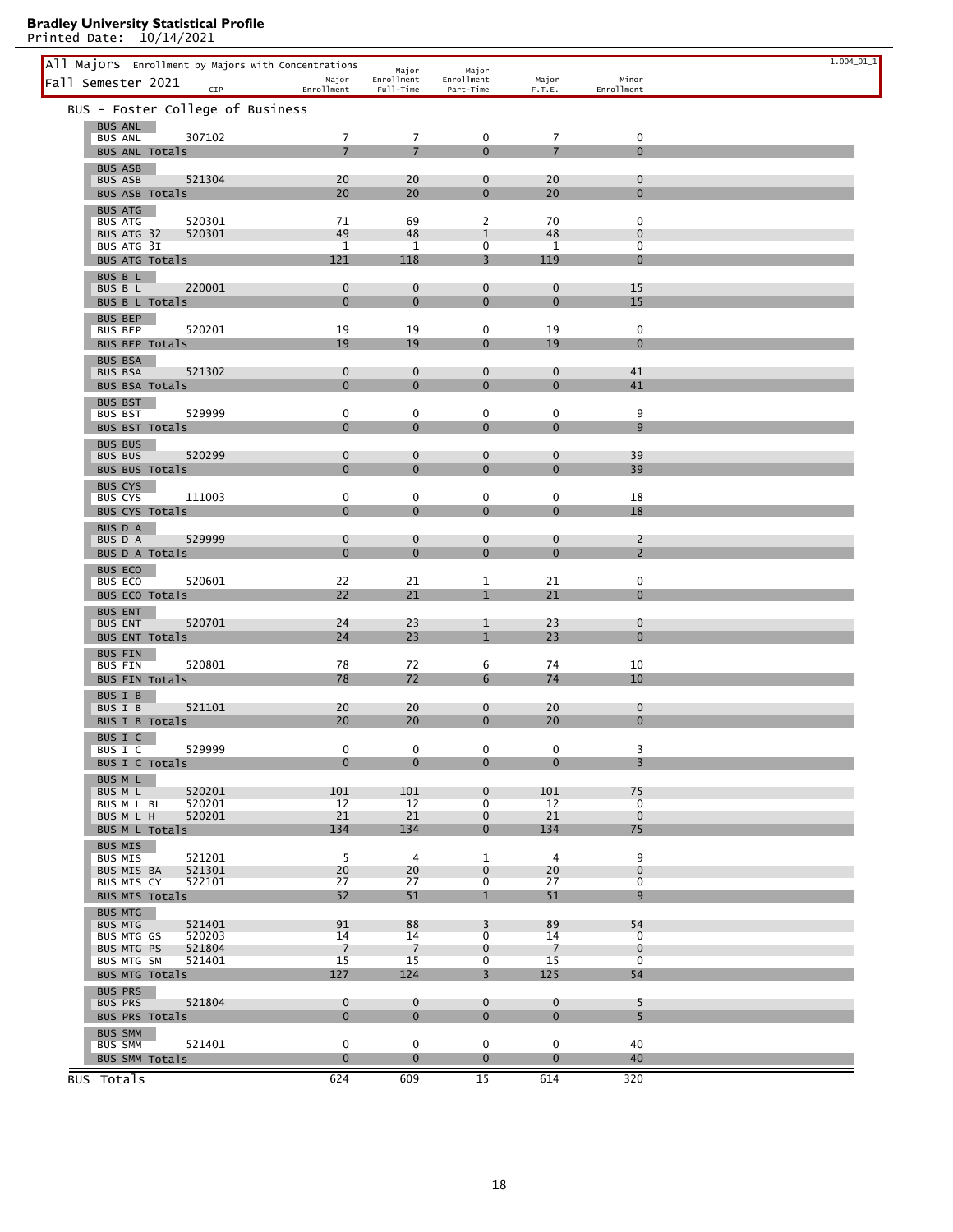| All Majors Enrollment by Majors with Concentrations |                     | Major                   | Major                   |                 |                     | $1.004\_01\_1$ |
|-----------------------------------------------------|---------------------|-------------------------|-------------------------|-----------------|---------------------|----------------|
| <b>I</b> Fall<br>Semester 2021<br>CIP               | Major<br>Enrollment | Enrollment<br>Full-Time | Enrollment<br>Part-Time | Major<br>F.T.E. | Minor<br>Enrollment |                |
| CED - Continuing Education                          |                     |                         |                         |                 |                     |                |
| <b>CED NDU</b>                                      |                     |                         |                         |                 |                     |                |
| 240102<br><b>CED NDU</b>                            | 12                  |                         | 11                      |                 | $\Omega$            |                |
| CED NDU Totals                                      | 12                  |                         | 11                      |                 | $\Omega$            |                |
| CED Totals                                          |                     |                         |                         |                 |                     |                |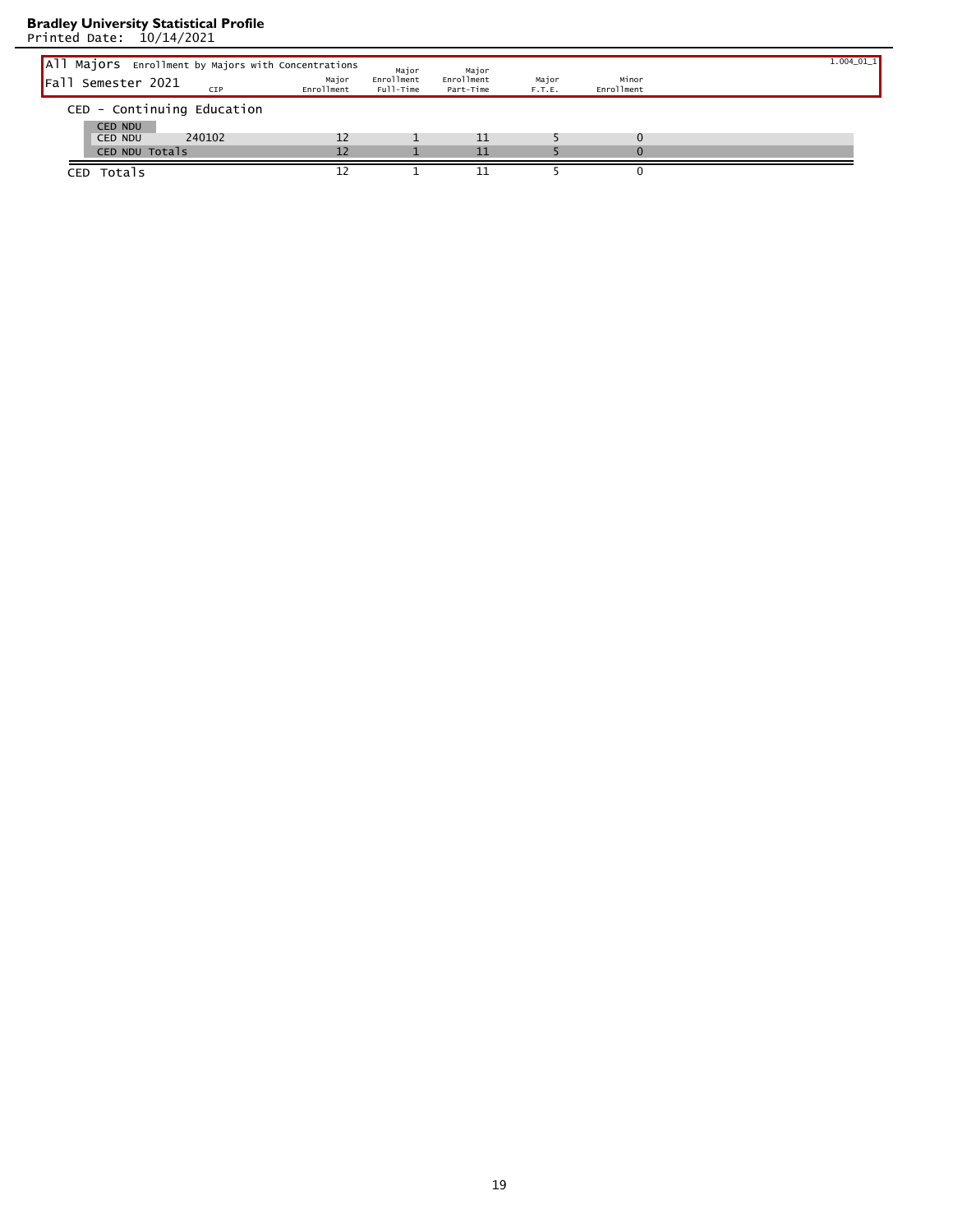|                                            | All Majors Enrollment by Majors with Concentrations<br>Major | Major<br>Enrollment | Major<br>Enrollment              |                               | Major                            | Minor                          | $1.004\_01\_1$ |
|--------------------------------------------|--------------------------------------------------------------|---------------------|----------------------------------|-------------------------------|----------------------------------|--------------------------------|----------------|
| Fall Semester 2021                         | CIP<br>Enrollment                                            | Full-Time           | Part-Time                        |                               | F.T.E.                           | Enrollment                     |                |
|                                            | CFA - Slane College of Communications & Fine Arts            |                     |                                  |                               |                                  |                                |                |
| CFA AHT<br><b>CFA AHT</b>                  | 500703                                                       | 2                   | $\overline{2}$                   | 0                             | $\overline{2}$                   | 3                              |                |
| CFA AHT Totals                             |                                                              | $\overline{2}$      | $\overline{2}$                   | $\Omega$                      | $\overline{2}$                   | $\overline{3}$                 |                |
| CFA ART<br>CFA ART BD                      | 500702<br>$\mathbf{1}$                                       |                     | $\mathbf{1}$                     | $\mathbf 0$                   | 1                                | $\mathbf 0$                    |                |
| CFA ART BG                                 | 11<br>500702                                                 |                     | 11                               | $\overline{0}$                | 11                               | $\overline{0}$                 |                |
| CFA ART BH<br>CFA ART BN                   | 500702<br>500702<br>$\overline{2}$                           | 4                   | $\overline{4}$<br>$\overline{2}$ | $\mathbf 0$<br>$\mathbf 0$    | $\overline{4}$<br>$\overline{2}$ | $\mathbf 0$<br>$\overline{0}$  |                |
| CFA ART DR                                 | 500705<br>$\overline{7}$                                     |                     | 7                                | $\mathbf{0}$                  | $\overline{7}$                   | $\mathbf{0}$                   |                |
| CFA ART GD<br>CFA ART KS T 131302          | 51<br>500409                                                 | 9                   | 49<br>9                          | $\overline{2}$<br>$\mathbf 0$ | 50<br>9                          | $\overline{0}$<br>$\mathbf 0$  |                |
| CFA ART PA                                 | $\overline{2}$<br>500708                                     |                     | $\overline{2}$                   | $\mathbf 0$                   | $\overline{2}$                   | $\overline{0}$                 |                |
| CFA ART PH<br>CFA ART S                    | 500605<br>8<br>$\overline{0}$<br>500702                      |                     | 8<br>$\overline{0}$              | $\mathbf{0}$<br>0             | 8<br>$\overline{0}$              | $\mathbf{0}$<br>47             |                |
| CFA ART SC                                 | 500709<br>2                                                  |                     | 2                                | $\mathbf{0}$                  | 2                                | $\mathbf{0}$                   |                |
| CFA ART Totals<br>CFA COM                  | 97                                                           |                     | 95                               | $\overline{2}$                | 96                               | 47                             |                |
| CFA COM AD                                 | $\overline{2}$<br>090903                                     |                     | 2                                | $\mathbf 0$                   | 2                                | $\mathbf 0$                    |                |
| CFA COM AP<br>CFA COM JN                   | 71<br>090900<br>31<br>090401                                 |                     | 71<br>30                         | $\mathbf{0}$<br>1             | 71<br>30                         | 21<br>27                       |                |
| CFA COM OC                                 | 21<br>090901                                                 |                     | 20                               | $\mathbf{1}$                  | 20                               | $\mathbf{0}$                   |                |
| CFA COM PR<br>CFA COM SC                   | 090902<br>92<br>090906                                       | $\overline{4}$      | $\overline{4}$<br>91             | 0<br>$\mathbf{1}$             | 4<br>91                          | $\overline{0}$<br>$\mathbf{0}$ |                |
| CFA COM TA                                 | 48<br>090701                                                 |                     | 47                               | 1                             | 47                               | $\mathbf 0$                    |                |
| CFA COM Totals                             | 269                                                          | 265                 |                                  | $\overline{4}$                | 266                              | 48                             |                |
| CFA FS<br>CFA FS                           | 500601                                                       | 0                   | $\mathbf{0}$                     | $\mathbf{0}$                  | $\mathbf 0$                      | 10                             |                |
| CFA FS Totals                              |                                                              | $\mathbf 0$         | $\mathbf{0}$                     | $\mathbf{0}$                  | $\mathbf 0$                      | 10                             |                |
| CFA G D                                    | 500411<br>0                                                  |                     | 0                                | 0                             | 0                                | 5                              |                |
| CFA G D<br>CFA G D Totals                  |                                                              | $\mathbf{0}$        | $\mathbf{0}$                     | $\mathbf{0}$                  | $\mathbf{0}$                     | 5                              |                |
| CFA G P                                    |                                                              |                     |                                  |                               |                                  |                                |                |
| CFA G P<br>CFA G P Totals                  | 500401                                                       | 0<br>$\mathbf{0}$   | $\mathbf{0}$<br>$\mathbf{0}$     | $\mathbf{0}$<br>$\mathbf{0}$  | $\mathbf{0}$<br>$\mathbf{0}$     | $\mathbf{1}$<br>$\mathbf{1}$   |                |
| CFA I M                                    |                                                              |                     |                                  |                               |                                  |                                |                |
| CFA I M                                    | 111004<br>13                                                 |                     | 12                               | $\mathbf{1}$                  | 12                               | 0                              |                |
| CFA I M Totals                             | 13                                                           |                     | 12                               | $\mathbf{1}$                  | 12                               | $\Omega$                       |                |
| CFA IAG<br><b>CFA IAG</b>                  | 100304<br>3                                                  |                     | 3                                | $\mathbf{0}$                  | 3                                | $\mathbf{0}$                   |                |
| CFA IAG Totals                             | 3                                                            |                     | 3                                | $\mathbf{0}$                  | 3                                | $\mathbf 0$                    |                |
| CFA IGA<br>CFA IGA                         | 100304<br>21                                                 |                     | 21                               | 0                             | 21                               | 0                              |                |
| CFA IGA Totals                             | 21                                                           |                     | 21                               | $\mathbf{0}$                  | 21                               | $\mathbf{0}$                   |                |
| CFA IMA                                    |                                                              |                     |                                  |                               |                                  |                                |                |
| CFA IMA<br>CFA IMA Totals                  | 100304<br>61<br>61                                           |                     | 61<br>61                         | $\mathbf 0$<br>$\mathbf{0}$   | 61<br>61                         | $\mathbf 0$<br>$\mathbf{0}$    |                |
| CFA IMG                                    |                                                              |                     |                                  |                               |                                  |                                |                |
| CFA IMG                                    | 149<br>500411                                                |                     | 147                              | $\overline{2}$                | 148                              | 0                              |                |
| CFA IMG Totals<br>CFA IUX                  | 149                                                          |                     | 147                              | $\overline{2}$                | 148                              | $\Omega$                       |                |
| CFA IUX                                    | 111004<br>46                                                 |                     | 45                               | $\mathbf{1}$                  | 45                               | $\Omega$                       |                |
| CFA IUX Totals                             | 46                                                           |                     | 45                               | $\mathbf{1}$                  | 45                               | $\overline{0}$                 |                |
| CFA MEI<br><b>CFA MEI</b>                  | 501003<br>27                                                 |                     | 26                               | $\mathbf{1}$                  | 26                               | 0                              |                |
| CFA MEI Totals                             | 27                                                           |                     | 26                               | $\mathbf{1}$                  | 26                               | $\Omega$                       |                |
| <b>CFA MUB</b>                             | 19                                                           |                     | 19                               | $\mathbf{0}$                  | 19                               | $\mathbf{0}$                   |                |
| <b>CFA MUB</b><br>CFA MUB Totals           | 501003<br>19                                                 |                     | 19                               | $\mathbf{0}$                  | 19                               | $\mathbf{0}$                   |                |
| CFA MUC                                    |                                                              |                     |                                  |                               |                                  |                                |                |
| CFA MUC<br>CFA MUC Totals                  | 500904                                                       | 6<br>6              | 6<br>6                           | 0<br>$\overline{0}$           | 6<br>6                           | 0<br>$\Omega$                  |                |
| CFA MUE                                    |                                                              |                     |                                  |                               |                                  |                                |                |
| CFA MUE IN T 131312                        | 12                                                           |                     | 12                               | $\mathbf{0}$                  | $12 \overline{ }$                | $\mathbf{0}$                   |                |
| CFA MUE PI T 131312<br>CFA MUE VO T 131312 |                                                              | $\mathbf{1}$<br>8   | $\mathbf{1}$<br>8                | $\overline{0}$<br>$\mathbf 0$ | $\mathbf{1}$<br>8                | $\overline{0}$<br>$\mathbf 0$  |                |
| CFA MUE Totals                             | 21                                                           |                     | 21                               | $\overline{0}$                | 21                               | $\Omega$                       |                |
| CFA MUP                                    |                                                              |                     |                                  | $\Omega$                      |                                  | $\Omega$                       |                |
| CFA MUP IN<br>CFA MUP VO                   | 500903<br>500903                                             | 4<br>$\overline{2}$ | 4<br>$\overline{2}$              | $\mathbf 0$                   | $\overline{4}$<br>$\overline{2}$ | $\mathbf{0}$                   |                |
| CFA MUP Totals                             |                                                              | 6                   | 6                                | $\mathbf{0}$                  | 6                                | $\Omega$                       |                |
| CFA MUS<br>CFA MUS                         | 15<br>500901                                                 |                     | 13                               | $\mathbf{2}$                  | 14                               | $\overline{7}$                 |                |
| CFA MUS Totals                             | 15                                                           |                     | 13                               | $2^{\circ}$                   | 14                               | $\overline{7}$                 |                |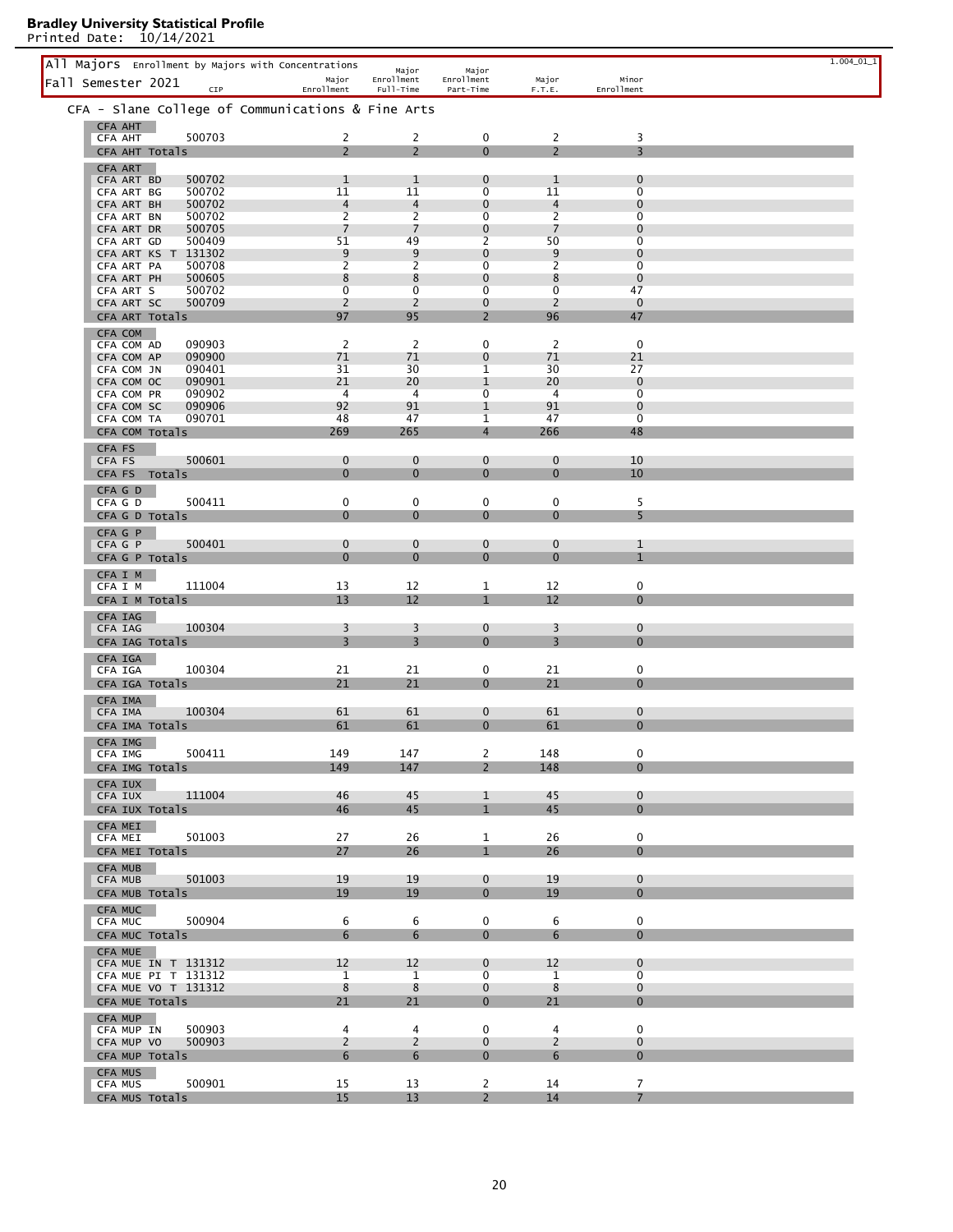| All Majors Enrollment by Majors with Concentrations   |                |                      |                             |                      |                               | $1.004\_01\_1$ |
|-------------------------------------------------------|----------------|----------------------|-----------------------------|----------------------|-------------------------------|----------------|
| Fall Semester 2021                                    | Major          | Major<br>Enrollment  | Major<br>Enrollment         | Major                | Minor                         |                |
| CIP                                                   | Enrollment     | Full-Time            | Part-Time                   | F.T.E.               | Enrollment                    |                |
| CFA - Slane College of Communications & Fine Arts     |                |                      |                             |                      |                               | $($ continued) |
| CFA O C                                               |                |                      |                             |                      |                               |                |
| 090901<br>CFA O C                                     | $\mathbf 0$    | $\mathbf 0$          | $\mathbf 0$                 | $\mathbf 0$          | 21                            |                |
| CFA O C Totals                                        | $\Omega$       | $\Omega$             | $\Omega$                    | $\Omega$             | 21                            |                |
| <b>CFA THE</b>                                        |                |                      |                             |                      |                               |                |
| 500501<br>CFA THE<br>500506                           | 8<br>15        | $\overline{7}$<br>15 | $\mathbf{1}$<br>$\Omega$    | $\overline{7}$<br>15 | 17<br>$\Omega$                |                |
| CFA THE PE<br>500507<br>CFA THE PR                    | 6              | 6                    | $\overline{0}$              | 6                    | $\overline{0}$                |                |
| CFA THE Totals                                        | 29             | 28                   | $\mathbf{1}$                | 28                   | 17                            |                |
| CFA UCM                                               |                |                      |                             |                      |                               |                |
| 099999<br>CFA UCM                                     | 11             | 11                   | $\mathbf{0}$                | 11                   | $\mathbf 0$                   |                |
| CFA UCM Totals                                        | 11             | 11                   | $\mathbf{0}$                | 11                   | $\Omega$                      |                |
| <b>CFA UEX</b>                                        |                |                      |                             |                      |                               |                |
| 111004<br><b>CFA UEX</b>                              | $\mathbf 0$    | $\mathbf 0$          | $\mathbf 0$                 | $\mathbf 0$          | 12                            |                |
| CFA UEX Totals                                        | $\mathbf 0$    | $\overline{0}$       | $\mathbf{0}$                | $\mathbf 0$          | 12                            |                |
| CFA Totals                                            | 795            | 781                  | 14                          | 786                  | 171                           |                |
| EGT - Caterpillar College of Engineering & Technology |                |                      |                             |                      |                               |                |
| EGT C E                                               |                |                      |                             |                      |                               |                |
| 140801<br>EGT C E                                     | 132            | 128                  | $\overline{4}$              | 129                  | $\mathbf 0$                   |                |
| EGT C E Totals                                        | 132            | 128                  | $\overline{4}$              | 129                  | $\overline{0}$                |                |
| EGT CON                                               |                |                      |                             |                      |                               |                |
| 522001<br>EGT CON                                     | 62             | 60                   | $\overline{2}$              | 61                   | $\mathbf 0$                   |                |
| EGT CON Totals                                        | 62             | 60                   | $\overline{2}$              | 61                   | $\overline{0}$                |                |
| EGT E E                                               |                |                      |                             |                      |                               |                |
| 141001<br>EGT E E                                     | 64             | 62                   | $\overline{2}$              | 63                   | $\mathbf 0$                   |                |
| EGT E E C<br>140901                                   | 58             | 57                   | 1                           | 57                   | $\overline{0}$                |                |
| EGT E E RC<br>144201                                  | $\mathbf{1}$   | $\mathbf{1}$         | $\mathbf{0}$                | $\mathbf{1}$         | $\mathbf 0$                   |                |
| EGT E E Totals                                        | 123            | 120                  | 3                           | 121                  | $\overline{0}$                |                |
| EGT I E<br>143501<br>EGT I E                          | 29             | 27                   | $\overline{2}$              | 28                   | $\mathbf 0$                   |                |
| 143501<br>EGT I E EM                                  | 8              | 8                    | $\mathbf{0}$                | 8                    | $\mathbf 0$                   |                |
| 143501<br>EGT I E LS                                  | $\overline{4}$ | $\overline{3}$       | 1                           | 3                    | $\overline{0}$                |                |
| EGT I E SC<br>143501                                  | 17             | 17                   | $\mathbf 0$                 | 17                   | $\bf{0}$                      |                |
| EGT I E Totals                                        | 58             | 55                   | $\overline{3}$              | 56                   | $\Omega$                      |                |
| EGT M E                                               |                |                      |                             |                      |                               |                |
| 141901<br>EGT M E                                     | 218            | 209                  | 9                           | 212                  | $\mathbf 0$                   |                |
| 141901<br>EGT M E BM                                  | 33             | 33                   | $\mathbf{0}$                | 33                   | $\mathbf 0$<br>$\overline{0}$ |                |
| EGT M E CH<br>141901<br>EGT M E E<br>141901           | 3<br>6         | 3<br>6               | $\mathbf 0$<br>$\mathbf{0}$ | 3<br>6               | $\mathbf 0$                   |                |
| 141901<br>EGT M E RA                                  | 4              | 4                    | $\overline{0}$              | $\overline{4}$       | $\overline{0}$                |                |
| EGT M E Totals                                        | 264            | 255                  | 9                           | 258                  | $\mathbf 0$                   |                |
| EGT MFE                                               |                |                      |                             |                      |                               |                |
| 143601<br>EGT MFE                                     | 21             | 20                   | $\mathbf{1}$                | 20                   | $\bf{0}$                      |                |
| 143601<br>EGT MFE LM                                  | 25             | 24                   | 1                           | 24                   | $\overline{0}$                |                |
| 143601<br>EGT MFE PE                                  | $\mathbf{1}$   | $\mathbf{1}$         | $\mathbf 0$                 | $\mathbf{1}$         | $\bf{0}$                      |                |
| EGT MFE Totals                                        | 47             | 45                   | $\overline{\phantom{0}}$    | 46                   | $\overline{0}$                |                |
| <b>EGT MFG</b>                                        |                |                      |                             |                      |                               |                |
| 143601<br>EGT MFG                                     | 35             | 34                   | 1                           | 34                   | $\mathbf 0$                   |                |
| EGT MFG Totals                                        | 35             | 34                   |                             | 34                   | $\Omega$                      |                |
| <b>EGT UEG</b><br>140101                              |                |                      | $\mathbf{0}$                | 26                   | $\mathbf 0$                   |                |
| EGT UEG<br>EGT UEG Totals                             | 26<br>26       | 26<br>26             | $\mathbf 0$                 | 26                   | $\mathbf 0$                   |                |
|                                                       |                |                      |                             |                      |                               |                |
| EGT Totals                                            | 747            | 723                  | 24                          | 731                  | $\mathbf 0$                   |                |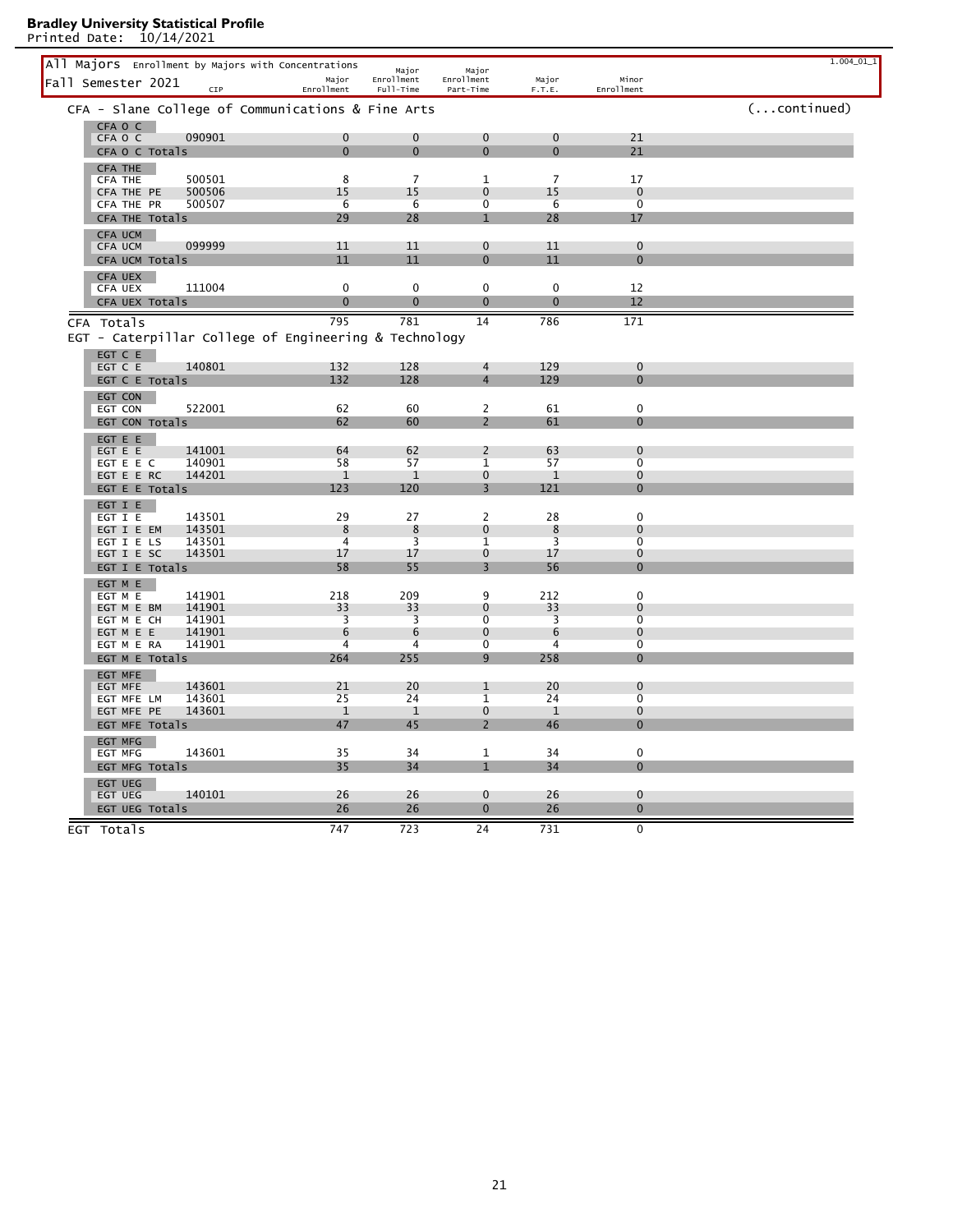| All Majors Enrollment by Majors with Concentrations |                    |                                |                     |                                |                               | $1.004\_01\_1$ |
|-----------------------------------------------------|--------------------|--------------------------------|---------------------|--------------------------------|-------------------------------|----------------|
| Fall Semester 2021                                  | Major              | Major<br>Enrollment            | Major<br>Enrollment | Major                          | Minor                         |                |
| CIP                                                 | Enrollment         | Full-Time                      | Part-Time           | F.T.E.                         | Enrollment                    |                |
| EHS - College of Education & Health Sciences        |                    |                                |                     |                                |                               |                |
| EHS CRT<br>EHS CRT EC T 131210                      | 1                  | $\mathbf{1}$                   | $\mathbf 0$         | $\mathbf{1}$                   | $\mathbf 0$                   |                |
| EHS CRT MG T 131203                                 | $\mathbf{1}$       | $\mathbf{1}$                   | $\mathbf{0}$        | $\mathbf{1}$                   | $\mathbf{0}$                  |                |
| EHS CRT Totals                                      | $\overline{2}$     | $\overline{2}$                 | $\Omega$            | $\overline{2}$                 | $\Omega$                      |                |
| EHS ECE                                             |                    |                                |                     |                                |                               |                |
| EHS ECE SL T 131210                                 | 35                 | 35                             | $\mathbf 0$         | 35                             | $\mathbf 0$                   |                |
| EHS ECE Totals                                      | 35                 | 35                             | $\Omega$            | 35                             | $\mathbf 0$                   |                |
| EHS ELE                                             |                    |                                |                     |                                |                               |                |
| EHS ELE SL T 131202                                 | 86                 | 85                             | 1                   | 85                             | $\mathbf 0$                   |                |
| EHS ELE Totals                                      | 86                 | 85                             | $\mathbf{1}$        | 85                             | $\bf{0}$                      |                |
| EHS FCS                                             |                    |                                |                     |                                |                               |                |
| 190701<br>EHS FCS                                   | 5                  | 5                              | $\mathbf 0$         | 5                              | 18                            |                |
| T 131308<br>EHS FCS                                 | $\mathbf{1}$       | $\mathbf{1}$<br>$\overline{0}$ | $\mathbf 0$         | $\mathbf{1}$<br>$\overline{0}$ | $\mathbf 0$<br>$\overline{0}$ |                |
| 190501<br>EHS FCS CW<br>EHS FCS D<br>513101         | $\mathbf{1}$<br>10 | 10                             | 1<br>$\Omega$       | 10                             | $\Omega$                      |                |
| 190203<br>EHS FCS F                                 | 8                  | 6                              | $\overline{2}$      | $\overline{7}$                 | $\Omega$                      |                |
| 520901<br>EHS FCS HL                                | 16                 | 16                             | $\mathbf 0$         | 16                             | $\mathbf 0$                   |                |
| EHS FCS ND<br>513101                                | 28                 | 27                             | $\mathbf{1}$        | 27                             | $\overline{0}$                |                |
| 512207<br>EHS FCS PH                                | 30                 | 28                             | 2                   | 29                             | $\mathbf 0$                   |                |
| EHS FCS Totals                                      | 99                 | 93                             | 6                   | 95                             | 18                            |                |
| EHS H S                                             |                    |                                |                     |                                |                               |                |
| 519999<br>EHS H S                                   | 71                 | 70                             | $\mathbf{1}$        | 70                             | $\mathbf 0$                   |                |
| EHS H S Totals                                      | 71                 | 70                             | $\mathbf{1}$        | 70                             | $\Omega$                      |                |
| EHS HSE                                             |                    |                                |                     |                                |                               |                |
| 131202<br>EHS HSE                                   | 89                 | 89                             | $\mathbf{0}$        | 89                             | $\mathbf 0$                   |                |
| EHS HSE Totals                                      | 89                 | 89                             | $\mathbf{0}$        | 89                             | $\mathbf 0$                   |                |
| EHS HTH<br>310599                                   | $\mathbf 0$        | $\mathbf 0$                    | $\mathbf 0$         | 0                              | 79                            |                |
| EHS HTH<br>EHS HTH Totals                           | $\mathbf{0}$       | $\Omega$                       | $\Omega$            | $\overline{0}$                 | 79                            |                |
|                                                     |                    |                                |                     |                                |                               |                |
| <b>EHS KHS</b><br>519999<br>EHS KHS                 | 96                 | 96                             | $\mathbf{0}$        | 96                             | $\mathbf 0$                   |                |
| EHS KHS Totals                                      | 96                 | 96                             | $\mathbf{0}$        | 96                             | $\mathbf 0$                   |                |
|                                                     |                    |                                |                     |                                |                               |                |
| EHS L S<br>130401<br>EHS L S                        | 0                  | 0                              | 0                   | 0                              | 11                            |                |
| EHS L S Totals                                      | $\Omega$           | $\overline{0}$                 | 0                   | $\mathbf 0$                    | 11                            |                |
| EHS LBS                                             |                    |                                |                     |                                |                               |                |
| EHS LBS SL T 131007                                 | 26                 | 26                             | $\mathbf{0}$        | 26                             | $\mathbf 0$                   |                |
| EHS LBS Totals                                      | 26                 | 26                             | $\Omega$            | 26                             | $\Omega$                      |                |
| EHS MSE                                             |                    |                                |                     |                                |                               |                |
| EHS MSE EN T 131203                                 | 2                  | 1                              | $\mathbf{1}$        | $\mathbf{1}$                   | $\mathbf 0$                   |                |
| EHS MSE GS T 131203                                 | 3                  | $\mathbf{1}$                   | 2                   | 2                              | $\mathbf 0$                   |                |
| EHS MSE MA T 131203                                 | 9                  | 9                              | $\overline{0}$      | 9                              | $\overline{0}$                |                |
| EHS MSE SS T 131203                                 | 2<br>16            | $\mathbf{1}$<br>12             | 1<br>$\overline{4}$ | $\mathbf{1}$<br>13             | $\mathbf 0$<br>$\mathbf{0}$   |                |
| EHS MSE Totals                                      |                    |                                |                     |                                |                               |                |
| <b>EHS NUR</b><br>513801<br><b>EHS NUR</b>          | 386                | 385                            | $\mathbf{1}$        | 385                            | $\mathbf 0$                   |                |
| EHS NUR AC<br>513801                                | 6                  | 6                              | $\mathbf{0}$        | 6                              | $\mathbf 0$                   |                |
| EHS NUR Totals                                      | 392                | 391                            | $\mathbf{1}$        | 391                            | $\Omega$                      |                |
|                                                     |                    |                                |                     |                                |                               |                |
| EHS Totals                                          | 912                | 899                            | 13                  | 903                            | 108                           |                |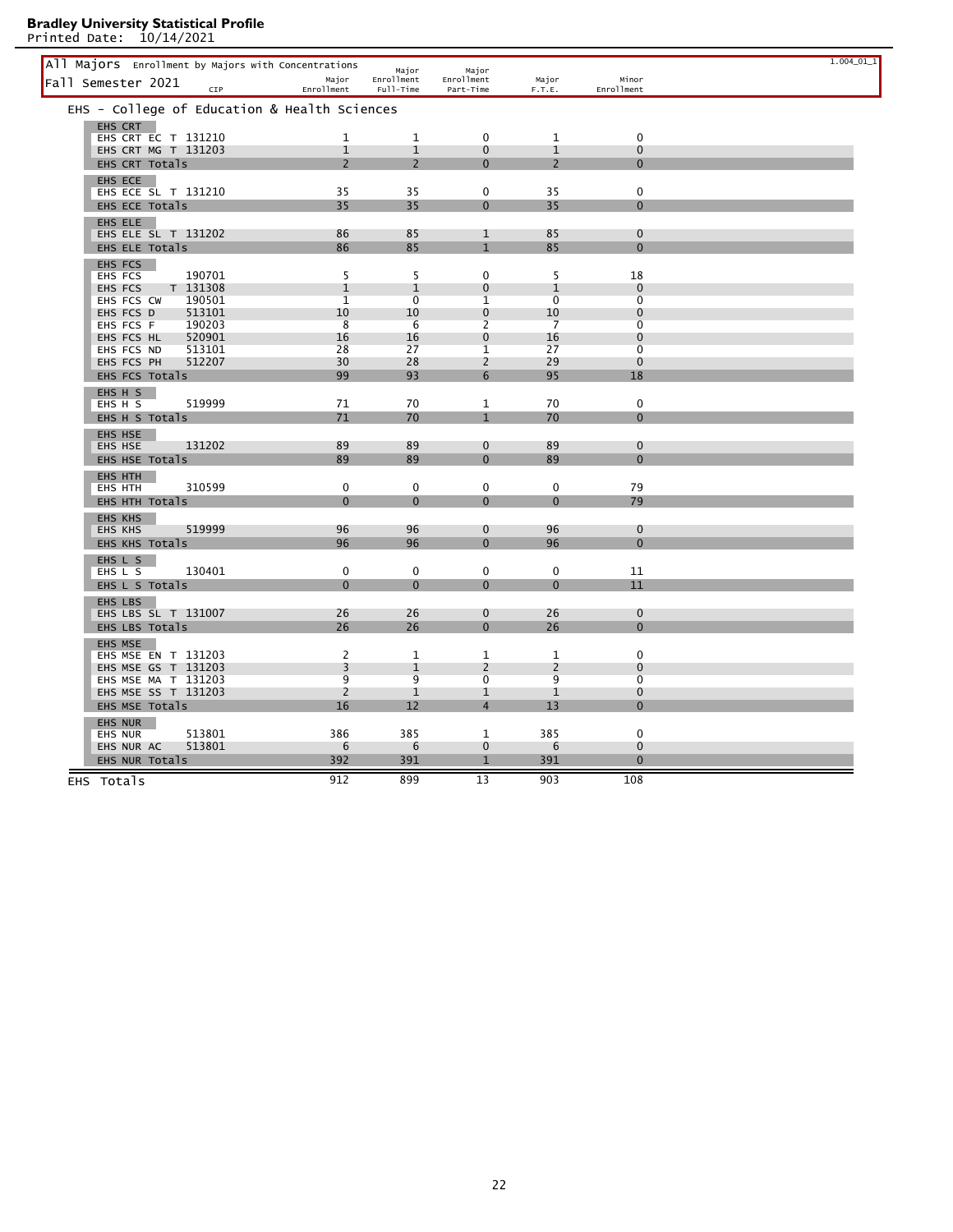| All Majors Enrollment by Majors with Concentrations<br>Fall Semester 2021 | Major                          | Major<br>Enrollment            | Major<br>Enrollment            | Major                          | Minor                         | $1.004\_01\_1$ |
|---------------------------------------------------------------------------|--------------------------------|--------------------------------|--------------------------------|--------------------------------|-------------------------------|----------------|
| CIP                                                                       | Enrollment                     | Full-Time                      | Part-Time                      | F.T.E.                         | Enrollment                    |                |
| GRD - The Graduate School<br>GRD ATG                                      |                                |                                |                                |                                |                               |                |
| 520301<br><b>GRD ATG</b>                                                  | 1                              | 1                              | 0                              | 1                              | 0                             |                |
| GRD ATG Totals<br>GRD B A                                                 | $\mathbf{1}$                   | $\mathbf{1}$                   | $\Omega$                       | $\mathbf{1}$                   | $\mathbf{0}$                  |                |
| 520201<br>GRD B A                                                         | 26                             | 14                             | 12                             | 18                             | $\mathbf 0$                   |                |
| GRD B A MG C 520201<br>GRD B A Totals                                     | $\mathbf{1}$<br>27             | 1<br>15                        | 0<br>12                        | 1<br>19                        | $\overline{0}$<br>0           |                |
| <b>GRD BIO</b>                                                            |                                |                                |                                |                                |                               |                |
| 260101<br>GRD BIO<br>260101                                               | 3<br>$\mathbf{1}$              | 3                              | $\mathbf 0$<br>$\overline{0}$  | 3<br>$\mathbf 1$               | $\mathbf 0$<br>$\overline{0}$ |                |
| GRD BIO 41<br>GRD BIO Totals                                              | $\overline{4}$                 | $\mathbf{1}$<br>$\overline{4}$ | $\Omega$                       | $\overline{4}$                 | $\mathbf 0$                   |                |
| GRD C E                                                                   |                                |                                |                                |                                |                               |                |
| 140801<br>GRD C E<br>GRD C E Totals                                       | 32<br>32                       | 20<br>20                       | 12<br>12                       | 24<br>24                       | 0<br>$\mathbf{0}$             |                |
| <b>GRD CHM</b>                                                            |                                |                                |                                |                                |                               |                |
| 400501<br><b>GRD CHM</b><br>400501<br>GRD CHM 41                          | 1<br>$\overline{2}$            | $\mathbf{1}$<br>1              | 0<br>$\mathbf{1}$              | 1<br>$\mathbf 1$               | $\mathbf 0$<br>$\mathbf 0$    |                |
| GRD CHM Totals                                                            | 3                              | $\overline{2}$                 | $\mathbf{1}$                   | $\overline{2}$                 | $\bf{0}$                      |                |
| GRD CIS                                                                   |                                |                                |                                |                                |                               |                |
| 110401<br>GRD CIS<br>GRD CIS Totals                                       | 6<br>6                         | 5<br>5                         | $\mathbf{1}$<br>$\mathbf{1}$   | 5<br>5                         | $\mathbf 0$<br>$\mathbf 0$    |                |
| <b>GRD COU</b>                                                            |                                |                                |                                |                                |                               |                |
| 511508<br>GRD COU MH<br>GRD COU MH C 511508                               | 44<br>$\mathbf{1}$             | 22<br>0                        | 22<br>1                        | 29<br>0                        | $\mathbf 0$<br>0              |                |
| GRD COU PS<br>131101                                                      | 14                             | $\overline{4}$                 | 10                             | 7                              | $\mathbf 0$                   |                |
| GRD COU Totals                                                            | 59                             | 26                             | 33                             | 37                             | $\mathbf{0}$                  |                |
| GRD CS<br>110701<br>GRD CS                                                | 44                             | 39                             | 5                              | 41                             | 0                             |                |
| GRD CS Totals                                                             | 44                             | 39                             | 5                              | 41                             | $\mathbf{0}$                  |                |
| <b>GRD DEL</b><br>130406<br>GRD DEL H                                     | 57                             | 19                             | 38                             | 32                             | $\mathbf 0$                   |                |
| GRD DEL Totals                                                            | 57                             | 19                             | 38                             | 32                             | $\mathbf 0$                   |                |
| GRD DNP                                                                   |                                |                                |                                |                                |                               |                |
| 513818<br>GRD DNP<br>513818<br>GRD DNP FN                                 | 28<br>239                      | 0<br>25                        | 28<br>214                      | 9<br>96                        | $\mathbf 0$<br>$\mathbf 0$    |                |
| 513810<br>GRD DNP PN                                                      | 4                              | 0                              | 4                              | 1                              | $\overline{0}$                |                |
| GRD DNP Totals<br>GRD DPT                                                 | 271                            | 25                             | 246                            | 107                            | $\mathbf 0$                   |                |
| 512308<br>GRD DPT                                                         | 81                             | 80                             | $\mathbf{1}$                   | 80                             | $\boldsymbol{0}$              |                |
| GRD DPT Totals                                                            | 81                             | 80                             | $\mathbf{1}$                   | 80                             | $\mathbf{0}$                  |                |
| <b>GRD DSA</b><br>307001<br>GRD DSA EA                                    | 1                              | $\mathbf{1}$                   | 0                              | 1                              | 0                             |                |
| GRD DSA Totals                                                            | $\mathbf{1}$                   | $\mathbf{1}$                   | $\Omega$                       | $\mathbf{1}$                   | $\mathbf{0}$                  |                |
| GRD E E<br>141001<br>GRD E E                                              | $\overline{7}$                 | 6                              | $\mathbf{1}$                   | 6                              | $\mathbf 0$                   |                |
| GRD E E Totals                                                            | $\overline{7}$                 | 6                              | $1\,$                          | 6                              | $\mathbf 0$                   |                |
| <b>GRD ENG</b>                                                            |                                |                                |                                |                                |                               |                |
| 230101<br><b>GRD ENG</b><br>GRD ENG Totals                                | 6<br>6                         | 0<br>$\Omega$                  | 6<br>6                         | 2<br>$\overline{2}$            | $\mathbf 0$<br>$\Omega$       |                |
| <b>GRD FCS</b>                                                            |                                |                                |                                |                                |                               |                |
| 513101<br>GRD FCS DI<br>GRD FCS ND<br>513101                              | 9<br>$\overline{3}$            | 6<br>2                         | $\overline{3}$<br>$\mathbf{1}$ | $\overline{7}$<br>2            | $\mathbf{0}$<br>0             |                |
| GRD FCS Totals                                                            | 12                             | 8                              | $\overline{4}$                 | 9                              | $\Omega$                      |                |
| GRD GDD                                                                   |                                | 5                              | $\Omega$                       | 5                              | $\Omega$                      |                |
| 500411<br>GRD GDD<br>GRD GDD Totals                                       | 5<br>5                         | 5                              | $\overline{0}$                 | 5                              | $\mathbf{0}$                  |                |
| GRD I E                                                                   |                                |                                |                                |                                |                               |                |
| GRD I E<br>143501<br>GRD I E Totals                                       | 10<br>10                       | 9<br>9                         | $\mathbf{1}$<br>$\mathbf{1}$   | 9<br>9                         | $\mathbf 0$<br>$\mathbf{0}$   |                |
| GRD M E                                                                   |                                |                                |                                |                                |                               |                |
| 141901<br>GRD M E                                                         | 14                             | 10                             | $\overline{4}$                 | 11                             | $\Omega$                      |                |
| GRD M E Totals<br><b>GRD MAC</b>                                          | 14                             | 10 <sup>°</sup>                | $\overline{4}$                 | 11                             | $\mathbf{0}$                  |                |
| 511508<br>GRD MAC MH                                                      | 217                            | 22                             | 195                            | 87                             | $\Omega$                      |                |
| GRD MAC PS<br>131101<br>GRD MAC Totals                                    | 53<br>270                      | 7<br>29                        | 46<br>241                      | 22<br>109                      | $\mathbf{0}$<br>$\mathbf{0}$  |                |
| <b>GRD MFA</b>                                                            |                                |                                |                                |                                |                               |                |
| 500702<br>GRD MFA PA                                                      | 1                              | 0                              | $\mathbf{1}$                   | 0                              | $\mathbf 0$<br>$\mathbf{0}$   |                |
| GRD MFA VC<br>500702<br>GRD MFA Totals                                    | $\mathbf{1}$<br>$\overline{2}$ | $\mathbf 0$<br>$\Omega$        | $\mathbf{1}$<br>$\overline{2}$ | $\mathbf 0$<br>$\mathbf{1}$    | $\Omega$                      |                |
| <b>GRD MFE</b>                                                            |                                |                                |                                |                                |                               |                |
| GRD MFE<br>143601<br>GRD MFE Totals                                       | $\mathbf{2}$<br>$\overline{2}$ | 2<br>$\overline{2}$            | $\mathbf 0$<br>$\overline{0}$  | $\mathbf{2}$<br>$\overline{2}$ | $\mathbf 0$<br>$\Omega$       |                |
|                                                                           |                                |                                |                                |                                |                               |                |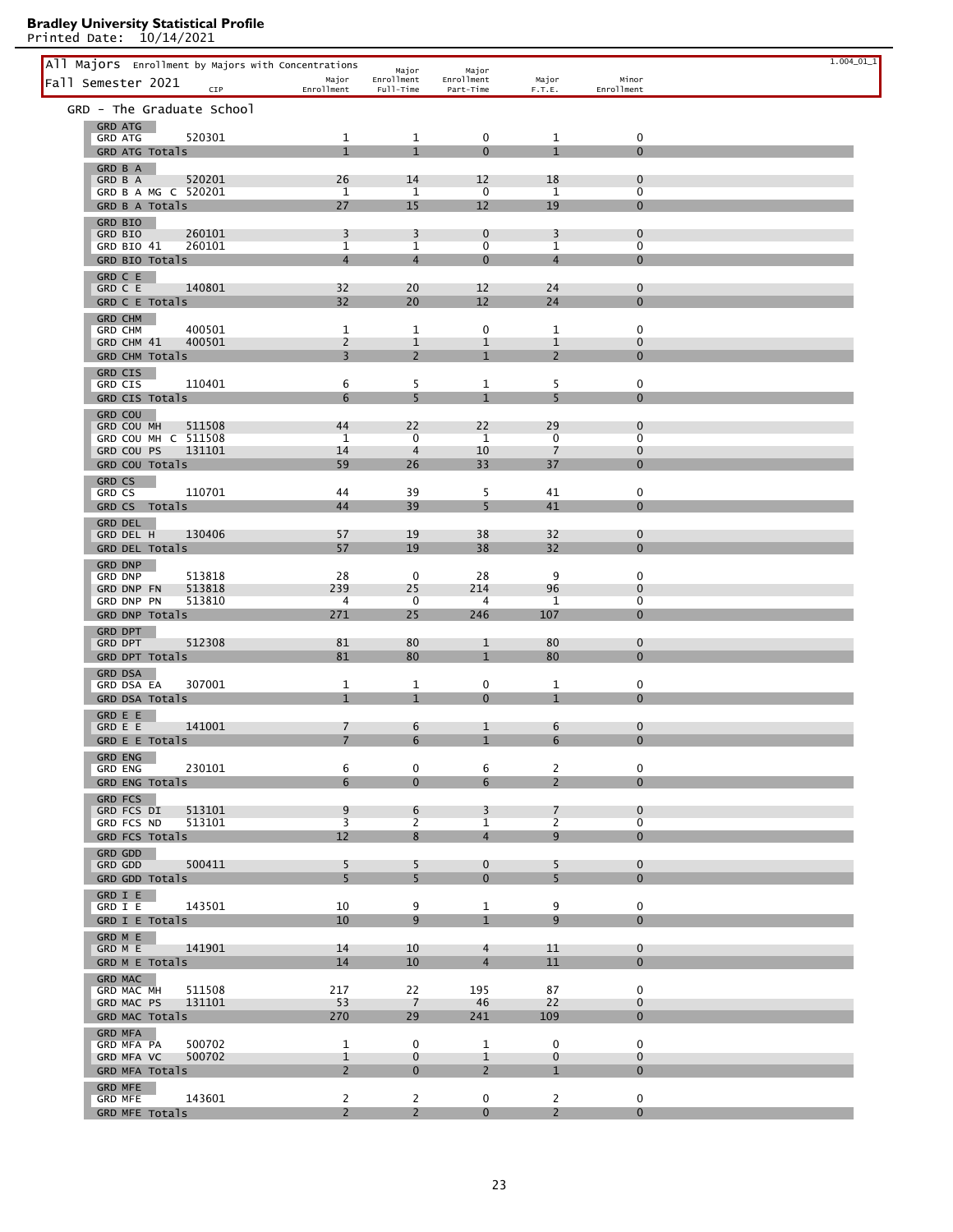Printed Date: 10/14/2021

All Majors Enrollment by Majors with Concentrations wajor and Major and Major and Major<br>
Fall Semester 2021 crp carollment Full-Time Part-Time F.T.E. Enrollment Major (F.T.E. Enrollment Part-Time Part-Time F.T.E. Enrollmen Major Enrollment<br>Enrollment Full-Time Enrollment Enrollment Major Major Enrollment Minor Part-Time Major F.T.E. Fall Semester 2021 <sub>CIP</sub> GRD - The Graduate School (...continued) GRD NDG GRD NDG 240102 11 1 10 4 0 GRD NDG Totals 0 0 11 1 10 4 0 0 GRD NDO GRD NDO 240102 3 0 3 1 0 GRD NDO Totals  $\begin{array}{cccc} 3 & 0 & 3 & 1 & 0 \end{array}$ GRD NPL<br>GRD NPL GRD NPL 130403 17 7 10 10 0 GRD NPL Totals 17 7 10 10 0 GRD NUR GRD NUR AO 513802 6 1 5 3 0 GRD NUR FN 513805 193 28 165 83 0 GRD NUR FN C 513805 40 4 36 16 0 GRD NUR FR 513805 68 13 55 31 0<br>GRD NUR FR 513805 68 13 55 31 0<br>GRD NUR PN 513810 3 0 3 1 0 GRD NUR PN 513810 3 0 3 1 0<br>GRD NUR Totals 310 46 264 134 0 GRD NUR Totals GRD RNA GRD RNA 513802 1 0 1 0 0 GRD RNA Totals **1** 0 1 0 0 0 GRD RPN<br>GRD RPN GRD RPN 513810 1 0 1 0 0 GRD RPN Totals **1** 0 1 0 0 0 0 GRD Totals 1257 360 897 659 0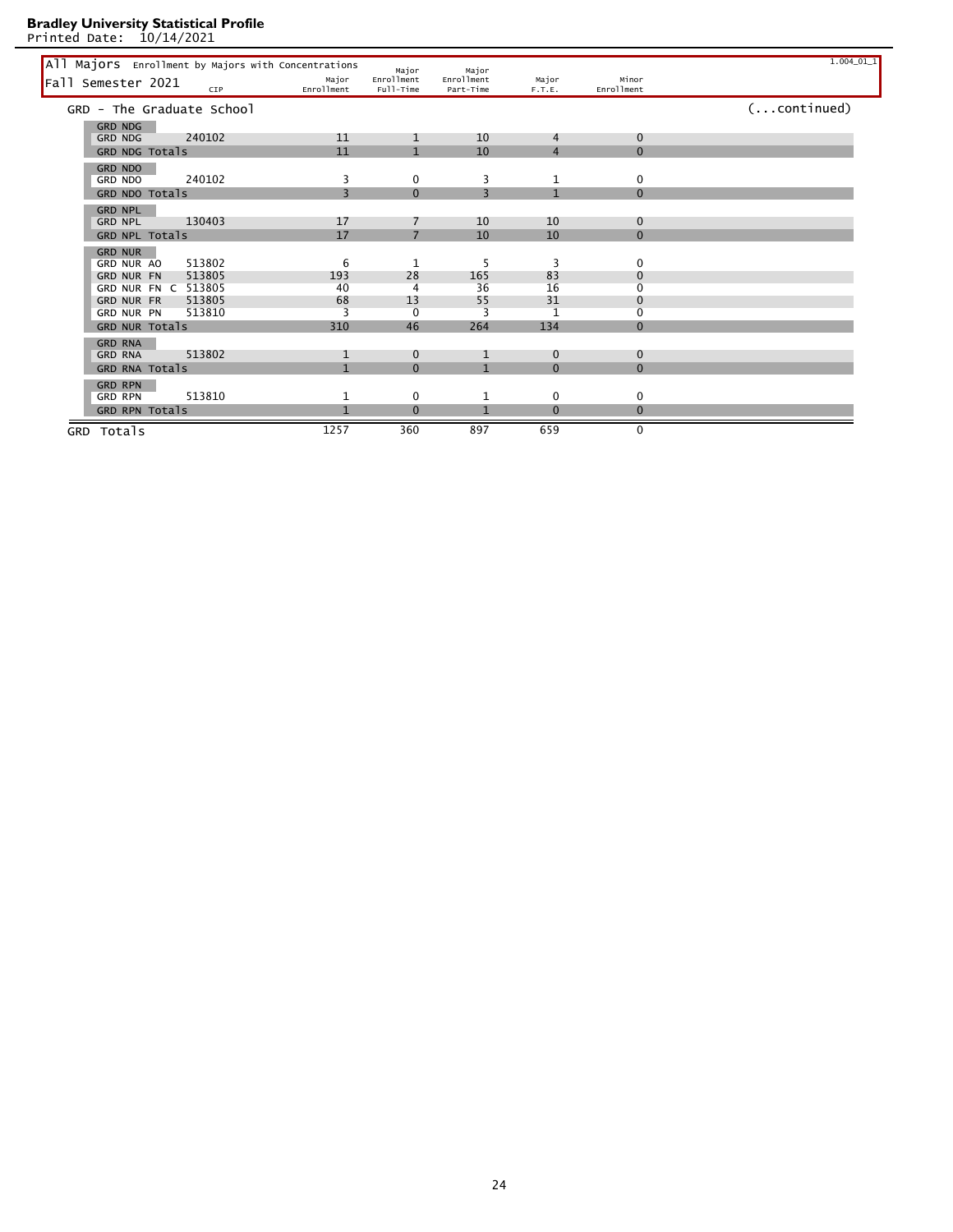|                                                      |                                |                               |                                |                               |                                | $1.004\_01\_1$ |
|------------------------------------------------------|--------------------------------|-------------------------------|--------------------------------|-------------------------------|--------------------------------|----------------|
| All Majors Enrollment by Majors with Concentrations  | Major                          | Major<br>Enrollment           | Major<br>Enrollment            | Major                         | Minor                          |                |
| Fall Semester 2021<br>CIP                            | Enrollment                     | Full-Time                     | Part-Time                      | F.T.E.                        | Enrollment                     |                |
| LAS - College of Liberal Arts & Sciences             |                                |                               |                                |                               |                                |                |
| LAS A S                                              |                                |                               |                                |                               |                                |                |
| 050103<br>LAS A S                                    | 0                              | $\mathbf 0$                   | $\mathbf{0}$                   | $\mathbf 0$                   | 3                              |                |
| LAS A S Totals                                       | $\Omega$                       | $\mathbf{0}$                  | $\mathbf{0}$                   | $\mathbf{0}$                  | $\overline{3}$                 |                |
| LAS AAS                                              |                                |                               |                                |                               |                                |                |
| 050201<br>LAS AAS                                    | 0                              | 0                             | 0                              | 0                             | 6                              |                |
| LAS AAS Totals                                       | $\Omega$                       | $\mathbf{0}$                  | $\mathbf{0}$                   | $\mathbf{0}$                  | 6                              |                |
| <b>LAS ANT</b><br>450201<br>LAS ANT                  | 0                              | $\mathbf 0$                   | $\mathbf{0}$                   | $\mathbf 0$                   | 19                             |                |
| LAS ANT Totals                                       | $\overline{0}$                 | $\mathbf{0}$                  | $\mathbf{0}$                   | $\mathbf 0$                   | 19                             |                |
| LAS ASM                                              |                                |                               |                                |                               |                                |                |
| 521304<br>LAS ASM                                    | 7                              | 7                             | 0                              | 7                             | 0                              |                |
| LAS ASM Totals                                       |                                |                               | $\mathbf{0}$                   | $\overline{7}$                | $\mathbf{0}$                   |                |
| LAS BCM                                              |                                |                               |                                |                               |                                |                |
| 260202<br>LAS BCM                                    | 39                             | 39                            | $\mathbf{0}$                   | 39                            | $\mathbf 0$                    |                |
| LAS BCM Totals                                       | 39                             | 39                            | $\mathbf{0}$                   | 39                            | $\mathbf{0}$                   |                |
| LAS BIO<br>260101<br>LAS BIO                         | 48                             | 48                            | 0                              | 48                            | 11                             |                |
| T 131322<br>LAS BIO                                  | 3                              | 3                             | $\mathbf{0}$                   | 3                             | $\mathbf 0$                    |                |
| 260406<br>LAS BIO CE                                 | 5                              | 5                             | 0                              | 5                             | $\overline{0}$                 |                |
| 260905<br>LAS BIO EE                                 | $\overline{4}$                 | $\overline{4}$                | $\mathbf 0$                    | $\overline{4}$                | $\mathbf 0$                    |                |
| 260102<br>LAS BIO MT                                 | $\mathbf{1}$                   | $\mathbf{1}$                  | 0                              | $\mathbf{1}$                  | $\overline{0}$                 |                |
| LAS BIO Totals                                       | 61                             | 61                            | $\mathbf{0}$                   | 61                            | 11                             |                |
| LAS BMS<br>260102<br>LAS BMS                         | 33                             | 32                            | $\mathbf{1}$                   | 32                            | $\mathbf 0$                    |                |
| 260102<br>LAS BMS PM                                 | 89                             | 86                            | $\overline{\mathbf{3}}$        | 87                            | $\overline{0}$                 |                |
| 260102<br>LAS BMS RD                                 | 8                              | 8                             | $\mathbf{0}$                   | 8                             | $\mathbf 0$                    |                |
| 260102<br>LAS BMS VS                                 | 6                              | 6                             | 0                              | 6                             | 0                              |                |
| LAS BMS Totals                                       | 136                            | 132                           | $\overline{4}$                 | 133                           | $\mathbf{0}$                   |                |
| LAS CHM                                              |                                |                               |                                |                               |                                |                |
| 400501<br>LAS CHM<br>400501<br>LAS CHM B             | 0<br>$\mathbf{1}$              | $\mathbf 0$<br>$\overline{0}$ | $\mathbf 0$<br>1               | $\mathbf 0$<br>$\overline{0}$ | 25<br>$\overline{0}$           |                |
| 400501<br>LAS CHM BU                                 | 6                              | 6                             | $\mathbf 0$                    | 6                             | $\mathbf 0$                    |                |
| 400501<br>LAS CHM C                                  | 13                             | 13                            | 0                              | 13                            | 0                              |                |
| 400501<br>LAS CHM CE                                 | 10                             | 9                             | 1                              | 9                             | $\mathbf 0$                    |                |
| LAS CHM HS T 131323                                  | 3<br>14                        | 3<br>14                       | $\overline{0}$                 | 3                             | $\mathbf 0$<br>$\mathbf 0$     |                |
| 400501<br>LAS CHM PM<br>400501<br>LAS CHM PP         | 3                              | 3                             | $\mathbf 0$<br>0               | 14<br>3                       | 0                              |                |
| LAS CHM Totals                                       | 50                             | 48                            | $\overline{2}$                 | 49                            | 25                             |                |
| LAS CIS                                              |                                |                               |                                |                               |                                |                |
| 110401<br>LAS CIS                                    | 32                             | 29                            | 3                              | 30                            | $\mathbf 0$                    |                |
| 110401<br>LAS CIS DS                                 | 1                              | 1                             | 0                              | 1                             | $\overline{0}$                 |                |
| 110401<br>LAS CIS GT<br>110401<br>LAS CIS SW         | 6<br>10                        | 6<br>10                       | $\mathbf 0$<br>0               | 6<br>10                       | $\mathbf 0$<br>0               |                |
| LAS CIS Totals                                       | 49                             | 46                            | $\overline{3}$                 | 47                            | $\mathbf{0}$                   |                |
| LAS CRM                                              |                                |                               |                                |                               |                                |                |
| 430103<br>LAS CRM                                    | 69                             | 69                            | $\mathbf{0}$                   | 69                            | 14                             |                |
| LAS CRM Totals                                       | 69                             | 69                            | $\mathbf 0$                    | 69                            | 14                             |                |
| LAS CS                                               |                                |                               |                                |                               |                                |                |
| 110701<br>LAS CS                                     | 144                            | 142                           | $\overline{2}$                 | 143                           | 0                              |                |
| LAS CS<br>110701<br><b>DS</b><br>110701<br>LAS CS GT | $12 \overline{ }$<br>24        | 12<br>24                      | $\mathbf{0}$<br>$\overline{0}$ | $12 \overline{ }$<br>24       | $\mathbf{0}$<br>$\overline{0}$ |                |
| 110701<br>LAS CS<br><b>MC</b>                        | 2                              | 2                             | $\mathbf 0$                    | 2                             | $\mathbf{0}$                   |                |
| 110701<br>LAS CS SW                                  | 21                             | 21                            | $\overline{0}$                 | 21                            | $\overline{0}$                 |                |
| LAS CS Totals                                        | 203                            | 201                           | $2^{\circ}$                    | 202                           | $\mathbf{0}$                   |                |
| LAS CSM                                              |                                |                               |                                |                               |                                |                |
| 110701<br>LAS CSM                                    | 0                              | $\mathbf 0$                   | $\mathbf{0}$                   | $\mathbf 0$                   | 32                             |                |
| LAS CSM Totals                                       | $\Omega$                       | $\Omega$                      | $\mathbf{0}$                   | $\mathbf{0}$                  | 32                             |                |
| LAS DSC                                              |                                |                               |                                |                               |                                |                |
| 110401<br>LAS DSC                                    | $\mathbf 0$<br>$\overline{0}$  | $\mathbf 0$<br>$\overline{0}$ | 0<br>$\overline{0}$            | 0<br>$\overline{0}$           | 11<br>11                       |                |
| LAS DSC Totals                                       |                                |                               |                                |                               |                                |                |
| LAS ECL<br>450601<br>LAS ECL                         | 11                             | 11                            | $\mathbf 0$                    | 11                            | 8                              |                |
| LAS ECL Totals                                       | 11                             | 11                            | $\overline{0}$                 | 11                            | 8                              |                |
| LAS ENG                                              |                                |                               |                                |                               |                                |                |
| 230101<br>LAS ENG                                    | 19                             | 18                            | 1                              | 18                            | 0                              |                |
| T 131305<br>LAS ENG                                  | 32                             | 32                            | $\Omega$                       | 32                            | $\Omega$                       |                |
| 230101<br>LAS ENG CR                                 | 38                             | 37                            | $\mathbf{1}$                   | 37                            | $\overline{0}$                 |                |
| LAS ENG CW<br>230101<br>LAS ENG L<br>230101          | $\mathbf{0}$<br>$\overline{0}$ | $\mathbf 0$<br>$\overline{0}$ | $\mathbf 0$<br>$\overline{0}$  | $\mathbf 0$<br>$\overline{0}$ | 56<br>$\mathbf{1}$             |                |
| LAS ENG LR<br>231401                                 | 5                              | 4                             | $\mathbf{1}$                   | 4                             | $\mathbf 0$                    |                |
| LAS ENG PR<br>231303                                 | $\overline{7}$                 | 6                             | $\mathbf 1$                    | 6                             | $\overline{0}$                 |                |
| LAS ENG PW<br>231303                                 | 0                              | $\mathbf{0}$                  | $\mathbf 0$                    | $\mathbf 0$                   | 12                             |                |
| LAS ENG Totals                                       | 101                            | 97                            | $\overline{4}$                 | 98                            | 69                             |                |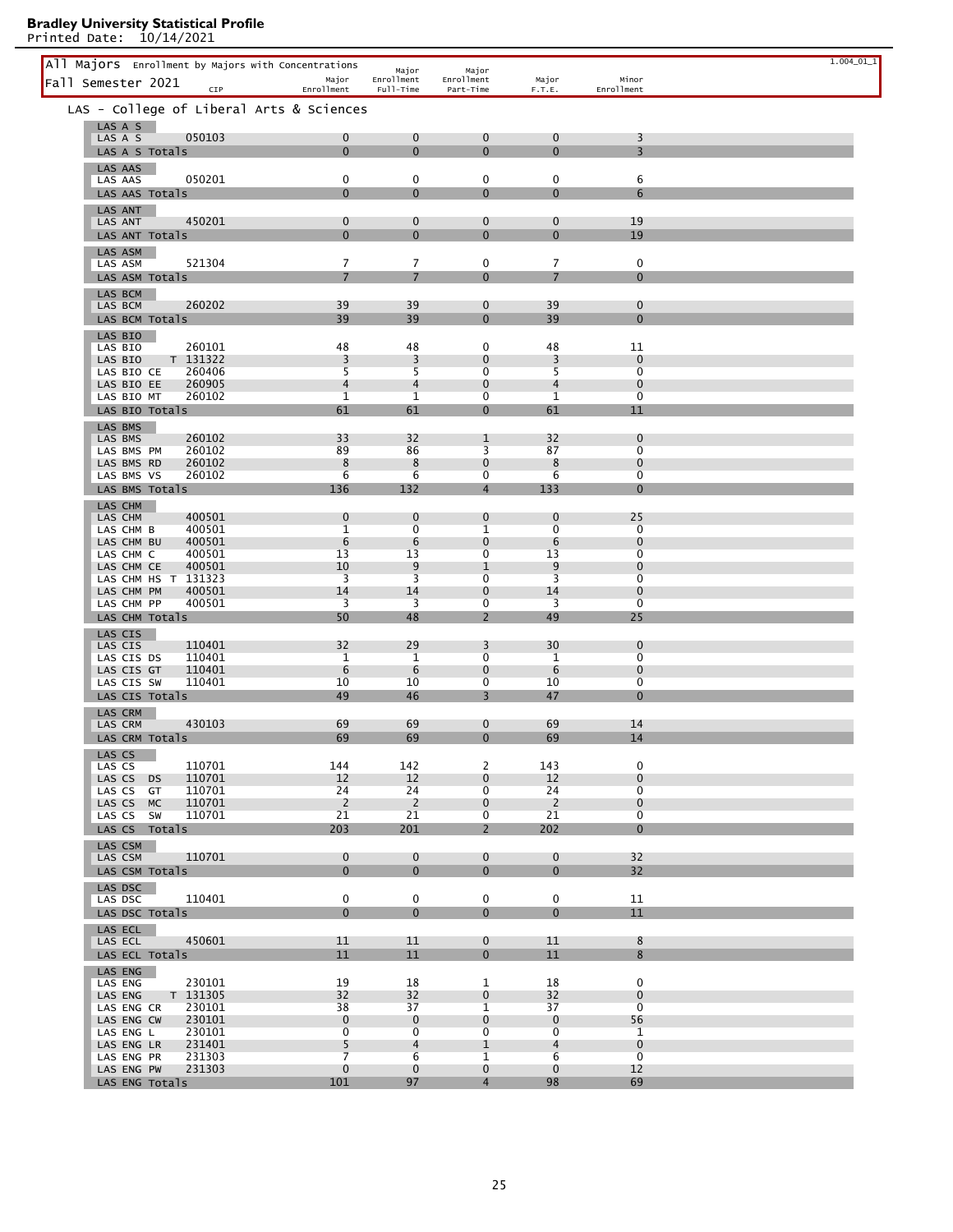| All Majors Enrollment by Majors with Concentrations |                             | Major                      | Major                        |                            |                               | $1.004\_01\_1$ |
|-----------------------------------------------------|-----------------------------|----------------------------|------------------------------|----------------------------|-------------------------------|----------------|
| Fall Semester 2021<br>CIP                           | Major<br>Enrollment         | Enrollment<br>Full-Time    | Enrollment<br>Part-Time      | Major<br>F.T.E.            | Minor<br>Enrollment           |                |
| LAS - College of Liberal Arts & Sciences            |                             |                            |                              |                            |                               | (continued)    |
| LAS ENS<br>030104<br>LAS ENS B                      | 17                          | 17                         | 0                            | 17                         | $\mathbf 0$                   |                |
| 030104<br>LAS ENS C                                 | $\mathbf{1}$                | $\mathbf{1}$               | $\mathbf 0$                  | $\mathbf{1}$               | $\mathbf 0$                   |                |
| LAS ENS Totals<br>LAS ETH                           | 18                          | 18                         | $\mathbf 0$                  | 18                         | $\mathbf{0}$                  |                |
| 380103<br>LAS ETH                                   | 0                           | 0                          | 0                            | 0                          | 27                            |                |
| LAS ETH Totals<br>LAS FL                            | $\mathbf{0}$                | $\mathbf{0}$               | $\mathbf{0}$                 | $\mathbf{0}$               | 27                            |                |
| LAS FL S                                            | 0                           | $\mathbf 0$                | $\mathbf 0$                  | $\mathbf 0$                | $\mathbf{1}$                  |                |
| LAS FL Totals                                       | $\mathbf{0}$                | $\mathbf{0}$               | $\mathbf 0$                  | $\mathbf 0$                | $\mathbf{1}$                  |                |
| LAS G T<br>LAS G T<br>500411                        | 0                           | $\mathbf 0$                | 0                            | 0                          | $\overline{2}$                |                |
| LAS G T Totals                                      | $\mathbf 0$                 | $\mathbf 0$                | $\mathbf 0$                  | $\mathbf 0$                | $\overline{2}$                |                |
| LAS HIS<br>540101<br>LAS HIS                        | 27                          | 24                         | 3                            | 25                         | 6                             |                |
| LAS HIS Totals                                      | 27                          | 24                         | 3                            | 25                         | 6                             |                |
| LAS HSS<br>T 131318<br>LAS HSS                      | 41                          | 41                         | 0                            | 41                         | $\mathbf 0$                   |                |
| LAS HSS Totals                                      | 41                          | 41                         | $\mathbf{0}$                 | 41                         | $\mathbf{0}$                  |                |
| LAS I S<br>450901<br>LAS I S                        | 17                          | 16                         | 1                            | 16                         | 8                             |                |
| LAS I S Totals                                      | 17                          | 16                         | $\mathbf{1}$                 | 16                         | 8                             |                |
| LAS LGS                                             |                             |                            |                              |                            |                               |                |
| 220001<br>LAS LGS<br>LAS LGS Totals                 | 0<br>$\mathbf{0}$           | $\pmb{0}$<br>$\mathbf 0$   | $\mathbf 0$<br>$\mathbf 0$   | 0<br>$\mathbf{0}$          | 21<br>21                      |                |
| LAS LSM                                             |                             |                            |                              |                            |                               |                |
| 511005<br>LAS LSM<br>511005<br>LAS LSM C            | 9<br>4                      | $\overline{7}$<br>4        | $\overline{2}$<br>0          | 8<br>4                     | $\mathbf 0$<br>0              |                |
| 511005<br>LAS LSM G                                 | 3                           | $\overline{2}$             | 1                            | $\overline{2}$             | $\mathbf 0$                   |                |
| LAS LSM Totals<br>LAS MTH                           | 16                          | 13                         | 3                            | 14                         | $\overline{0}$                |                |
| 270101<br>LAS MTH                                   | 16                          | 15                         | 1                            | 15                         | 16                            |                |
| T 131311<br>LAS MTH<br>LAS MTH Totals               | 10<br>26                    | 10<br>25                   | $\mathbf 0$<br>$\mathbf{1}$  | 10<br>25                   | $\mathbf 0$<br>16             |                |
| LAS MTS                                             |                             |                            |                              |                            |                               |                |
| 270503<br>LAS MTS<br>LAS MTS Totals                 | 11<br>11                    | 10<br>10                   | 1<br>$\mathbf{1}$            | 10<br>10                   | $\mathbf 0$<br>$\overline{0}$ |                |
| LAS NEU                                             |                             |                            |                              |                            |                               |                |
| 261501<br>LAS NEU<br>LAS NEU Totals                 | $\mathbf 0$<br>$\mathbf{0}$ | $\mathbf 0$<br>$\mathbf 0$ | $\mathbf 0$<br>$\mathbf{0}$  | $\mathbf 0$<br>$\mathbf 0$ | 15<br>15                      |                |
| LAS PHL                                             |                             |                            |                              |                            |                               |                |
| 380101<br>LAS PHL                                   | 16                          | 16                         | 0                            | 16                         | $\overline{7}$                |                |
| LAS PHL Totals<br>LAS PHY                           | 16                          | 16                         | $\mathbf{0}$                 | 16                         | $\overline{7}$                |                |
| 400801<br>LAS PHY                                   | 6                           | 5                          | 1                            | 5                          | $\boldsymbol{0}$              |                |
| LAS PHY<br>T 131329<br>LAS PHY Totals               | 1<br>$\overline{7}$         | 1<br>6                     | 0<br>$\mathbf{1}$            | 1<br>6                     | 0<br>$\mathbf{0}$             |                |
| LAS PLS                                             |                             |                            |                              |                            |                               |                |
| 451001<br>LAS PLS<br>LAS PLS Totals                 | 75<br>75                    | 74<br>74                   | $\mathbf{1}$<br>$\mathbf{1}$ | 74<br>74                   | 18<br>18                      |                |
| LAS PSY                                             |                             |                            |                              |                            |                               |                |
| 420101<br>LAS PSY                                   | 243                         | 237                        | 6                            | 239                        | $\mathbf 0$                   |                |
| LAS PSY Totals<br>LAS RLS                           | 243                         | 237                        | 6                            | 239                        | $\mathbf{0}$                  |                |
| 380201<br>LAS RLS                                   | 9                           | 6                          | $\overline{3}$               | $\overline{7}$             | $\overline{7}$                |                |
| LAS RLS Totals                                      | 9 <sup>°</sup>              | 6                          | $\overline{3}$               | 7 <sup>7</sup>             | $\overline{7}$                |                |
| LAS S W<br>440701<br>LAS <sub>W</sub>               | 57                          | 56                         | $\mathbf{1}$                 | 56                         | $\mathbf 0$                   |                |
| LAS S W Totals                                      | 57                          | 56                         | $\mathbf{1}$                 | 56                         | $\mathbf{0}$                  |                |
| LAS SOC<br>451101<br>LAS SOC                        | 36                          | 36                         | $\overline{0}$               | 36                         | 65                            |                |
| LAS SOC Totals                                      | 36                          | 36                         | $\mathbf{0}$                 | 36                         | 65                            |                |
| LAS SUS<br>303301<br>LAS SUS                        | $\mathbf 0$                 | $\mathbf 0$                | $\mathbf 0$                  | $\mathbf 0$                | 23                            |                |
| LAS SUS Totals                                      | $\overline{0}$              | $\mathbf{0}$               | $\mathbf{0}$                 | $\overline{0}$             | 23                            |                |
| LAS WGS<br>050207<br>LAS WGS                        | $\mathbf{0}$                | $\mathbf{0}$               | $\overline{0}$               | $\overline{0}$             | 30                            |                |
| LAS WGS Totals                                      | $\overline{0}$              | $\mathbf{0}$               | $\overline{0}$               | $\mathbf{0}$               | 30 <sup>°</sup>               |                |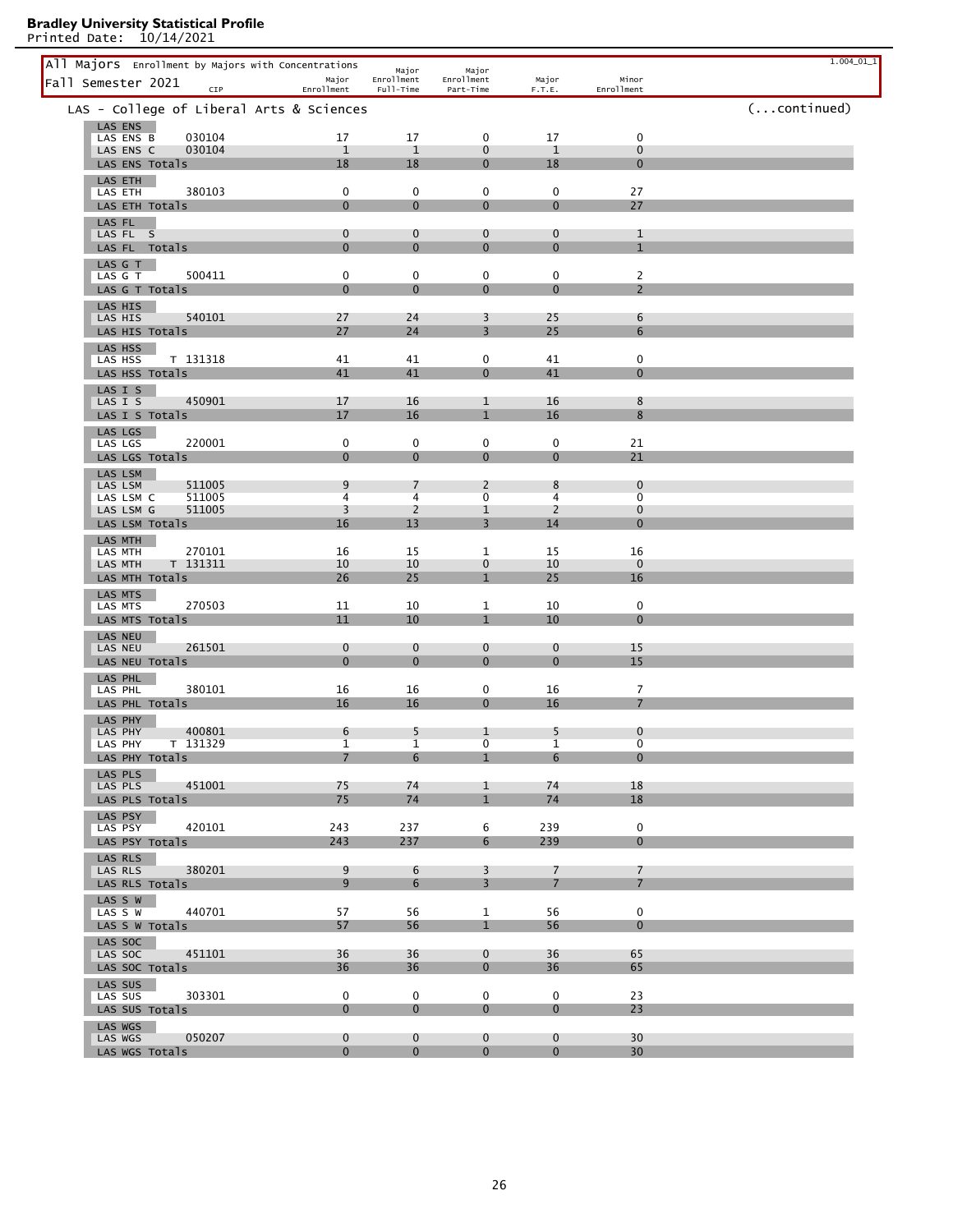Printed Date: 10/14/2021

|                                  | All Majors Enrollment by Majors with Concentrations    |                     | Major                   | Major                        |                   |                          | $1.004\_01\_1$       |
|----------------------------------|--------------------------------------------------------|---------------------|-------------------------|------------------------------|-------------------|--------------------------|----------------------|
| Fall Semester 2021               | CIP                                                    | Major<br>Enrollment | Enrollment<br>Full-Time | Enrollment<br>Part-Time      | Major<br>F.T.E.   | Minor<br>Enrollment      |                      |
|                                  | LAS - College of Liberal Arts & Sciences               |                     |                         |                              |                   |                          | $(\ldots$ continued) |
| LAS WL<br>LAS WL F               | 050124                                                 | 9                   | 9                       | $\mathbf{0}$                 | 9                 | 7                        |                      |
| LAS WL G<br>LAS WL S             | 050125<br>160905                                       | $\mathbf 0$<br>22   | $\mathbf 0$<br>22       | $\Omega$<br>$\mathbf 0$      | $\mathbf 0$<br>22 | 5<br>57                  |                      |
| LAS WL Totals                    |                                                        | 31                  | 31                      | $\Omega$                     | 31                | 69                       |                      |
| LAS Totals                       |                                                        | 1356                | 1320                    | 36                           | 1332              | 513                      |                      |
|                                  | SEI - Turner School of Entrepreneurship and Innovation |                     |                         |                              |                   |                          |                      |
| SEI INV<br>SEI INV               | 300000                                                 | 2                   | $\mathbf 0$             | 2                            | 1                 | $\mathbf 0$              |                      |
| SEI INV Totals                   |                                                        | $\overline{2}$      | $\Omega$                | $\overline{2}$               | $\mathbf{1}$      | $\Omega$                 |                      |
| SEI SEI                          |                                                        |                     |                         |                              |                   |                          |                      |
| SEI SEI<br>SEI SEI Totals        | 520701                                                 | 0<br>$\mathbf{0}$   | 0<br>$\mathbf{0}$       | 0<br>$\mathbf{0}$            | 0<br>$\mathbf{0}$ | 22<br>22                 |                      |
| SEI Totals                       |                                                        | $\mathcal{P}$       | $\Omega$                | $\overline{2}$               | $\mathbf{1}$      | $\overline{22}$          |                      |
|                                  | UNV - Academic Exploration Program                     |                     |                         |                              |                   |                          |                      |
| UNV AEP                          |                                                        |                     |                         |                              |                   |                          |                      |
| UNV AEP                          | 240102                                                 | 98<br>98            | 96<br>96                | 2<br>$\overline{2}$          | 97<br>97          | $\mathbf{0}$<br>$\Omega$ |                      |
| UNV AEP Totals<br>UNV BUS        |                                                        |                     |                         |                              |                   |                          |                      |
| UNV BUS                          | 240102                                                 | 47                  | 45                      | 2                            | 46                | 0                        |                      |
| UNV BUS Totals                   |                                                        | 47                  | 45                      | $\overline{2}$               | 46                | $\mathbf{0}$             |                      |
| UNV EGT<br><b>UNV EGT</b>        | 240102                                                 | 46                  | 44                      | 2                            | 45                | $\mathbf{0}$             |                      |
| UNV EGT Totals                   |                                                        | 46                  | 44                      | $\overline{2}$               | 45                | $\Omega$                 |                      |
| UNV EHS<br><b>UNV EHS</b>        | 240102                                                 | 13                  | 13                      | 0                            | 13                | 0                        |                      |
| UNV EHS Totals                   |                                                        | 13                  | 13                      | $\Omega$                     | 13                | $\Omega$                 |                      |
| UNV LAS                          |                                                        |                     |                         |                              |                   |                          |                      |
| <b>UNV LAS</b><br>UNV LAS Totals | 240102                                                 | 35<br>35            | 35<br>35                | $\mathbf{0}$<br>$\mathbf{0}$ | 35<br>35          | $\mathbf 0$<br>$\Omega$  |                      |
| UNV Totals                       |                                                        | 239                 | 233                     | 6                            | 235               | $\Omega$                 |                      |
| Totals                           |                                                        | 5944                | 4926                    | 1018                         | 5265              | 1134                     |                      |
|                                  |                                                        |                     |                         |                              |                   |                          |                      |

**Major Enrollment** - Number of students in the program  Totals do not reflect a headcount of students<br>**Major F.T.E.** - Major Enrollment Full-Time plus 1/3 Major Enrollment Part-Time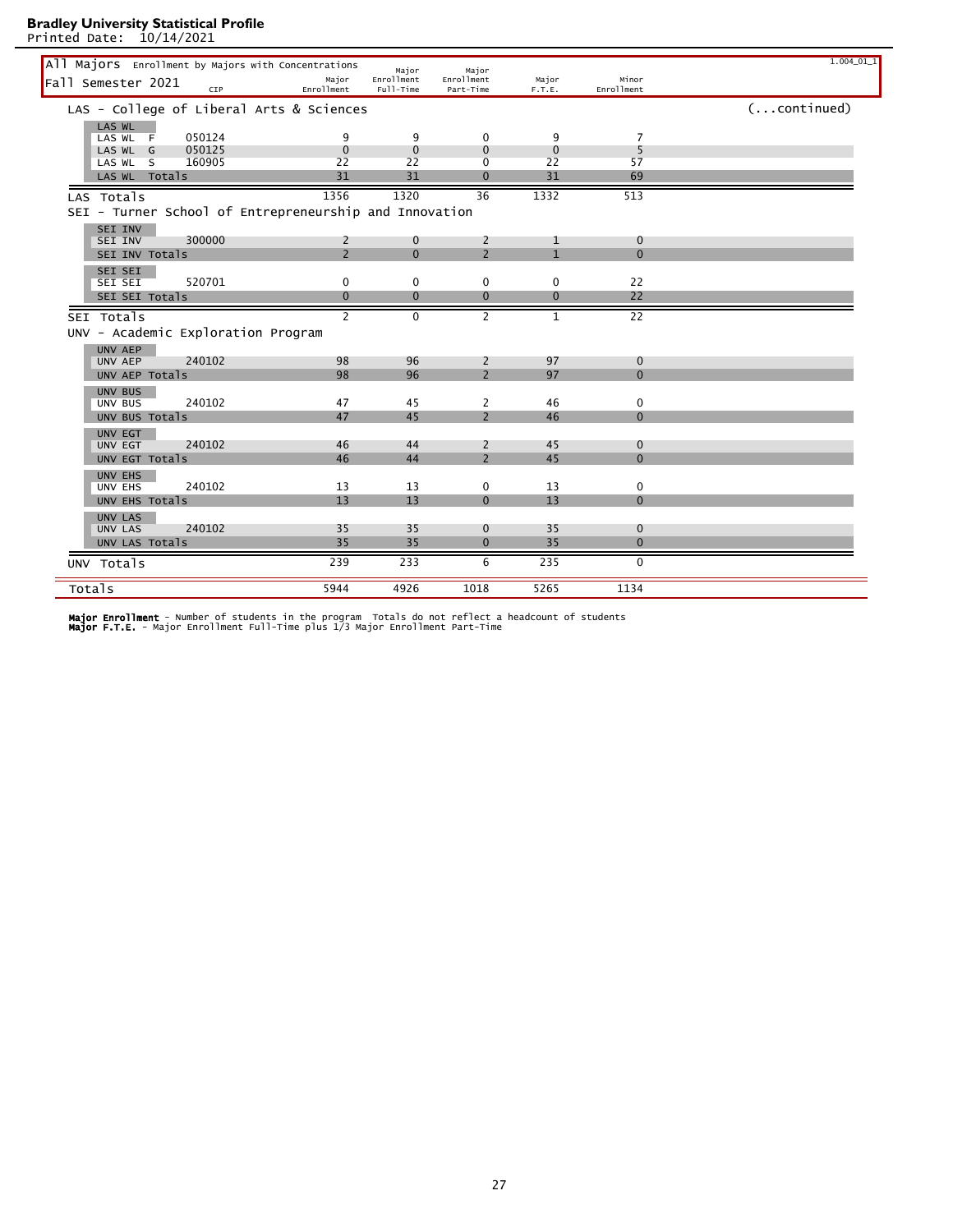| Primary Major Enrollment By College & Class                         |                               |                            |                            |                    | Fall                |                    | Semester 2021              |                    |                            |                            | 1.004_05           |
|---------------------------------------------------------------------|-------------------------------|----------------------------|----------------------------|--------------------|---------------------|--------------------|----------------------------|--------------------|----------------------------|----------------------------|--------------------|
| Enrollment By College                                               |                               | 2012                       | 2013                       | 2014               | 2015                | 2016               | 2017                       | 2018               | 2019                       | 2020                       | 2021               |
| BUS - Foster College of Business (College)                          |                               |                            |                            |                    |                     |                    |                            |                    |                            |                            |                    |
| Undergraduate                                                       | Class 1<br>Class <sub>2</sub> | 100<br>127                 | 118<br>165                 | 121<br>176         | 103<br>172          | 112<br>150         | 136<br>151                 | 100<br>173         | 88<br>150                  | 88<br>121                  | 107<br>121         |
| Majors                                                              | Class 3                       | 214                        | 186                        | 224                | 229                 | 212                | 201                        | 206                | 228                        | 171                        | 125                |
|                                                                     | Class 4                       | 247                        | 243                        | 220                | 249                 | 258                | 247                        | 200                | 196                        | 227                        | 195                |
|                                                                     | Class 7<br>Full-Time          | $\mathbf 0$<br>646         | $\mathbf 0$<br>676         | 0<br>701           | $\mathbf 0$<br>711  | $\mathbf 0$<br>706 | $\mathbf 0$<br>718         | 0<br>661           | 0<br>631                   | $\mathbf 0$<br>577         | $\mathbf 0$<br>534 |
|                                                                     | Part-Time                     | 42                         | 34                         | 40                 | 39                  | 26                 | 17                         | 18                 | 14                         | 18                         | 14                 |
|                                                                     | Total                         | 688                        | 710                        | 741                | 750                 | 732                | 735                        | 679                | 645                        | 595                        | 548                |
| CED - Continuing Education (College)                                |                               |                            | 0                          | $\pmb{0}$          | $\pmb{0}$           | 0                  | $\mathbf 0$                | $\pmb{0}$          | 0                          | 0                          | $\mathbf 0$        |
| Undergraduate<br>Majors                                             | Class 1<br>Class <sub>2</sub> | 0                          | 0                          | 0                  | 0                   | 0                  | 0                          | 0                  | $\mathbf 0$                | 0                          | $\mathbf 0$        |
|                                                                     | Class 3                       | 0                          | 0                          | 0                  | 0                   | 0                  | 0                          | 0                  | $\mathbf 0$                | 0                          | $\pmb{0}$          |
|                                                                     | Class 4<br>Class 7            | 0<br>6                     | 0<br>$\overline{2}$        | 0<br>3             | 0<br>3              | 0<br>9             | 0<br>6                     | 0<br>8             | $\mathbf 0$<br>11          | 0<br>$\overline{4}$        | 0<br>12            |
|                                                                     | Full-Time                     | 0                          | $\mathbf 0$                | $\mathbf 0$        | $\mathbf 0$         | 0                  | 2                          | 1                  | $\overline{2}$             | 0                          | $\mathbf{1}$       |
|                                                                     | Part-Time<br>Total            | 6<br>6                     | 2<br>$\overline{2}$        | 3<br>3             | 3<br>$\overline{3}$ | 9<br>9             | 4<br>6                     | 7<br>8             | 9<br>11                    | 4<br>$\overline{4}$        | 11<br>12           |
|                                                                     |                               |                            |                            |                    |                     |                    |                            |                    |                            |                            |                    |
| CFA - Slane College of Communications & Fine Arts<br>Undergraduate  | Class 1                       | 132                        | 147                        | 142                | (College)<br>153    | 160                | 209                        | 186                | 147                        | 160                        | 172                |
| Majors                                                              | Class 2                       | 177                        | 171                        | 154                | 145                 | 155                | 202                        | 224                | 207                        | 174                        | 181                |
|                                                                     | Class 3<br>Class 4            | 246<br>261                 | 212<br>241                 | 206<br>209         | 193<br>194          | 185<br>174         | 176<br>188                 | 226<br>178         | 239<br>223                 | 238<br>226                 | 190<br>224         |
|                                                                     | Class 7                       | 0                          | 0                          | 0                  | 0                   | 0                  | $\mathbf 0$                | 0                  | $\mathbf 0$                | $\mathbf 0$                | 0                  |
|                                                                     | Full-Time<br>Part-Time        | 765<br>45                  | 729<br>35                  | 661<br>45          | 637<br>45           | 646<br>28          | 754<br>21                  | 793<br>21          | 786<br>23                  | 786<br>7                   | 756<br>11          |
|                                                                     | Total                         | 810                        | 764                        | 706                | 682                 | 674                | 775                        | 814                | 809                        | 793                        | 767                |
| EGT - Caterpillar College of Engineering & Technology (College)     |                               |                            |                            |                    |                     |                    |                            |                    |                            |                            |                    |
| Undergraduate                                                       | Class <sup>T</sup> 1          | 212                        | 245                        | 194                | 167                 | 171                | 184                        | 179                | 187                        | 155                        | 133                |
| Majors                                                              | Class 2<br>Class 3            | 183<br>231                 | 207<br>217                 | 207<br>241         | 162<br>257          | 193<br>223         | 174<br>223                 | 180<br>197         | 196<br>189                 | 200<br>210                 | 146<br>215         |
|                                                                     | Class 4                       | 256                        | 292                        | 274                | 314                 | 317                | 268                        | 278                | 263                        | 250                        | 252                |
|                                                                     | Class 7<br>Full-Time          | $\mathbf 0$<br>849         | $\mathbf 0$<br>930         | 0<br>873           | $\mathbf 0$<br>851  | $\mathbf 0$<br>855 | $\mathbf 0$<br>816         | 0<br>800           | $\mathbf 0$<br>809         | $\mathbf 0$<br>789         | $\mathbf 0$<br>722 |
|                                                                     | Part-Time                     | 32                         | 30                         | 43                 | 49                  | 49                 | 33                         | 34                 | 26                         | 26                         | 24                 |
|                                                                     | Total                         | 881                        | 960                        | 916                | 900                 | 904                | 849                        | 834                | 835                        | 815                        | 746                |
| EHS - College of Education & Health Sciences                        |                               |                            |                            | (College)          |                     |                    |                            |                    |                            |                            |                    |
| Undergraduate                                                       | Class 1<br>Class 2            | 230<br>219                 | 242<br>240                 | 195                | 204<br>203          | 233                | 252                        | 183                | 192                        | 192                        | 194                |
| Majors                                                              | Class 3                       | 280                        | 249                        | 230<br>264         | 234                 | 208<br>203         | 238<br>217                 | 270<br>243         | 220<br>260                 | 227<br>208                 | 197<br>202         |
|                                                                     | Class 4                       | 330                        | 343                        | 296                | 300                 | 292                | 242                        | 229                | 263                        | 286                        | 229                |
|                                                                     | Class 7<br>Full-Time          | $\mathbf 0$<br>1022        | $\mathbf 0$<br>1036        | $\mathbf 0$<br>956 | $\mathbf 0$<br>922  | $\mathbf 0$<br>912 | $\mathbf 0$<br>932         | $\mathbf 0$<br>908 | $\mathbf 0$<br>900         | $\mathbf 0$<br>880         | $\mathbf 0$<br>809 |
|                                                                     | Part-Time                     | 35                         | 38                         | 29                 | 19                  | 24                 | 17                         | 17                 | 14                         | 17                         | 13                 |
|                                                                     | Total                         | 1057                       | 1074                       | 985                | 941                 | 936                | 949                        | 925                | 914                        | 897                        | 822                |
| GRD - The Graduate School (College)                                 |                               |                            |                            |                    |                     |                    |                            |                    |                            |                            |                    |
| Graduate Majors                                                     | Full-Time<br>Part-Time        | 162<br>344                 | 222<br>311                 | 323<br>317         | 408<br>378          | 450<br>440         | 392<br>510                 | 256<br>652         | 201<br>697                 | 210<br>660                 | 236<br>612         |
|                                                                     | Total                         | 506                        | 533                        | 640                | 786                 | 890                | 902                        | 908                | 898                        | 870                        | 848                |
| Doctorate Majors                                                    | Full-Time                     | 72                         | 72                         | 72                 | 69                  | 74                 | 82                         | 121                | 111                        | 121                        | 124                |
|                                                                     | Part-Time<br>Total            | 0<br>72                    | 0<br>72                    | 0<br>72            | 44<br>113           | 161<br>235         | 211<br>293                 | 247<br>368         | 284<br>395                 | 290<br>411                 | 285<br>409         |
|                                                                     |                               |                            |                            |                    |                     |                    |                            |                    |                            |                            |                    |
| LAS - College of Liberal Arts & Sciences (College)<br>Undergraduate | Class 1                       | 181                        | 188                        | 169                | 166                 | 229                | 273                        | 226                | 268                        | 252                        | 260                |
| Majors                                                              | Class 2                       | 258                        | 219                        | 233                | 208                 | 214                | 267                        | 300                | 324                        | 310                        | 293                |
|                                                                     | Class 3<br>Class 4            | 313<br>341                 | 335<br>314                 | 264<br>339         | 273<br>290          | 249<br>286         | 260<br>247                 | 306<br>255         | 372<br>301                 | 364<br>359                 | 310<br>332         |
|                                                                     | Class 7                       | 0                          | 0                          | 0                  | 0                   | 0                  | $\mathbf 0$                | 0                  | $\mathbf 0$                | $\mathbf 0$                | $\mathbf 0$        |
|                                                                     | Full-Time<br>Part-Time        | 1009<br>72                 | 980<br>57                  | 947<br>51          | 874<br>59           | 923<br>55          | 1008<br>39                 | 1043<br>44         | 1183<br>40                 | 1199<br>48                 | 1160<br>35         |
|                                                                     | Total                         | 1081                       | 1037                       | 998                | 933                 | 978                | 1047                       | 1087               | 1223                       | 1247                       | 1195               |
| SEI - Turner School of Entrepreneurship and Innovation (College)    |                               |                            |                            |                    |                     |                    |                            |                    |                            |                            |                    |
| Undergraduate                                                       | Class 1                       |                            |                            |                    |                     |                    | 0                          | $\pmb{0}$          | $\mathbf 0$                | $\mathbf 0$                | $\pmb{0}$          |
| Majors                                                              | Class 2<br>Class 3            | $\mathbf 0$<br>$\mathbf 0$ | 0<br>0                     | 0<br>0             | 0<br>0              | 0<br>0             | $\mathbf 0$<br>$\mathbf 0$ | $\mathbf 0$<br>0   | $\mathbf 0$<br>$\mathbf 0$ | $\mathbf 0$<br>$\mathbf 0$ | 0<br>$\pmb{0}$     |
|                                                                     | Class 4                       | 0                          | 0                          | 0                  | 0                   | 0                  | 0                          | 0                  | $\mathbf 0$                | 0                          | $\overline{2}$     |
|                                                                     | Class 7                       | 0                          | $\mathbf 0$<br>$\mathbf 0$ | 0                  | 0                   | 0                  | $\mathbf 0$                | 0                  | $\mathbf 0$                | $\mathbf 0$                | $\mathbf 0$        |
|                                                                     | Full-Time<br>Part-Time        | $\mathbf 0$<br>0           | $\mathbf 0$                | 0<br>$\mathbf 0$   | 0<br>0              | 0<br>0             | 0<br>$\mathbf 0$           | 0<br>$\mathbf 0$   | 0<br>$\mathbf 0$           | 0<br>$\mathbf 0$           | 0<br>2             |
|                                                                     | Total                         | $\mathbf{0}$               | $\Omega$                   | $\mathbf{0}$       | $\mathbf 0$         | $\mathbf{0}$       | $\Omega$                   | $\mathbf 0$        | $\mathbf{0}$               | $\mathbf{0}$               | $\overline{2}$     |
| UNV - Academic Exploration Program                                  |                               |                            | (College)                  |                    |                     |                    |                            |                    |                            |                            |                    |
| Undergraduate                                                       | Class 1                       | 201                        | 177                        | 141                | 135                 | 170                | 197                        | 174                | 120                        | 134                        | 146                |
| Majors                                                              | Class 2<br>Class 3            | 111<br>33                  | 77<br>23                   | 77<br>17           | 68<br>20            | 44<br>22           | 74<br>13                   | 72<br>10           | 58<br>19                   | 64<br>20                   | 59<br>32           |
|                                                                     | Class 4                       | 5                          | 1                          | 4                  | 7                   | $\overline{4}$     | 4                          | 3                  | $\overline{2}$             | 5                          | $\overline{2}$     |
|                                                                     | Class 7<br>Full-Time          | 0<br>341                   | 0<br>267                   | 0<br>232           | 0<br>224            | $\mathbf 0$<br>236 | $\mathbf 0$<br>282         | 0<br>256           | 0<br>197                   | 0<br>219                   | 0<br>233           |
|                                                                     | Part-Time                     | 9                          | 11                         | 7                  | 6                   | 4                  | 6                          | 3                  | 2                          | 4                          | 6                  |
|                                                                     | Total                         | 350                        | 278                        | 239                | 230                 | 240                | 288                        | 259                | 199                        | 223                        | 239                |
|                                                                     |                               |                            |                            |                    |                     |                    |                            |                    |                            |                            |                    |
| University Total                                                    |                               | 5451                       | 5430                       | 5300               | 5338                | 5598               | 5844                       | 5882               | 5929                       | 5855                       | 5588               |
|                                                                     |                               |                            |                            |                    |                     |                    |                            |                    |                            |                            |                    |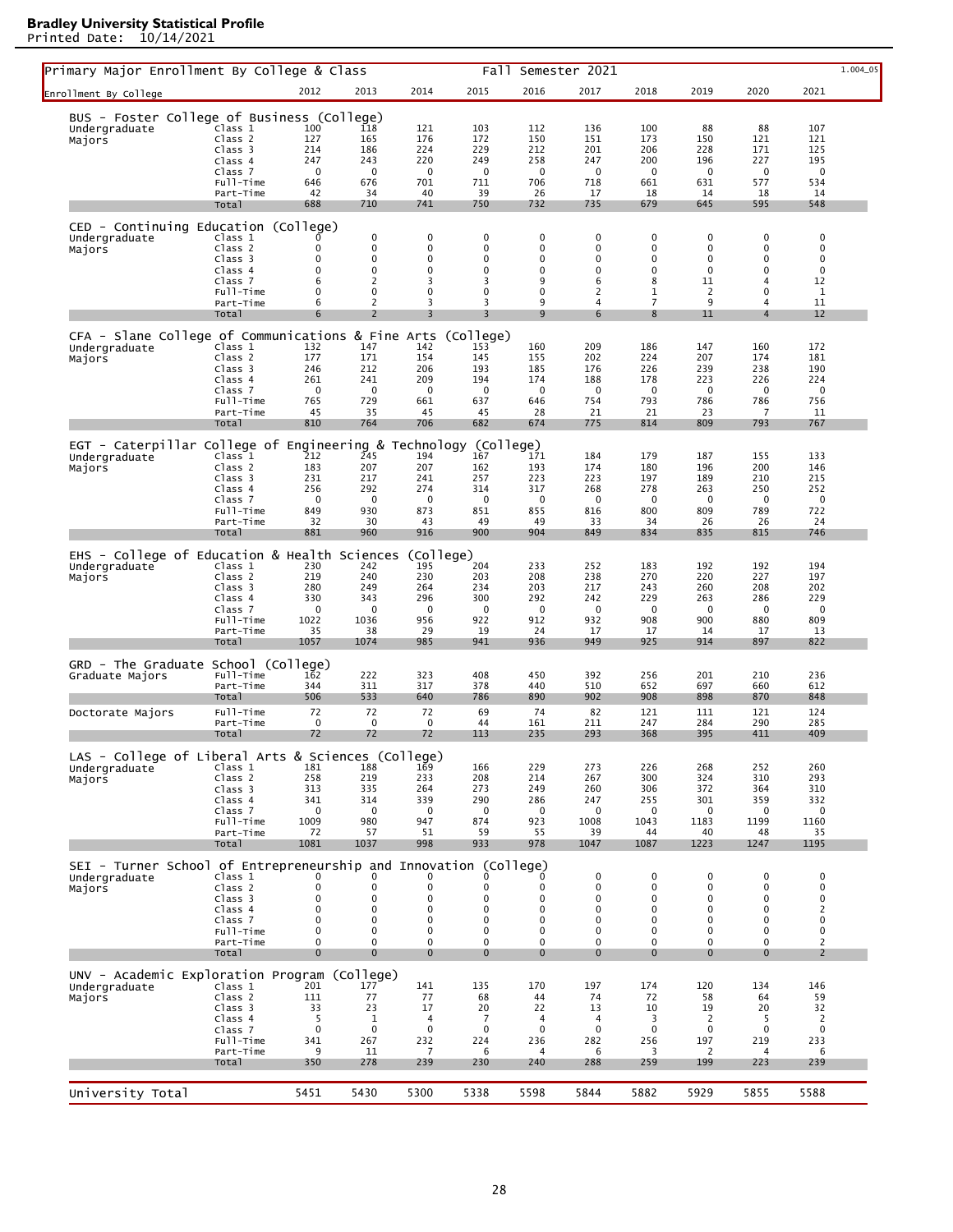| Major Enrollment         |                                   |      |             |         |         |        |       |         |         |         |         | $1.004 - 05$ |
|--------------------------|-----------------------------------|------|-------------|---------|---------|--------|-------|---------|---------|---------|---------|--------------|
| Enrollment By Level      |                                   | 2012 | 2013        | 2014    | 2015    | 2016   | 2017  | 2018    | 2019    | 2020    | 2021    |              |
| Undergraduate Enrollment |                                   | 5144 | 5098        | 4847    | 4704    | 4752   | 4944  | 4914    | 5041    | 4943    | 4687    |              |
|                          | Enrollment Change                 |      | $-46$       | $-251$  | $-143$  | 48     | 192   | $-30$   | 127     | $-98$   | $-256$  |              |
|                          | Enrollment Change Percent         |      | $-0.9%$     | $-4.9%$ | $-3.0%$ | 1.0%   | 4.0%  | $-0.6%$ | 2.6%    | $-1.9%$ | $-5.2%$ |              |
|                          | 10 Year Enrollment Change         |      |             |         |         |        |       |         |         |         | $-457$  |              |
|                          | 10 Year Enrollment Change Percent |      |             |         |         |        |       |         |         |         | $-8.9%$ |              |
| Graduate                 | <b>Enrollment</b>                 | 507  | 533         | 643     | 786     | 890    | 905   | 908     | 898     | 871     | 848     |              |
|                          | Enrollment Change                 |      | 26          | 110     | 143     | 104    | 15    | 3       | $-10$   | $-27$   | $-23$   |              |
|                          | Enrollment Change Percent         |      | 5.1%        | 20.6%   | 22.2%   | 13.2%  | 1.7%  | 0.3%    | $-1.1%$ | $-3.0%$ | $-2.6%$ |              |
|                          | 10 Year Enrollment Change         |      |             |         |         |        |       |         |         |         | 341     |              |
|                          | 10 Year Enrollment Change Percent |      |             |         |         |        |       |         |         |         | 67.3%   |              |
| Doctorate                | Enrollment                        | 72   | 72          | 72      | 113     | 235    | 293   | 368     | 395     | 411     | 409     |              |
|                          | Enrollment Change                 |      | $\mathbf 0$ | 0       | 41      | 122    | 58    | 75      | 27      | 16      | $-2$    |              |
|                          | Enrollment Change Percent         |      | 0.0%        | 0.0%    | 56.9%   | 108.0% | 24.7% | 25.6%   | 7.3%    | 4.1%    | $-0.5%$ |              |
|                          | 10 Year Enrollment Change         |      |             |         |         |        |       |         |         |         | 337     |              |
|                          | 10 Year Enrollment Change Percent |      |             |         |         |        |       |         |         |         | 468.1%  |              |
| Total                    | <b>Enrollment</b>                 | 5723 | 5703        | 5562    | 5603    | 5877   | 6142  | 6190    | 6334    | 6225    | 5944    |              |
|                          | Enrollment Change                 |      | $-20$       | $-141$  | 41      | 274    | 265   | 48      | 144     | $-109$  | $-281$  |              |
|                          | Enrollment Change Percent         |      | $-0.3%$     | $-2.5%$ | 0.7%    | 4.9%   | 4.5%  | 0.8%    | 2.3%    | $-1.7%$ | $-4.5%$ |              |
|                          | 10 Year Enrollment Change         |      |             |         |         |        |       |         |         |         | 221     |              |
|                          | 10 Year Enrollment Change Percent |      |             |         |         |        |       |         |         |         | 3.9%    |              |

\*Includes multiple-majors. Not a headcount of students.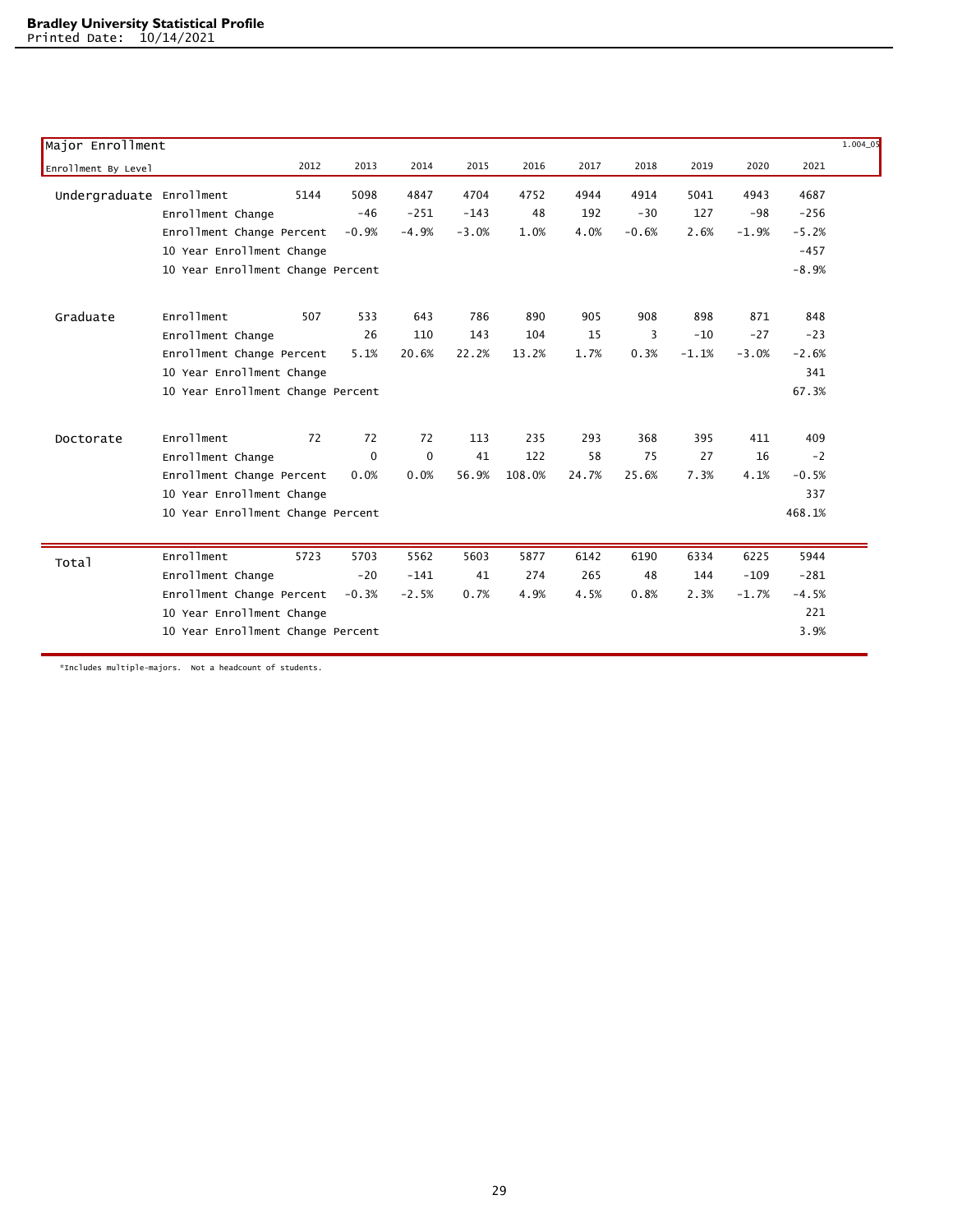Printed Date: 10/14/2021

| Retention Fall Semester 2021                        |                         |                | Dropped |                | Transfer |                | $1.005 - 01$<br>Retained |
|-----------------------------------------------------|-------------------------|----------------|---------|----------------|----------|----------------|--------------------------|
| Retention of First-Time Freshman from Previous Fall | Previous<br>Entering    | Count          | Percent | Count          | Percent  | Count          | Percent                  |
| BUS - Foster College of Business                    |                         |                |         |                |          |                |                          |
| ASB - Actuarial Science - Business                  |                         |                |         |                |          |                |                          |
| <b>BUS ASB</b>                                      | $\overline{7}$          | 1              | 14.29   | $\mathbf{1}$   | 14.29    | 5              | 71.43                    |
| ASB Totals                                          | $\overline{7}$          | $\mathbf{1}$   | 14.29   | $\mathbf{1}$   | 14.29    | 5              | 71.43                    |
| ATG - Accounting                                    |                         |                |         |                |          |                |                          |
| <b>BUS ATG</b>                                      | 17                      | $\mathbf{1}$   | 5.88    | $\mathbf{1}$   | 5.88     | 15             | 88.24                    |
| ATG Totals                                          | 17                      | $\mathbf{1}$   | 5.88    | $\mathbf{1}$   | 5.88     | 15             | 88.24                    |
| BEP -                                               |                         |                |         |                |          |                |                          |
| <b>BUS BEP</b>                                      | 16                      | 3              | 18.75   | $\overline{7}$ | 43.75    | 6              | 37.50                    |
| BEP Totals                                          | 16                      | 3              | 18.75   | $\overline{7}$ | 43.75    | 6              | 37.50                    |
| ECO - Business-Economics                            |                         |                |         |                |          |                |                          |
| <b>BUS ECO</b>                                      | $\overline{2}$          | $\mathbf{0}$   | 0.00    | $\mathbf{0}$   | 0.00     | $\overline{2}$ | 100.00                   |
| ECO Totals                                          | $\overline{2}$          | $\mathbf{0}$   | 0.00    | $\Omega$       | 0.00     | $\overline{2}$ | 100.00                   |
| ENT - Entrepreneurship                              |                         |                |         |                |          |                |                          |
| <b>BUS ENT</b>                                      | $\overline{2}$          | $\mathbf{0}$   | 0.00    | $\mathbf{1}$   | 50.00    | $\mathbf{1}$   | 50.00                    |
| ENT Totals                                          | $\overline{2}$          | $\Omega$       | 0.00    | $\mathbf{1}$   | 50.00    | $\mathbf{1}$   | 50.00                    |
| FIN - Finance                                       |                         |                |         |                |          |                |                          |
| <b>BUS FIN</b>                                      | 11                      | $\overline{2}$ | 18.18   | 2              | 18.18    | $\overline{7}$ | 63.64                    |
| FIN Totals                                          | 11                      | 2              | 18.18   | 2              | 18.18    | $\overline{7}$ | 63.64                    |
| I B - International Business                        |                         |                |         |                |          |                |                          |
| BUS I B                                             | $\mathbf{1}$            | $\mathbf{1}$   | 100.00  | $\mathbf{0}$   | 0.00     | $\mathbf 0$    | 0.00                     |
| I B Totals                                          | $\mathbf{1}$            | $\mathbf{1}$   | 100.00  | $\Omega$       | 0.00     | $\Omega$       | 0.00                     |
| $M L -$                                             |                         |                |         |                |          |                |                          |
| BUS M L                                             | 16                      | 2              | 12.50   | $\overline{4}$ | 25.00    | 10             | 62.50                    |
| <b>BUS M L BL</b>                                   | $\mathbf{1}$            | $\mathbf{0}$   | 0.00    | $\mathbf{0}$   | 0.00     | $\mathbf{1}$   | 100.00                   |
| <b>BUS M L H</b>                                    | $\overline{2}$          | 0              | 0.00    | $\mathbf{1}$   | 50.00    | $\mathbf{1}$   | 50.00                    |
| M L Totals                                          | 19                      | 2              | 10.53   | 5              | 26.32    | 12             | 63.16                    |
| MIS - Management Information Syste                  |                         |                |         |                |          |                |                          |
| <b>BUS MIS BA</b>                                   | $\overline{2}$          | $\mathbf{0}$   | 0.00    | $\mathbf{0}$   | 0.00     | 2              | 100.00                   |
| <b>BUS MIS CY</b>                                   | $\overline{\mathbf{3}}$ | $\mathbf{0}$   | 0.00    | $\mathbf 0$    | 0.00     | 3              | 100.00                   |
| MIS Totals                                          | $\overline{5}$          | $\mathbf{0}$   | 0.00    | $\mathbf{0}$   | 0.00     | 5              | 100.00                   |
| MTG - Marketing                                     |                         |                |         |                |          |                |                          |
| <b>BUS MTG</b>                                      | 10                      | $\mathbf{1}$   | 10.00   | 2              | 20.00    | 7              | 70.00                    |
| <b>BUS MTG GS</b>                                   | $\mathbf{1}$            | 0              | 0.00    | $\mathbf 0$    | 0.00     | $\mathbf{1}$   | 100.00                   |
| <b>BUS MTG SM</b>                                   | $\mathbf{1}$            | $\mathbf{0}$   | 0.00    | $\mathbf{0}$   | 0.00     | $\mathbf{1}$   | 100.00                   |
| MTG Totals                                          | 12                      | $\mathbf{1}$   | 8.33    | $\mathbf{1}$   | 8.33     | 10             | 83.33                    |
| BUS Totals                                          | 92                      | 11             | 11.96   | 10             | 10.87    | 71             | 77.17                    |

 $\overline{\phantom{a}}$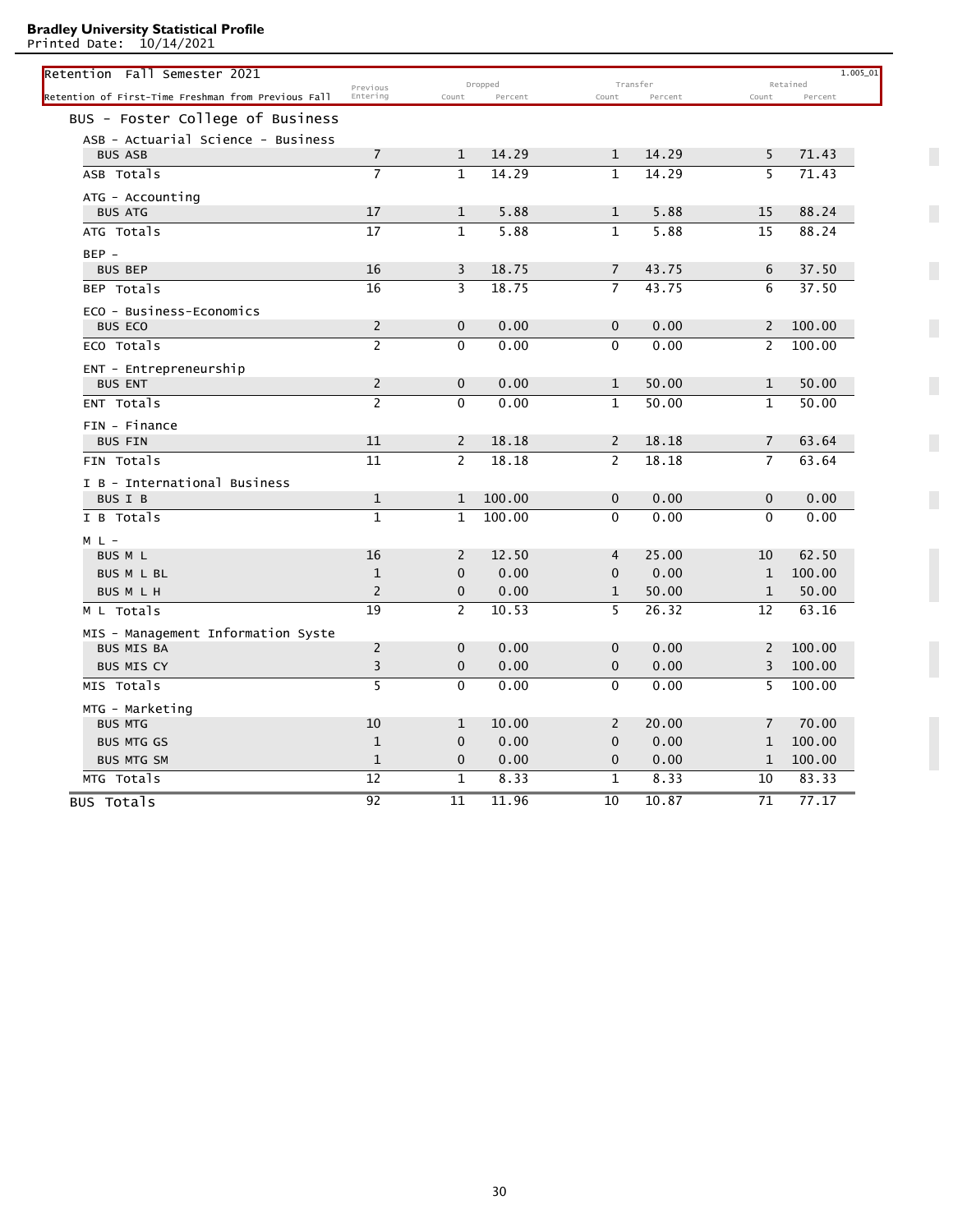Printed Date: 10/14/2021

| Retention Fall Semester 2021                        |                      |                | Dropped |                | Transfer |                       | 1.005_01<br>Retained |
|-----------------------------------------------------|----------------------|----------------|---------|----------------|----------|-----------------------|----------------------|
| Retention of First-Time Freshman from Previous Fall | Previous<br>Entering | Count          | Percent | Count          | Percent  | Count                 | Percent              |
| CFA - Slane College of Communications & Fine Arts   |                      |                |         |                |          |                       |                      |
| ART - Art                                           |                      |                |         |                |          |                       |                      |
| CFA ART GD                                          | 9                    | $\overline{2}$ | 22.22   | 5              | 55.56    | $\mathbf{2}$          | 22.22                |
| CFA ART KS                                          | $\mathbf{1}$         | $\mathbf{0}$   | 0.00    | 0              | 0.00     | $\mathbf{1}$          | 100.00               |
| CFA ART PH                                          | 3                    | $\mathbf 0$    | 0.00    | 2              | 66.67    | $\mathbf{1}$          | 33.33                |
| ART Totals                                          | 13                   | $\overline{2}$ | 15.38   | $\mathbf{1}$   | 7.69     | 10                    | 76.92                |
| COM - Communication                                 |                      |                |         |                |          |                       |                      |
| CFA COM AD                                          | $\mathbf 1$          | $\mathbf 0$    | 0.00    | 1              | 100.00   | $\mathbf{0}$          | 0.00                 |
| CFA COM AP                                          | 3                    | 0              | 0.00    | $\mathbf 0$    | 0.00     | 3                     | 100.00               |
| CFA COM JN                                          | $\overline{7}$       | $\mathbf{0}$   | 0.00    | 2              | 28.57    | 5                     | 71.43                |
| CFA COM OC                                          | $\mathbf 1$          | 0              | 0.00    | $\mathbf{0}$   | 0.00     | $\mathbf{1}$          | 100.00               |
| CFA COM PR                                          | $\mathbf{1}$         | $\mathbf{0}$   | 0.00    | $\mathbf{1}$   | 100.00   | $\mathbf 0$           | 0.00                 |
| CFA COM SC                                          | 24                   | 3              | 12.50   | 1              | 4.17     | 20                    | 83.33                |
| CFA COM TA                                          | 11                   | 2              | 18.18   | 0              | 0.00     | 9                     | 81.82                |
| COM Totals                                          | 48                   | 5              | 10.42   | 1              | 2.08     | 42                    | 87.50                |
|                                                     |                      |                |         |                |          |                       |                      |
| IGA -                                               |                      |                |         |                |          |                       |                      |
| CFA IGA                                             | 9                    | $\mathbf{0}$   | 0.00    | $\mathbf 0$    | 0.00     | 9                     | 100.00               |
| IGA Totals                                          | 9                    | $\mathbf{0}$   | 0.00    | $\mathbf{0}$   | 0.00     | 9                     | 100.00               |
| IMA -                                               |                      |                |         |                |          |                       |                      |
| CFA IMA                                             | 10                   | 1              | 10.00   | $\mathbf 0$    | 0.00     | 9                     | 90.00                |
| IMA Totals                                          | 10                   | $\mathbf{1}$   | 10.00   | $\mathbf{0}$   | 0.00     | 9                     | 90.00                |
| IMG -                                               |                      |                |         |                |          |                       |                      |
| CFA IMG                                             | 42                   | 6              | 14.29   | 3              | 7.14     | 33                    | 78.57                |
| IMG Totals                                          | 42                   | 6              | 14.29   | 3              | 7.14     | 33                    | 78.57                |
| IUX -                                               |                      |                |         |                |          |                       |                      |
| CFA IUX                                             | $\overline{7}$       | $\mathbf 0$    | 0.00    | $\mathbf 0$    | 0.00     | $\overline{7}$        | 100.00               |
| IUX Totals                                          | $\overline{7}$       | $\mathbf{0}$   | 0.00    | $\mathbf{0}$   | 0.00     | 7                     | 100.00               |
|                                                     |                      |                |         |                |          |                       |                      |
| $MEI -$<br><b>CFA MEI</b>                           | 5                    | $\overline{2}$ | 40.00   | $\mathbf 0$    | 0.00     | 3                     | 60.00                |
|                                                     | 5                    | $\overline{2}$ |         |                |          |                       | 60.00                |
| MEI Totals                                          |                      |                | 40.00   | 0              | 0.00     | 3                     |                      |
| MUB - Music Business                                |                      |                |         |                |          |                       |                      |
| <b>CFA MUB</b>                                      | 4                    | 1              | 25.00   | 0              | 0.00     | 3                     | 75.00                |
| MUB Totals                                          | 4                    | $\mathbf{1}$   | 25.00   | 0              | 0.00     | 3                     | 75.00                |
| MUC - Music Composition                             |                      |                |         |                |          |                       |                      |
| CFA MUC                                             | 5                    | $\mathbf 0$    | 0.00    | $\mathbf 0$    | 0.00     | 5                     | 100.00               |
| MUC Totals                                          | 5                    | $\mathbf{0}$   | 0.00    | $\mathbf{0}$   | 0.00     | 5                     | 100.00               |
| MUE - Music Education                               |                      |                |         |                |          |                       |                      |
| CFA MUE IN                                          | $\mathbf{1}$         | $\mathbf{0}$   | 0.00    | $\mathbf 0$    | 0.00     | 1                     | 100.00               |
| CFA MUE VO                                          | 5                    | 3              | 60.00   | $\mathbf{2}$   | 40.00    | 0                     | 0.00                 |
| MUE Totals                                          | 6                    | 3              | 50.00   | $\mathbf{2}$   | 33.33    | $\mathbf{1}$          | 16.67                |
| MUP - Music Performance                             |                      |                |         |                |          |                       |                      |
| CFA MUP IN                                          | $\overline{2}$       | $\mathbf 0$    | 0.00    | $\mathbf{1}$   | 50.00    | $\mathbf 1$           | 50.00                |
| MUP Totals                                          | $\overline{2}$       | $\mathbf{0}$   | 0.00    | $\mathbf{1}$   | 50.00    | $\mathbf{1}$          | 50.00                |
|                                                     |                      |                |         |                |          |                       |                      |
| MUS - Music                                         |                      |                | 0.00    |                |          |                       |                      |
| <b>CFA MUS</b>                                      | 3                    | $\mathbf 0$    |         | $\mathbf{1}$   | 33.33    | $\mathbf{2}$          | 66.67                |
| MUS Totals                                          | 3                    | $\mathbf 0$    | 0.00    | $\mathbf{1}$   | 33.33    | $\mathbf{2}^{\prime}$ | 66.67                |
| THE - Theatre Arts                                  |                      |                |         |                |          |                       |                      |
| <b>CFA THE</b>                                      | $\mathbf{1}$         | $\mathbf 0$    | 0.00    | $\mathbf 0$    | 0.00     | $\mathbf 1$           | 100.00               |
| CFA THE PE                                          | 3                    | $\mathbf 0$    | 0.00    | $\mathbf{0}$   | 0.00     | 3                     | 100.00               |
| CFA THE PR                                          | 3                    | $\mathbf 0$    | 0.00    | $\mathbf 0$    | 0.00     | 3                     | 100.00               |
| THE Totals                                          | $\overline{7}$       | $\mathbf 0$    | 0.00    | $\mathbf 0$    | 0.00     | $\overline{7}$        | 100.00               |
| UCM - Unclassified Communication                    |                      |                |         |                |          |                       |                      |
| <b>CFA UCM</b>                                      | 5                    | $\mathbf{1}$   | 20.00   | $\mathbf{2}$   | 40.00    | $\mathbf{2}$          | 40.00                |
| UCM Totals                                          | 5                    | $\mathbf{1}$   | 20.00   | $\overline{2}$ | 40.00    | 2                     | 40.00                |
| CFA Totals                                          | 166                  | 21             | 12.65   | 6              | 3.61     | 139                   | 83.73                |
|                                                     |                      |                |         |                |          |                       |                      |

 $\overline{\phantom{a}}$ 

П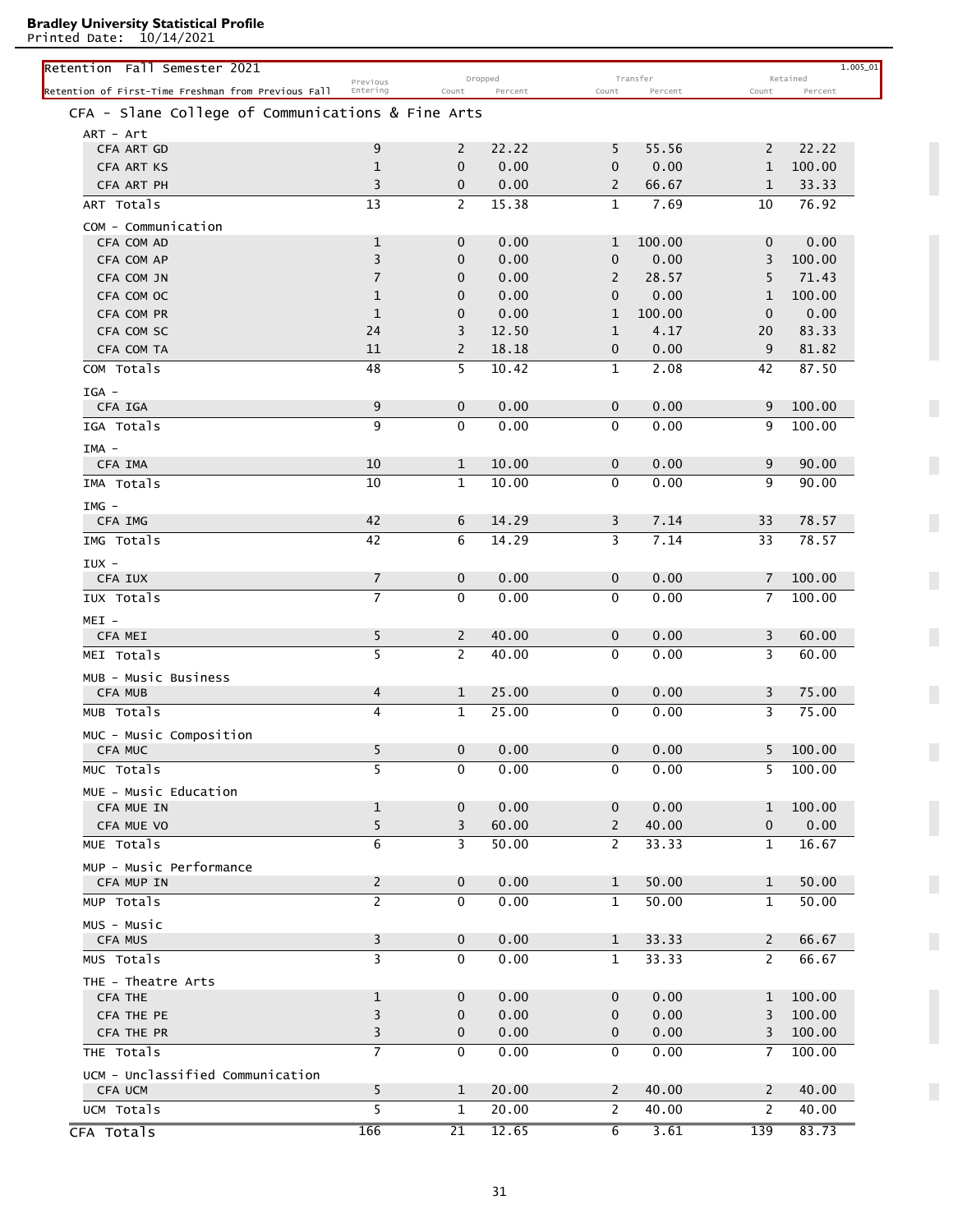Printed Date: 10/14/2021

| .                                                     |                      |                 |                    |                 |                     |                       |                     |
|-------------------------------------------------------|----------------------|-----------------|--------------------|-----------------|---------------------|-----------------------|---------------------|
| Retention Fall Semester 2021                          |                      |                 |                    |                 |                     |                       | 1.005_01            |
| Retention of First-Time Freshman from Previous Fall   | Previous<br>Entering | Count           | Dropped<br>Percent | Count           | Transfer<br>Percent | Count                 | Retained<br>Percent |
| EGT - Caterpillar College of Engineering & Technology |                      |                 |                    |                 |                     |                       |                     |
| $C E - Civil$ Engineering                             |                      |                 |                    |                 |                     |                       |                     |
| EGT C E                                               | 24                   | 3               | 12.50              | 5               | 20.83               | 16                    | 66.67               |
| C E Totals                                            | 24                   | 3               | 12.50              | 5               | 20.83               | 16                    | 66.67               |
|                                                       |                      |                 |                    |                 |                     |                       |                     |
| CON - Construction<br>EGT CON                         | 5                    | $\mathbf{0}$    | 0.00               | $\mathbf{1}$    | 20.00               | $\overline{4}$        | 80.00               |
| CON Totals                                            | 5                    | $\Omega$        | 0.00               | $\mathbf{1}$    | 20.00               | 4                     | 80.00               |
|                                                       |                      |                 |                    |                 |                     |                       |                     |
| E E - Electrical Engineering<br>EGT E E               | 16                   | 4               | 25.00              | 2               | 12.50               | 10                    | 62.50               |
| EGT E E C                                             | 11                   | $\mathbf{1}$    | 9.09               | $\mathbf{0}$    | 0.00                | 10                    | 90.91               |
| E E Totals                                            | 27                   | 5               | 18.52              | $\overline{2}$  | 7.41                | 20                    | 74.07               |
|                                                       |                      |                 |                    |                 |                     |                       |                     |
| I E - Industrial Engineering<br>EGT I E               | 5                    | $\Omega$        | 0.00               | $\mathbf{1}$    | 20.00               | 4                     | 80.00               |
| EGT I E LS                                            | $\mathbf{1}$         | 1               | 100.00             | 0               | 0.00                | $\mathbf{0}$          | 0.00                |
| EGT I E SC                                            | $\mathbf{1}$         | $\mathbf{0}$    | 0.00               | 0               | 0.00                | $\mathbf{1}$          | 100.00              |
| I E Totals                                            | $\overline{7}$       | $\mathbf{1}$    | 14.29              | $\mathbf{0}$    | 0.00                | 6                     | 85.71               |
| M E - Mechanical Engineering                          |                      |                 |                    |                 |                     |                       |                     |
| EGT M E                                               | 57                   | 5               | 8.77               | 9               | 15.79               | 43                    | 75.44               |
| EGT M E BM                                            | 8                    | $\mathbf{1}$    | 12.50              | $\overline{2}$  | 25.00               | 5                     | 62.50               |
| EGT M E CH                                            | $\overline{2}$       | $\Omega$        | 0.00               | $\mathbf{1}$    | 50.00               | $\mathbf{1}$          | 50.00               |
| EGT M E E                                             | $\mathbf{1}$         | $\mathbf 0$     | 0.00               | $\mathbf{1}$    | 100.00              | $\mathbf{0}$          | 0.00                |
| M E Totals                                            | 68                   | 6               | 8.82               | 12              | 17.65               | 50                    | 73.53               |
| MFE - Manufacturing Engineering                       |                      |                 |                    |                 |                     |                       |                     |
| <b>EGT MFE</b>                                        | 5                    | $\mathbf{0}$    | 0.00               | $\mathbf{1}$    | 20.00               | 4                     | 80.00               |
| MFE Totals                                            | 5                    | $\Omega$        | 0.00               | $\mathbf{1}$    | 20.00               | 4                     | 80.00               |
| MFG - Manufacturing Technology                        |                      |                 |                    |                 |                     |                       |                     |
| <b>EGT MFG</b>                                        | $\overline{2}$       | $\mathbf{0}$    | 0.00               | $\overline{2}$  | 100.00              | $\mathbf{0}$          | 0.00                |
| MFG Totals                                            | $\overline{2}$       | $\Omega$        | 0.00               | $\overline{2}$  | 100.00              | $\mathbf{0}$          | 0.00                |
| UEG - Unclassified Engineering                        |                      |                 |                    |                 |                     |                       |                     |
| <b>EGT UEG</b>                                        | 27                   | 5               | 18.52              | 20              | 74.07               | $\mathbf{2}^{\prime}$ | 7.41                |
| UEG Totals                                            | 27                   | 5               | 18.52              | 20              | 74.07               | $\overline{2}$        | 7.41                |
|                                                       |                      |                 |                    |                 |                     |                       |                     |
| EGT Totals                                            | 165                  | $\overline{20}$ | 12.12              | $\overline{17}$ | 10.30               | 128                   | 77.58               |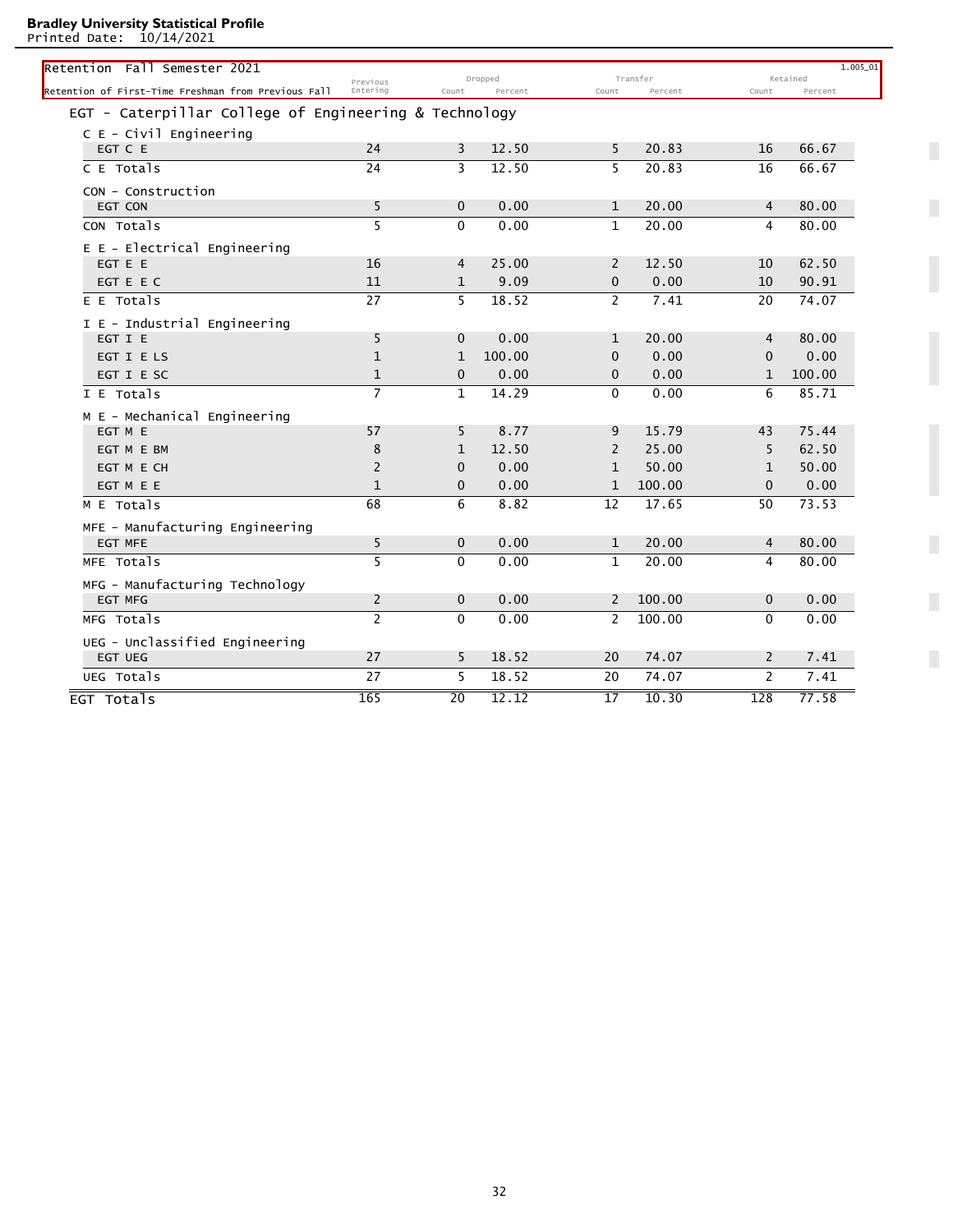Printed Date: 10/14/2021

| Retention Fall Semester 2021                        |                |                |         |              |         |               | 1.005 01 |
|-----------------------------------------------------|----------------|----------------|---------|--------------|---------|---------------|----------|
|                                                     | Previous       |                | Dropped | Transfer     |         |               | Retained |
| Retention of First-Time Freshman from Previous Fall | Entering       | Count          | Percent | Count        | Percent | Count         | Percent  |
| EHS - College of Education & Health Sciences        |                |                |         |              |         |               |          |
| ECE - Early Childhood Educ                          |                |                |         |              |         |               |          |
| EHS ECE SL                                          | 6              | $\Omega$       | 0.00    | $\Omega$     | 0.00    | 6             | 100.00   |
| ECE Totals                                          | 6              | $\Omega$       | 0.00    | $\Omega$     | 0.00    | 6             | 100.00   |
| ELE - Elementary Education                          |                |                |         |              |         |               |          |
| EHS ELE SL                                          | 10             | $\mathbf{1}$   | 10.00   | $\Omega$     | 0.00    | 9             | 90.00    |
| ELE Totals                                          | 10             | $\mathbf{1}$   | 10.00   | $\Omega$     | 0.00    | 9             | 90.00    |
| FCS - Family & Consumer Sciences                    |                |                |         |              |         |               |          |
| EHS FCS F                                           | 2              | $\Omega$       | 0.00    | $\Omega$     | 0.00    | $\mathcal{L}$ | 100.00   |
| EHS FCS HL                                          | $\overline{2}$ | $\Omega$       | 0.00    | $\Omega$     | 0.00    | 2             | 100.00   |
| EHS FCS ND                                          | $\overline{7}$ | 2              | 28.57   | $\Omega$     | 0.00    | 5             | 71.43    |
| EHS FCS PH                                          | $\mathbf{1}$   | $\Omega$       | 0.00    | $\Omega$     | 0.00    | $\mathbf{1}$  | 100.00   |
| FCS Totals                                          | 12             | $\overline{2}$ | 16.67   | $\mathbf{0}$ | 0.00    | 10            | 83.33    |
| $KHS -$                                             |                |                |         |              |         |               |          |
| <b>EHS KHS</b>                                      | 51             | 9              | 17.65   | 5            | 9.80    | 37            | 72.55    |
| KHS Totals                                          | 51             | 9              | 17.65   | 5            | 9.80    | 37            | 72.55    |
| LBS - Learning Behavior Specialist                  |                |                |         |              |         |               |          |
| EHS LBS SL                                          | $\mathbf{1}$   | $\mathbf{0}$   | 0.00    | $\mathbf{0}$ | 0.00    | $\mathbf{1}$  | 100.00   |
| LBS Totals                                          | $\mathbf{1}$   | $\Omega$       | 0.00    | $\Omega$     | 0.00    | $\mathbf{1}$  | 100.00   |
| $MSE -$                                             |                |                |         |              |         |               |          |
| EHS MSE MA                                          | $\overline{2}$ | 2              | 100.00  | $\mathbf{0}$ | 0.00    | $\mathbf{0}$  | 0.00     |
| MSE Totals                                          | $\overline{2}$ | $\mathcal{P}$  | 100.00  | $\Omega$     | 0.00    | $\Omega$      | 0.00     |
| NUR - Nursing                                       |                |                |         |              |         |               |          |
| <b>EHS NUR</b>                                      | 122            | 6              | 4.92    | 8            | 6.56    | 108           | 88.52    |
| NUR Totals                                          | 122            | 6              | 4.92    | 8            | 6.56    | 108           | 88.52    |
|                                                     |                |                |         |              |         |               |          |

 $\overline{\phantom{a}}$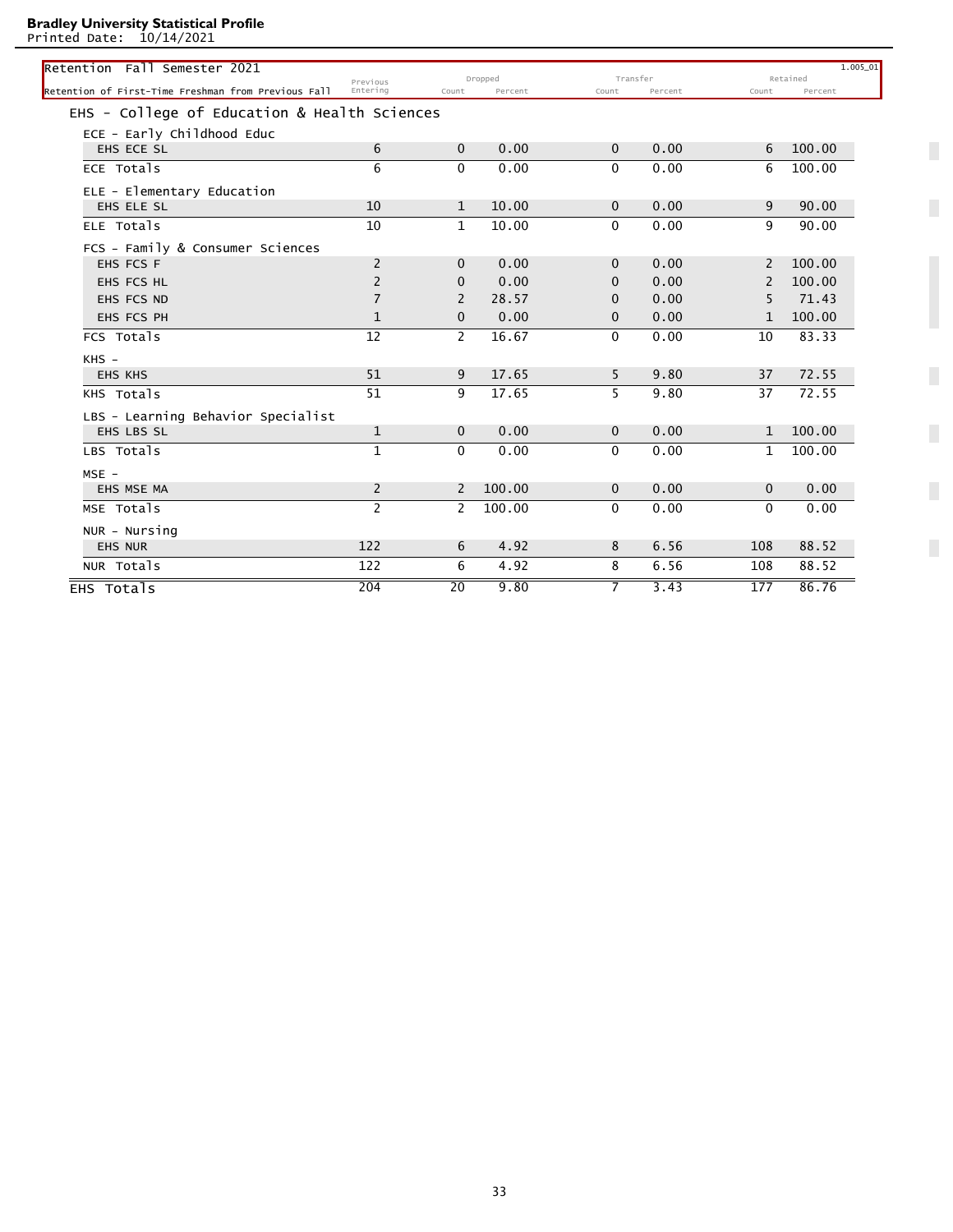Printed Date: 10/14/2021

| Retention Fall Semester 2021                        |                      |                            |                    |                  |                     |                | 1.005_01            |
|-----------------------------------------------------|----------------------|----------------------------|--------------------|------------------|---------------------|----------------|---------------------|
| Retention of First-Time Freshman from Previous Fall | Previous<br>Entering | Count                      | Dropped<br>Percent | Count            | Transfer<br>Percent | Count          | Retained<br>Percent |
| LAS - College of Liberal Arts & Sciences            |                      |                            |                    |                  |                     |                |                     |
| ASM - Actuarial Science-Mathematic                  |                      |                            |                    |                  |                     |                |                     |
| LAS ASM                                             | $\overline{c}$       | $\mathbf 0$                | 0.00               | $\mathbf 0$      | 0.00                | 2              | 100.00              |
| ASM Totals                                          | $\overline{c}$       | $\mathbf{0}$               | 0.00               | $\Omega$         | 0.00                | 2              | 100.00              |
| BCM - Biochemistry                                  |                      |                            |                    |                  |                     |                |                     |
| LAS BCM                                             | 4                    | $\mathbf 0$                | 0.00               | 1                | 25.00               | 3              | 75.00               |
| BCM Totals                                          | 4                    | $\mathbf{0}$               | 0.00               | 1                | 25.00               | 3              | 75.00               |
| BIO - Biology                                       |                      |                            |                    |                  |                     |                |                     |
| LAS BIO                                             | 8                    | 3                          | 37.50              | $\mathbf{0}$     | 0.00                | 5              | 62.50               |
| LAS BIO CE                                          | $\mathbf{1}$         | $\mathbf{0}$               | 0.00               | 1                | 100.00              | $\mathbf 0$    | 0.00                |
| LAS BIO EE                                          | $\mathbf{1}$         | 0                          | 0.00               | $\mathbf{0}$     | 0.00                | 1              | 100.00              |
| BIO Totals                                          | 10                   | 3                          | 30.00              | 1                | 10.00               | 6              | 60.00               |
| $BMS -$                                             |                      |                            |                    |                  |                     |                |                     |
| LAS BMS                                             | 3                    | $\mathbf{1}$               | 33.33              | $\mathbf{0}$     | 0.00                | 2              | 66.67               |
| LAS BMS PM                                          | 36                   | 11                         | 30.56              | 5                | 13.89               | 20             | 55.56               |
| LAS BMS RD                                          | $\overline{2}$       | 2                          | 100.00             | 0                | 0.00                | $\mathbf 0$    | 0.00                |
| LAS BMS VS                                          | 3                    | 2                          | 66.67              | $\mathbf 0$      | 0.00                | $\mathbf{1}$   | 33.33               |
| BMS Totals                                          | 44                   | 16                         | 36.36              | 5                | 11.36               | 23             | 52.27               |
| CHM - Chemistry<br>LAS CHM C                        | $\overline{7}$       | 3                          | 42.86              | 3                | 42.86               | $\mathbf{1}$   | 14.29               |
| LAS CHM CE                                          | $\overline{7}$       | $\mathbf{0}$               | 0.00               | $\overline{4}$   | 57.14               | 3              | 42.86               |
| LAS CHM PM                                          | 3                    | $\mathbf{1}$               | 33.33              | 1                | 33.33               | 1              | 33.33               |
| LAS CHM PP                                          | $\mathbf{1}$         | $\mathbf 0$                | 0.00               | $\mathbf 0$      | 0.00                | $\mathbf{1}$   | 100.00              |
| CHM Totals                                          | 18                   | 4                          | 22.22              | $\overline{7}$   | 38.89               | $\overline{7}$ | 38.89               |
|                                                     |                      |                            |                    |                  |                     |                |                     |
| CIS - Computer Information Systems<br>LAS CIS       | 4                    | $\mathbf{1}$               | 25.00              | $\mathbf{0}$     | 0.00                | 3              | 75.00               |
| LAS CIS GT                                          | $\overline{2}$       | $\mathbf{1}$               | 50.00              | 0                | 0.00                | $\mathbf{1}$   | 50.00               |
| LAS CIS SW                                          | 3                    | $\mathbf 0$                | 0.00               | $\mathbf 1$      | 33.33               | $\overline{2}$ | 66.67               |
| CIS Totals                                          | 9                    | $\overline{2}$             | 22.22              | 1                | 11.11               | 6              | 66.67               |
| $CRM -$                                             |                      |                            |                    |                  |                     |                |                     |
| LAS CRM                                             | 13                   | $\mathbf{1}$               | 7.69               | 2                | 15.38               | 10             | 76.92               |
| CRM Totals                                          | 13                   | 1                          | 7.69               | 2                | 15.38               | 10             | 76.92               |
| - Computer Science<br>CS                            |                      |                            |                    |                  |                     |                |                     |
| LAS CS                                              | 40                   | 2                          | 5.00               | 5                | 12.50               | 33             | 82.50               |
| LAS CS DS                                           | 3                    | $\mathbf 0$                | 0.00               | $\mathbf 0$      | 0.00                | 3              | 100.00              |
| LAS CS GT                                           | 10                   | 0                          | 0.00               | 4                | 40.00               | 6              | 60.00               |
| LAS CS MC                                           | 3                    | $\mathbf 0$                | 0.00               | $\mathbf{1}$     | 33.33               | 2              | 66.67               |
| LAS CS SW                                           | 6                    | 0                          | 0.00               | $\mathbf{1}$     | 16.67               | 5              | 83.33               |
| CS Totals                                           | 62                   | 2                          | 3.23               | 11               | 17.74               | 49             | 79.03               |
| ECL - LAS-Economics                                 |                      |                            |                    |                  |                     |                |                     |
| LAS ECL                                             | $\mathbf{1}$         | $\mathbf 0$                | 0.00               | $\mathbf{1}$     | 100.00              | $\mathbf 0$    | 0.00                |
| ECL Totals                                          | $\mathbf{1}$         | 0                          | 0.00               | 1                | 100.00              | $\mathbf{0}$   | 0.00                |
| $ENG - English$                                     |                      |                            |                    |                  |                     |                |                     |
| LAS ENG<br>LAS ENG CR                               | 6<br>6               | $\mathbf 0$<br>$\mathbf 0$ | 0.00<br>0.00       | 1<br>$\mathbf 0$ | 16.67<br>0.00       | 5<br>6         | 83.33<br>100.00     |
| ENG Totals                                          | 12                   | 0                          | 0.00               | 0                | 0.00                | 12             | 100.00              |
|                                                     |                      |                            |                    |                  |                     |                |                     |
| ENS - Environmental Science<br>LAS ENS B            | $\overline{7}$       | 1                          | 14.29              | 1                | 14.29               | 5              | 71.43               |
| LAS ENS P                                           | $\mathbf{1}$         | $\mathbf{1}$               | 100.00             | 0                | 0.00                | 0              | 0.00                |
| ENS Totals                                          | 8                    | $\mathbf{2}$               | 25.00              | 1                | 12.50               | 5              | 62.50               |
| HIS - History                                       |                      |                            |                    |                  |                     |                |                     |
| LAS HIS                                             | $\overline{2}$       | $\mathbf 0$                | 0.00               | 0                | 0.00                | 2              | 100.00              |
| HIS Totals                                          | $\overline{2}$       | 0                          | 0.00               | 0                | 0.00                | 2              | 100.00              |
| HSS - History and Social Studies E                  |                      |                            |                    |                  |                     |                |                     |
| LAS HSS                                             | 6                    | $\mathbf 0$                | 0.00               | 0                | 0.00                | 6              | 100.00              |
| HSS Totals                                          | 6                    | 0                          | 0.00               | 0                | 0.00                | 6              | 100.00              |

 $\overline{\phantom{a}}$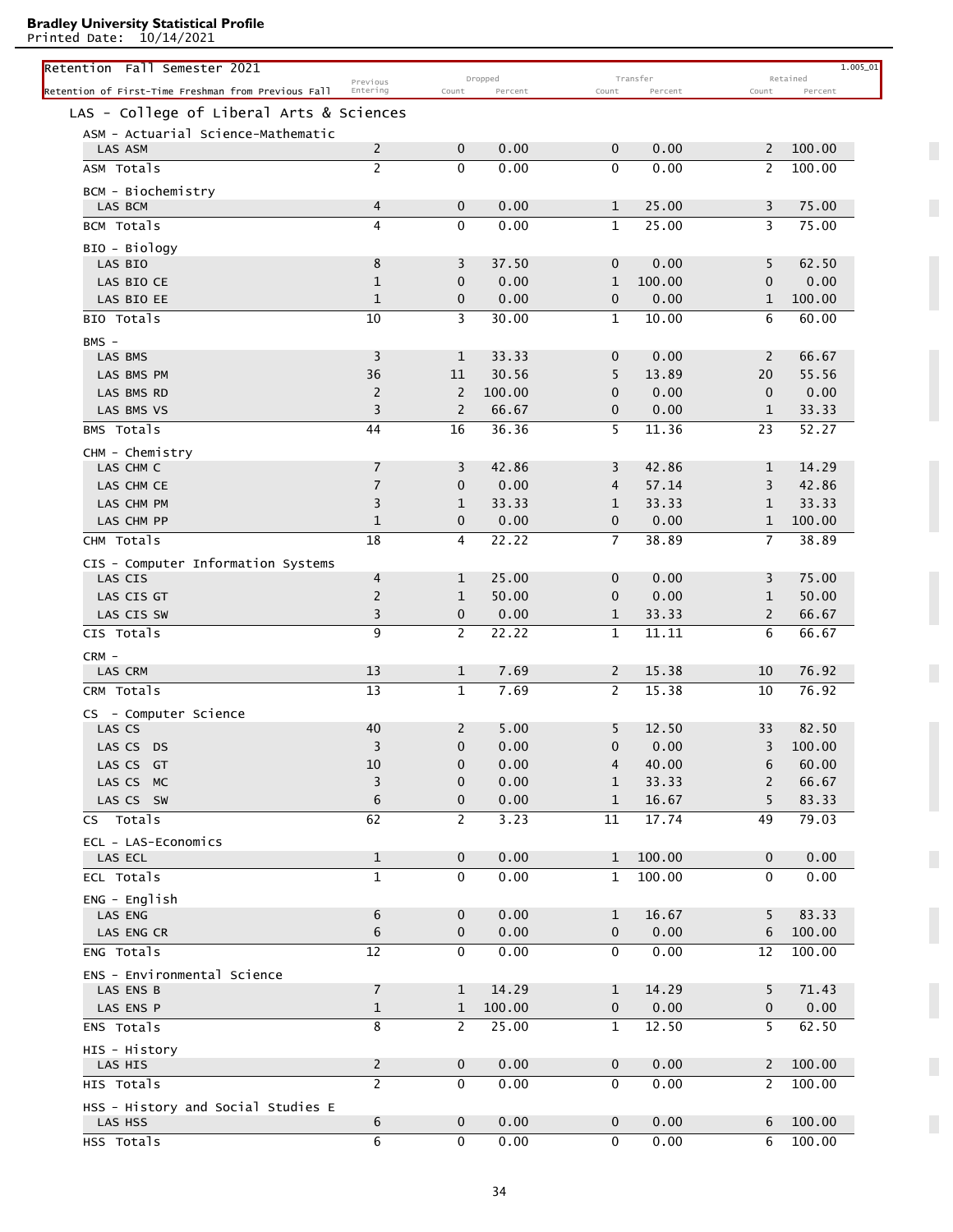Printed Date: 10/14/2021

| Retention Fall Semester 2021                        | Previous       |                | Dropped |                 | Transfer |                | 1.005_01<br>Retained  |
|-----------------------------------------------------|----------------|----------------|---------|-----------------|----------|----------------|-----------------------|
| Retention of First-Time Freshman from Previous Fall | Entering       | Count          | Percent | Count           | Percent  | Count          | Percent               |
| LAS - College of Liberal Arts & Sciences            |                |                |         |                 |          |                | $( \ldots$ continued) |
| I S - International Studies                         |                |                |         |                 |          |                |                       |
| LAS I S                                             | 3              | 3              | 100.00  | 0               | 0.00     | 0              | 0.00                  |
| I S Totals                                          | 3              | 3              | 100.00  | $\mathbf{0}$    | 0.00     | $\mathbf{0}$   | 0.00                  |
| LSM - Medical Laboratory Science                    |                |                |         |                 |          |                |                       |
| LAS LSM                                             | 2              | 1              | 50.00   | $\mathbf{0}$    | 0.00     | 1              | 50.00                 |
| LSM Totals                                          | $\overline{c}$ | $\mathbf{1}$   | 50.00   | $\mathbf{0}$    | 0.00     | $\mathbf{1}$   | 50.00                 |
| MTH - Mathematics<br><b>LAS MTH</b>                 | $\overline{7}$ | $\mathbf{1}$   | 14.29   | 3               | 42.86    | 3              | 42.86                 |
| MTH Totals                                          | $\overline{7}$ | $\mathbf{1}$   | 14.29   | 3               | 42.86    | 3              | 42.86                 |
|                                                     |                |                |         |                 |          |                |                       |
| $MTS -$<br>LAS MTS                                  | 2              | $\mathbf 0$    | 0.00    | 1               | 50.00    | $\mathbf{1}$   | 50.00                 |
| MTS Totals                                          | $\overline{c}$ | $\mathbf 0$    | 0.00    | $\mathbf{1}$    | 50.00    | 1              | 50.00                 |
|                                                     |                |                |         |                 |          |                |                       |
| PHL - Philosophy<br>LAS PHL                         | $\overline{c}$ | $\mathbf 0$    | 0.00    | $\mathbf 0$     | 0.00     | $\mathbf{2}$   | 100.00                |
| PHL Totals                                          | $\overline{2}$ | $\mathbf 0$    | 0.00    | $\mathbf{0}$    | 0.00     | 2              | 100.00                |
| PHY - Physics                                       |                |                |         |                 |          |                |                       |
| LAS PHY                                             | $\mathbf 1$    | $\mathbf 0$    | 0.00    | $\mathbf 0$     | 0.00     | $\mathbf{1}$   | 100.00                |
| PHY Totals                                          | 1              | $\mathbf{0}$   | 0.00    | 0               | 0.00     | 1              | 100.00                |
| PLS - Political Science                             |                |                |         |                 |          |                |                       |
| LAS PLS                                             | 13             | $\mathbf{1}$   | 7.69    | 1               | 7.69     | 11             | 84.62                 |
| PLS Totals                                          | 13             | $\mathbf{1}$   | 7.69    | 1               | 7.69     | 11             | 84.62                 |
| PSY - Psychology                                    |                |                |         |                 |          |                |                       |
| LAS PSY                                             | 39             | 7              | 17.95   | 4               | 10.26    | 28             | 71.79                 |
| PSY Totals                                          | 39             | $\overline{7}$ | 17.95   | 4               | 10.26    | 28             | 71.79                 |
| S W - Social Work                                   |                |                |         |                 |          |                |                       |
| LAS S W                                             | 9              | $\mathbf{1}$   | 11.11   | $\mathbf 0$     | 0.00     | 8              | 88.89                 |
| S W Totals                                          | 9              | $\mathbf{1}$   | 11.11   | $\mathbf{0}$    | 0.00     | 8              | 88.89                 |
| $WL -$                                              |                |                |         |                 |          |                |                       |
| LAS WL S                                            | $\mathbf{1}$   | $\mathbf{0}$   | 0.00    | $\mathbf{0}$    | 0.00     | $\mathbf{1}$   | 100.00                |
| WL Totals                                           | 1              | 0              | 0.00    | 0               | 0.00     | $\mathbf{1}$   | 100.00                |
| LAS Totals                                          | 270            | 44             | 16.30   | $\overline{22}$ | 8.15     | 204            | 75.56                 |
| UNV - Academic Exploration Program                  |                |                |         |                 |          |                |                       |
| AEP - Academic Exploration Program                  |                |                |         |                 |          |                |                       |
| <b>UNV AEP</b>                                      | 67             | 14             | 20.90   | 34              | 50.75    | 19             | 28.36                 |
| AEP Totals                                          | 67             | 14             | 20.90   | 34              | 50.75    | 19             | 28.36                 |
| BUS - Pre-Business                                  |                |                |         |                 |          |                |                       |
| UNV BUS                                             | 13             | $\mathbf{1}$   | 7.69    | 5               | 38.46    | 7              | 53.85                 |
| BUS Totals                                          | 13             | $\mathbf{1}$   | 7.69    | 5               | 38.46    | $\overline{7}$ | 53.85                 |
| EGT - Pre-Engineering                               |                |                |         |                 |          |                |                       |
| UNV EGT                                             | 27             | 5              | 18.52   | 13              | 48.15    | 9              | 33.33                 |
| EGT Totals                                          | 27             | 5              | 18.52   | 13              | 48.15    | 9              | 33.33                 |
| EHS - Pre-Education & Health Scien                  |                |                |         |                 |          |                |                       |
| UNV EHS                                             | 5              | $\mathbf{1}$   | 20.00   | $\overline{2}$  | 40.00    | $\mathbf{2}$   | 40.00                 |
| EHS Totals                                          | 5              | $\mathbf{1}$   | 20.00   | $\overline{2}$  | 40.00    | $\mathbf{2}$   | 40.00                 |
| LAS - Pre-Liberal Arts & Sciences                   |                |                |         |                 |          |                |                       |
| UNV LAS                                             | 18             | 3              | 16.67   | $\overline{7}$  | 38.89    | 8              | 44.44                 |
| LAS Totals                                          | 18             | 3              | 16.67   | $\overline{7}$  | 38.89    | 8              | 44.44                 |
| UNV Totals                                          | 130            | 24             | 18.46   | 58              | 44.62    | 48             | 36.92                 |
|                                                     |                |                |         |                 |          |                |                       |
| Totals                                              | 1027           | 140            | 13.63   | 200             | 19.47    | 887            | 86.37                 |

 $\overline{\phantom{a}}$ 

 $\overline{\phantom{a}}$ 

 $\overline{\phantom{a}}$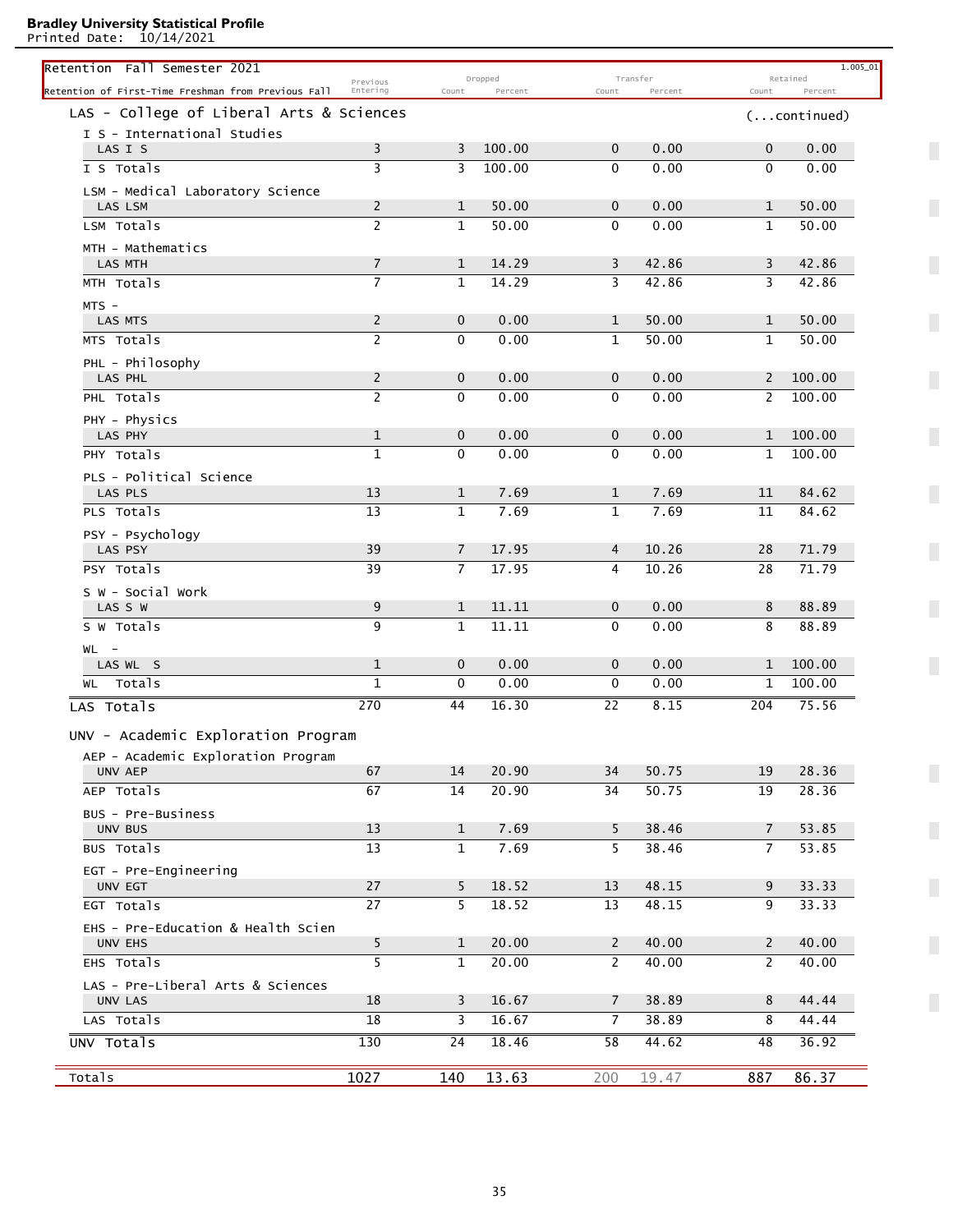Printed Date: 10/14/2021

| Historical Completions                                 | Degrees Awarded by College Majors with Concentrations |                |                |                |                |                |                |                |              |                | $1.006\_01$ |
|--------------------------------------------------------|-------------------------------------------------------|----------------|----------------|----------------|----------------|----------------|----------------|----------------|--------------|----------------|-------------|
|                                                        | 2012                                                  | 2013           | 2014           | 2015           | 2016           | 2017           | 2018           | 2019           | 2020         | 2021           |             |
| BUS - Foster College of Business                       |                                                       |                |                |                |                |                |                |                |              |                |             |
| Actuarial Science - Business                           |                                                       |                |                |                |                |                |                |                |              |                |             |
| <b>BUS ASB</b><br>Actuarial Science - Business         | 3                                                     | 5              | 1              | 6              | 8              | 6              | 4              | 5              | 3            | 6              |             |
| <b>BUS ASB Totals</b>                                  | 3                                                     | 5              | $\mathbf{1}$   | 6              | 8              | 6              | $\overline{4}$ | 5              | 3            | 6              |             |
| Accounting                                             |                                                       |                |                |                |                |                |                |                |              |                |             |
| <b>BUS ATG</b>                                         | 19                                                    | 20             | 17             | 21             | 26             | 33             | 31             | 20             | 17           | 19             |             |
| Accounting<br>32<br><b>BUS ATG</b>                     | 20                                                    | 23             | 16             | 23             | 14             | 19             | 32             | 23             | 19           | 27             |             |
| Accounting 3/2<br><b>BUS ATG</b><br>31                 |                                                       |                |                |                |                |                |                |                | $\mathbf{1}$ |                |             |
| Accounting 3/2<br><b>BUS ATG</b><br><b>IA</b>          |                                                       |                |                |                |                |                |                |                |              |                |             |
| Accounting                                             |                                                       |                |                | 2              | $\mathbf{1}$   |                |                |                | 1            |                |             |
| BUS ATG Totals                                         | 39                                                    | 43             | 33             | 46             | 41             | 52             | 63             | 43             | 38           | 46             |             |
| Business Management & Admin                            |                                                       |                |                |                |                |                |                |                |              |                |             |
| <b>BUS BMA</b><br>н                                    | 10                                                    | 13             | 11             | 8              | 2              | 3              | $\mathbf 1$    |                |              |                |             |
| <b>BUS BMA</b><br>L                                    | 3                                                     | 6              | $\mathbf{1}$   | $\overline{4}$ | $\overline{4}$ |                |                |                |              |                |             |
| <b>BUS BMA</b><br>M                                    | 50                                                    | 38             | 39             | 42             | 27             | 5              |                |                |              |                |             |
| BUS BMA Totals                                         | 63                                                    | 57             | 51             | 54             | 33             | 8              | $\mathbf{1}$   |                |              |                |             |
| Business-Economics                                     |                                                       |                |                |                |                |                |                |                |              |                |             |
| <b>BUS ECO</b>                                         | 6                                                     | 6              | 6              | 6              | $\overline{7}$ | 4              | 6              | 3              | 6            | 10             |             |
| Business-Economics<br>BUS ECO Totals                   | 6                                                     | 6              | 6              | 6              | $\overline{7}$ | $\overline{4}$ | 6              | $\overline{3}$ | 6            | 10             |             |
|                                                        |                                                       |                |                |                |                |                |                |                |              |                |             |
| Entrepreneurship<br><b>BUS ENT</b>                     |                                                       |                |                |                |                |                |                |                |              |                |             |
| Entrepreneurship                                       | 11                                                    | 11             | 9              | $\overline{7}$ | 10             | $\overline{7}$ | 3              | 8              | 9            | 10             |             |
| BUS ENT Totals                                         | 11                                                    | 11             | 9              | $\overline{7}$ | 10             | $\overline{7}$ | $\overline{3}$ | 8              | 9            | 10             |             |
| Finance                                                |                                                       |                |                |                |                |                |                |                |              |                |             |
| <b>BUS FIN</b><br>Finance                              | 41                                                    | 24             | 25             | 28             | 25             | 29             | 30             | 29             | 19           | 22             |             |
| 32<br><b>BUS FIN</b>                                   | $\mathbf{1}$                                          | $\mathbf 1$    | 3              | $\overline{2}$ |                |                | $\mathbf 1$    |                |              |                |             |
| BUS FIN Totals                                         | 42                                                    | 25             | 28             | 30             | 25             | 29             | 31             | 29             | 19           | 22             |             |
| International Business                                 |                                                       |                |                |                |                |                |                |                |              |                |             |
| <b>BUS I B</b><br>International Business               | 8                                                     | 14             | 10             | 3              | $\overline{7}$ | 13             | 8              | 12             | 13           | 14             |             |
| BUS I B Totals                                         | 8                                                     | 14             | 10             | 3              | $\overline{7}$ | 13             | 8              | 12             | 13           | 14             |             |
|                                                        |                                                       |                |                |                |                |                |                |                |              |                |             |
| BUS M L                                                |                                                       |                |                |                | 19             | 34             | 33             | 29             | 27           | 31             |             |
| Management and Leadership<br>BUS M L<br><b>BL</b>      |                                                       |                |                |                |                |                |                |                |              |                |             |
| Management and Leadership<br>BUS M L<br>H              |                                                       |                |                |                |                |                | $\overline{2}$ | $\mathbf{1}$   | 1            | 5              |             |
| Management and Leadership                              |                                                       |                |                |                | $\overline{2}$ | 12             | 12             | $\overline{7}$ | 9            | 11             |             |
| BUS M L<br>- L                                         |                                                       |                |                |                | $\mathbf{1}$   | $\overline{2}$ | 3              | 2              | $\mathbf{1}$ |                |             |
| BUS M L Totals                                         |                                                       |                |                |                | 22             | 48             | 50             | 39             | 38           | 47             |             |
| Management Information Systems                         |                                                       |                |                |                |                |                |                |                |              |                |             |
| <b>BUS MIS</b><br>Management Information Systems       | 10                                                    | 17             | 13             | 6              | 9              | 8              | 16             | $\overline{7}$ | 2            | $\overline{4}$ |             |
| BUS MIS<br><b>BA</b><br>Management Information Systems |                                                       |                |                |                |                |                |                | $\mathbf{1}$   | 5            | 11             |             |
| BUS MIS<br>CY.                                         |                                                       |                |                |                |                |                |                | $\mathbf{1}$   | 3            | 6              |             |
| Management Information Systems<br>BUS MIS Totals       | 10                                                    | 17             | 13             | 6              | 9              | 8              | 16             | 9              | 10           | 21             |             |
| Marketing                                              |                                                       |                |                |                |                |                |                |                |              |                |             |
| <b>BUS MTG</b>                                         | 22                                                    | 18             | 24             | 11             | 19             | 22             | 28             | 27             | 18           | 28             |             |
| Marketing<br>GS<br><b>BUS MTG</b>                      |                                                       |                |                |                |                |                |                |                |              |                |             |
| Marketing<br><b>PS</b><br><b>BUS MTG</b>               |                                                       |                | $\overline{4}$ | 3              | 9              | 14             | 14             | 18             | 14           | 12             |             |
| Marketing                                              | 12                                                    | 6              | 8              | 6              | 13             | 8              | 11             | 9              | 12           | 3              |             |
| <b>BUS MTG</b><br><b>SM</b><br>Marketing               | 9                                                     | $\overline{7}$ | $\overline{7}$ | $\overline{7}$ | 12             | 12             | 8              | 14             | 15           | 19             |             |
| BUS MTG Totals                                         | 43                                                    | 31             | 43             | 27             | 53             | 56             | 61             | 68             | 59           | 62             |             |
| <b>BUS Totals</b>                                      | 225                                                   | 209            | 194            | 185            | 215            | 231            | 243            | 216            | 195          | 238            |             |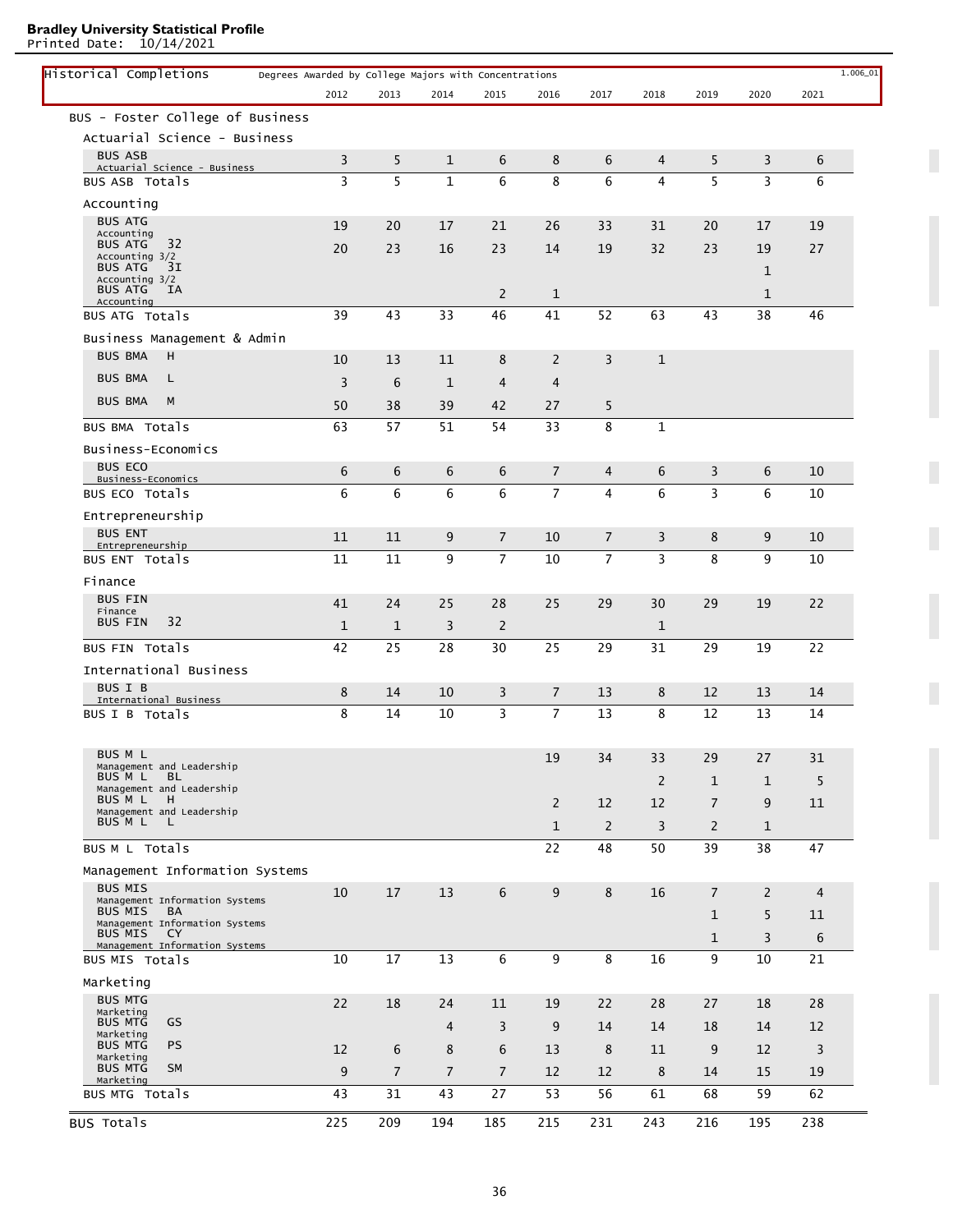Printed Date: 10/14/2021

| Historical Completions                            | Degrees Awarded by College Majors with Concentrations |                |                |                |                |                |                |                |                |             |
|---------------------------------------------------|-------------------------------------------------------|----------------|----------------|----------------|----------------|----------------|----------------|----------------|----------------|-------------|
|                                                   | 2012                                                  | 2013           | 2014           | 2015           | 2016           | 2017           | 2018           | 2019           | 2020           | 2021        |
| CFA - Slane College of Communications & Fine Arts |                                                       |                |                |                |                |                |                |                |                |             |
| Art History                                       |                                                       |                |                |                |                |                |                |                |                |             |
| <b>CFA AHT</b><br>Art History                     | $\mathbf{1}$                                          | 5              | 1              | $\mathbf{1}$   |                | 1              | $\mathbf{1}$   | 1              |                |             |
| CFA AHT Totals                                    | $\mathbf{1}$                                          | $\overline{5}$ | $\mathbf{1}$   | $\mathbf{1}$   |                | $\mathbf{1}$   | $\mathbf{1}$   | $\mathbf{1}$   |                |             |
| Art                                               |                                                       |                |                |                |                |                |                |                |                |             |
| CFA ART<br>BС                                     |                                                       |                | $\mathbf 1$    | $\overline{2}$ | $\overline{2}$ | $\mathbf{1}$   |                |                |                | $\mathbf 1$ |
| BFA in Studio Art<br><b>CFA ART</b><br>BD.        | 2                                                     | 1              | 2              |                |                |                | $\mathbf{1}$   | 1              |                | $\mathbf 1$ |
| BFA in Studio Art<br>CFA ART<br>ВG                |                                                       |                |                |                |                |                |                |                |                |             |
| BFA in Studio Art                                 | 5                                                     | $\mathbf{1}$   | $\mathbf{1}$   | $\overline{2}$ | 1              | $\mathbf{1}$   |                | $\mathbf{1}$   | 3              |             |
| <b>CFA ART</b><br>BН<br>BFA in Studio Art         |                                                       |                |                | $\mathbf 1$    |                |                |                | $\overline{2}$ | $\mathbf 1$    |             |
| <b>CFA ART</b><br>BN<br>BFA in Studio Art         | $\mathbf{1}$                                          | $\overline{2}$ | 2              | 3              | $\mathbf{1}$   | $\overline{2}$ | 3              | $\mathbf{1}$   | $\mathbf{1}$   | 1           |
| CFA ART<br>BR.<br>BFA in Studio Art               | 3                                                     |                | 2              |                |                |                |                | $\mathbf{1}$   |                | 1           |
| <b>CFA ART</b><br>BU                              | 2                                                     |                |                |                | 1              |                |                |                | 2              | $\mathbf 1$ |
| BFA in Studio Art<br>CFA ART<br>CR.               |                                                       | $\overline{2}$ | $\mathbf{1}$   |                |                | 1              |                | 1              |                |             |
| Studio Art<br>CFA ART<br>DR.                      | $\mathbf{1}$                                          | 3              | $\overline{2}$ |                | 3              | 2              | 2              | 3              | 2              | $\mathbf 1$ |
| Studio Art<br>CFA ART<br>GD                       |                                                       |                |                |                |                |                |                |                |                |             |
| Studio Art<br>CFA ART<br>KS                       | 13                                                    | 18             | 25             | 18             | 21             | 10             | 14             | 11             | 18             | 13          |
| Art Education K-12                                | $\mathbf{1}$                                          | 2              | 2              | $\mathbf{1}$   |                |                | $\overline{2}$ | $\mathbf{1}$   |                | 1           |
| CFA ART<br>PA<br>Studio Art                       | $\mathbf{1}$                                          | $\mathbf{1}$   | $\mathbf{1}$   | $\mathbf{1}$   | $\mathbf{1}$   |                |                | $\overline{2}$ |                |             |
| PH<br><b>CFA ART</b><br>Studio Art                | 5                                                     | 9              | 6              | $\mathbf{1}$   |                |                |                | $\mathbf{1}$   | 9              | 1           |
| <b>CFA ART</b><br><b>PR</b>                       | $\mathbf{1}$                                          | $\overline{c}$ |                |                |                |                | $\mathbf{1}$   |                |                |             |
| Studio Art<br>CFA ART<br><b>SC</b>                | 1                                                     |                |                |                | 1              | 1              | $\mathbf{1}$   |                | $\mathbf{1}$   |             |
| Studio Art<br>CFA ART Totals                      | 36                                                    | 41             | 45             | 29             | 31             | 18             | 24             | 25             | 37             | 21          |
| Communications                                    |                                                       |                |                |                |                |                |                |                |                |             |
| CFA COM<br><b>AD</b>                              |                                                       |                |                |                |                |                |                |                |                |             |
| Communication<br>CFA COM<br>AP                    | 29                                                    | 26             | 23             | 21             | 10             | 22             | 12             | 15             | 16             | 6           |
| Advertising & Public Relations                    |                                                       |                |                |                |                |                |                |                |                | 17          |
| CFA COM<br>EM                                     | 13                                                    | 11             | 1              |                |                |                |                |                |                |             |
| CFA COM<br>JN<br>Communication                    | 11                                                    | 20             | 14             | 10             | 11             | 10             | 6              | 1              | 9              | 9           |
| CFA COM<br><sub>OC</sub><br>Communication         | 11                                                    | 13             | 17             | 9              | 13             | 9              | 16             | 12             | 8              | 11          |
| CFA COM<br><b>PR</b>                              | 50                                                    | 39             | 30             | 36             | 22             | 31             | 29             | 21             | 19             | 6           |
| Communication<br>CFA COM<br><b>SC</b>             | 14                                                    | $28\,$         | 33             | 29             | $27\,$         | 26             | 23             | 25             | 26             | 29          |
| Communication<br>CFA COM<br><b>TA</b>             | $\mathbf{1}$                                          | 10             | 18             | 19             | 19             | 17             | 14             | 17             | 25             | 15          |
| Communication<br>CFA COM Totals                   | 129                                                   | 147            | 136            | 124            | 102            | 115            | 100            | 91             | 103            | 93          |
|                                                   |                                                       |                |                |                |                |                |                |                |                |             |
| CFA G S                                           |                                                       |                |                |                |                |                |                |                |                |             |
| General Studies                                   |                                                       |                |                |                | $\mathbf{1}$   |                |                | $\mathbf{1}$   | $\mathbf{1}$   |             |
| CFA G S Totals                                    |                                                       |                |                |                | $\mathbf{1}$   |                |                | $\mathbf{1}$   | $\mathbf{1}$   |             |
| Interactive Media                                 |                                                       |                |                |                |                |                |                |                |                |             |
| CFA I M<br>Interactive Media                      | 4                                                     | 4              | 2              |                |                | 3              | 6              | 5              | 3              | 3           |
| CFA I M AV<br>Interactive Media                   | 3                                                     | 6              | 10             | 13             | 13             | 10             | 9              | $\overline{2}$ | $\mathbf{1}$   |             |
| CFA I M<br>GD.                                    | $\overline{2}$                                        | $\overline{4}$ | 7              | 9              | 8              | 12             | 5              |                |                |             |
| CFA I M<br>WA                                     | 5                                                     | 5              | $\mathbf{1}$   | 3              | $\mathbf{1}$   | 4              | $\mathbf{1}$   | 1              |                |             |
| CFA I M Totals                                    | 14                                                    | 19             | 20             | 25             | 22             | 29             | 21             | 8              | $\overline{4}$ | 3           |
| CFA IAG                                           |                                                       |                |                |                |                |                |                | $\overline{2}$ | $\overline{3}$ |             |
| Animation and Game Design<br>CFA IAG Totals       |                                                       |                |                |                |                |                |                | $\overline{2}$ | $\overline{3}$ |             |
|                                                   |                                                       |                |                |                |                |                |                |                |                |             |
| CFA IMA                                           |                                                       |                |                |                |                | $\mathbf{1}$   | $\overline{2}$ | 11             | 19             | 17          |
| Interactive Media Animation                       |                                                       |                |                |                |                |                | 2              | 11             | 19             |             |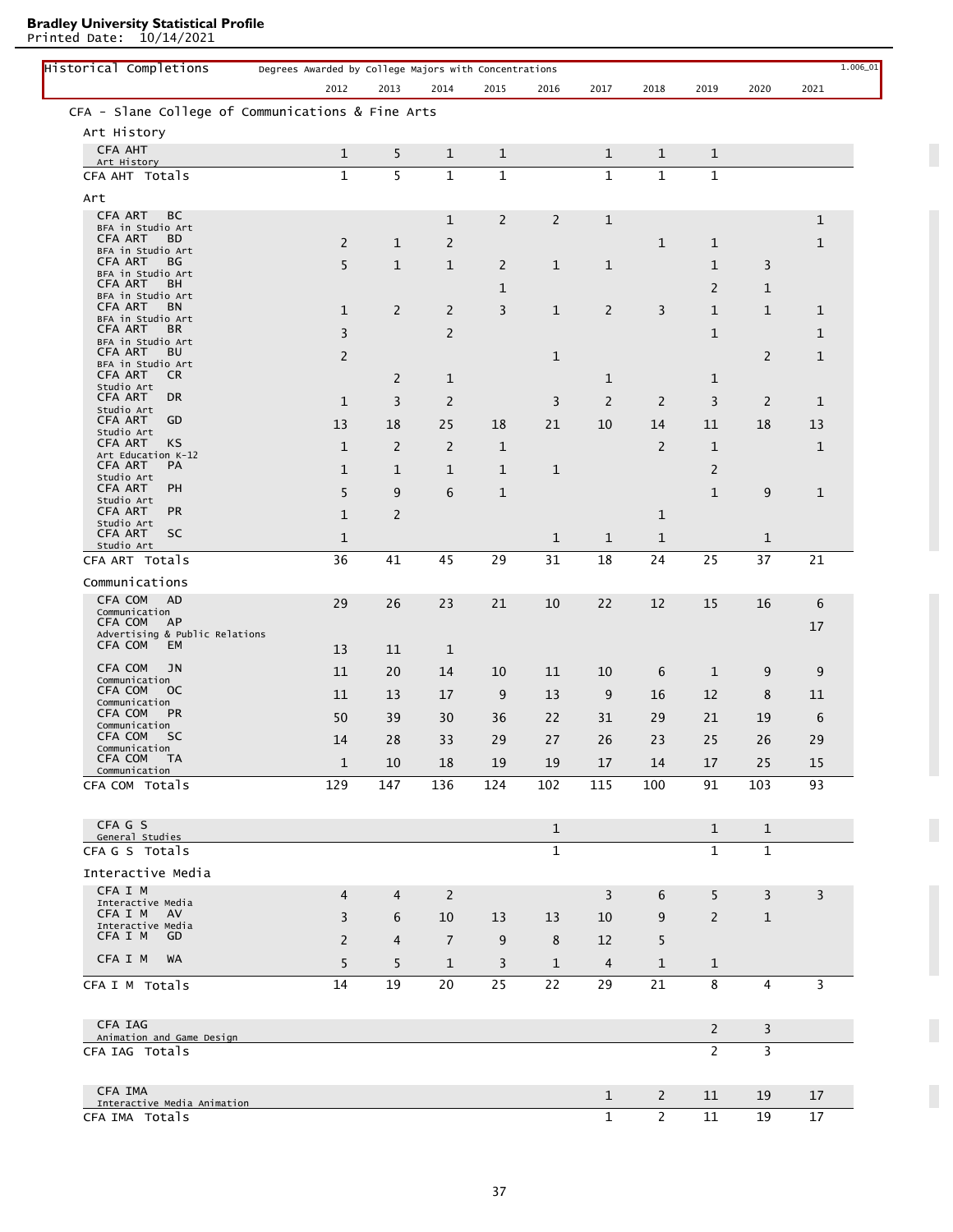Printed Date: 10/14/2021

L

|                                                       | 2012           | 2013           | 2014           | 2015           | 2016           | 2017           | 2018           | 2019           | 2020           | 2021         |
|-------------------------------------------------------|----------------|----------------|----------------|----------------|----------------|----------------|----------------|----------------|----------------|--------------|
| CFA - Slane College of Communications & Fine Arts     |                |                |                |                |                |                |                |                |                |              |
| <b>CFA IMG</b>                                        |                |                |                |                |                |                | 10             | 6              | 19             | 31           |
| Interactive Media Game Design<br>CFA IMG Totals       |                |                |                |                |                |                | 10             | 6              | 19             | 31           |
|                                                       |                |                |                |                |                |                |                |                |                |              |
| CFA IUX<br>User Experience Design                     |                |                |                |                |                |                |                |                | 3              | 6            |
| CFA IUX Totals                                        |                |                |                |                |                |                |                |                | 3              | 6            |
| Multimedia                                            |                |                |                |                |                |                |                |                |                |              |
| CFA M M<br>Multimedia                                 |                |                | $\mathbf{1}$   |                |                |                |                |                |                |              |
| CFAMM Totals                                          |                |                | $\mathbf{1}$   |                |                |                |                |                |                |              |
| <b>CFA MEI</b>                                        |                |                |                |                |                |                | $\mathbf{1}$   | $\mathbf{1}$   | $\overline{7}$ | 13           |
| Music & Entertainment Industry<br>CFA MEI Totals      |                |                |                |                |                |                | $\mathbf{1}$   | $\mathbf{1}$   | $\overline{7}$ | 13           |
| Music Business                                        |                |                |                |                |                |                |                |                |                |              |
| <b>CFA MUB</b><br>Music Business                      | 9              | 6              | 11             | $\overline{7}$ | 3              | 8              | 4              | 7              | 9              | 5            |
| CFA MUB Totals                                        | 9              | 6              | 11             | $\overline{7}$ | 3              | 8              | 4              | $\overline{7}$ | 9              | 5            |
| Music Composition                                     |                |                |                |                |                |                |                |                |                |              |
| CFA MUC<br>Music Composition                          |                |                |                |                |                |                |                |                |                | 1            |
| CFA MUC Totals                                        |                |                |                |                |                |                |                |                |                | $\mathbf{1}$ |
| Music Education                                       |                |                |                |                |                |                |                |                |                |              |
| <b>CFA MUE</b><br><b>IN</b><br>Music Education        | 2              | 6              | 2              | 3              | 3              | 2              | $\mathbf{1}$   |                | 1              | 6            |
| <b>CFA MUE</b><br>V <sub>0</sub><br>Music Education   | 2              | 3              | $\overline{2}$ | $\mathbf{1}$   | 1              | $\overline{2}$ | $\mathbf{1}$   | $\mathbf{1}$   | 3              | 3            |
| CFA MUE Totals                                        | 4              | 9              | 4              | 4              | 4              | 4              | $\overline{2}$ | $\mathbf{1}$   | 4              | 9            |
| Music Performance                                     |                |                |                |                |                |                |                |                |                |              |
| <b>CFA MUP</b><br><b>IN</b><br>Music Performance      | 2              | 2              | $\mathbf{1}$   |                | 3              | 3              | $\overline{2}$ | $\overline{2}$ | $\mathbf{1}$   |              |
| <b>CFA MUP</b><br>V <sub>0</sub><br>Music Performance |                | 1              | 3              | 1              | 1              |                |                |                | $\mathbf 1$    |              |
| CFA MUP Totals                                        | $\overline{2}$ | 3              | 4              | $\mathbf{1}$   | 4              | 3              | $\overline{2}$ | $\overline{2}$ | $\overline{2}$ |              |
| Music                                                 |                |                |                |                |                |                |                |                |                |              |
| <b>CFA MUS</b><br>Music                               | 8              | $\overline{7}$ | $\overline{7}$ | 4              | 2              | 5              | 3              | 6              | 6              | 5            |
| CFA MUS Totals                                        | 8              | $\overline{7}$ | $\overline{7}$ | 4              | 2              | 5              | $\overline{3}$ | 6              | 6              | 5            |
| Theatre Arts                                          |                |                |                |                |                |                |                |                |                |              |
| <b>CFA THE</b><br>Theatre Arts                        | $\mathbf{3}$   | 6              | $\mathbf{1}$   | 5              | $\overline{3}$ | 5              |                | $\overline{3}$ | 5              | 5            |
| CFA THE PE<br>Theatre Arts                            | 5              | $\overline{2}$ | 8              | $\overline{4}$ | $7^{\circ}$    | $\overline{2}$ | 5              | $\mathbf{1}$   | $\overline{2}$ | 6            |
| CFA THE PR<br>Theatre Arts                            | $\overline{2}$ | 3              | 4              | $\mathbf{2}$   |                |                | $\mathbf{1}$   | $\overline{2}$ | $\mathbf{2}$   | 2            |
| CFA THE Totals                                        | 10             | 11             | 13             | 11             | 10             | $\overline{7}$ | 6              | 6              | 9              | 13           |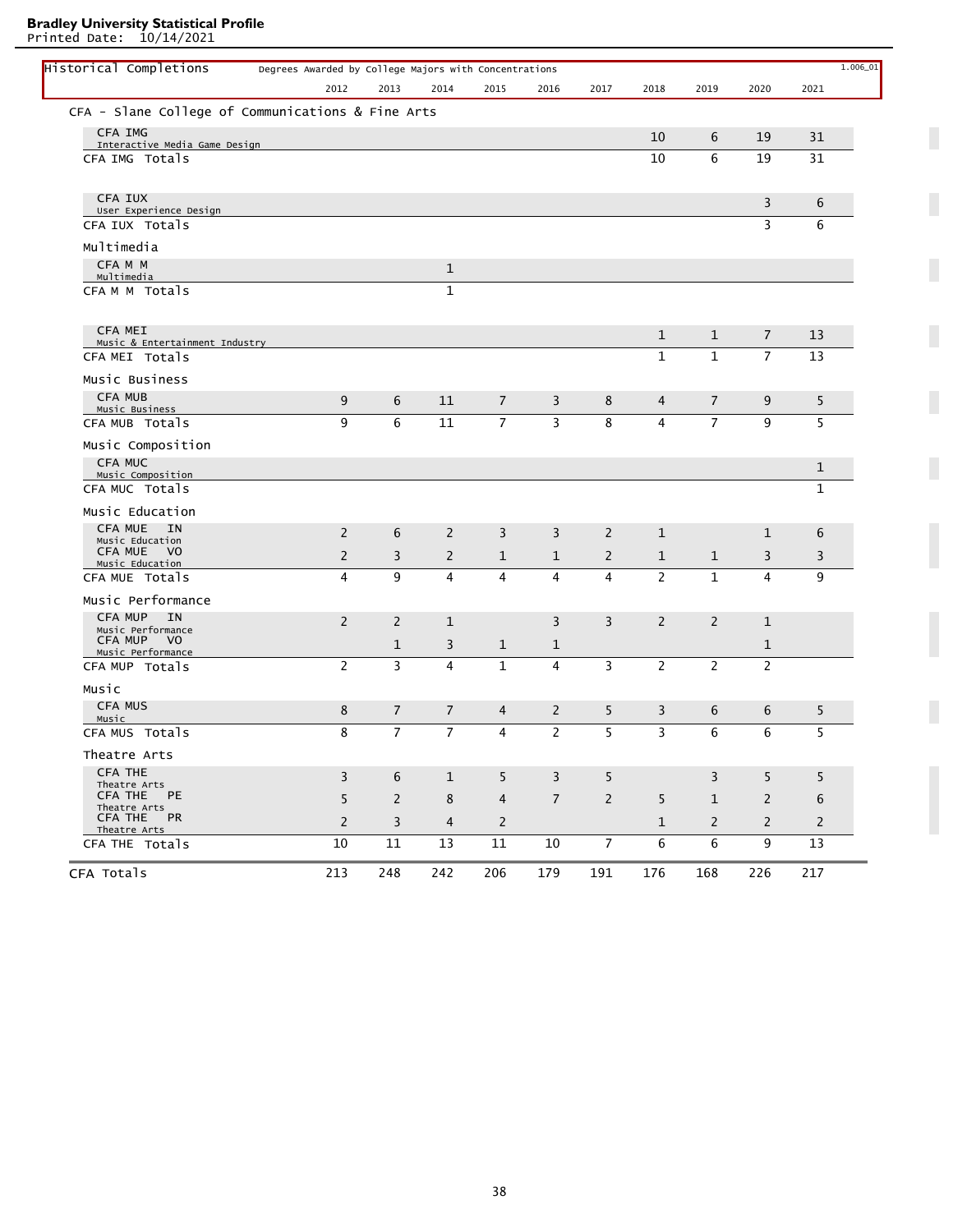Printed Date: 10/14/2021

| EGT Totals                                                                     | 171            | 194            | 199            | 177 | 214            | 243 | 197            | 203            | 181            | 193         |  |
|--------------------------------------------------------------------------------|----------------|----------------|----------------|-----|----------------|-----|----------------|----------------|----------------|-------------|--|
| EGT MFG Totals                                                                 | $\overline{7}$ | 9              | 8              | 10  | 7              | 13  | 7              | 6              | 10             | 6           |  |
| Manufacturing Engr Technology<br>EGT MFG<br>S<br>Manufacturing Engr Technology | $\mathsf 3$    | 3              | 5              | 5   |                |     |                |                |                |             |  |
| Manufacturing Engr Technology<br>EGT MFG<br>D                                  | $\overline{4}$ | 6              | $\mathbf{1}$   |     |                |     |                |                |                |             |  |
| <b>EGT MFG</b>                                                                 |                |                | $\overline{2}$ | 5   | $\overline{7}$ | 13  | $\overline{7}$ | 6              | 10             | 6           |  |
| Manufacturing Design                                                           |                |                |                |     |                |     |                |                |                |             |  |
| Manufacturing Engineering<br>EGT MFE Totals                                    | $\overline{c}$ | $\overline{7}$ | $\overline{7}$ | 10  | 14             | 12  | 13             | 14             | 6              | 13          |  |
| EGT MFE<br>LM                                                                  | $\overline{2}$ | $\overline{7}$ | 6              | 9   | 13             | 10  | 9              | 11             | $\overline{2}$ | 8           |  |
| Manufacturing Engineering<br><b>EGT MFE</b><br>Manufacturing Engineering       |                |                | 1              | 1   | $\mathbf{1}$   | 2   | 4              | 3              | $\overline{4}$ | 5           |  |
|                                                                                |                |                |                |     |                |     |                |                |                |             |  |
| Mechanical Engineering<br>EGT M E Totals                                       | 68             | 69             | 70             | 79  | 83             | 98  | 69             | 65             | 73             | 79          |  |
| Mechanical Engineering<br>EGT M E<br>Е                                         | 6              | 3              | 3              | 6   | 5              | 5   | 3              | $\mathbf{1}$   | 3              | 1           |  |
| EGT M E<br>ВM                                                                  | $\overline{7}$ | 10             | 10             | 18  | 9              | 14  | 4              | 10             | 6              | 13          |  |
| EGT M E<br>Mechanical Engineering                                              | 55             | 56             | 57             | 55  | 69             | 79  | 62             | 54             | 64             | 65          |  |
| Mechanical Engineering                                                         |                |                |                |     |                |     |                |                |                |             |  |
| EGT I E Totals                                                                 | 16             | 11             | 28             | 14  | 23             | 24  | 13             | 21             | 12             | 17          |  |
| EGT I E<br><b>SE</b><br>Industrial Engineering                                 | $\mathbf{1}$   | 5              | 4              | 1   | 5              | 2   | $\mathbf 1$    | $\overline{2}$ | $\mathbf 1$    |             |  |
| Industrial Engineering                                                         |                |                |                |     |                |     |                |                |                | 4           |  |
| Industrial Engineering<br>EGT I E<br><b>SC</b>                                 |                |                |                |     |                |     |                |                |                | $\mathbf 1$ |  |
| Industrial Engineering<br>EGT I E<br>LS                                        |                | $\overline{2}$ | 8              |     | $\mathbf 1$    | 5   | $\overline{2}$ | $\overline{7}$ | 3              |             |  |
| Industrial Engineering<br>EGT I E<br><b>EM</b>                                 |                | $\mathbf{1}$   | 11             | 8   | 5              | 9   | 4              | $\overline{2}$ | 3              | 6           |  |
| EGT I E                                                                        | 15             | 3              | 5              | 5   | 12             | 8   | 6              | 10             | 5              | 6           |  |
| Industrial Engineering                                                         |                |                |                |     |                |     |                |                |                |             |  |
| EGT E E Totals                                                                 | 28             | 26             | 27             | 16  | 35             | 43  | 31             | 34             | 30             | 26          |  |
| EGT E E<br>C<br>Electrical Engineering                                         | 3              | 6              | 6              | 4   | $\overline{7}$ | 23  | 6              | 15             | 9              | 11          |  |
| Electrical Engineering                                                         | 25             | 20             | 21             | 12  | 28             | 20  | 25             | 19             | 21             | 15          |  |
| Electrical Engineering<br>EGT E E                                              |                |                |                |     |                |     |                |                |                |             |  |
|                                                                                |                |                |                |     |                |     |                |                |                |             |  |
| Construction<br>EGT CON Totals                                                 | 18             | 23             | 17             | 13  | 16             | 26  | 23             | 22             | 19             | 19          |  |
| EGT CON                                                                        | 18             | 23             | 17             | 13  | 16             | 26  | 23             | 22             | 19             | 19          |  |
| Construction                                                                   |                |                |                |     |                |     |                |                |                |             |  |
| EGT C E Totals                                                                 | 32             | 49             | 42             | 35  | 36             | 27  | 41             | 41             | 31             | 33          |  |
| EGT C E<br>Civil Engineering                                                   | 32             | 49             | 42             | 35  | 36             | 27  | 41             | 41             | 31             | 33          |  |
| Civil Engineering                                                              |                |                |                |     |                |     |                |                |                |             |  |
| EGT - Caterpillar College of Engineering & Technology                          |                |                |                |     |                |     |                |                |                |             |  |
|                                                                                |                |                |                |     |                |     |                |                | 2020           | 2021        |  |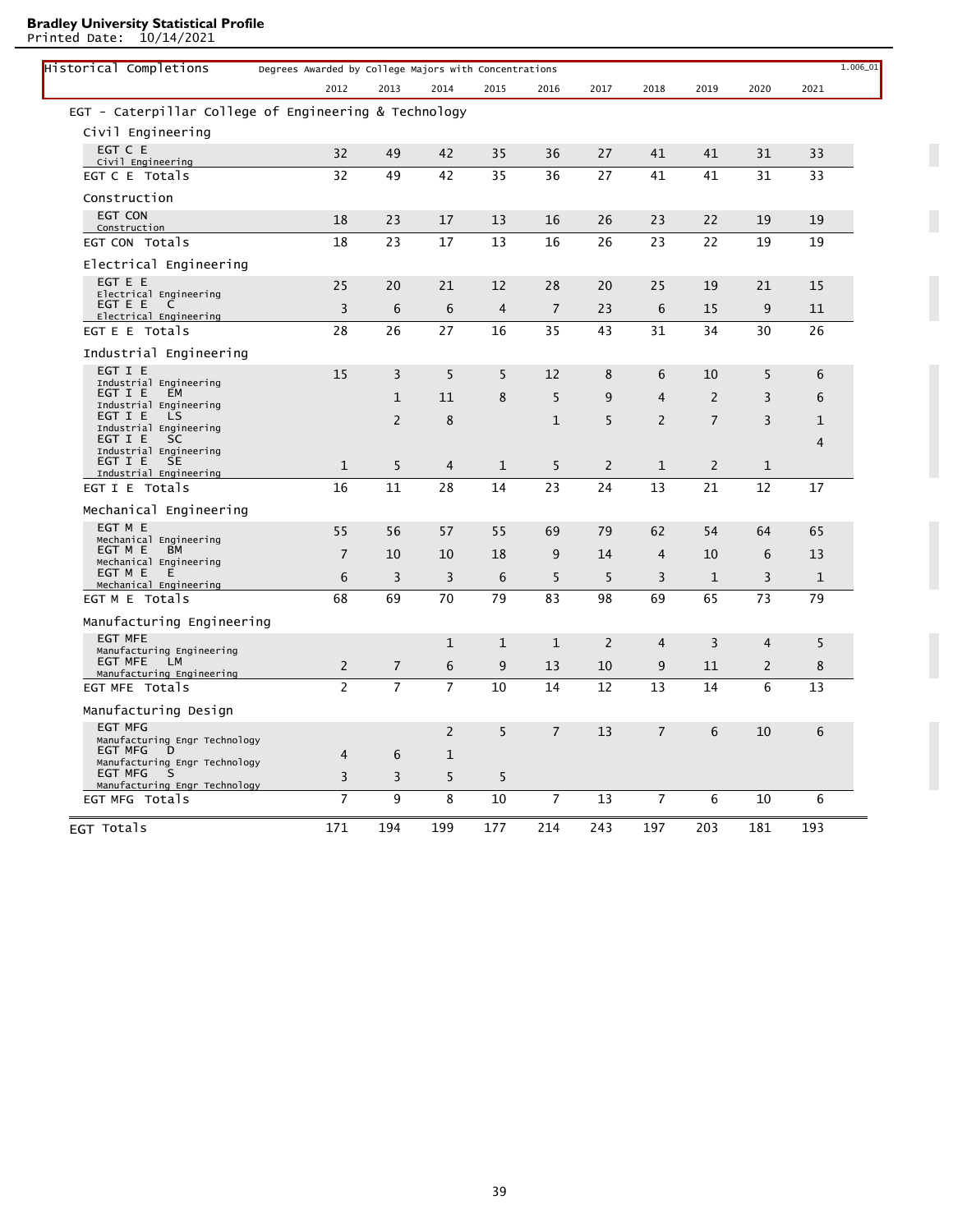Printed Date: 10/14/2021

L

| Historical Completions                             | Degrees Awarded by College Majors with Concentrations |                |                |                |                |                |                |                |      | 1.006_01       |
|----------------------------------------------------|-------------------------------------------------------|----------------|----------------|----------------|----------------|----------------|----------------|----------------|------|----------------|
|                                                    | 2012                                                  | 2013           | 2014           | 2015           | 2016           | 2017           | 2018           | 2019           | 2020 | 2021           |
| EHS - College of Education & Health Sciences       |                                                       |                |                |                |                |                |                |                |      |                |
| Teacher Certification                              |                                                       |                |                |                |                |                |                |                |      |                |
| EHS CRT AR<br>Teacher Cert only                    |                                                       |                |                |                | $\mathbf{1}$   |                |                |                |      |                |
| EHS CRT Totals                                     |                                                       |                |                |                | $\mathbf{1}$   |                |                |                |      |                |
| Early Childhood Educ                               |                                                       |                |                |                |                |                |                |                |      |                |
| <b>EHS ECE</b><br>EN                               | 6                                                     | $\mathbf{1}$   | 5              | 4              | 3              |                |                |                |      |                |
| Early Childhood Educ<br>EHS ECE<br>FA              | $\mathbf{1}$                                          | $\mathbf{1}$   | $\overline{2}$ | 3              | 2              | 2              |                |                |      |                |
| Early Childhood Educ<br>EHS ECE<br>FS              | 1                                                     |                |                | $\mathbf{1}$   | $\mathbf{1}$   |                |                |                |      |                |
| Early Childhood Educ<br>GS<br>EHS ECE              |                                                       | $\mathbf{1}$   |                |                |                | $\overline{2}$ |                |                |      |                |
| Early Childhood Educ<br>EHS ECE<br>МA              |                                                       |                |                |                |                |                |                |                |      |                |
| Early Childhood Educ                               | 1                                                     |                | 2              |                |                |                |                |                |      |                |
| EHS ECE<br>SL.<br>Early Childhood Education        |                                                       |                |                |                |                |                | 9              | 11             | 8    | 13             |
| EHS ECE<br>SS<br>Early Childhood Educ              | $\overline{2}$                                        | 4              | $\mathbf{1}$   |                | 3              |                |                |                |      |                |
| EHS ECE Totals                                     | 11                                                    | $\overline{7}$ | 10             | 8              | 9              | 4              | 9              | 11             | 8    | 13             |
| Early Childhood/Elementary Edu                     |                                                       |                |                |                |                |                |                |                |      |                |
| EHS ELC<br>FS<br>Early Childhood/Elementary Edu    |                                                       |                |                |                | 2              | $\mathbf{1}$   |                |                |      |                |
| EHS ELC<br>MA                                      |                                                       | $\overline{2}$ | $\mathbf{1}$   | $\mathbf{1}$   |                |                |                |                |      |                |
| Early Childhood/Elementary Edu<br>EHS ELC Totals   |                                                       | $\overline{2}$ | $\mathbf{1}$   | $\mathbf 1$    | 2              | $\mathbf{1}$   |                |                |      |                |
| Elementary Education                               |                                                       |                |                |                |                |                |                |                |      |                |
| EHS ELE                                            | 1                                                     |                |                |                |                |                |                |                |      |                |
| Elementary Education<br>EHS ELE<br>EN              |                                                       |                |                |                |                |                |                |                |      |                |
| Elementary Education                               | 8                                                     | 14             | 11             | $\overline{7}$ | $\overline{7}$ | 10             |                |                |      |                |
| EHS ELE<br>FA<br>Elementary Education              | 1                                                     | 3              | $\mathbf{1}$   | 1              |                | $\mathbf{1}$   | 1              |                |      |                |
| EHS ELE<br>FF<br>Elementary Education              | 1                                                     |                |                |                |                |                |                |                |      |                |
| EHS ELE<br>FS<br>Elementary Education              | 2                                                     | 3              | 1              | 3              | 2              | 2              |                |                |      |                |
| EHS ELE<br>GS<br>Elementary Education              | 5                                                     | $\overline{4}$ | 6              | $\overline{4}$ | 8              | 3              |                |                |      |                |
| EHS ELE<br>MA                                      | 13                                                    | 16             | 13             | 13             | 8              | 5              |                |                |      |                |
| Elementary Education<br>EHS ELE<br>SL.             |                                                       |                |                |                |                | 3              | 26             | 24             | 31   | 20             |
| Elementary Education<br>EHS ELE<br>- SS            | 12                                                    | 13             | 5              | 5              | 3              | 3              |                |                |      |                |
| Elementary Education<br>EHS ELE Totals             | 43                                                    | 53             | 37             | 33             | 28             | 27             | 27             | 24             | 31   | 20             |
|                                                    |                                                       |                |                |                |                |                |                |                |      |                |
| Family & Consumer Sciences<br><b>EHS FCS</b>       |                                                       |                |                |                |                |                |                |                |      |                |
| Family and Consumer Sciences                       | 5                                                     | 9              | $\overline{4}$ | $\overline{7}$ | $\overline{7}$ | 5              | 6              | 6              | 3    | 6              |
| EHS FCS<br><b>CW</b><br>Community Wellness         |                                                       |                |                | 2              | 13             | 18             | $\overline{7}$ | 15             | 3    | 4              |
| EHS FCS<br>D<br>FCS Dietetics                      | 17                                                    | 14             | 17             | 11             | 18             | $\overline{7}$ | 8              | 11             | 16   | 6              |
| EHS FCS<br>DN                                      | $\overline{4}$                                        |                |                |                |                |                |                |                |      |                |
| <b>EHS FCS</b><br>F                                | 14                                                    | 13             | 6              | 5              | $\overline{4}$ | $\overline{7}$ | 5              | $\overline{2}$ | 5    | 4              |
| FCS Retail Merchandising<br>EHS FCS<br>HL.         |                                                       |                | 8              | 10             | 11             | 6              | 11             | 12             | 6    | 6              |
| FCS Hospitality Management<br>EHS FCS<br><b>NW</b> | 5                                                     | 12             | 14             | 9              | 2              |                |                |                |      |                |
| <b>EHS FCS</b><br><b>PH</b>                        |                                                       |                |                |                |                |                |                |                | 3    | $\overline{4}$ |
| Public Health Education                            |                                                       |                |                |                |                |                |                |                |      |                |
| EHS FCS Totals                                     | 45                                                    | 48             | 49             | 44             | 55             | 43             | 37             | 46             | 36   | 30             |
| Health Science<br>EHS H S                          |                                                       |                |                |                |                |                |                |                |      |                |
| Health Science                                     | 45                                                    | 45             | 64             | 50             | 51             | 42             | 35             | 37             | 39   | 53             |
| EHS H S Totals                                     | 45                                                    | 45             | 64             | 50             | 51             | 42             | 35             | 37             | 39   | 53             |
|                                                    |                                                       |                |                |                |                |                |                |                |      |                |
| <b>EHS HSE</b><br>High School Education            |                                                       |                |                |                |                |                |                |                | 12   | 11             |
| EHS HSE Totals                                     |                                                       |                |                |                |                |                |                |                | 12   | 11             |
|                                                    |                                                       |                |                |                |                |                |                |                |      |                |
| <b>EHS KHS</b>                                     |                                                       |                |                |                |                |                |                |                |      | 1              |
| Kinesiology and Health Science                     |                                                       |                |                |                |                |                |                |                |      |                |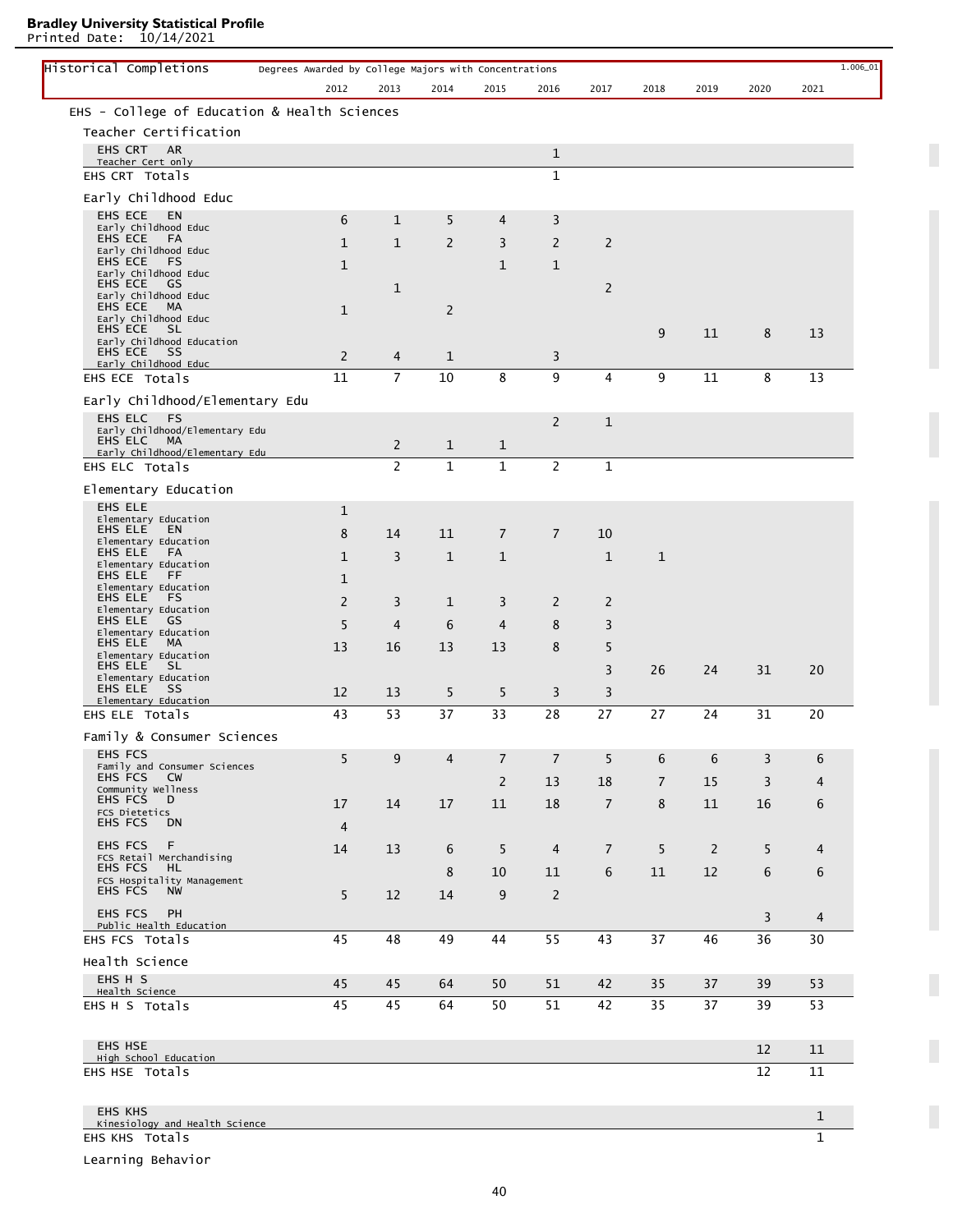Printed Date: 10/14/2021

L

| Historical Completions                                                          | Degrees Awarded by College Majors with Concentrations |                |              |                |                |                |                   |              |                | $1.006\_01$    |
|---------------------------------------------------------------------------------|-------------------------------------------------------|----------------|--------------|----------------|----------------|----------------|-------------------|--------------|----------------|----------------|
|                                                                                 | 2012                                                  | 2013           | 2014         | 2015           | 2016           | 2017           | 2018              | 2019         | 2020           | 2021           |
| EHS - College of Education & Health Sciences                                    |                                                       |                |              |                |                |                |                   |              |                |                |
| <b>EHS LBS</b><br>EL.<br>Learning Behavior Specialist I<br>EHS LBS<br><b>EN</b> | 16                                                    | 5              |              |                |                |                |                   |              |                |                |
| Learning Behavior Specialist I<br><b>EHS LBS</b><br><b>FA</b>                   |                                                       |                |              |                | 2              |                |                   |              |                |                |
| Learning Behavior Specialist I                                                  |                                                       | 3              | $\mathbf{1}$ | $\mathbf{1}$   | 2              | 9              |                   |              |                |                |
| EHS LBS<br>FS<br>Learning Behavior Specialist I<br><b>EHS LBS</b><br>GS         |                                                       |                | $\mathbf{1}$ | 3              | $\overline{2}$ | $\overline{2}$ |                   |              |                |                |
| Learning Behavior Specialist I<br><b>EHS LBS</b><br>I                           |                                                       | 2              | 3            | 5              |                | 4              |                   |              |                |                |
| Learning Behavior Specialist I                                                  | $\overline{2}$                                        | $\overline{7}$ | 6            | 9              | 8              | 15             | $\mathbf{1}$      |              |                |                |
| EHS LBS<br>МA<br>Learning Behavior Specialist I<br><b>EHS LBS</b><br>- SL       |                                                       |                |              |                | 2              |                |                   |              |                |                |
| Learning Behavior Specialist I<br>EHS LBS<br>-SS                                |                                                       |                |              |                |                |                | $\mathbf{1}$      | 10           | 9              | 8              |
| Learning Behavior Specialist I                                                  |                                                       | $\overline{7}$ | 6            | $\overline{7}$ | 8              | 3              |                   |              |                |                |
| EHS LBS Totals                                                                  | 18                                                    | 24             | 17           | 25             | 24             | 33             | $\overline{2}$    | 10           | 9              | 8              |
| <b>EHS MSE</b><br><b>EN</b><br>Middle School Education<br><b>EHS MSE</b><br>GS  |                                                       |                |              |                |                | $\mathbf{1}$   | $\mathbf{1}$<br>2 | $\mathbf{1}$ | $\mathbf{1}$   | $\overline{4}$ |
| Middle School Education<br><b>EHS MSE</b><br><b>MA</b>                          |                                                       |                |              |                |                |                | 5                 | $\mathbf{1}$ | 2              | $\overline{7}$ |
| Middle School Education<br><b>EHS MSE</b><br>SS<br>Middle School Education      |                                                       |                |              |                |                |                |                   | $\mathbf{1}$ | $\overline{2}$ | $\mathbf{1}$   |
| EHS MSE Totals                                                                  |                                                       |                |              |                |                | $\mathbf{1}$   | 8                 | 3            | 5              | 12             |
| Nursing Administration                                                          |                                                       |                |              |                |                |                |                   |              |                |                |
| 41<br><b>EHS NAD</b><br>BSN/MSN Nursing                                         | 3                                                     | $\mathbf{1}$   | 3            | 4              |                |                |                   |              |                |                |
| EHS NAD Totals                                                                  | 3                                                     | $\mathbf{1}$   | 3            | $\overline{4}$ |                |                |                   |              |                |                |
| Nursing                                                                         |                                                       |                |              |                |                |                |                   |              |                |                |
| <b>EHS NUR</b><br>Nursing                                                       | 54                                                    | 63             | 67           | 67             | 70             | 78             | 78                | 68           | 89             | 115            |
| <b>EHS NUR</b><br>AC<br>Nursing                                                 | 6                                                     | $\overline{7}$ | 8            | $\overline{7}$ | $\overline{7}$ | 5              | 11                | 13           |                |                |
| <b>EHS NUR</b><br><b>RN</b>                                                     | $\mathbf{1}$                                          |                |              |                |                |                |                   | $\mathbf{1}$ |                |                |
| Nursing                                                                         |                                                       |                |              |                |                |                |                   |              |                |                |
| EHS NUR Totals                                                                  | 61                                                    | 70             | 75           | 74             | 77             | 83             | 89                | 82           | 89             | 115            |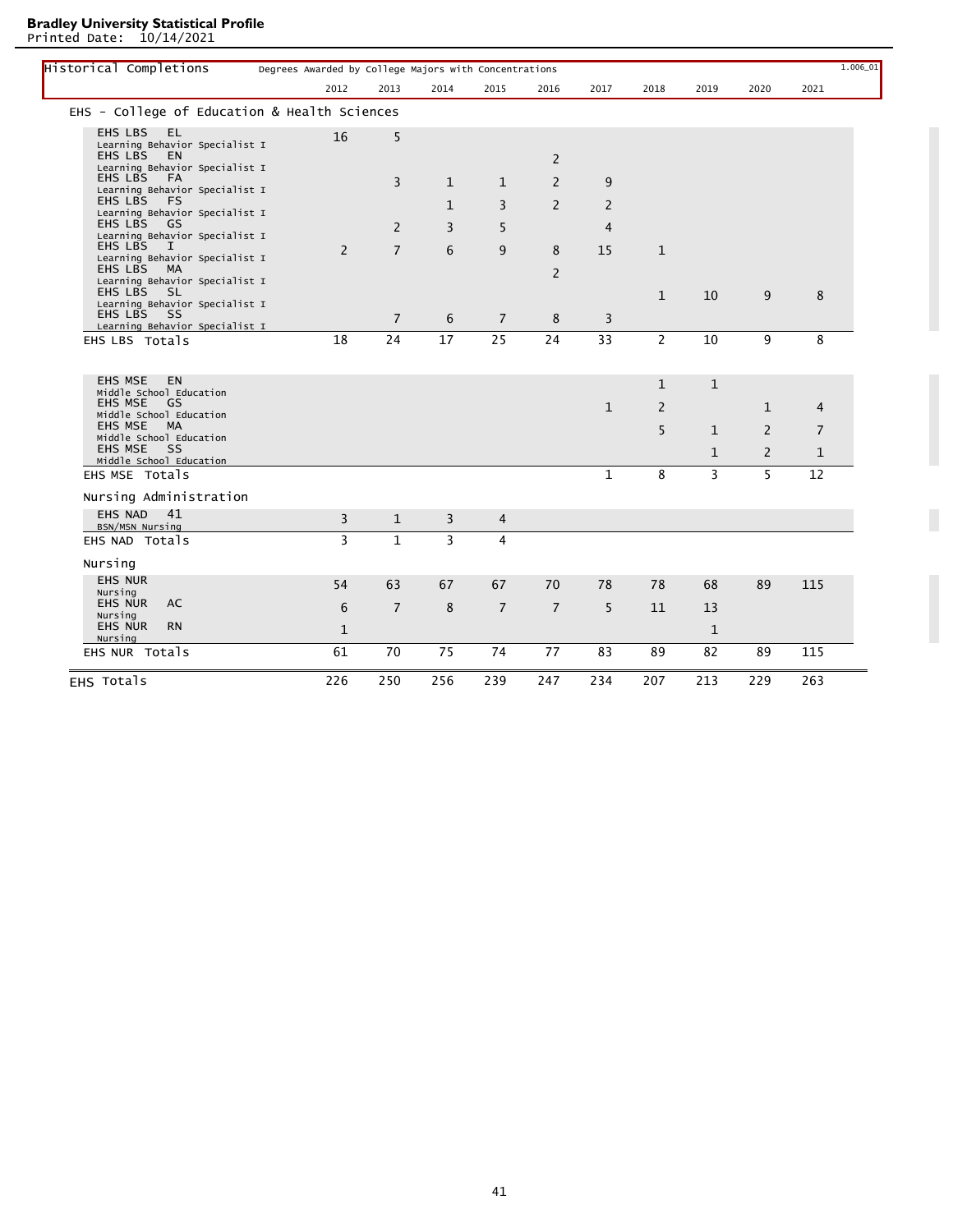| Historical Completions                               | Degrees Awarded by College Majors with Concentrations |                |                |                |              |                |                |                |                | 1.006_01     |
|------------------------------------------------------|-------------------------------------------------------|----------------|----------------|----------------|--------------|----------------|----------------|----------------|----------------|--------------|
|                                                      | 2012                                                  | 2013           | 2014           | 2015           | 2016         | 2017           | 2018           | 2019           | 2020           | 2021         |
| GRD - The Graduate School                            |                                                       |                |                |                |              |                |                |                |                |              |
| MA in Studio Art                                     |                                                       |                |                |                |              |                |                |                |                |              |
| <b>GRD ART</b><br><b>CE</b><br>MA in Studio Art      |                                                       |                | 2              |                | $\mathbf{1}$ |                |                | 1              |                |              |
| <b>GRD ART</b><br>PA                                 |                                                       |                |                | $\mathbf{1}$   |              | $\mathbf{1}$   | $\mathbf{1}$   | 2              | 3              |              |
| MA in Studio Art<br>GRD ART<br>PH                    |                                                       |                |                | $\mathbf{1}$   |              |                |                |                |                |              |
| MA in Studio Art<br><b>GRD ART</b><br><b>PR</b>      |                                                       |                |                |                |              |                |                |                |                |              |
| MA in Studio Art                                     |                                                       | $\overline{2}$ |                |                | 1            |                | 1              |                |                |              |
| <b>GRD ART</b><br>SC.<br>MA in Studio Art            |                                                       | $\overline{2}$ |                |                | $\mathbf{1}$ | $\mathbf{1}$   | $\mathbf{1}$   |                |                |              |
| <b>GRD ART</b><br>VC V<br>MA in Studio Art           | $\mathbf{1}$                                          |                |                |                | 1            |                |                |                | $\mathbf{1}$   |              |
| GRD ART Totals                                       | $\mathbf{1}$                                          | $\overline{4}$ | $\overline{2}$ | $\overline{c}$ | 4            | $\overline{2}$ | 3              | 3              | 4              |              |
| Accounting                                           |                                                       |                |                |                |              |                |                |                |                |              |
| <b>GRD ATG</b>                                       | 8                                                     | 4              | 2              | 6              |              | 7              | $\mathbf{1}$   | 3              | $\mathbf{1}$   |              |
| Accounting<br><b>GRD ATG</b><br>32                   | 20                                                    | 22             | 14             | 22             | 8            | 17             | 26             | 23             | 19             | 27           |
| Accounting 3/2<br><b>GRD ATG</b><br>3A               |                                                       |                |                |                |              |                |                |                |                |              |
| Accounting 3/2                                       |                                                       | $\mathbf{1}$   | 2              |                | 6            | $\overline{2}$ | 6              |                |                |              |
| <b>GRD ATG</b><br>3I<br>Accounting 3/2               |                                                       |                |                |                |              |                |                |                | $\mathbf{1}$   |              |
| GRD ATG Totals                                       | 28                                                    | 27             | 18             | 28             | 14           | 26             | 33             | 26             | 21             | 27           |
| Business Administration                              |                                                       |                |                |                |              |                |                |                |                |              |
| GRD B A                                              | 26                                                    | 11             | 14             | 17             | 12           | 5              | 9              | 14             | 21             | 33           |
| Business Administration<br>GRD B A<br>EX.            | 12                                                    | 11             | 15             | 15             | 9            |                | 14             |                |                | 8            |
| Business Administration<br>GRD B A<br><b>FN</b>      |                                                       |                |                |                |              |                |                |                |                |              |
| Business Administration                              | 6                                                     | 2              | 8              | 4              | 3            | 3              | 6              | 3              | 3              | $\mathbf{1}$ |
| GRD B A<br>MG<br>Management                          | 9                                                     | 15             | 20             | 9              | 6            | 16             | 12             | 3              | $\mathbf{1}$   |              |
| GRD B A<br>MK<br>Business Administration             | 3                                                     | $\mathbf{1}$   | 1              |                |              |                | $\overline{2}$ |                |                |              |
| GRD B A Totals                                       | 56                                                    | 40             | 58             | 45             | 30           | 24             | 43             | 20             | 25             | 42           |
|                                                      |                                                       |                |                |                |              |                |                |                |                |              |
| <b>GRD BA</b><br><b>FN</b>                           |                                                       |                |                |                | 1            |                |                |                |                |              |
| Totals<br><b>GRD BA</b>                              |                                                       |                |                |                | $\mathbf{1}$ |                |                |                |                |              |
| Biochemistry                                         |                                                       |                |                |                |              |                |                |                |                |              |
| <b>GRD BCM</b>                                       |                                                       |                |                |                |              |                |                |                |                |              |
| Biochemistry                                         |                                                       |                | $\mathbf{1}$   |                | $\mathbf{1}$ | $\mathbf{1}$   |                |                | $\mathbf{1}$   | 1            |
| GRD BCM Totals                                       |                                                       |                | $\mathbf{1}$   |                | $\mathbf{1}$ | $\mathbf 1$    |                |                | $\mathbf{1}$   | $\mathbf{1}$ |
| Biology                                              |                                                       |                |                |                |              |                |                |                |                |              |
| <b>GRD BIO</b>                                       |                                                       | $\overline{2}$ | 3              | $\mathbf{1}$   |              | 3              | 3              | $\mathbf{1}$   | $\mathbf 1$    |              |
| Biology<br>41<br>GRD BIO                             |                                                       | $\mathbf{1}$   | $\mathbf{1}$   | $\overline{2}$ | $\mathbf{1}$ |                | $\mathbf{1}$   | $\mathbf{1}$   |                |              |
| Biology<br>GRD BIO Totals                            |                                                       | 3              | $\overline{4}$ | 3              | $\mathbf{1}$ | $\overline{3}$ | 4              | $\overline{2}$ | $\mathbf{1}$   |              |
|                                                      |                                                       |                |                |                |              |                |                |                |                |              |
| Civil Engineering<br>GRD C E                         |                                                       |                |                |                |              |                |                |                |                |              |
| Civil Engineering                                    | 8                                                     | 9              | 8              | 10             | 26           | 34             | 33             | 11             | 9              | 10           |
| GRD C E Totals                                       | 8                                                     | 9              | 8              | 10             | 26           | 34             | 33             | 11             | 9              | 10           |
| Chemistry                                            |                                                       |                |                |                |              |                |                |                |                |              |
| <b>GRD CHM</b>                                       | $\mathbf{1}$                                          | $\overline{2}$ | $\overline{2}$ |                | 3            | $\mathbf{1}$   |                |                | $\overline{c}$ |              |
| Chemistry<br>41<br><b>GRD CHM</b>                    |                                                       |                |                |                | $\mathbf{1}$ | $\mathbf{1}$   |                | $\overline{2}$ | $\mathbf{1}$   |              |
| Chemistry                                            | $\mathbf{1}$                                          | $\overline{2}$ |                |                | 4            | $\overline{2}$ |                | $\overline{2}$ | 3              |              |
| GRD CHM Totals                                       |                                                       |                | $\overline{2}$ |                |              |                |                |                |                |              |
| Computer Information Systems                         |                                                       |                |                |                |              |                |                |                |                |              |
| <b>GRD CIS</b><br>Computer Information Systems       |                                                       |                |                | $\overline{2}$ | 9            | 9              | 6              | $\mathbf{1}$   |                | $\mathbf{1}$ |
| GRD CIS CM<br>Computer Information Systems           |                                                       |                | $\mathbf{1}$   | $\mathbf{1}$   | 6            | $\mathbf{1}$   | $\overline{2}$ |                | $\mathbf{1}$   |              |
| GRD CIS<br>ET.                                       | $\mathbf{1}$                                          | $\mathbf{1}$   |                |                |              |                |                |                |                |              |
| Computer Information Systems<br>GRD CIS GT           |                                                       |                |                |                |              |                |                |                |                |              |
| Computer Information Systems                         |                                                       |                |                | $\mathbf{1}$   |              |                |                |                |                |              |
| GRD CIS<br>IS.<br>Computer Information Systems       |                                                       |                |                |                |              | $\mathbf{1}$   |                |                | $\mathbf{1}$   |              |
| GRD CIS MC<br>Computer Information Systems           |                                                       |                |                |                | $\mathbf{1}$ |                |                |                |                |              |
| GRD CIS<br><b>SE</b>                                 |                                                       |                | $\mathbf{1}$   |                |              |                |                |                | $\mathbf{1}$   |              |
| Computer Information Systems<br>GRD CIS<br><b>SW</b> |                                                       |                |                |                |              |                |                |                |                |              |
| Computer Information Systems                         |                                                       |                |                | $\mathbf{1}$   |              |                |                |                | $\mathbf 1$    |              |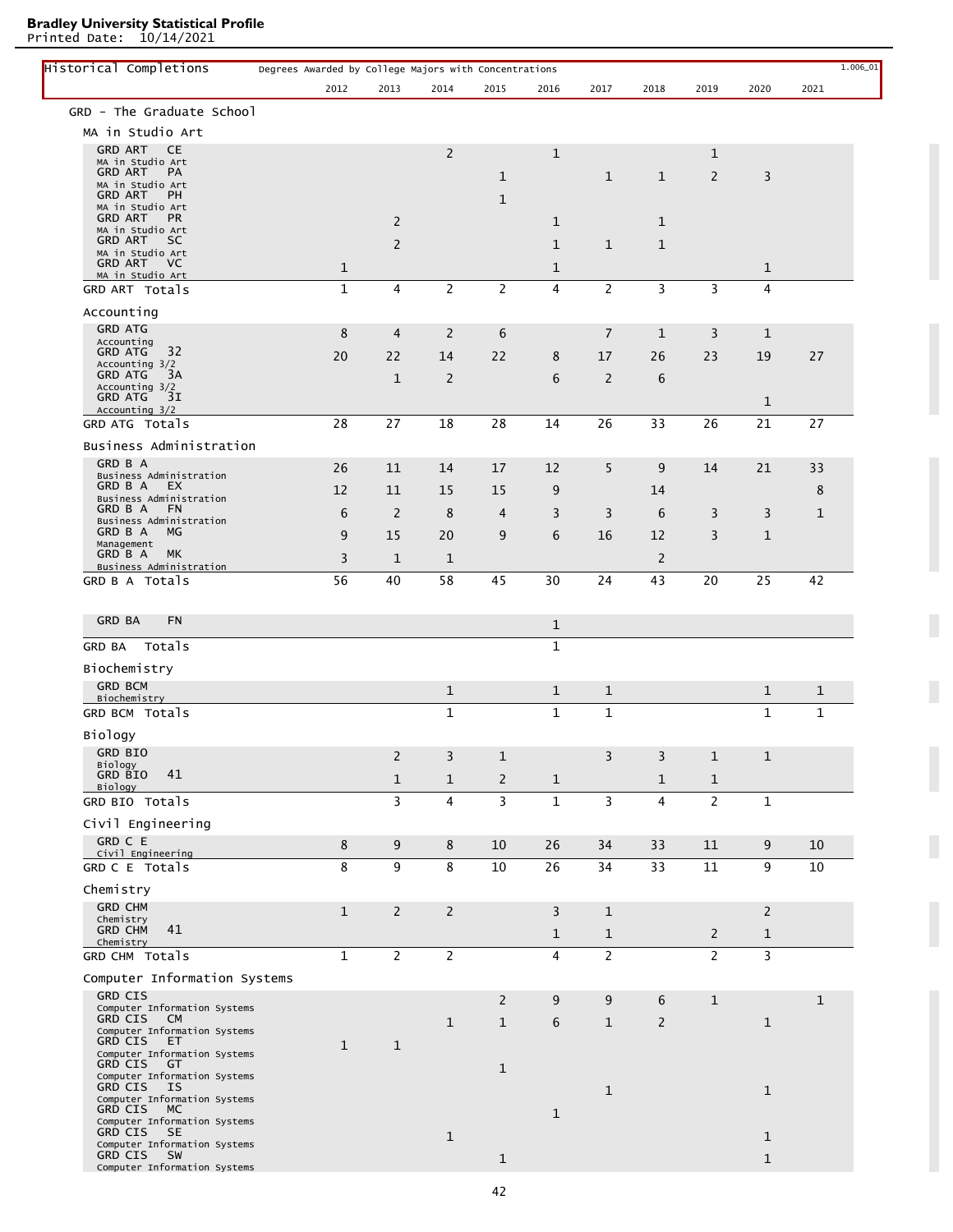Printed Date: 10/14/2021

L

| Historical Completions                                     | Degrees Awarded by College Majors with Concentrations |                |                |                |                |                |                |                |                |                | $1.006\_01$ |
|------------------------------------------------------------|-------------------------------------------------------|----------------|----------------|----------------|----------------|----------------|----------------|----------------|----------------|----------------|-------------|
|                                                            | 2012                                                  | 2013           | 2014           | 2015           | 2016           | 2017           | 2018           | 2019           | 2020           | 2021           |             |
| GRD - The Graduate School                                  |                                                       |                |                |                |                |                |                |                |                |                |             |
| GRD CIS Totals                                             | $\mathbf{1}$                                          | $\mathbf 1$    | 2              | 5              | 16             | 11             | 8              | $\mathbf 1$    | 4              | $\mathbf 1$    |             |
|                                                            |                                                       |                |                |                |                |                |                |                |                |                |             |
| <b>GRD CMN</b>                                             |                                                       |                |                |                |                | $\mathbf{1}$   | 3              | $\mathbf{1}$   | $\overline{2}$ | $\mathbf 1$    |             |
| Chemistry                                                  |                                                       |                |                |                |                |                |                |                |                |                |             |
| GRD CMN Totals                                             |                                                       |                |                |                |                | $\mathbf{1}$   | 3              | $\mathbf{1}$   | $\overline{c}$ | $\mathbf{1}$   |             |
|                                                            |                                                       |                |                |                |                |                |                |                |                |                |             |
| <b>GRD COU</b><br>MH<br>Counseling                         |                                                       |                |                |                | 16             | 11             | 4              | 15             | 9              | 9              |             |
| <b>PS</b><br><b>GRD COU</b><br>Counseling                  |                                                       |                |                |                | $\overline{7}$ | $\overline{4}$ | 3              | 8              | 5              | 4              |             |
| GRD COU Totals                                             |                                                       |                |                |                | 23             | 15             | $\overline{7}$ | 23             | 14             | 13             |             |
| Computer Science                                           |                                                       |                |                |                |                |                |                |                |                |                |             |
| <b>GRD CS</b>                                              | 22                                                    | $\overline{2}$ | $\mathbf{1}$   | $\overline{7}$ | 35             | 40             | 13             | 6              | $\mathbf{1}$   | $\mathbf{1}$   |             |
| Computer Science<br><b>GRD CS</b><br><b>CM</b>             |                                                       |                |                |                |                |                |                |                |                |                |             |
| Computer Science                                           |                                                       |                |                | $\overline{2}$ | $\overline{c}$ | $\mathbf{1}$   |                | $\mathbf{1}$   |                |                |             |
| <b>GRD CS</b><br>ET.<br>Computer Science                   | $\mathbf{1}$                                          | 1              |                |                |                | $\mathbf{1}$   |                |                |                | $\mathbf 1$    |             |
| <b>GRD CS</b><br>ΙS<br>Computer Science                    | 13                                                    | 6              | 10             | 19             | 23             | 17             | 12             | 3              | $\overline{7}$ | 9              |             |
| <b>GRD CS</b><br>SE.                                       | $\overline{7}$                                        | 5              | 6              | 17             | 14             | 14             | 9              | 5              | 5              | 2              |             |
| Computer Science<br><b>GRD CS</b><br>SW                    |                                                       |                |                |                |                |                | $\mathbf{1}$   | $\mathbf{1}$   |                | $\mathbf{1}$   |             |
| Computer Science<br><b>GRD CS</b><br>TH.                   |                                                       |                |                |                |                |                |                |                |                |                |             |
| Computer Science<br><b>GRD CS</b>                          |                                                       |                |                |                |                |                |                |                | $\mathbf{1}$   |                |             |
| WT.<br>Computer Science                                    | 12                                                    | 12             | 10             | 27             | 42             | 21             | 11             | $\overline{c}$ |                | 3              |             |
| GRD CS<br>Totals                                           | 55                                                    | 26             | 27             | 72             | 116            | 94             | 46             | 18             | 14             | 17             |             |
|                                                            |                                                       |                |                |                |                |                |                |                |                |                |             |
| <b>GRD DNP</b><br>Doctor of Nursing Practice               |                                                       |                |                |                |                |                |                | 6              | 8              | 9              |             |
| <b>GRD DNP</b><br><b>FN</b>                                |                                                       |                |                |                |                |                |                | $\mathbf{1}$   | 45             | 35             |             |
| Doctor of Nursing Practice<br>GRD DNP Totals               |                                                       |                |                |                |                |                |                | $\overline{7}$ | 53             | 44             |             |
|                                                            |                                                       |                |                |                |                |                |                |                |                |                |             |
| Doctor of Physical Therapy<br><b>GRD DPT</b>               |                                                       |                |                |                |                |                |                |                |                |                |             |
| Doctor of Physical Therapy                                 | 25                                                    | 24             | 24             | 24             | 24             | 23             | 23             | 25             | 24             | 23             |             |
| GRD DPT Totals                                             | 25                                                    | 24             | 24             | 24             | 24             | 23             | 23             | 25             | 24             | 23             |             |
| Electrical Engineering                                     |                                                       |                |                |                |                |                |                |                |                |                |             |
| <b>GRD E E</b><br>Electrical Engineering                   | 18                                                    | 14             | 14             | 20             | 26             | 30             | 20             | 3              | 2              | $\overline{2}$ |             |
| GRD E E Totals                                             | 18                                                    | 14             | 14             | 20             | 26             | 30             | 20             | 3              | 2              | 2              |             |
| Curriculum & Instruction                                   |                                                       |                |                |                |                |                |                |                |                |                |             |
| <b>GRD ECI</b>                                             | 5                                                     | 5              | $\overline{4}$ | $\mathbf{1}$   | $\overline{3}$ | 2              | $\overline{7}$ | $\overline{4}$ | 3              | $\mathbf{1}$   |             |
| Curriculum & Instruction<br><b>GRD ECI</b><br>LB.          |                                                       |                |                |                |                |                |                |                |                |                |             |
| Curriculum & Instruction                                   | 3                                                     |                |                |                |                |                |                |                |                |                |             |
| <b>GRD ECI</b><br>LR.<br>MA Curriculum & Instruction       |                                                       |                | $\overline{2}$ |                |                |                |                |                |                |                |             |
| GRD ECI<br>MD.<br>MA Curriculum & Instruction              | $\mathbf 1$                                           |                |                |                |                |                |                |                |                |                |             |
| <b>GRD ECI</b><br><b>SP</b>                                |                                                       | $\mathbf{1}$   | $\mathbf{1}$   |                |                |                |                |                |                |                |             |
| MA Curriculum & Instruction<br>GRD ECI Totals              | 9                                                     | 6              | $\overline{7}$ | $\mathbf{1}$   | 3              | 2              | $\overline{7}$ | 4              | 3              | $\mathbf{1}$   |             |
| Leadership in Ed Admin                                     |                                                       |                |                |                |                |                |                |                |                |                |             |
| <b>GRD EDA</b>                                             |                                                       |                |                |                |                |                |                |                |                |                |             |
| Leadership in Ed Admin                                     | 12                                                    | $\overline{4}$ | 15             | $\overline{2}$ | $\overline{4}$ | 9              | $\mathbf{1}$   | $\overline{7}$ | 3              | 2              |             |
| GRD EDA Totals                                             | 12                                                    | 4              | 15             | $\overline{2}$ | $\overline{4}$ | 9              | $\mathbf{1}$   | $\overline{7}$ | $\overline{3}$ | $\overline{2}$ |             |
| Human Development Counseling                               |                                                       |                |                |                |                |                |                |                |                |                |             |
| <b>GRD EDC</b><br><b>A</b><br>Human Development Counseling | $\mathbf{1}$                                          |                |                |                |                |                |                |                |                |                |             |
| <b>GRD EDC</b><br>MH                                       | 10                                                    | 22             | 5              | 12             | $\overline{4}$ |                |                |                |                |                |             |
| Human Development Counseling<br><b>GRD EDC</b><br>S        | 14                                                    | 3              | 5              | 6              |                |                |                |                |                |                |             |
| <b>GRD EDC</b><br><b>SC</b>                                |                                                       |                |                |                |                |                |                |                |                |                |             |
| School Counseling                                          | 3                                                     | $\overline{2}$ | 1              |                |                |                |                |                |                |                |             |
| GRD EDC Totals                                             | 28                                                    | 27             | 11             | 18             | 4              |                |                |                |                |                |             |
| English                                                    |                                                       |                |                |                |                |                |                |                |                |                |             |
| <b>GRD ENG</b><br>English                                  | $\overline{7}$                                        | 6              | $\overline{7}$ | $\overline{2}$ | 9              | $\mathbf{1}$   | 10             | $\mathbf{1}$   | 8              | 3              |             |
|                                                            |                                                       |                |                |                |                |                |                |                |                |                |             |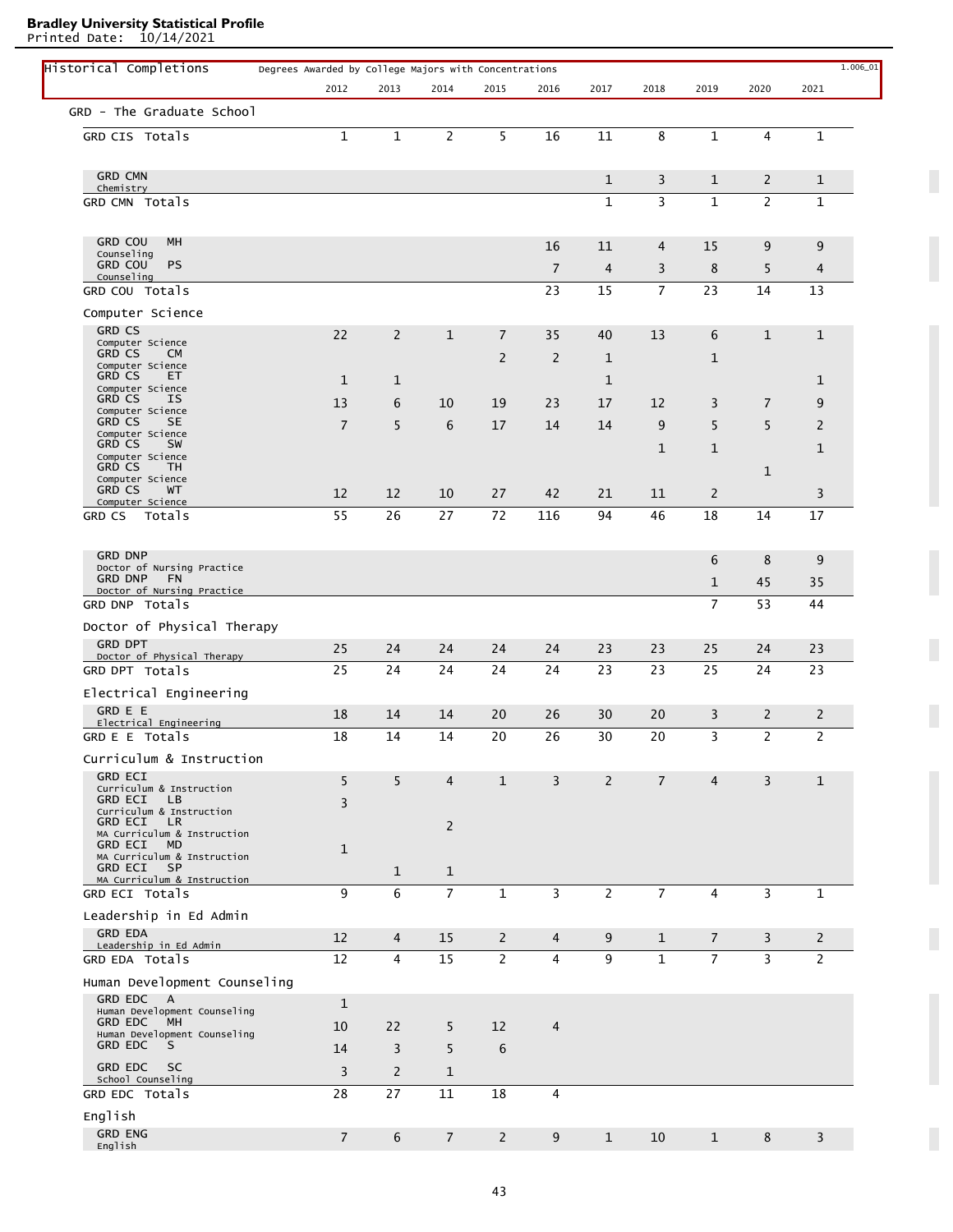Printed Date: 10/14/2021

L

| Historical Completions                                   | Degrees Awarded by College Majors with Concentrations |                |                |                |                |                |                |                |                |              | $1.006\_01$ |
|----------------------------------------------------------|-------------------------------------------------------|----------------|----------------|----------------|----------------|----------------|----------------|----------------|----------------|--------------|-------------|
|                                                          | 2012                                                  | 2013           | 2014           | 2015           | 2016           | 2017           | 2018           | 2019           | 2020           | 2021         |             |
| GRD - The Graduate School                                |                                                       |                |                |                |                |                |                |                |                |              |             |
| GRD ENG Totals                                           | $\overline{7}$                                        | 6              | $\overline{7}$ | $\overline{2}$ | 9              | $\mathbf{1}$   | 10             | $\mathbf{1}$   | 8              | 3            |             |
| Certificate                                              |                                                       |                |                |                |                |                |                |                |                |              |             |
| <b>GRD FCS</b><br>DI                                     | 10                                                    | 10             | 10             | 9              | 10             | 11             | 10             | 10             | 8              | 11           |             |
| Nutrition and Wellness<br>GRD FCS Totals                 | 10                                                    | 10             | 10             | 9              | 10             | 11             | 10             | 10             | 8              | 11           |             |
| Finance                                                  |                                                       |                |                |                |                |                |                |                |                |              |             |
| <b>GRD FIN</b>                                           |                                                       | $\mathbf{1}$   |                | $\mathbf{1}$   | $\mathbf{1}$   |                |                |                |                |              |             |
| 32<br><b>GRD FIN</b>                                     |                                                       |                |                |                |                |                |                |                |                |              |             |
|                                                          | 4                                                     |                | 1              | 3              |                |                |                |                |                |              |             |
| GRD FIN Totals                                           | 4                                                     | $\mathbf{1}$   | $\mathbf{1}$   | $\overline{4}$ | $\mathbf{1}$   |                |                |                |                |              |             |
| Leadership Human Service Admin                           |                                                       |                |                |                |                |                |                |                |                |              |             |
| <b>GRD HSA</b><br>Leadership Human Service Admin         | 6                                                     | 4              | 6              | 6              |                |                |                |                |                |              |             |
| GRD HSA Totals                                           | 6                                                     | $\overline{4}$ | 6              | 6              |                |                |                |                |                |              |             |
| IndustrialEngineering                                    |                                                       |                |                |                |                |                |                |                |                |              |             |
| GRD I E<br>Industrial Engineering                        | 5                                                     | 4              | 3              | 5              | 15             | 14             | $\overline{7}$ | 5              | 6              |              |             |
| GRD I E Totals                                           | 5                                                     | $\overline{4}$ | 3              | 5              | 15             | 14             | $\overline{7}$ | 5              | 6              |              |             |
| Mechanical Engineering                                   |                                                       |                |                |                |                |                |                |                |                |              |             |
| GRD M E                                                  | 35                                                    | 23             | 22             | 40             | 68             | 53             | 41             | 9              | 11             | 4            |             |
| Mechanical Engineering<br>GRD M E Totals                 | 35                                                    | 23             | 22             | 40             | 68             | 53             | 41             | 9              | 11             | 4            |             |
|                                                          |                                                       |                |                |                |                |                |                |                |                |              |             |
| <b>GRD MAC</b><br>MH                                     |                                                       |                |                |                |                |                |                |                |                |              |             |
| Counseling<br><b>PS</b><br><b>GRD MAC</b>                |                                                       |                |                |                |                |                |                | 10             | 27             | 35           |             |
| Counseling                                               |                                                       |                |                |                |                |                |                | 5              | 3              | 11           |             |
| GRD MAC Totals                                           |                                                       |                |                |                |                |                |                | 15             | 30             | 46           |             |
| MFA in Studio Art                                        |                                                       |                |                |                |                |                |                |                |                |              |             |
| <b>GRD MFA</b><br><b>CE</b><br>MFA in Studio Art         | $\mathbf{1}$                                          | $\mathbf{1}$   |                | $\mathbf{1}$   |                | $\mathbf{1}$   |                |                |                |              |             |
| PA<br><b>GRD MFA</b><br>MFA in Studio Art                |                                                       | $\mathbf 1$    |                |                | $\mathbf 1$    |                |                | $\overline{2}$ | $\overline{2}$ | $\mathbf{1}$ |             |
| <b>GRD MFA</b><br>PR.                                    | $\mathbf{1}$                                          |                | 1              |                |                | 1              |                | $\mathbf{1}$   |                |              |             |
| MFA in Studio Art<br><b>GRD MFA</b><br>SC.               |                                                       |                | 1              |                | $\mathbf 1$    |                | $\mathbf{1}$   |                |                |              |             |
| MFA in Studio Art<br><b>GRD MFA</b><br>VC.               | $\mathbf{1}$                                          |                |                |                |                |                |                |                |                |              |             |
| MFA in Studio Art<br>GRD MFA Totals                      | 3                                                     | $\mathbf{2}$   | $\overline{c}$ | $\mathbf{1}$   | $\mathbf{2}$   | $\mathbf{2}$   | $\mathbf{1}$   | 3              | $\mathbf{2}$   | 1            |             |
|                                                          |                                                       |                |                |                |                |                |                |                |                |              |             |
| Manufacturing Engineering<br><b>GRD MFE</b>              |                                                       |                |                |                |                |                |                |                |                |              |             |
| Manufacturing Engineering                                | 11                                                    | 10             | $\overline{7}$ | $\overline{7}$ | 6              | 11             | 11             | 6              | $\overline{3}$ | 5            |             |
| <b>GRD MFE</b><br><b>MM</b><br>Manufacturing Engineering |                                                       |                |                |                |                | $\overline{2}$ |                | $\mathbf{1}$   |                |              |             |
| GRD MFE Totals                                           | 11                                                    | 10             | $\overline{7}$ | $\overline{7}$ | 6              | 13             | 11             | $\overline{7}$ | 3              | 5            |             |
| Master-Liberal Studies                                   |                                                       |                |                |                |                |                |                |                |                |              |             |
| <b>GRD MLS</b><br>Master-Liberal Studies                 |                                                       |                | $\mathbf{1}$   | $\mathbf{1}$   |                |                |                |                |                |              |             |
| GRD MLS Totals                                           |                                                       |                | $\mathbf{1}$   | $\mathbf{1}$   |                |                |                |                |                |              |             |
| <b>PMA</b>                                               |                                                       |                |                |                |                |                |                |                |                |              |             |
| <b>GRD MST</b><br>EL.                                    |                                                       |                |                |                | 6              | $\overline{2}$ |                |                | 6              |              |             |
| PMA - STEM Education<br><b>GRD MST</b><br>ES             |                                                       | 13             | 2              |                |                |                |                |                |                |              |             |
| PMA - Environmental Science Ed                           |                                                       |                |                |                |                |                |                |                |                |              |             |
| GRD MST Totals                                           |                                                       | 13             | $\mathbf{2}$   |                | 6              | $\overline{2}$ |                |                | 6              |              |             |
| Nursing Administration                                   |                                                       |                |                |                |                |                |                |                |                |              |             |
| 41<br><b>GRD NAD</b><br>BSN/MSN Nursing Administration   | $\overline{2}$                                        | $\overline{2}$ | $\mathbf{1}$   | $\mathbf{1}$   | $\overline{2}$ | 3              |                |                |                |              |             |
| GRD NAD Totals                                           | $\overline{2}$                                        | $\overline{2}$ | $\mathbf{1}$   | $\mathbf{1}$   | $\overline{2}$ | 3              |                |                |                |              |             |
| Nursing Education                                        |                                                       |                |                |                |                |                |                |                |                |              |             |
| GRD NED 41<br>BSN/MSN Nursing Education                  | $\mathbf{1}$                                          |                |                |                | $\mathbf{1}$   |                |                |                |                |              |             |
| GRD NED Totals                                           | $\mathbf{1}$                                          |                |                |                | $\mathbf{1}$   |                |                |                |                |              |             |
|                                                          |                                                       |                |                |                |                |                |                |                |                |              |             |
|                                                          |                                                       |                |                |                |                |                |                |                |                |              |             |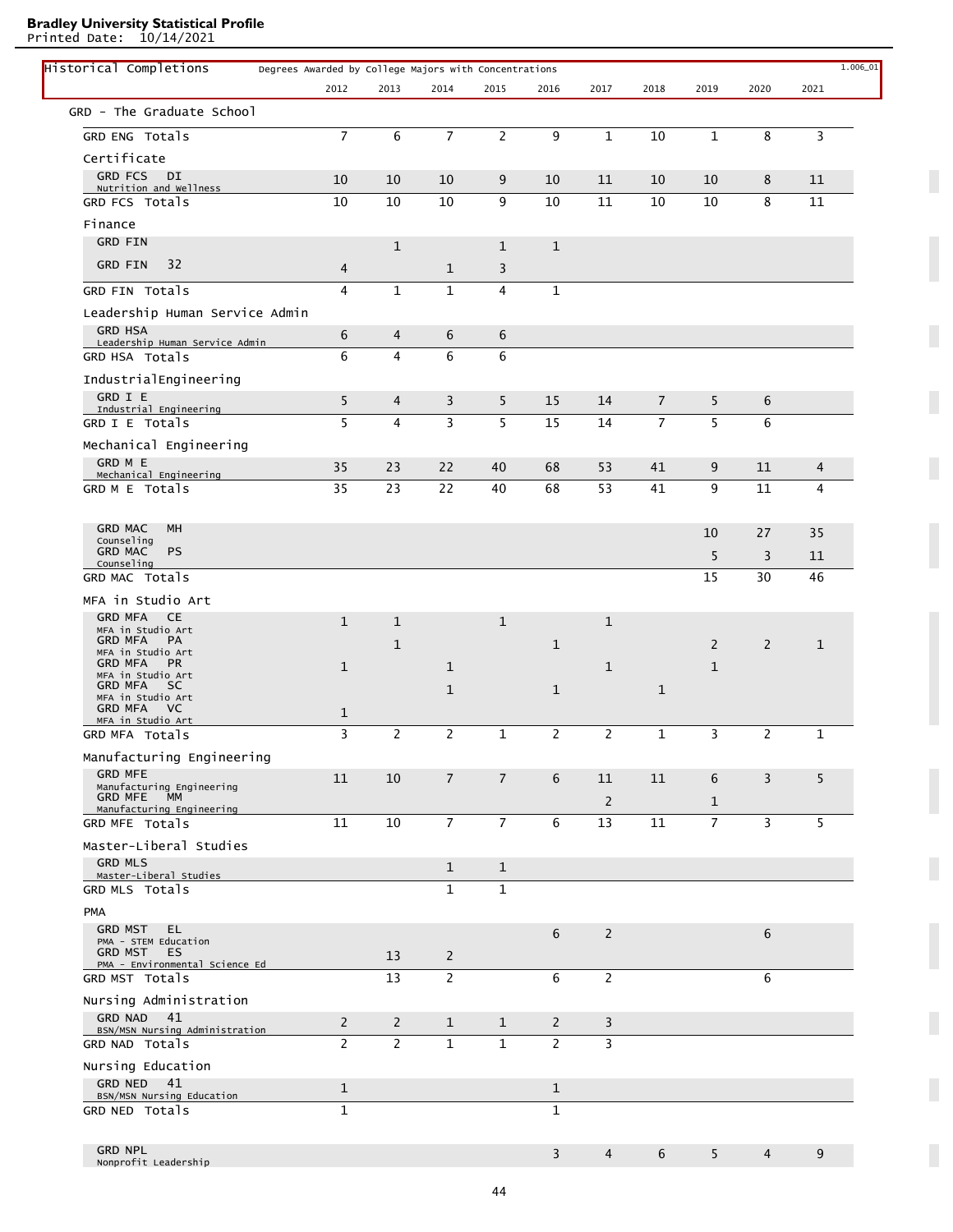Printed Date: 10/14/2021

| Historical Completions                                        | Degrees Awarded by College Majors with Concentrations |                |                |                |                |                |              |                |                |              | $1.006 - 01$ |
|---------------------------------------------------------------|-------------------------------------------------------|----------------|----------------|----------------|----------------|----------------|--------------|----------------|----------------|--------------|--------------|
|                                                               | 2012                                                  | 2013           | 2014           | 2015           | 2016           | 2017           | 2018         | 2019           | 2020           | 2021         |              |
| GRD - The Graduate School                                     |                                                       |                |                |                |                |                |              |                |                |              |              |
| GRD NPL Totals                                                |                                                       |                |                |                | 3              | 4              | 6            | 5              | 4              | 9            |              |
| Nursing                                                       |                                                       |                |                |                |                |                |              |                |                |              |              |
| <b>GRD NUR</b><br><b>AD</b>                                   |                                                       | $\overline{3}$ | $\mathbf{1}$   | $\overline{2}$ | 3              |                | $\mathbf{1}$ |                |                |              |              |
| MS Nursing Administration<br><b>GRD NUR</b><br>AN             | 12                                                    | 12             |                |                |                |                |              |                |                |              |              |
| MS Nursing Anesthesia                                         |                                                       |                |                |                |                |                |              |                |                |              |              |
| <b>GRD NUR</b><br>A <sub>O</sub><br>MS Nursing Administration |                                                       |                |                |                |                |                | $\mathbf{1}$ | $\overline{2}$ | $\overline{7}$ | $\mathbf{1}$ |              |
| <b>GRD NUR</b><br>ED.<br>MS Nursing Education                 |                                                       | 2              | $\overline{2}$ | $\mathbf{1}$   | 3              |                | $\mathbf{1}$ |                |                |              |              |
| <b>GRD NUR</b><br><b>FN</b>                                   |                                                       |                |                |                |                |                | 26           | 88             | 95             | 117          |              |
| MSN Family Nurse Practitioner<br><b>GRD NUR</b><br><b>FR</b>  |                                                       |                |                |                |                |                |              |                | $\mathbf{1}$   | 6            |              |
| MSN Family Nurse Practitioner                                 |                                                       |                |                |                |                |                |              |                |                |              |              |
| GRD NUR Totals                                                | 12                                                    | 17             | $\overline{3}$ | 3              | 6              |                | 29           | 90             | 103            | 124          |              |
| <b>GRD PRL</b><br>EA                                          |                                                       |                |                |                |                |                |              | $\mathbf{1}$   | $\overline{2}$ | $\mathbf{1}$ |              |
| Principal Licensure<br>GRD PRL Totals                         |                                                       |                |                |                |                |                |              | $\mathbf{1}$   | $\overline{2}$ | $\mathbf{1}$ |              |
|                                                               |                                                       |                |                |                |                |                |              |                |                |              |              |
| <b>GRD RNA</b>                                                |                                                       |                |                |                |                |                | $\mathbf{1}$ |                | $\overline{2}$ |              |              |
| MSN Nursing Administration<br>GRD RNA Totals                  |                                                       |                |                |                |                |                | $\mathbf{1}$ |                | $\overline{2}$ |              |              |
| Post Masters Cert. (Type 75)                                  |                                                       |                |                |                |                |                |              |                |                |              |              |
| GRD T75<br>EA<br>Educational Administration                   | $\overline{4}$                                        | 6              | 12             | $\overline{2}$ | $\overline{4}$ | 2              | 3            |                |                |              |              |
| GRD T75 Totals                                                | 4                                                     | 6              | 12             | $\overline{2}$ | 4              | $\overline{2}$ | 3            |                |                |              |              |
| GRD Totals                                                    | 342                                                   | 285            | 270            | 311            | 430            | 382            | 350          | 299            | 368            | 388          |              |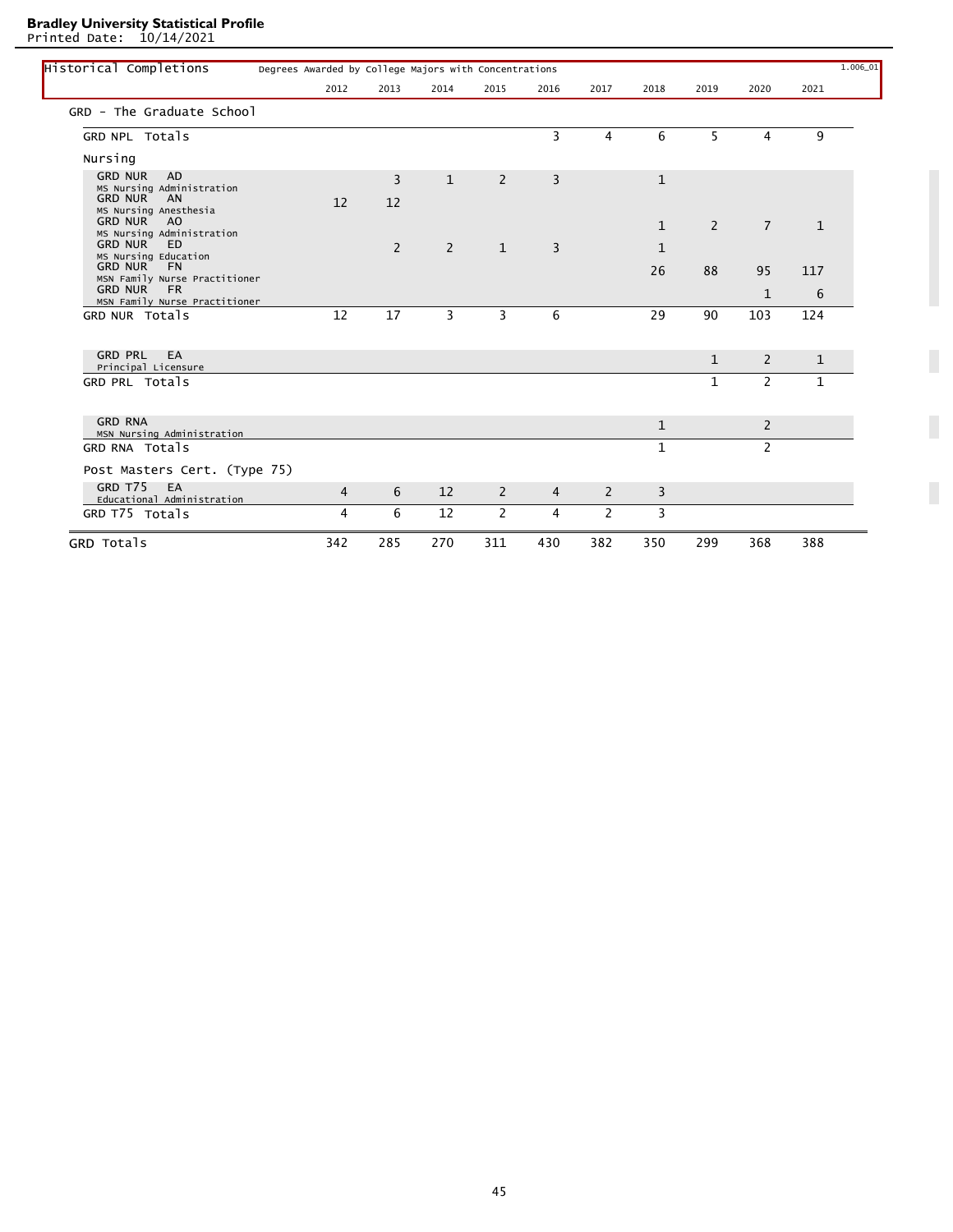Printed Date: 10/14/2021

| Historical Completions<br>Degrees Awarded by College Majors with Concentrations |                |                |                |                |                |                |                |                |                |                | $1.006\_01$ |
|---------------------------------------------------------------------------------|----------------|----------------|----------------|----------------|----------------|----------------|----------------|----------------|----------------|----------------|-------------|
|                                                                                 | 2012           | 2013           | 2014           | 2015           | 2016           | 2017           | 2018           | 2019           | 2020           | 2021           |             |
| LAS - College of Liberal Arts & Sciences                                        |                |                |                |                |                |                |                |                |                |                |             |
| Admin of Crim Justice                                                           |                |                |                |                |                |                |                |                |                |                |             |
| LAS ACJ                                                                         | 19             | 11             | 9              | 5              | $\mathbf 1$    |                |                |                |                |                |             |
| LAS ACJ Totals                                                                  | 19             | 11             | 9              | 5              | 1              |                |                |                |                |                |             |
| Actuarial Science-Mathematics                                                   |                |                |                |                |                |                |                |                |                |                |             |
| LAS ASM                                                                         | $\overline{3}$ | $\overline{2}$ | 5              | 3              | 2              | $\overline{4}$ | 2              | 3              |                | $\overline{2}$ |             |
| Actuarial Science-Mathematics<br>LAS ASM Totals                                 | 3              | $\overline{2}$ | 5              | 3              | $\overline{2}$ | 4              | $\overline{2}$ | 3              |                | 2              |             |
| Biochemistry                                                                    |                |                |                |                |                |                |                |                |                |                |             |
| LAS BCM                                                                         | 4              | 6              | $\overline{4}$ | 9              | $\overline{7}$ | $\overline{7}$ | 3              | 6              | 8              | $\overline{4}$ |             |
| Biochemistry<br>$\degree$ 41<br>LAS BCM                                         |                |                |                |                |                |                |                |                |                |                |             |
| Biochemistry                                                                    |                |                |                |                |                | $\mathbf{1}$   | $\overline{2}$ |                |                |                |             |
| LAS BCM Totals                                                                  | 4              | 6              | 4              | 9              | $\overline{7}$ | 8              | 5              | 6              | 8              | 4              |             |
| Biology                                                                         |                |                |                |                |                |                |                |                |                |                |             |
| LAS BIO<br>Biology                                                              | 9              | 24             | 27             | 21             | 24             | 16             | 15             | 15             | 10             | 8              |             |
| LAS BIO<br>41<br>Biology                                                        |                |                |                |                |                | 1              |                |                | 3              | $\mathbf{1}$   |             |
| LAS BIO<br><b>CE</b>                                                            |                |                |                |                |                |                |                |                |                | $\mathbf{1}$   |             |
| Biology<br>LAS BIO<br><b>CM</b>                                                 |                | $\mathbf{1}$   | $\overline{2}$ | 5              | 6              | 3              | $\overline{2}$ | $\overline{2}$ | 2              |                |             |
| LAS BIO<br><b>EE</b>                                                            |                |                |                |                |                | $\overline{2}$ |                |                |                |                |             |
| Biology<br>LAS BIO<br>MT                                                        |                |                |                |                |                |                |                |                |                |                |             |
| Biology                                                                         |                |                |                | $\mathbf{1}$   |                |                |                |                |                |                |             |
| P<br>LAS BIO                                                                    | 9              | $\mathbf{1}$   | $\mathbf{1}$   |                |                |                |                |                |                |                |             |
| LAS BIO Totals                                                                  | 18             | 26             | 30             | 27             | 30             | 22             | 17             | 17             | 15             | 10             |             |
|                                                                                 |                |                |                |                |                |                |                |                |                |                |             |
| LAS BMS                                                                         |                |                |                |                |                |                |                | $\mathbf{1}$   | $\overline{4}$ | 9              |             |
| Biomedical Science<br>LAS BMS<br><b>PM</b>                                      |                |                |                |                |                |                |                |                | $\overline{7}$ | 15             |             |
| Biomedical Science<br>LAS BMS<br><b>RD</b>                                      |                |                |                |                |                |                |                |                |                | $\mathbf 1$    |             |
| Biomedical Science<br><b>VS</b><br>LAS BMS                                      |                |                |                |                |                |                |                |                |                |                |             |
| Biomedical Science                                                              |                |                |                |                |                |                |                |                | $\mathbf{1}$   | $\overline{c}$ |             |
| LAS BMS Totals                                                                  |                |                |                |                |                |                |                | 1              | 12             | 27             |             |
| Chemistry                                                                       |                |                |                |                |                |                |                |                |                |                |             |
| LAS CHM<br>Chemistry                                                            | 6              | 13             | 9              | 9              | 2              | $\overline{2}$ | 3              | 2              | 4              | $\mathbf{1}$   |             |
| 41<br>LAS CHM                                                                   |                |                | $\mathbf{1}$   |                | 3              |                | 3              | $\mathbf{1}$   |                |                |             |
| Chemistry<br>LAS CHM<br>В                                                       | $\mathbf{1}$   | $\mathbf{1}$   | $\mathbf{1}$   |                | $\mathbf{1}$   |                | $\mathbf{1}$   |                |                |                |             |
| Chemistry Business<br>LAS CHM<br>C                                              |                |                |                |                |                |                |                |                | $\overline{2}$ | $\overline{7}$ |             |
| Chemistry<br>LAS CHM<br>HS                                                      |                |                |                |                |                |                |                |                |                |                |             |
| Chemistry<br>LAS CHM<br>P                                                       |                |                |                |                |                |                |                |                |                | $\mathbf{1}$   |             |
|                                                                                 | 9              | $6\phantom{1}$ | $\overline{4}$ | $\overline{7}$ | $\overline{3}$ | 8              | 5              | $\overline{4}$ | $\mathbf{1}$   |                |             |
| LAS CHM<br><b>PM</b><br>Chemistry                                               |                |                |                |                |                |                |                |                | $\overline{2}$ | 10             |             |
| LAS CHM Totals                                                                  | 16             | 20             | 15             | 16             | 9              | 10             | 12             | $\overline{7}$ | 9              | 19             |             |
| Computer Information Systems                                                    |                |                |                |                |                |                |                |                |                |                |             |
| LAS CIS                                                                         | 5              | $9\,$          | $\overline{4}$ | $\overline{4}$ | $\overline{2}$ | 6              | 6              | 10             | 11             | 5              |             |
| Computer Information Systems<br>LAS CIS<br>DS                                   |                |                |                |                |                |                |                |                | $\mathbf{1}$   |                |             |
| Computer Information Systems<br>LAS CIS<br>GT                                   |                |                | 1              |                | 1              |                |                | $\overline{4}$ |                | 2              |             |
| Computer Information Systems<br>LAS CIS<br><b>SW</b>                            |                |                |                |                |                |                |                |                |                |                |             |
| Computer Information Systems                                                    |                |                | $\overline{2}$ | 4              | $\mathbf{1}$   | 3              | 6              |                | 5              | 3              |             |
| LAS CIS Totals                                                                  | 5              | 9              | $\overline{7}$ | 8              | $\overline{4}$ | 9              | 12             | 14             | 17             | 10             |             |
| Criminal Justice Studies                                                        |                |                |                |                |                |                |                |                |                |                |             |
| LAS CJS<br>Criminal Justice Studies                                             |                | 5              | 11             | 26             | 18             | 16             | 11             | $\overline{7}$ | 3              | $\overline{2}$ |             |
| LAS CJS Totals                                                                  |                | 5              | 11             | 26             | 18             | 16             | 11             | $\overline{7}$ | $\overline{3}$ | $\overline{2}$ |             |
| Cell and Molecular Biology                                                      |                |                |                |                |                |                |                |                |                |                |             |
| LAS CMB                                                                         | $\overline{4}$ | $\overline{2}$ |                |                |                |                |                |                |                |                |             |
| Cell and Molecular Biology<br>LAS CMB Totals                                    | $\overline{4}$ | 2              |                |                |                |                |                |                |                |                |             |
|                                                                                 |                |                |                |                |                |                |                |                |                |                |             |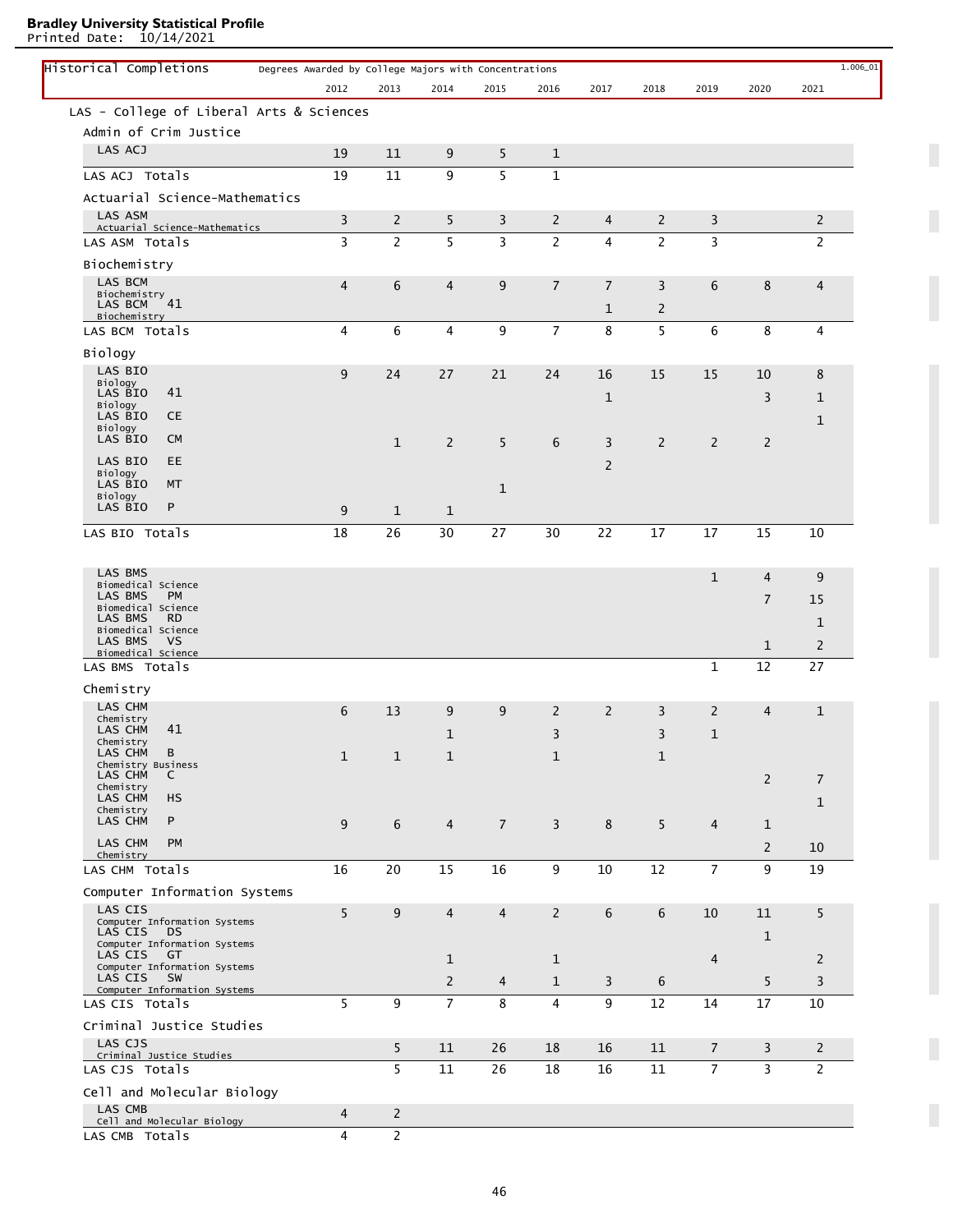Printed Date: 10/14/2021

| Historical Completions                           | Degrees Awarded by College Majors with Concentrations |                |                |                |                |                |                |                |                |                | $1.006\_01$ |
|--------------------------------------------------|-------------------------------------------------------|----------------|----------------|----------------|----------------|----------------|----------------|----------------|----------------|----------------|-------------|
|                                                  | 2012                                                  | 2013           | 2014           | 2015           | 2016           | 2017           | 2018           | 2019           | 2020           | 2021           |             |
| LAS - College of Liberal Arts & Sciences         |                                                       |                |                |                |                |                |                |                |                |                |             |
| <b>LAS CRM</b>                                   |                                                       |                |                |                |                |                |                | $\overline{4}$ | 9              | 23             |             |
| Criminology<br>LAS CRM Totals                    |                                                       |                |                |                |                |                |                | 4              | 9              | 23             |             |
| Computer Science                                 |                                                       |                |                |                |                |                |                |                |                |                |             |
| LAS CS                                           |                                                       |                |                | 11             |                | 25             | 15             | 12             |                |                |             |
| Computer Science<br>LAS CS<br>DS                 | 3                                                     | 8              | 8              |                | 11             |                |                |                | 12             | 17             |             |
| Computer Science<br>LAS CS<br>GT                 |                                                       |                |                |                |                |                |                | $\mathbf{1}$   | $\overline{7}$ | 6              |             |
| Computer Science                                 | $\mathbf{1}$                                          |                | 2              |                | 3              | 6              | 3              | $\overline{7}$ | 6              | 9              |             |
| LAS CS<br>МC<br>Computer Science                 |                                                       |                |                |                | $\overline{2}$ | $\mathbf 1$    | $\overline{2}$ | 1              |                |                |             |
| LAS CS<br>SW<br>Computer Science                 | 3                                                     |                | 1              | 4              | 3              | $\overline{4}$ | $\overline{4}$ | 9              | 5              | 3              |             |
| LAS CS<br>Totals                                 | $\overline{7}$                                        | 8              | 11             | 15             | 19             | 36             | 24             | 30             | 30             | 35             |             |
| LAS-Economics                                    |                                                       |                |                |                |                |                |                |                |                |                |             |
| LAS ECL<br>LAS-Economics                         | 5                                                     | 5              | 3              | $\mathbf{1}$   | 4              | 3              | $\mathbf{1}$   | 5              | 5              | 4              |             |
| LAS ECL Totals                                   | 5                                                     | 5              | 3              | $\mathbf 1$    | 4              | 3              | $\mathbf{1}$   | 5              | 5              | 4              |             |
| English                                          |                                                       |                |                |                |                |                |                |                |                |                |             |
| <b>LAS ENG</b>                                   | 39                                                    | 28             | 26             | 21             | 21             | 19             | 14             | 11             | 13             | 10             |             |
| English<br><b>LAS ENG</b><br><b>CR</b>           |                                                       | $\overline{4}$ | 3              | 11             | 5              | 13             | 13             | 9              | 9              | 13             |             |
| English<br><b>LAS ENG</b><br>LR.                 |                                                       |                |                |                |                |                |                |                | 3              | 2              |             |
| English<br>LAS ENG<br>LS.                        |                                                       |                |                |                |                |                |                |                |                |                |             |
| English<br><b>PR</b>                             |                                                       |                |                |                | $\mathbf{1}$   | $\mathbf{1}$   |                |                |                |                |             |
| LAS ENG<br>English                               |                                                       | $\mathbf{1}$   |                | 3              | 3              | 4              | $\mathbf{1}$   | 3              | $\overline{7}$ | 3              |             |
| LAS ENG Totals                                   | 39                                                    | 33             | 29             | 35             | 30             | 37             | 28             | 23             | 32             | 28             |             |
| Environmental Science                            |                                                       |                |                |                |                |                |                |                |                |                |             |
| LAS ENS<br>B<br>Environmental Science            | $\mathbf 1$                                           | $\mathbf{1}$   | $\mathbf{1}$   |                | $\mathbf{1}$   | 5              | $\mathbf{1}$   | $\overline{2}$ | 3              | $\mathbf{1}$   |             |
| LAS ENS<br><sub>c</sub><br>Environmental Science | 2                                                     |                |                |                | 1              |                |                | 1              |                |                |             |
| LAS ENS Totals                                   | 3                                                     | $\mathbf{1}$   | $\mathbf{1}$   |                | $\overline{2}$ | 5              | $\mathbf{1}$   | 3              | 3              | $\mathbf{1}$   |             |
| Foreign Language                                 |                                                       |                |                |                |                |                |                |                |                |                |             |
| LAS FL<br>F                                      | 3                                                     | 4              | 3              | $\mathbf{1}$   | 2              | $\overline{4}$ | $\mathbf{1}$   |                | $\mathbf{1}$   |                |             |
| LAS FL<br>G                                      | 3                                                     | 3              |                | $\mathbf{1}$   |                |                |                |                |                |                |             |
| Foreign Language<br>LAS FL<br>S                  | 17                                                    | 13             | 17             | 12             | 17             | 21             | 11             | 4              |                |                |             |
| LAS FL<br>Totals                                 | 23                                                    | 20             | 20             | 14             | 19             | 25             | 12             | 4              | $\mathbf 1$    |                |             |
| History                                          |                                                       |                |                |                |                |                |                |                |                |                |             |
| LAS HIS                                          | 24                                                    | 22             | 29             | 17             | 13             | 11             | $\overline{7}$ | 6              | 8              | 10             |             |
| History<br>LAS HIS Totals                        | 24                                                    | 22             | 29             | 17             | 13             | 11             | $\overline{7}$ | 6              | 8              | 10             |             |
|                                                  |                                                       |                |                |                |                |                |                |                |                |                |             |
| History and Social Studies Edu<br>LAS HSS        |                                                       |                |                |                |                |                |                |                |                |                |             |
| Hist/Social Studies Ed (9-12)                    |                                                       |                |                | $\mathbf{1}$   | 6              | $\overline{3}$ | $\mathbf{3}$   | 5              | 5              | 5              |             |
| LAS HSS Totals                                   |                                                       |                |                | $\mathbf{1}$   | 6              | $\overline{3}$ | $\overline{3}$ | 5              | 5              | 5              |             |
| International Studies                            |                                                       |                |                |                |                |                |                |                |                |                |             |
| LAS I S<br>International Studies                 | $\overline{7}$                                        | 8              | $\overline{4}$ | $\overline{7}$ | 6              | $\overline{4}$ | $\overline{7}$ | 5              | 6              | $\overline{7}$ |             |
| LAS I S Totals                                   | $\overline{7}$                                        | 8              | $\overline{4}$ | $\overline{7}$ | 6              | $\overline{4}$ | $\overline{7}$ | 5              | 6              | $\overline{7}$ |             |
| Interdisciplinary Major Prog                     |                                                       |                |                |                |                |                |                |                |                |                |             |
| <b>LAS IMP</b><br>Interdisciplinary Major Prog   | $\overline{2}$                                        | $\overline{2}$ |                |                |                | $\overline{2}$ |                | $\mathbf{1}$   | $\mathbf{1}$   | 4              |             |
| LAS IMP Totals                                   | $\overline{2}$                                        | $\overline{2}$ |                |                |                | $\overline{2}$ |                | $\mathbf{1}$   | $\mathbf{1}$   | $\overline{4}$ |             |
| Medical Laboratory Science                       |                                                       |                |                |                |                |                |                |                |                |                |             |
| LAS LSM                                          |                                                       |                | $\mathbf{1}$   |                | $\overline{2}$ | $\overline{2}$ | $\overline{2}$ | $\overline{2}$ | 2              | 6              |             |
| Medical Laboratory Science<br>LAS LSM<br>G       |                                                       |                |                |                |                |                | $\mathbf{1}$   |                | $\mathbf{1}$   | $\mathbf{1}$   |             |
| Medical Laboratory Science<br>LAS LSM Totals     |                                                       |                | $\mathbf{1}$   |                | $\overline{2}$ | $\overline{2}$ | $\overline{3}$ | $\overline{2}$ | $\overline{3}$ | $\overline{7}$ |             |
| Mathematics                                      |                                                       |                |                |                |                |                |                |                |                |                |             |
| LAS MTH                                          | 9                                                     | 12             | 8              | $\overline{4}$ | 12             | $\overline{2}$ | 5              | 5              | 6              | $\overline{7}$ |             |
| Mathematics                                      |                                                       |                |                |                |                |                |                |                |                |                |             |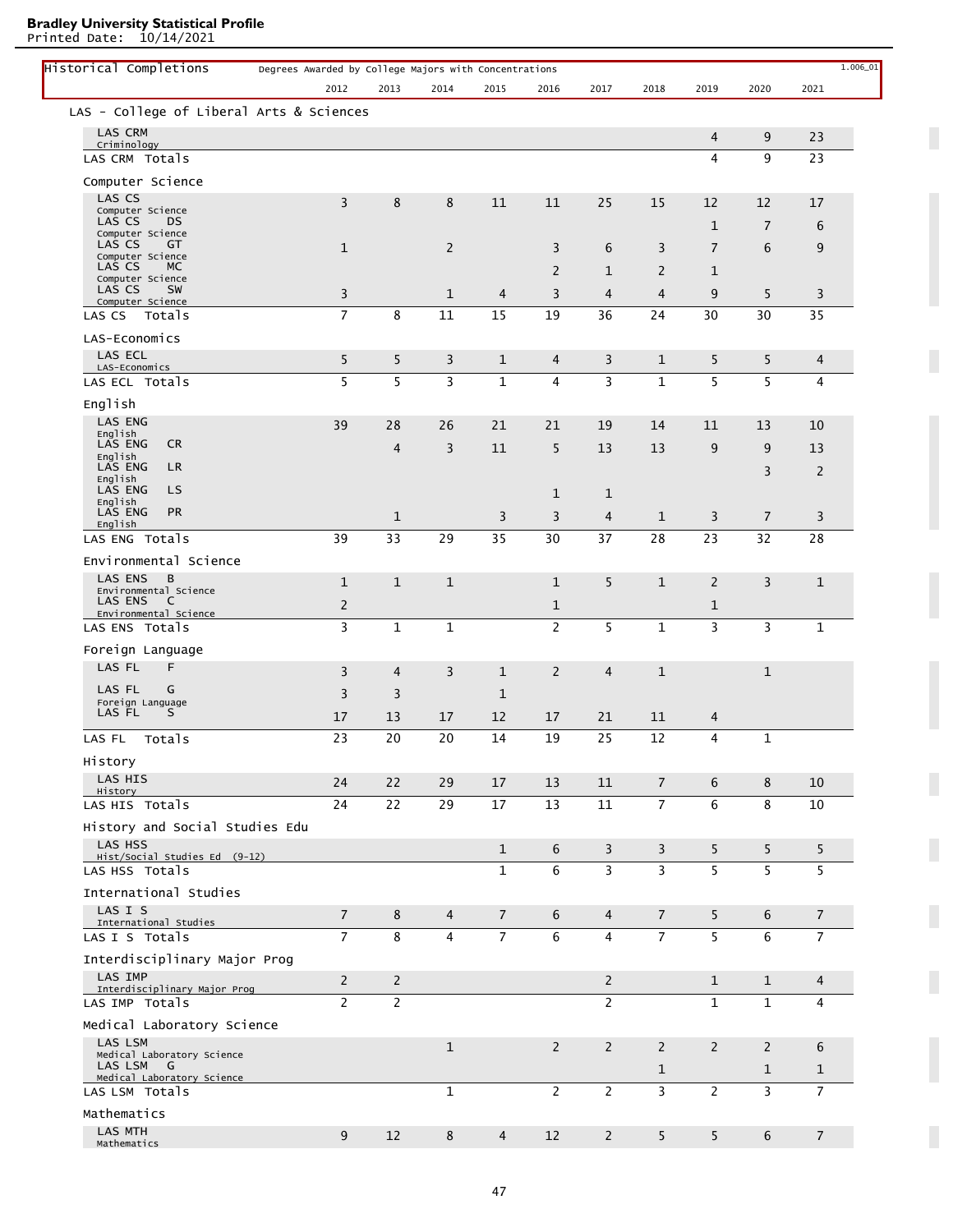Printed Date: 10/14/2021

| Historical Completions                    | Degrees Awarded by College Majors with Concentrations |                |                |                         |                |                |                         |                |                |                | 1.006_01 |
|-------------------------------------------|-------------------------------------------------------|----------------|----------------|-------------------------|----------------|----------------|-------------------------|----------------|----------------|----------------|----------|
|                                           | 2012                                                  | 2013           | 2014           | 2015                    | 2016           | 2017           | 2018                    | 2019           | 2020           | 2021           |          |
| LAS - College of Liberal Arts & Sciences  |                                                       |                |                |                         |                |                |                         |                |                |                |          |
| LAS MTH Totals                            | 9                                                     | 12             | 8              | 4                       | 12             | $\overline{2}$ | 5                       | 5              | 6              | $\overline{7}$ |          |
| Medical Technology                        |                                                       |                |                |                         |                |                |                         |                |                |                |          |
| <b>LAS MTN</b>                            | $\overline{c}$                                        |                | $\overline{3}$ | $\overline{c}$          |                |                |                         |                |                |                |          |
| LAS MTN Totals                            | $\overline{c}$                                        |                | 3              | $\overline{2}$          |                |                |                         |                |                |                |          |
| LAS MTS<br>Statistics                     |                                                       |                |                |                         |                |                |                         |                |                | $1\,$          |          |
| LAS MTS Totals                            |                                                       |                |                |                         |                |                |                         |                |                | $1\,$          |          |
| Philosophy                                |                                                       |                |                |                         |                |                |                         |                |                |                |          |
| LAS PHL<br>Philosophy                     | 8                                                     | 3              | 8              | $\overline{7}$          | 6              |                | 4                       | $\overline{4}$ | 8              | 9              |          |
| LAS PHL Totals                            | 8                                                     | 3              | 8              | $\overline{7}$          | 6              |                | 4                       | $\overline{4}$ | 8              | 9              |          |
| Physics                                   |                                                       |                |                |                         |                |                |                         |                |                |                |          |
| LAS PHY<br>Physics                        | $\mathbf{1}$                                          | $\mathbf{1}$   | 3              | 3                       | 4              |                | $\mathbf{1}$            | $\mathbf{1}$   | $\overline{2}$ | $\overline{c}$ |          |
| LAS PHY Totals                            | $\mathbf 1$                                           | $\overline{1}$ | $\overline{3}$ | $\overline{\mathbf{3}}$ | $\overline{4}$ |                | $\mathbf{1}$            | $\mathbf{1}$   | $\overline{2}$ | $\overline{2}$ |          |
| Political Science                         |                                                       |                |                |                         |                |                |                         |                |                |                |          |
| LAS PLS                                   | 20                                                    | 26             | 15             | 14                      | 18             | 14             | 16                      | 15             | 20             | 26             |          |
| Political Science<br>LAS PLS Totals       | 20                                                    | 26             | 15             | 14                      | 18             | 14             | 16                      | 15             | 20             | 26             |          |
| Psychology                                |                                                       |                |                |                         |                |                |                         |                |                |                |          |
| LAS PSY                                   | 45                                                    | 72             | 58             | 49                      | 50             | 61             | 42                      | 45             | 52             | 68             |          |
| Psychology<br>LAS PSY Totals              | 45                                                    | 72             | 58             | 49                      | 50             | 61             | 42                      | 45             | 52             | 68             |          |
| Religious Studies                         |                                                       |                |                |                         |                |                |                         |                |                |                |          |
| LAS RLS                                   | 3                                                     | 6              | 6              | 8                       | 3              | $\overline{7}$ | 4                       | 5              | $\overline{2}$ | 6              |          |
| Religious Studies<br>LAS RLS Totals       | 3                                                     | 6              | 6              | 8                       | 3              | $\overline{7}$ | $\overline{\mathbf{4}}$ | 5              | $\overline{2}$ | 6              |          |
| Social Studies                            |                                                       |                |                |                         |                |                |                         |                |                |                |          |
| LAS S S                                   | $\overline{2}$                                        | 6              | 3              | $\overline{4}$          | $\overline{2}$ |                |                         |                |                |                |          |
| LAS S S Totals                            | $\overline{2}$                                        | 6              | 3              | $\overline{4}$          | $\overline{2}$ |                |                         |                |                |                |          |
| Social Work                               |                                                       |                |                |                         |                |                |                         |                |                |                |          |
| LAS S W                                   | 23                                                    | 13             | 27             | 28                      | 22             | 25             | 12                      | 16             | 20             | 28             |          |
| Social Work<br>LAS S W Totals             | 23                                                    | 13             | 27             | 28                      | 22             | 25             | 12                      | 16             | 20             | 28             |          |
| Sociology                                 |                                                       |                |                |                         |                |                |                         |                |                |                |          |
| LAS SOC                                   | 29                                                    | 31             | 16             | 19                      | 11             | 10             | 11                      | 6              | 11             | 19             |          |
| Sociology<br>LAS SOC Totals               | 29                                                    | 31             | 16             | 19                      | 11             | 10             | 11                      | 6              | 11             | 19             |          |
| Social Studies                            |                                                       |                |                |                         |                |                |                         |                |                |                |          |
| LAS SS<br><b>HS</b>                       | $\mathbf{1}$                                          |                |                |                         |                |                |                         |                |                |                |          |
| LAS SS Totals                             | $\mathbf 1$                                           |                |                |                         |                |                |                         |                |                |                |          |
| LAS WL<br>F                               |                                                       |                |                |                         |                |                |                         | $\overline{2}$ | $\overline{4}$ | 5              |          |
| World Languages & Cultures<br>LAS WL<br>S |                                                       |                |                |                         |                |                | $\mathbf{1}$            |                |                |                |          |
| World Languages & Cultures                |                                                       |                |                |                         |                |                | 5                       | 6              | 14             | $\overline{7}$ |          |
| Totals<br>LAS WL                          |                                                       |                |                |                         |                |                | 6                       | 8              | 18             | 12             |          |
| LAS Totals                                | 322                                                   | 350            | 326            | 322                     | 300            | 316            | 246                     | 248            | 306            | 376            |          |
| Totals                                    | 1499                                                  | 1536           | 1487           | 1440                    | 1585           | 1597           | 1419                    | 1347           | 1505           | 1675           |          |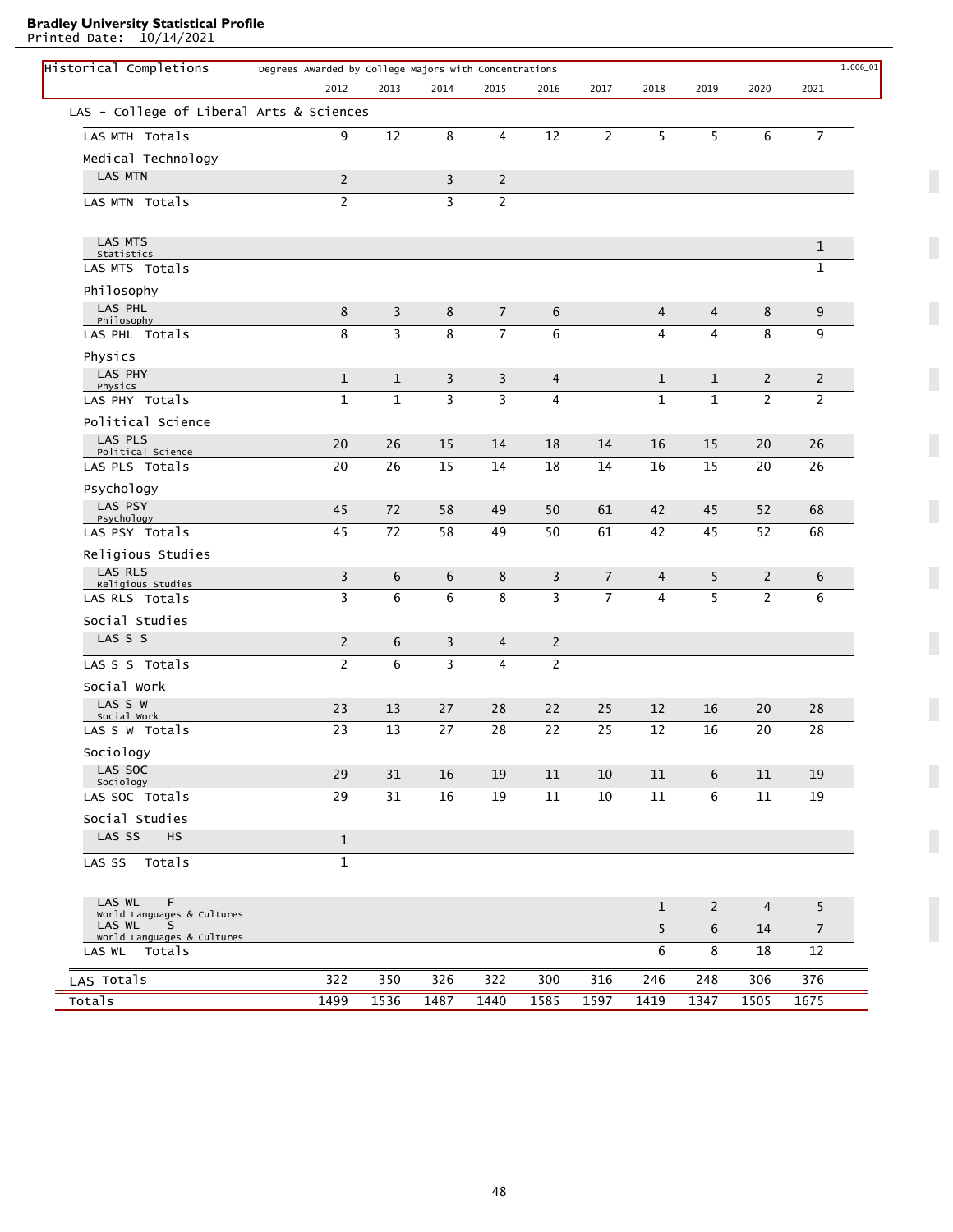| Historical Overall Credit Hours by College/School - Fall only      |       |                 |                 |                   |                 |                 |                  |                 |                   | 3.002_01             |
|--------------------------------------------------------------------|-------|-----------------|-----------------|-------------------|-----------------|-----------------|------------------|-----------------|-------------------|----------------------|
|                                                                    | 2012  | 2013            | 2014            | 2015              | 2016            | 2017            | 2018             | 2019            | 2020              | 2021                 |
|                                                                    |       |                 |                 |                   |                 |                 |                  |                 |                   |                      |
| BUS - Foster College of Business                                   |       |                 |                 |                   |                 |                 |                  |                 |                   |                      |
| Credit Hours                                                       | 11886 | 11589           | 11417           | 11612             | 11362           | 11273           | 11498            | 11205           | 9928              | 9300                 |
| Credit Hours Change                                                |       | $-297$          | $-172$          | 195               | $-250$          | $-90$           | 225              | $-293$          | $-1278$           | $-628$               |
| Credit Hours Change Percent                                        |       | $-2.5%$         | $-1.5%$         | 1.7%              | $-2.1%$         | $-0.8%$         | 2.0%             | $-2.5%$         | $-11.4%$          | $-6.3%$              |
| 10 Year Credit Hours Change<br>10 Year Credit Hours Change Percent |       |                 |                 |                   |                 |                 |                  |                 |                   | $-2586$<br>$-21.8%$  |
|                                                                    |       |                 |                 |                   |                 |                 |                  |                 |                   |                      |
|                                                                    |       |                 |                 |                   |                 |                 |                  |                 |                   |                      |
| CFA - Slane College of Communications & Fine Arts                  |       |                 |                 |                   |                 |                 |                  |                 |                   |                      |
| Credit Hours                                                       | 10588 | 10250<br>$-338$ | 9552<br>$-698$  | 9067<br>$-486$    | 9626<br>560     | 11807           | 11551<br>$-256$  | 11424<br>$-127$ | 10952<br>$-473$   | 10587<br>$-365$      |
| Credit Hours Change<br>Credit Hours Change Percent                 |       | $-3.2%$         | $-6.8%$         | $-5.1%$           | 6.2%            | 2181<br>22.7%   | $-2.2%$          | $-1.1%$         | $-4.1%$           | $-3.3%$              |
| 10 Year Credit Hours Change                                        |       |                 |                 |                   |                 |                 |                  |                 |                   | $-1$                 |
| 10 Year Credit Hours Change Percent                                |       |                 |                 |                   |                 |                 |                  |                 |                   | 0.0%                 |
|                                                                    |       |                 |                 |                   |                 |                 |                  |                 |                   |                      |
|                                                                    |       |                 |                 |                   |                 |                 |                  |                 |                   |                      |
| EGT - Caterpillar College of Engineering & Technology              |       |                 |                 |                   |                 |                 |                  |                 |                   |                      |
| Credit Hours<br>Credit Hours Change                                | 7854  | 8475<br>621     | 9268<br>793     | 10139<br>871      | 9648<br>$-491$  | 8034<br>$-1614$ | 7436<br>$-598$   | 7308<br>$-128$  | 7480<br>172       | 7262<br>$-218$       |
| Credit Hours Change Percent                                        |       | 7.9%            | 9.4%            | 9.4%              | $-4.8%$         | $-16.7%$        | $-7.4%$          | $-1.7%$         | 2.4%              | $-2.9%$              |
| 10 Year Credit Hours Change                                        |       |                 |                 |                   |                 |                 |                  |                 |                   | $-592$               |
| 10 Year Credit Hours Change Percent                                |       |                 |                 |                   |                 |                 |                  |                 |                   | $-7.5%$              |
|                                                                    |       |                 |                 |                   |                 |                 |                  |                 |                   |                      |
|                                                                    |       |                 |                 |                   |                 |                 |                  |                 |                   |                      |
| EHS - College of Education & Health Sciences                       |       |                 |                 |                   |                 |                 |                  |                 |                   |                      |
| Credit Hours<br>Credit Hours Change                                | 12073 | 11927<br>$-146$ | 11087<br>$-840$ | 11219<br>132      | 13054<br>1835   | 15369<br>2315   | 16413<br>1044    | 16187<br>$-227$ | 15748<br>$-439$   | 15288<br>$-461$      |
| Credit Hours Change Percent                                        |       | $-1.2%$         | $-7.0%$         | 1.2%              | 16.4%           | 17.7%           | 6.8%             | $-1.4%$         | $-2.7%$           | $-2.9%$              |
| 10 Year Credit Hours Change                                        |       |                 |                 |                   |                 |                 |                  |                 |                   | 3215                 |
| 10 Year Credit Hours Change Percent                                |       |                 |                 |                   |                 |                 |                  |                 |                   | 26.6%                |
|                                                                    |       |                 |                 |                   |                 |                 |                  |                 |                   |                      |
|                                                                    |       |                 |                 |                   |                 |                 |                  |                 |                   |                      |
| LAS - College of Liberal Arts & Sciences<br>Credit Hours           |       |                 | 30775           | 29250             | 29695           | 30817           | 30346            | 31567           | 32270             | 30352                |
| Credit Hours Change                                                | 32858 | 32990<br>132    | $-2216$         | $-1525$           | 446             | 1122            | $-471$           | 1221            | 703               | $-1918$              |
| Credit Hours Change Percent                                        |       | 0.4%            | $-6.7%$         | $-5.0%$           | 1.5%            | 3.8%            | $-1.5%$          | 4.0%            | 2.2%              | $-5.9%$              |
| 10 Year Credit Hours Change                                        |       |                 |                 |                   |                 |                 |                  |                 |                   | $-2506$              |
| 10 Year Credit Hours Change Percent                                |       |                 |                 |                   |                 |                 |                  |                 |                   | $-7.6%$              |
|                                                                    |       |                 |                 |                   |                 |                 |                  |                 |                   |                      |
|                                                                    |       |                 |                 |                   |                 |                 |                  |                 |                   |                      |
| SEI - Turner School of Entrepreneurship and Innovation             |       |                 |                 |                   |                 |                 | 6                |                 |                   |                      |
| Credit Hours<br>Credit Hours Change                                |       |                 |                 | 7                 | 30<br>23        |                 |                  | 69<br>63        | 78<br>9           | 80<br>$\overline{2}$ |
| Credit Hours Change Percent                                        |       |                 |                 |                   | 328.6%          |                 |                  | 1050.0%         | 13.0%             | 2.6%                 |
| 10 Year Credit Hours Change                                        |       |                 |                 |                   |                 |                 |                  |                 |                   |                      |
| 10 Year Credit Hours Change Percent                                |       |                 |                 |                   |                 |                 |                  |                 |                   |                      |
|                                                                    |       |                 |                 |                   |                 |                 |                  |                 |                   |                      |
|                                                                    |       |                 |                 |                   |                 |                 |                  |                 |                   |                      |
| Other                                                              |       |                 |                 |                   |                 |                 |                  |                 |                   |                      |
| Credit Hours                                                       | 184   | 211             | 209             | 183               | 176             | 227             | 216              | 213             | 143               | 142                  |
| Credit Hours Change<br>Credit Hours Change Percent                 |       | 27<br>14.7%     | $-2$<br>$-0.9%$ | $-26$<br>$-12.4%$ | $-7$<br>$-3.8%$ | 51<br>29.0%     | $-11$<br>$-4.8%$ | $-3$<br>$-1.4%$ | $-70$<br>$-32.9%$ | $-1$<br>$-0.7%$      |
| 10 Year Credit Hours Change                                        |       |                 |                 |                   |                 |                 |                  |                 |                   | $-42$                |
| 10 Year Credit Hours Change Percent                                |       |                 |                 |                   |                 |                 |                  |                 |                   | $-22.8%$             |
|                                                                    |       |                 |                 |                   |                 |                 |                  |                 |                   |                      |
|                                                                    |       |                 |                 |                   |                 |                 |                  |                 |                   |                      |
| University Total<br>Credit Hours                                   | 75442 | 75441           | 72308           | 71476             | 73591           | 77527           | 77466            | 77973           | 76598             | 73010                |
| Credit Hours Change                                                |       | $-1$            | $-3134$         | $-832$            | 2116            | 3936            | $-61$            | 507             | $-1375$           | $-3588$              |
| Credit Hours Change Percent                                        |       | 0.0%            | $-4.2%$         | $-1.2%$           | 3.0%            | 5.3%            | $-0.1%$          | 0.7%            | $-1.8%$           | $-4.7%$              |
| 10 Year Credit Hours Change                                        |       |                 |                 |                   |                 |                 |                  |                 |                   | $-2432$              |
| 10 Year Credit Hours Change Percent                                |       |                 |                 |                   |                 |                 |                  |                 |                   | $-3.2%$              |
|                                                                    |       |                 |                 |                   |                 |                 |                  |                 |                   |                      |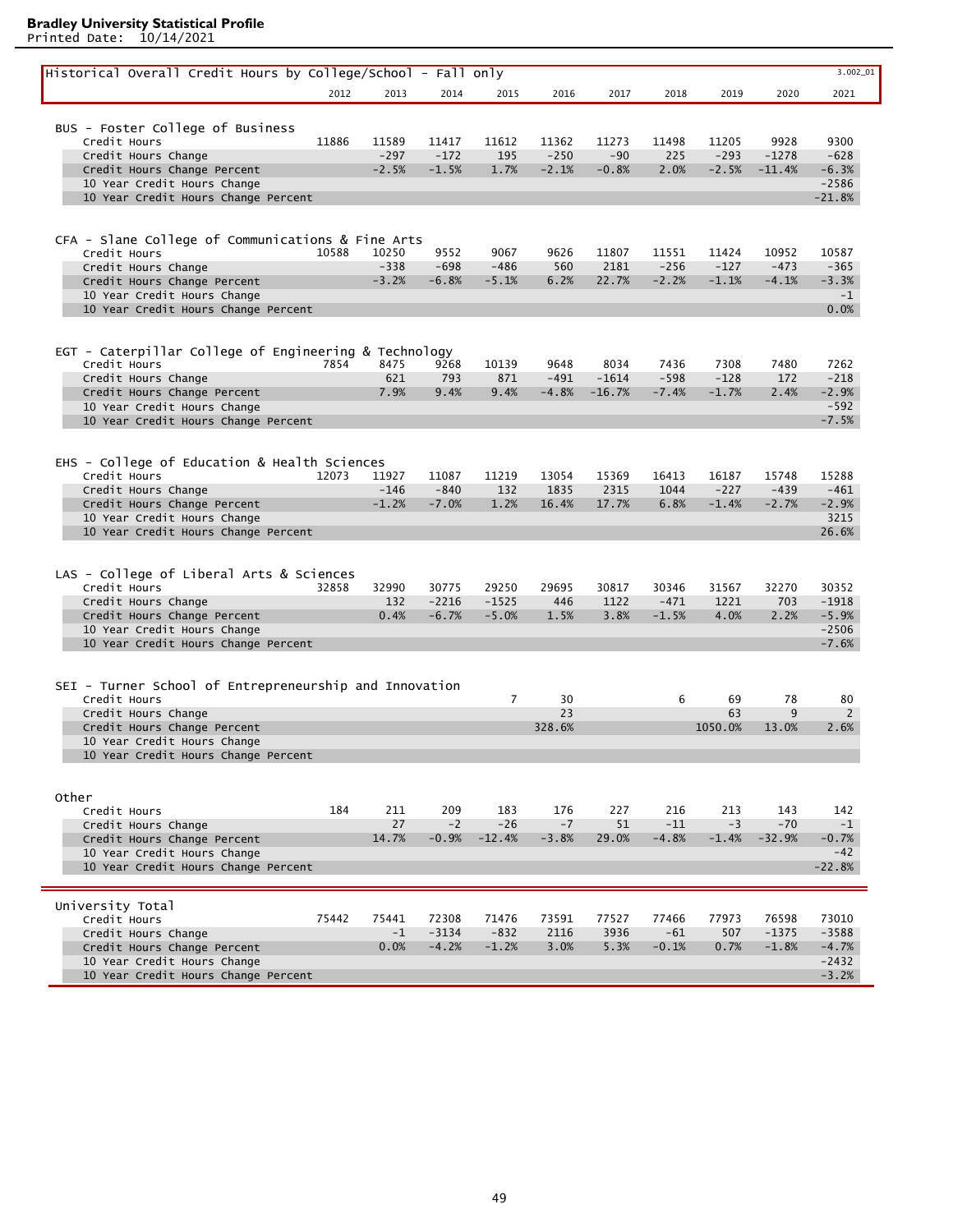Historical Credit Hours by College/School and Course Prefix 3.001\_02a Course Credit Hours by Academic Year 2012-13 2013-14 2014-15 2015-16 2016-17 2017-18 2018-19 2019-20 2020-21 Fall 2021 BUS - Foster College of Business ASB Fall Academic Year\* Spring ATG 1735.0 1864.0 1785.0 1987.0 2059.0 1860.0 1868.5 1849.0 1672.0 1592.0 1767.0 2000.0 2075.0 2250.0 2102.0 2188.0 1884.0 1602.0 1544.0 3610.0 3945.0 3941.0 4309.0 4220.0 4153.0 3879.5 3517.0 3270.0 1592.0 Fall Academic Year\* Spring BLW 505.0 612.0 648.0 510.0 492.0 536.0 546.0 579.0 351.0 555.0 536.0 506.0 447.0 519.0 405.0 856.0 1203.0 1214.0 1034.0 963.0 1073.0 963.0 579.0 Fall Academic Year\* Spring BMA 3567.0 3393.0 3626.0 3502.0 7764.0 7318.0 Fall Academic Year\* Spring BUS 1002.0 1057.0 848.0 637.0 697.0 1018.0 722.0 637.0 745.0 717.0 718.0 764.0 561.5 639.0 761.0 699.0 571.0 756.0 599.0 1825.0 1932.5 1532.5 1372.0 1608.0 1763.0 1322.0 1443.0 1371.0 717.0 Fall Academic Year\* Spring ECO 1998.0 1902.0 1981.0 1868.0 1391.0 1447.0 1452.0 2012.0 1264.0 1132.0 1838.0 1813.0 1683.0 1468.0 1428.0 1616.0 1561.0 1378.0 1617.0 3950.0 3841.0 3775.0 3438.0 2921.0 3181.0 3121.0 3494.0 2962.0 1132.0 Fall Academic Year\* Spring ENT 273.0 342.0 267.0 382.0 378.0 397.0 391.0 367.0 313.0 288.0 366.0 384.0 211.0 248.0 212.0 610.0 651.0 663.0 823.0 637.0 690.0 642.0 367.0 Fall Academic Year\* Spring FIN 929.0 787.0 862.0 965.0 930.5 801.5 771.5 798.0 787.0 638.0 913.0 933.0 871.0 1009.0 812.5 873.0 813.0 740.0 707.0 2002.0 1871.0 1856.0 2154.0 1962.0 1854.5 1752.5 1688.0 1605.0 638.0 Fall Academic Year\* Spring I B 311.0 321.0 282.0 273.0 471.0 435.0 390.0 366.0 291.0 291.0 380.0 329.0 285.0 305.0 399.0 371.0 292.0 266.0 166.0 773.0 686.0 601.0 615.0 894.0 848.0 700.0 659.0 478.0 291.0 Fall Academic Year\* Spring M L 1839.0 1948.0 2061.0 1994.0 2270.0 1867.0 1628.0 1521.0 2102.0 1928.0 2240.0 1948.0 1875.0 1753.0 1567.0 4419.0 4342.0 4714.0 4220.0 4452.0 3836.0 3372.0 1521.0 Fall Academic Year\* Spring MIS 582.0 656.0 597.0 678.0 928.0 801.0 802.0 974.0 691.0 694.0 879.0 833.0 1055.0 1070.0 932.0 1312.0 1368.0 1479.0 1532.0 1983.0 1871.0 1755.0 974.0 Fall Academic Year\* Spring MTG 1618.5 1677.5 1767.0 1663.5 1736.5 1682.0 1754.5 1488.0 1420.5 1165.0 1563.0 1614.5 1635.0 1775.5 1837.5 1749.5 1763.5 1491.5 1417.0 3307.5 3427.0 3507.0 3598.0 3757.0 3554.5 3620.0 3114.5 2966.5 1165.0 Fall Academic Year\* Spring Q M 725.0 587.0 693.0 660.0 504.0 465.0 471.0 454.0 381.0 324.0 709.0 660.0 648.0 576.0 513.0 447.0 390.0 312.0 408.0 1530.0 1364.0 1452.0 1335.0 1068.0 945.0 891.0 793.0 807.0 324.0 Fall Academic Year\* Spring 9300.0 9300.0 11885.5 11588.5 11417.0 11611.5 11362.0 11272.5 11497.5 11205.0 9927.5 Fall 11514.0 11615.5 11215.5 11487.5 11874.0 11614.5 10862.5 10135.5 9574.0 Spring 24761.5 24384.5 23861.5 24385.0 24500.0 23908.0 23321.0 22178.5 20191.5 Academic Year\* BUS - Foster College of Business Totals CFA - Slane College of Communications & Fine Arts APL 209.0 204.0 169.0 188.0 194.0 239.0 227.0 202.0 191.0 182.0 185.0 199.0 174.0 180.0 201.0 221.0 218.0 182.0 165.0 Fall Spring

|            | Spring         | 185.0  | 199.0  | 174.0  | 180.0  | 201.0  | 221.0  | 218.0  | 182.0  | 165.0  |        |
|------------|----------------|--------|--------|--------|--------|--------|--------|--------|--------|--------|--------|
|            | Academic Year* | 394.0  | 403.0  | 343.0  | 368.0  | 395.0  | 460.0  | 445.0  | 384.0  | 356.0  | 182.0  |
|            |                |        |        |        |        |        |        |        |        |        |        |
| <b>ART</b> | Fall           | 2002.5 | 1867.5 | 1617.5 | 1620.5 | 1638.5 | 2226.0 | 2002.0 | 1966.5 | 1663.0 | 1484.5 |
|            | Spring         | 1855.5 | 1674.0 | 1560.5 | 1377.0 | 1329.5 | 1529.0 | 1404.5 | 1502.5 | 1332.0 |        |
|            | Academic Year* | 4033.0 | 3717.5 | 3334.0 | 3137.5 | 3096.0 | 3884.0 | 3571.5 | 3625.0 | 3148.0 | 1484.5 |
|            |                |        |        |        |        |        |        |        |        |        |        |
| <b>CFA</b> | Fall           | 155.0  | 199.0  | 144.0  | 161.0  | 246.0  | 280.0  | 332.0  | 275.0  | 148.0  | 288.0  |
|            | Spring         | 295.0  | 235.0  | 279.0  | 211.0  | 362.0  | 320.0  | 369.0  | 475.0  | 349.0  |        |
|            | Academic Year* | 496.0  | 486.0  | 463.0  | 436.0  | 652.0  | 643.0  | 737.0  | 755.0  | 520.0  | 288.0  |
|            |                |        |        |        |        |        |        |        |        |        |        |
| <b>COM</b> | Fall           | 4733.0 | 4436.0 | 4313.0 | 3722.0 | 4011.0 | 4438.0 | 4227.0 | 4208.0 | 4450.0 | 3992.0 |
|            | Spring         | 4218.0 | 4071.0 | 3394.0 | 3219.0 | 3651.0 | 4046.0 | 3838.0 | 3704.0 | 3828.0 |        |
|            | Academic Year* | 9336.0 | 8807.0 | 7884.0 | 7168.0 | 7936.0 | 8827.0 | 8341.0 | 8315.0 | 8571.0 | 3992.0 |
|            |                |        |        |        |        |        |        |        |        |        |        |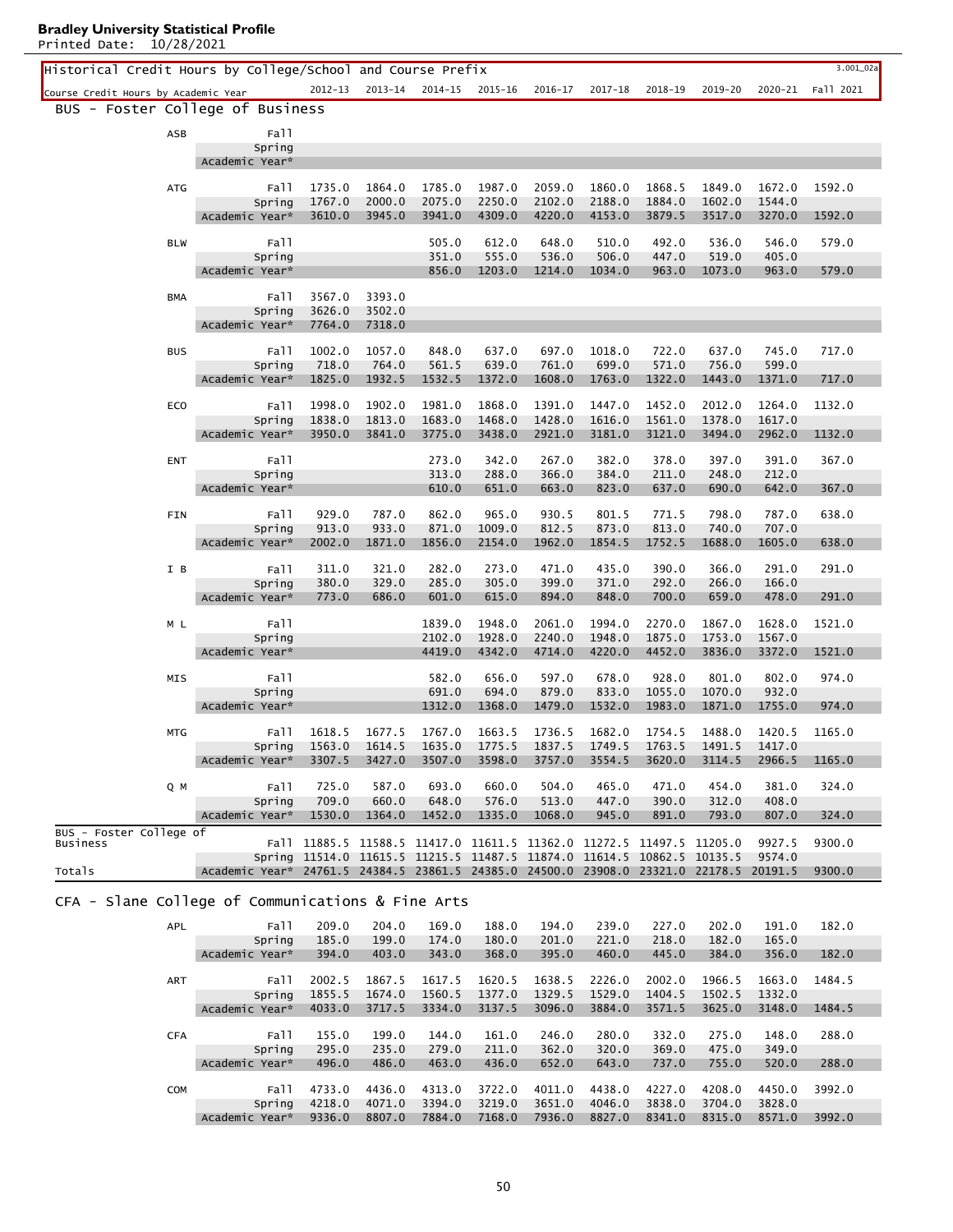| $2012 - 13$<br>$2013 - 14$<br>2014-15<br>$2015 - 16$<br>2016-17<br>$2017 - 18$<br>2018-19<br>2019-20<br>2020-21<br>Fall 2021<br>Course Credit Hours by Academic Year<br>1193.0<br>1192.0<br>1261.0<br>1333.0<br>1991.0<br>2031.0<br>1992.0<br>2267.0<br>Fall<br>1073.0<br>1869.0<br>I M<br>847.0<br>1148.0<br>823.0<br>940.0<br>1130.0<br>1584.0<br>1712.0<br>2007.0<br>2161.0<br>Spring<br>1935.0<br>2425.0<br>2027.0<br>2226.0<br>2496.0<br>3532.0<br>3772.0<br>4101.0<br>4307.0<br>Academic Year*<br>2267.0<br>60.0<br>45.0<br>47.0<br>40.0<br>58.0<br>28.0<br>72.0<br>48.0<br>72.0<br>59.0<br><b>MED</b><br>Fall<br>24.0<br>25.0<br>28.0<br>38.0<br>38.0<br>24.0<br>27.0<br>52.0<br>26.0<br>Spring<br>84.0<br>83.0<br>99.0<br>100.0<br>Academic Year*<br>85.0<br>78.0<br>52.0<br>100.0<br>85.0<br>45.0<br>Fall<br>1424.5<br><b>MUS</b><br>1310.0<br>1322.0<br>1142.0<br>1112.5<br>1237.5<br>1618.5<br>1644.5<br>1537.0<br>1366.0<br>1325.5<br>1268.0<br>1197.5<br>1101.5<br>1258.0<br>1520.0<br>1551.5<br>1385.5<br>1228.5<br>Spring<br>2659.5<br>2626.0<br>2387.5<br>2280.0<br>2567.5<br>3192.5<br>3274.0<br>2952.5<br>2630.5<br>Academic Year*<br>1424.5<br>1058.0<br>968.0<br>934.5<br>943.5<br>938.0<br>1064.5<br>1132.5<br>1082.5<br>903.5<br><b>THE</b><br>Fall<br>1079.5<br>961.0<br>933.0<br>790.0<br>928.0<br>905.0<br>965.0<br>963.5<br>826.5<br>957.5<br>Spring<br>2091.0<br>1976.0<br>1838.5<br>1928.5<br>1906.0<br>2089.5<br>2097.0<br>1983.0<br>2082.0<br>903.5<br>Academic Year*<br>CFA - Slane College of<br>9066.5<br>Communications & Fine<br>Fall<br>10587.5 10249.5<br>9552.0<br>9626.0 11807.0 11551.0 11424.0 10951.5<br>10586.5<br>Arts<br>9725.0<br>9552.0<br>8256.0<br>7981.5<br>8860.5 10212.0 10108.5 10110.5<br>10047.0<br>Spring<br>21029.5 20524.5<br>18355.0<br>17627.0<br>19100.5 22727.0 22337.5 22215.5<br>21699.5 10586.5<br>Totals<br>Academic Year*<br>EGT - Caterpillar College of Engineering & Technology<br>1968.0<br>1890.0<br>C E<br>Fall<br>1967.0<br>1812.0<br>1914.0<br>1859.0<br>1726.0<br>1568.0<br>1737.0<br>1836.0<br>2178.0<br>1894.0<br>Spring<br>2317.0<br>1811.0<br>1724.0<br>1755.0<br>1677.0<br>1735.0<br>1754.0<br>Academic Year*<br>4433.0<br>4327.0<br>3804.0<br>3944.0<br>3864.0<br>3904.0<br>3602.0<br>3549.0<br>3690.0<br>1836.0<br>636.0<br>544.0<br>626.0<br>767.0<br>912.0<br>801.0<br>655.0<br>641.0<br>597.0<br>706.0<br>Fall<br><b>CON</b><br>577.0<br>627.0<br>695.0<br>1003.0<br>1049.0<br>856.0<br>836.0<br>864.0<br>667.0<br>Spring<br>Academic Year*<br>1215.0<br>1192.0<br>1348.0<br>1847.0<br>2030.0<br>1723.0<br>1517.0<br>1556.0<br>706.0<br>1315.0<br>898.0<br>484.0<br>0.0<br>E E<br>303.0<br>Fall<br>885.0<br>493.0<br>267.0<br>0.0<br>0.0<br>Spring<br>582.0<br>0.0<br>0.0<br>Academic Year*<br>1879.0<br>1007.0<br>1256.0<br>ECE<br>Fall<br>448.0<br>1116.0<br>1581.0<br>2096.0<br>1845.0<br>1497.0<br>1459.0<br>1251.0<br>1404.0<br>1013.0<br>1999.0<br>1352.0<br>1351.0<br>538.0<br>1548.0<br>1545.0<br>1374.0<br>1225.0<br>Spring<br>Academic Year*<br>1061.0<br>2253.0<br>3297.0<br>4272.0<br>3429.0<br>2905.0<br>2873.0<br>2624.0<br>2654.0<br>1256.0<br>Fall<br>EET<br>30.0<br>Spring<br>27.0<br>Academic Year*<br>30.0<br>27.0 |
|-----------------------------------------------------------------------------------------------------------------------------------------------------------------------------------------------------------------------------------------------------------------------------------------------------------------------------------------------------------------------------------------------------------------------------------------------------------------------------------------------------------------------------------------------------------------------------------------------------------------------------------------------------------------------------------------------------------------------------------------------------------------------------------------------------------------------------------------------------------------------------------------------------------------------------------------------------------------------------------------------------------------------------------------------------------------------------------------------------------------------------------------------------------------------------------------------------------------------------------------------------------------------------------------------------------------------------------------------------------------------------------------------------------------------------------------------------------------------------------------------------------------------------------------------------------------------------------------------------------------------------------------------------------------------------------------------------------------------------------------------------------------------------------------------------------------------------------------------------------------------------------------------------------------------------------------------------------------------------------------------------------------------------------------------------------------------------------------------------------------------------------------------------------------------------------------------------------------------------------------------------------------------------------------------------------------------------------------------------------------------------------------------------------------------------------------------------------------------------------------------------------------------------------------------------------------------------------------------------------------------------------------------------------------------------------------------------------------------------------------------------------------------------------------------------------------------------------------------------------------------------------------------------------------------------------------------------------------------------------------------------------------------------------------------------------------------------------------------------------------------------------------------------------------------------------------------------------------------------|
|                                                                                                                                                                                                                                                                                                                                                                                                                                                                                                                                                                                                                                                                                                                                                                                                                                                                                                                                                                                                                                                                                                                                                                                                                                                                                                                                                                                                                                                                                                                                                                                                                                                                                                                                                                                                                                                                                                                                                                                                                                                                                                                                                                                                                                                                                                                                                                                                                                                                                                                                                                                                                                                                                                                                                                                                                                                                                                                                                                                                                                                                                                                                                                                                                             |
|                                                                                                                                                                                                                                                                                                                                                                                                                                                                                                                                                                                                                                                                                                                                                                                                                                                                                                                                                                                                                                                                                                                                                                                                                                                                                                                                                                                                                                                                                                                                                                                                                                                                                                                                                                                                                                                                                                                                                                                                                                                                                                                                                                                                                                                                                                                                                                                                                                                                                                                                                                                                                                                                                                                                                                                                                                                                                                                                                                                                                                                                                                                                                                                                                             |
|                                                                                                                                                                                                                                                                                                                                                                                                                                                                                                                                                                                                                                                                                                                                                                                                                                                                                                                                                                                                                                                                                                                                                                                                                                                                                                                                                                                                                                                                                                                                                                                                                                                                                                                                                                                                                                                                                                                                                                                                                                                                                                                                                                                                                                                                                                                                                                                                                                                                                                                                                                                                                                                                                                                                                                                                                                                                                                                                                                                                                                                                                                                                                                                                                             |
|                                                                                                                                                                                                                                                                                                                                                                                                                                                                                                                                                                                                                                                                                                                                                                                                                                                                                                                                                                                                                                                                                                                                                                                                                                                                                                                                                                                                                                                                                                                                                                                                                                                                                                                                                                                                                                                                                                                                                                                                                                                                                                                                                                                                                                                                                                                                                                                                                                                                                                                                                                                                                                                                                                                                                                                                                                                                                                                                                                                                                                                                                                                                                                                                                             |
|                                                                                                                                                                                                                                                                                                                                                                                                                                                                                                                                                                                                                                                                                                                                                                                                                                                                                                                                                                                                                                                                                                                                                                                                                                                                                                                                                                                                                                                                                                                                                                                                                                                                                                                                                                                                                                                                                                                                                                                                                                                                                                                                                                                                                                                                                                                                                                                                                                                                                                                                                                                                                                                                                                                                                                                                                                                                                                                                                                                                                                                                                                                                                                                                                             |
|                                                                                                                                                                                                                                                                                                                                                                                                                                                                                                                                                                                                                                                                                                                                                                                                                                                                                                                                                                                                                                                                                                                                                                                                                                                                                                                                                                                                                                                                                                                                                                                                                                                                                                                                                                                                                                                                                                                                                                                                                                                                                                                                                                                                                                                                                                                                                                                                                                                                                                                                                                                                                                                                                                                                                                                                                                                                                                                                                                                                                                                                                                                                                                                                                             |
|                                                                                                                                                                                                                                                                                                                                                                                                                                                                                                                                                                                                                                                                                                                                                                                                                                                                                                                                                                                                                                                                                                                                                                                                                                                                                                                                                                                                                                                                                                                                                                                                                                                                                                                                                                                                                                                                                                                                                                                                                                                                                                                                                                                                                                                                                                                                                                                                                                                                                                                                                                                                                                                                                                                                                                                                                                                                                                                                                                                                                                                                                                                                                                                                                             |
|                                                                                                                                                                                                                                                                                                                                                                                                                                                                                                                                                                                                                                                                                                                                                                                                                                                                                                                                                                                                                                                                                                                                                                                                                                                                                                                                                                                                                                                                                                                                                                                                                                                                                                                                                                                                                                                                                                                                                                                                                                                                                                                                                                                                                                                                                                                                                                                                                                                                                                                                                                                                                                                                                                                                                                                                                                                                                                                                                                                                                                                                                                                                                                                                                             |
|                                                                                                                                                                                                                                                                                                                                                                                                                                                                                                                                                                                                                                                                                                                                                                                                                                                                                                                                                                                                                                                                                                                                                                                                                                                                                                                                                                                                                                                                                                                                                                                                                                                                                                                                                                                                                                                                                                                                                                                                                                                                                                                                                                                                                                                                                                                                                                                                                                                                                                                                                                                                                                                                                                                                                                                                                                                                                                                                                                                                                                                                                                                                                                                                                             |
|                                                                                                                                                                                                                                                                                                                                                                                                                                                                                                                                                                                                                                                                                                                                                                                                                                                                                                                                                                                                                                                                                                                                                                                                                                                                                                                                                                                                                                                                                                                                                                                                                                                                                                                                                                                                                                                                                                                                                                                                                                                                                                                                                                                                                                                                                                                                                                                                                                                                                                                                                                                                                                                                                                                                                                                                                                                                                                                                                                                                                                                                                                                                                                                                                             |
|                                                                                                                                                                                                                                                                                                                                                                                                                                                                                                                                                                                                                                                                                                                                                                                                                                                                                                                                                                                                                                                                                                                                                                                                                                                                                                                                                                                                                                                                                                                                                                                                                                                                                                                                                                                                                                                                                                                                                                                                                                                                                                                                                                                                                                                                                                                                                                                                                                                                                                                                                                                                                                                                                                                                                                                                                                                                                                                                                                                                                                                                                                                                                                                                                             |
|                                                                                                                                                                                                                                                                                                                                                                                                                                                                                                                                                                                                                                                                                                                                                                                                                                                                                                                                                                                                                                                                                                                                                                                                                                                                                                                                                                                                                                                                                                                                                                                                                                                                                                                                                                                                                                                                                                                                                                                                                                                                                                                                                                                                                                                                                                                                                                                                                                                                                                                                                                                                                                                                                                                                                                                                                                                                                                                                                                                                                                                                                                                                                                                                                             |
|                                                                                                                                                                                                                                                                                                                                                                                                                                                                                                                                                                                                                                                                                                                                                                                                                                                                                                                                                                                                                                                                                                                                                                                                                                                                                                                                                                                                                                                                                                                                                                                                                                                                                                                                                                                                                                                                                                                                                                                                                                                                                                                                                                                                                                                                                                                                                                                                                                                                                                                                                                                                                                                                                                                                                                                                                                                                                                                                                                                                                                                                                                                                                                                                                             |
|                                                                                                                                                                                                                                                                                                                                                                                                                                                                                                                                                                                                                                                                                                                                                                                                                                                                                                                                                                                                                                                                                                                                                                                                                                                                                                                                                                                                                                                                                                                                                                                                                                                                                                                                                                                                                                                                                                                                                                                                                                                                                                                                                                                                                                                                                                                                                                                                                                                                                                                                                                                                                                                                                                                                                                                                                                                                                                                                                                                                                                                                                                                                                                                                                             |
|                                                                                                                                                                                                                                                                                                                                                                                                                                                                                                                                                                                                                                                                                                                                                                                                                                                                                                                                                                                                                                                                                                                                                                                                                                                                                                                                                                                                                                                                                                                                                                                                                                                                                                                                                                                                                                                                                                                                                                                                                                                                                                                                                                                                                                                                                                                                                                                                                                                                                                                                                                                                                                                                                                                                                                                                                                                                                                                                                                                                                                                                                                                                                                                                                             |
|                                                                                                                                                                                                                                                                                                                                                                                                                                                                                                                                                                                                                                                                                                                                                                                                                                                                                                                                                                                                                                                                                                                                                                                                                                                                                                                                                                                                                                                                                                                                                                                                                                                                                                                                                                                                                                                                                                                                                                                                                                                                                                                                                                                                                                                                                                                                                                                                                                                                                                                                                                                                                                                                                                                                                                                                                                                                                                                                                                                                                                                                                                                                                                                                                             |
|                                                                                                                                                                                                                                                                                                                                                                                                                                                                                                                                                                                                                                                                                                                                                                                                                                                                                                                                                                                                                                                                                                                                                                                                                                                                                                                                                                                                                                                                                                                                                                                                                                                                                                                                                                                                                                                                                                                                                                                                                                                                                                                                                                                                                                                                                                                                                                                                                                                                                                                                                                                                                                                                                                                                                                                                                                                                                                                                                                                                                                                                                                                                                                                                                             |
|                                                                                                                                                                                                                                                                                                                                                                                                                                                                                                                                                                                                                                                                                                                                                                                                                                                                                                                                                                                                                                                                                                                                                                                                                                                                                                                                                                                                                                                                                                                                                                                                                                                                                                                                                                                                                                                                                                                                                                                                                                                                                                                                                                                                                                                                                                                                                                                                                                                                                                                                                                                                                                                                                                                                                                                                                                                                                                                                                                                                                                                                                                                                                                                                                             |
|                                                                                                                                                                                                                                                                                                                                                                                                                                                                                                                                                                                                                                                                                                                                                                                                                                                                                                                                                                                                                                                                                                                                                                                                                                                                                                                                                                                                                                                                                                                                                                                                                                                                                                                                                                                                                                                                                                                                                                                                                                                                                                                                                                                                                                                                                                                                                                                                                                                                                                                                                                                                                                                                                                                                                                                                                                                                                                                                                                                                                                                                                                                                                                                                                             |
|                                                                                                                                                                                                                                                                                                                                                                                                                                                                                                                                                                                                                                                                                                                                                                                                                                                                                                                                                                                                                                                                                                                                                                                                                                                                                                                                                                                                                                                                                                                                                                                                                                                                                                                                                                                                                                                                                                                                                                                                                                                                                                                                                                                                                                                                                                                                                                                                                                                                                                                                                                                                                                                                                                                                                                                                                                                                                                                                                                                                                                                                                                                                                                                                                             |
|                                                                                                                                                                                                                                                                                                                                                                                                                                                                                                                                                                                                                                                                                                                                                                                                                                                                                                                                                                                                                                                                                                                                                                                                                                                                                                                                                                                                                                                                                                                                                                                                                                                                                                                                                                                                                                                                                                                                                                                                                                                                                                                                                                                                                                                                                                                                                                                                                                                                                                                                                                                                                                                                                                                                                                                                                                                                                                                                                                                                                                                                                                                                                                                                                             |
|                                                                                                                                                                                                                                                                                                                                                                                                                                                                                                                                                                                                                                                                                                                                                                                                                                                                                                                                                                                                                                                                                                                                                                                                                                                                                                                                                                                                                                                                                                                                                                                                                                                                                                                                                                                                                                                                                                                                                                                                                                                                                                                                                                                                                                                                                                                                                                                                                                                                                                                                                                                                                                                                                                                                                                                                                                                                                                                                                                                                                                                                                                                                                                                                                             |
|                                                                                                                                                                                                                                                                                                                                                                                                                                                                                                                                                                                                                                                                                                                                                                                                                                                                                                                                                                                                                                                                                                                                                                                                                                                                                                                                                                                                                                                                                                                                                                                                                                                                                                                                                                                                                                                                                                                                                                                                                                                                                                                                                                                                                                                                                                                                                                                                                                                                                                                                                                                                                                                                                                                                                                                                                                                                                                                                                                                                                                                                                                                                                                                                                             |
|                                                                                                                                                                                                                                                                                                                                                                                                                                                                                                                                                                                                                                                                                                                                                                                                                                                                                                                                                                                                                                                                                                                                                                                                                                                                                                                                                                                                                                                                                                                                                                                                                                                                                                                                                                                                                                                                                                                                                                                                                                                                                                                                                                                                                                                                                                                                                                                                                                                                                                                                                                                                                                                                                                                                                                                                                                                                                                                                                                                                                                                                                                                                                                                                                             |
|                                                                                                                                                                                                                                                                                                                                                                                                                                                                                                                                                                                                                                                                                                                                                                                                                                                                                                                                                                                                                                                                                                                                                                                                                                                                                                                                                                                                                                                                                                                                                                                                                                                                                                                                                                                                                                                                                                                                                                                                                                                                                                                                                                                                                                                                                                                                                                                                                                                                                                                                                                                                                                                                                                                                                                                                                                                                                                                                                                                                                                                                                                                                                                                                                             |
|                                                                                                                                                                                                                                                                                                                                                                                                                                                                                                                                                                                                                                                                                                                                                                                                                                                                                                                                                                                                                                                                                                                                                                                                                                                                                                                                                                                                                                                                                                                                                                                                                                                                                                                                                                                                                                                                                                                                                                                                                                                                                                                                                                                                                                                                                                                                                                                                                                                                                                                                                                                                                                                                                                                                                                                                                                                                                                                                                                                                                                                                                                                                                                                                                             |
|                                                                                                                                                                                                                                                                                                                                                                                                                                                                                                                                                                                                                                                                                                                                                                                                                                                                                                                                                                                                                                                                                                                                                                                                                                                                                                                                                                                                                                                                                                                                                                                                                                                                                                                                                                                                                                                                                                                                                                                                                                                                                                                                                                                                                                                                                                                                                                                                                                                                                                                                                                                                                                                                                                                                                                                                                                                                                                                                                                                                                                                                                                                                                                                                                             |
|                                                                                                                                                                                                                                                                                                                                                                                                                                                                                                                                                                                                                                                                                                                                                                                                                                                                                                                                                                                                                                                                                                                                                                                                                                                                                                                                                                                                                                                                                                                                                                                                                                                                                                                                                                                                                                                                                                                                                                                                                                                                                                                                                                                                                                                                                                                                                                                                                                                                                                                                                                                                                                                                                                                                                                                                                                                                                                                                                                                                                                                                                                                                                                                                                             |
|                                                                                                                                                                                                                                                                                                                                                                                                                                                                                                                                                                                                                                                                                                                                                                                                                                                                                                                                                                                                                                                                                                                                                                                                                                                                                                                                                                                                                                                                                                                                                                                                                                                                                                                                                                                                                                                                                                                                                                                                                                                                                                                                                                                                                                                                                                                                                                                                                                                                                                                                                                                                                                                                                                                                                                                                                                                                                                                                                                                                                                                                                                                                                                                                                             |
|                                                                                                                                                                                                                                                                                                                                                                                                                                                                                                                                                                                                                                                                                                                                                                                                                                                                                                                                                                                                                                                                                                                                                                                                                                                                                                                                                                                                                                                                                                                                                                                                                                                                                                                                                                                                                                                                                                                                                                                                                                                                                                                                                                                                                                                                                                                                                                                                                                                                                                                                                                                                                                                                                                                                                                                                                                                                                                                                                                                                                                                                                                                                                                                                                             |
|                                                                                                                                                                                                                                                                                                                                                                                                                                                                                                                                                                                                                                                                                                                                                                                                                                                                                                                                                                                                                                                                                                                                                                                                                                                                                                                                                                                                                                                                                                                                                                                                                                                                                                                                                                                                                                                                                                                                                                                                                                                                                                                                                                                                                                                                                                                                                                                                                                                                                                                                                                                                                                                                                                                                                                                                                                                                                                                                                                                                                                                                                                                                                                                                                             |
|                                                                                                                                                                                                                                                                                                                                                                                                                                                                                                                                                                                                                                                                                                                                                                                                                                                                                                                                                                                                                                                                                                                                                                                                                                                                                                                                                                                                                                                                                                                                                                                                                                                                                                                                                                                                                                                                                                                                                                                                                                                                                                                                                                                                                                                                                                                                                                                                                                                                                                                                                                                                                                                                                                                                                                                                                                                                                                                                                                                                                                                                                                                                                                                                                             |
|                                                                                                                                                                                                                                                                                                                                                                                                                                                                                                                                                                                                                                                                                                                                                                                                                                                                                                                                                                                                                                                                                                                                                                                                                                                                                                                                                                                                                                                                                                                                                                                                                                                                                                                                                                                                                                                                                                                                                                                                                                                                                                                                                                                                                                                                                                                                                                                                                                                                                                                                                                                                                                                                                                                                                                                                                                                                                                                                                                                                                                                                                                                                                                                                                             |
|                                                                                                                                                                                                                                                                                                                                                                                                                                                                                                                                                                                                                                                                                                                                                                                                                                                                                                                                                                                                                                                                                                                                                                                                                                                                                                                                                                                                                                                                                                                                                                                                                                                                                                                                                                                                                                                                                                                                                                                                                                                                                                                                                                                                                                                                                                                                                                                                                                                                                                                                                                                                                                                                                                                                                                                                                                                                                                                                                                                                                                                                                                                                                                                                                             |
|                                                                                                                                                                                                                                                                                                                                                                                                                                                                                                                                                                                                                                                                                                                                                                                                                                                                                                                                                                                                                                                                                                                                                                                                                                                                                                                                                                                                                                                                                                                                                                                                                                                                                                                                                                                                                                                                                                                                                                                                                                                                                                                                                                                                                                                                                                                                                                                                                                                                                                                                                                                                                                                                                                                                                                                                                                                                                                                                                                                                                                                                                                                                                                                                                             |
|                                                                                                                                                                                                                                                                                                                                                                                                                                                                                                                                                                                                                                                                                                                                                                                                                                                                                                                                                                                                                                                                                                                                                                                                                                                                                                                                                                                                                                                                                                                                                                                                                                                                                                                                                                                                                                                                                                                                                                                                                                                                                                                                                                                                                                                                                                                                                                                                                                                                                                                                                                                                                                                                                                                                                                                                                                                                                                                                                                                                                                                                                                                                                                                                                             |
| 0.0<br>0.0<br>0.0<br>0.0<br>0.0<br>0.0<br>36.0<br>Fall<br>0.0<br>54.0<br>54.0<br>EGT                                                                                                                                                                                                                                                                                                                                                                                                                                                                                                                                                                                                                                                                                                                                                                                                                                                                                                                                                                                                                                                                                                                                                                                                                                                                                                                                                                                                                                                                                                                                                                                                                                                                                                                                                                                                                                                                                                                                                                                                                                                                                                                                                                                                                                                                                                                                                                                                                                                                                                                                                                                                                                                                                                                                                                                                                                                                                                                                                                                                                                                                                                                                        |
| 0.0<br>0.0<br>0.0<br>0.0<br>0.0<br>0.0<br>0.0<br>0.0<br>Spring                                                                                                                                                                                                                                                                                                                                                                                                                                                                                                                                                                                                                                                                                                                                                                                                                                                                                                                                                                                                                                                                                                                                                                                                                                                                                                                                                                                                                                                                                                                                                                                                                                                                                                                                                                                                                                                                                                                                                                                                                                                                                                                                                                                                                                                                                                                                                                                                                                                                                                                                                                                                                                                                                                                                                                                                                                                                                                                                                                                                                                                                                                                                                              |
| 0.0<br>Academic Year*<br>0.0<br>0.0<br>0.0<br>0.0<br>0.0<br>0.0<br>54.0<br>54.0<br>36.0                                                                                                                                                                                                                                                                                                                                                                                                                                                                                                                                                                                                                                                                                                                                                                                                                                                                                                                                                                                                                                                                                                                                                                                                                                                                                                                                                                                                                                                                                                                                                                                                                                                                                                                                                                                                                                                                                                                                                                                                                                                                                                                                                                                                                                                                                                                                                                                                                                                                                                                                                                                                                                                                                                                                                                                                                                                                                                                                                                                                                                                                                                                                     |
| Fall<br>1135.0 1342.0 1636.0<br>1710.0<br>1572.0 1270.0 1030.0 1159.0 1242.0<br>IME<br>1341.0                                                                                                                                                                                                                                                                                                                                                                                                                                                                                                                                                                                                                                                                                                                                                                                                                                                                                                                                                                                                                                                                                                                                                                                                                                                                                                                                                                                                                                                                                                                                                                                                                                                                                                                                                                                                                                                                                                                                                                                                                                                                                                                                                                                                                                                                                                                                                                                                                                                                                                                                                                                                                                                                                                                                                                                                                                                                                                                                                                                                                                                                                                                               |
| Spring<br>1108.0<br>1320.0<br>1447.0<br>1549.0<br>1452.0<br>1189.0<br>1122.0<br>1168.0<br>1349.0                                                                                                                                                                                                                                                                                                                                                                                                                                                                                                                                                                                                                                                                                                                                                                                                                                                                                                                                                                                                                                                                                                                                                                                                                                                                                                                                                                                                                                                                                                                                                                                                                                                                                                                                                                                                                                                                                                                                                                                                                                                                                                                                                                                                                                                                                                                                                                                                                                                                                                                                                                                                                                                                                                                                                                                                                                                                                                                                                                                                                                                                                                                            |
| 2499.0<br>3653.0<br>3760.0<br>3366.0<br>2660.0<br>2348.0<br>2540.0<br>2771.0<br>Academic Year*<br>3067.0<br>1341.0                                                                                                                                                                                                                                                                                                                                                                                                                                                                                                                                                                                                                                                                                                                                                                                                                                                                                                                                                                                                                                                                                                                                                                                                                                                                                                                                                                                                                                                                                                                                                                                                                                                                                                                                                                                                                                                                                                                                                                                                                                                                                                                                                                                                                                                                                                                                                                                                                                                                                                                                                                                                                                                                                                                                                                                                                                                                                                                                                                                                                                                                                                          |
|                                                                                                                                                                                                                                                                                                                                                                                                                                                                                                                                                                                                                                                                                                                                                                                                                                                                                                                                                                                                                                                                                                                                                                                                                                                                                                                                                                                                                                                                                                                                                                                                                                                                                                                                                                                                                                                                                                                                                                                                                                                                                                                                                                                                                                                                                                                                                                                                                                                                                                                                                                                                                                                                                                                                                                                                                                                                                                                                                                                                                                                                                                                                                                                                                             |
| 170.0<br>112.0<br>121.0<br>173.0<br>213.0<br>145.0<br>113.0<br>125.0<br>173.0<br>95.0<br>Fall<br><b>IMT</b><br>Spring<br>116.0<br>184.0<br>302.0<br>264.0<br>244.0<br>273.0<br>167.0<br>210.0<br>232.0                                                                                                                                                                                                                                                                                                                                                                                                                                                                                                                                                                                                                                                                                                                                                                                                                                                                                                                                                                                                                                                                                                                                                                                                                                                                                                                                                                                                                                                                                                                                                                                                                                                                                                                                                                                                                                                                                                                                                                                                                                                                                                                                                                                                                                                                                                                                                                                                                                                                                                                                                                                                                                                                                                                                                                                                                                                                                                                                                                                                                      |
| Academic Year*<br>295.0<br>299.0<br>433.0<br>437.0<br>457.0<br>418.0<br>280.0<br>335.0<br>411.0<br>95.0                                                                                                                                                                                                                                                                                                                                                                                                                                                                                                                                                                                                                                                                                                                                                                                                                                                                                                                                                                                                                                                                                                                                                                                                                                                                                                                                                                                                                                                                                                                                                                                                                                                                                                                                                                                                                                                                                                                                                                                                                                                                                                                                                                                                                                                                                                                                                                                                                                                                                                                                                                                                                                                                                                                                                                                                                                                                                                                                                                                                                                                                                                                     |
|                                                                                                                                                                                                                                                                                                                                                                                                                                                                                                                                                                                                                                                                                                                                                                                                                                                                                                                                                                                                                                                                                                                                                                                                                                                                                                                                                                                                                                                                                                                                                                                                                                                                                                                                                                                                                                                                                                                                                                                                                                                                                                                                                                                                                                                                                                                                                                                                                                                                                                                                                                                                                                                                                                                                                                                                                                                                                                                                                                                                                                                                                                                                                                                                                             |
| 2599.0<br>2910.0<br>3189.0<br>2431.0<br>2510.0<br>1992.0<br>3479.0<br>3247.0<br>2453.0<br>2273.0<br>M E<br>Fall                                                                                                                                                                                                                                                                                                                                                                                                                                                                                                                                                                                                                                                                                                                                                                                                                                                                                                                                                                                                                                                                                                                                                                                                                                                                                                                                                                                                                                                                                                                                                                                                                                                                                                                                                                                                                                                                                                                                                                                                                                                                                                                                                                                                                                                                                                                                                                                                                                                                                                                                                                                                                                                                                                                                                                                                                                                                                                                                                                                                                                                                                                             |
| 2629.0<br>2935.0<br>3246.0<br>3256.0<br>2562.0<br>2323.0<br>2204.0<br>2199.0<br>2121.0<br>Spring                                                                                                                                                                                                                                                                                                                                                                                                                                                                                                                                                                                                                                                                                                                                                                                                                                                                                                                                                                                                                                                                                                                                                                                                                                                                                                                                                                                                                                                                                                                                                                                                                                                                                                                                                                                                                                                                                                                                                                                                                                                                                                                                                                                                                                                                                                                                                                                                                                                                                                                                                                                                                                                                                                                                                                                                                                                                                                                                                                                                                                                                                                                            |
| 5454.0<br>6235.0<br>6807.0<br>7030.0<br>5947.0<br>4826.0<br>4743.0<br>4745.0<br>4436.0<br>1992.0<br>Academic Year*                                                                                                                                                                                                                                                                                                                                                                                                                                                                                                                                                                                                                                                                                                                                                                                                                                                                                                                                                                                                                                                                                                                                                                                                                                                                                                                                                                                                                                                                                                                                                                                                                                                                                                                                                                                                                                                                                                                                                                                                                                                                                                                                                                                                                                                                                                                                                                                                                                                                                                                                                                                                                                                                                                                                                                                                                                                                                                                                                                                                                                                                                                          |
| EGT - Caterpillar<br>7854.0<br>8475.0<br>9268.0 10139.0<br>9648.0<br>8034.0<br>7436.0<br>7308.0<br>7480.0<br>7262.0<br>College of Engineering<br>Fall                                                                                                                                                                                                                                                                                                                                                                                                                                                                                                                                                                                                                                                                                                                                                                                                                                                                                                                                                                                                                                                                                                                                                                                                                                                                                                                                                                                                                                                                                                                                                                                                                                                                                                                                                                                                                                                                                                                                                                                                                                                                                                                                                                                                                                                                                                                                                                                                                                                                                                                                                                                                                                                                                                                                                                                                                                                                                                                                                                                                                                                                       |
| & Technology<br>8197.0<br>8780.0<br>9399.0<br>9882.0<br>8576.0<br>7748.0<br>7380.0<br>7527.0<br>7348.0<br>Spring                                                                                                                                                                                                                                                                                                                                                                                                                                                                                                                                                                                                                                                                                                                                                                                                                                                                                                                                                                                                                                                                                                                                                                                                                                                                                                                                                                                                                                                                                                                                                                                                                                                                                                                                                                                                                                                                                                                                                                                                                                                                                                                                                                                                                                                                                                                                                                                                                                                                                                                                                                                                                                                                                                                                                                                                                                                                                                                                                                                                                                                                                                            |
| Academic Year*<br>16863.0 18410.0 19924.0 21290.0 19093.0 16436.0 15363.0 15403.0 15331.0<br>7262.0<br>Totals                                                                                                                                                                                                                                                                                                                                                                                                                                                                                                                                                                                                                                                                                                                                                                                                                                                                                                                                                                                                                                                                                                                                                                                                                                                                                                                                                                                                                                                                                                                                                                                                                                                                                                                                                                                                                                                                                                                                                                                                                                                                                                                                                                                                                                                                                                                                                                                                                                                                                                                                                                                                                                                                                                                                                                                                                                                                                                                                                                                                                                                                                                               |

L

# EHS - College of Education & Health Sciences

| <b>EHC</b> | Fall           | 1047.0 | 1174.0 | 968.0  | 1100.0 |       |        |       |       |       |       |
|------------|----------------|--------|--------|--------|--------|-------|--------|-------|-------|-------|-------|
|            | Spring         | 1089.0 | 1032.0 | 1011.0 |        |       |        |       |       |       |       |
|            | Academic Year* | 2563.0 | 2577.0 | 2452.0 | 1100.0 |       |        |       |       |       |       |
|            |                |        |        |        |        |       |        |       |       |       |       |
| <b>EHS</b> | Fall           | 866.0  | 845.0  | 747.0  | 772.0  | 921.0 | 981.0  | 847.0 | 804.0 | 759.0 | 934.0 |
|            | Spring         | 23.0   | 51.0   | 55.0   | 35.0   | 21.0  | 22.0   | 28.0  | 29.0  | 12.0  |       |
|            | Academic Year* | 893.0  | 899.0  | 812.0  | 811.0  | 950.0 | 1008.0 | 881.0 | 840.0 | 782.0 | 934.0 |
|            |                |        |        |        |        |       |        |       |       |       |       |
| <b>ELH</b> | Fall           |        |        |        |        |       |        |       |       |       |       |
|            | Spring         |        |        |        |        |       |        |       |       |       |       |
|            | Academic Year* |        |        |        |        |       |        |       |       |       |       |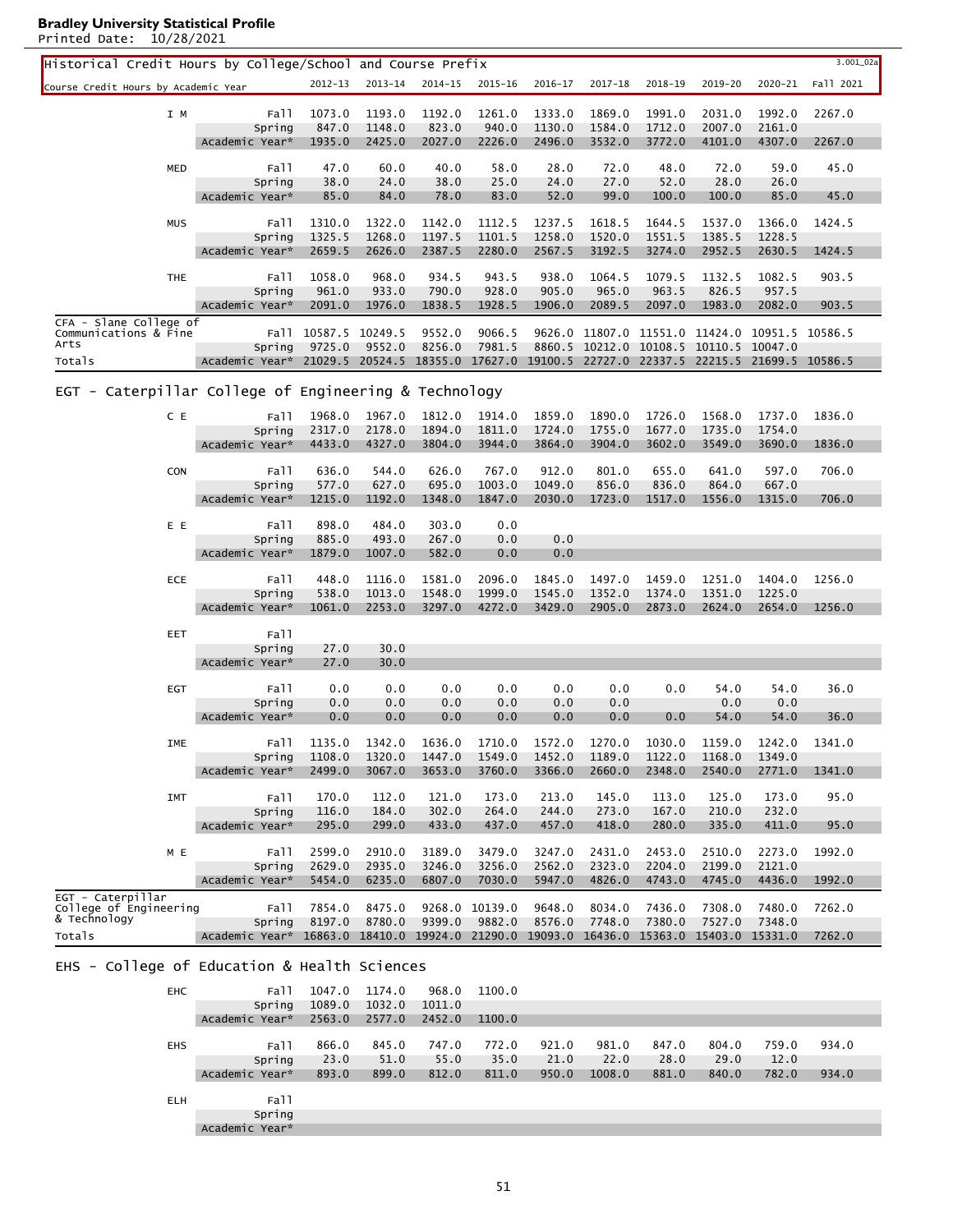| Historical Credit Hours by College/School and Course Prefix |                              |                  |                                                                                                                                                                                                                                                                                                                                                                                                                                                                                                                                                                                                                                                                                                                                                                                                                                                                                                                                                                                                                                                                                                                                                                                                                                                                                                                                                                                                                                                                                                                                                                                                                                                                                                                                                                                                                                                                                                                                                                                                                                                                                                                                                                                                                                                                                                                                                                                                                   |         |         |         |             |         |         |         | $3.001\_02a$ |
|-------------------------------------------------------------|------------------------------|------------------|-------------------------------------------------------------------------------------------------------------------------------------------------------------------------------------------------------------------------------------------------------------------------------------------------------------------------------------------------------------------------------------------------------------------------------------------------------------------------------------------------------------------------------------------------------------------------------------------------------------------------------------------------------------------------------------------------------------------------------------------------------------------------------------------------------------------------------------------------------------------------------------------------------------------------------------------------------------------------------------------------------------------------------------------------------------------------------------------------------------------------------------------------------------------------------------------------------------------------------------------------------------------------------------------------------------------------------------------------------------------------------------------------------------------------------------------------------------------------------------------------------------------------------------------------------------------------------------------------------------------------------------------------------------------------------------------------------------------------------------------------------------------------------------------------------------------------------------------------------------------------------------------------------------------------------------------------------------------------------------------------------------------------------------------------------------------------------------------------------------------------------------------------------------------------------------------------------------------------------------------------------------------------------------------------------------------------------------------------------------------------------------------------------------------|---------|---------|---------|-------------|---------|---------|---------|--------------|
|                                                             |                              | $2012 - 13$      | $2013 - 14$                                                                                                                                                                                                                                                                                                                                                                                                                                                                                                                                                                                                                                                                                                                                                                                                                                                                                                                                                                                                                                                                                                                                                                                                                                                                                                                                                                                                                                                                                                                                                                                                                                                                                                                                                                                                                                                                                                                                                                                                                                                                                                                                                                                                                                                                                                                                                                                                       | 2014-15 | 2015-16 | 2016-17 | $2017 - 18$ | 2018-19 | 2019-20 | 2020-21 | Fall 2021    |
| Course Credit Hours by Academic Year                        |                              |                  |                                                                                                                                                                                                                                                                                                                                                                                                                                                                                                                                                                                                                                                                                                                                                                                                                                                                                                                                                                                                                                                                                                                                                                                                                                                                                                                                                                                                                                                                                                                                                                                                                                                                                                                                                                                                                                                                                                                                                                                                                                                                                                                                                                                                                                                                                                                                                                                                                   |         |         |         |             |         |         |         |              |
| <b>ENC</b>                                                  | Fall                         |                  |                                                                                                                                                                                                                                                                                                                                                                                                                                                                                                                                                                                                                                                                                                                                                                                                                                                                                                                                                                                                                                                                                                                                                                                                                                                                                                                                                                                                                                                                                                                                                                                                                                                                                                                                                                                                                                                                                                                                                                                                                                                                                                                                                                                                                                                                                                                                                                                                                   |         |         | 1488.0  | 1927.0      | 2426.0  | 2561.0  | 2631.0  | 2953.0       |
|                                                             | Spring<br>Academic Year*     |                  |                                                                                                                                                                                                                                                                                                                                                                                                                                                                                                                                                                                                                                                                                                                                                                                                                                                                                                                                                                                                                                                                                                                                                                                                                                                                                                                                                                                                                                                                                                                                                                                                                                                                                                                                                                                                                                                                                                                                                                                                                                                                                                                                                                                                                                                                                                                                                                                                                   |         |         |         |             |         |         |         |              |
|                                                             |                              |                  |                                                                                                                                                                                                                                                                                                                                                                                                                                                                                                                                                                                                                                                                                                                                                                                                                                                                                                                                                                                                                                                                                                                                                                                                                                                                                                                                                                                                                                                                                                                                                                                                                                                                                                                                                                                                                                                                                                                                                                                                                                                                                                                                                                                                                                                                                                                                                                                                                   |         |         |         |             |         |         |         |              |
| ETE                                                         | Fall<br>Spring               | 4221.0<br>4277.0 |                                                                                                                                                                                                                                                                                                                                                                                                                                                                                                                                                                                                                                                                                                                                                                                                                                                                                                                                                                                                                                                                                                                                                                                                                                                                                                                                                                                                                                                                                                                                                                                                                                                                                                                                                                                                                                                                                                                                                                                                                                                                                                                                                                                                                                                                                                                                                                                                                   |         |         |         |             |         |         |         |              |
|                                                             | Academic Year*               | 9113.0           | 8462.0                                                                                                                                                                                                                                                                                                                                                                                                                                                                                                                                                                                                                                                                                                                                                                                                                                                                                                                                                                                                                                                                                                                                                                                                                                                                                                                                                                                                                                                                                                                                                                                                                                                                                                                                                                                                                                                                                                                                                                                                                                                                                                                                                                                                                                                                                                                                                                                                            | 7836.0  | 7241.0  | 6761.0  | 6644.0      | 6670.0  | 5995.0  | 5033.0  | 2433.0       |
| <b>FCS</b>                                                  | Fall                         | 1951.0           |                                                                                                                                                                                                                                                                                                                                                                                                                                                                                                                                                                                                                                                                                                                                                                                                                                                                                                                                                                                                                                                                                                                                                                                                                                                                                                                                                                                                                                                                                                                                                                                                                                                                                                                                                                                                                                                                                                                                                                                                                                                                                                                                                                                                                                                                                                                                                                                                                   |         |         |         |             |         |         |         |              |
|                                                             | Spring                       | 1960.0           | 1986.0                                                                                                                                                                                                                                                                                                                                                                                                                                                                                                                                                                                                                                                                                                                                                                                                                                                                                                                                                                                                                                                                                                                                                                                                                                                                                                                                                                                                                                                                                                                                                                                                                                                                                                                                                                                                                                                                                                                                                                                                                                                                                                                                                                                                                                                                                                                                                                                                            | 1983.0  | 2007.0  | 1801.5  | 1931.0      | 1776.0  | 1799.0  | 1880.0  |              |
|                                                             | Academic Year*               | 4270.0           | 4145.0                                                                                                                                                                                                                                                                                                                                                                                                                                                                                                                                                                                                                                                                                                                                                                                                                                                                                                                                                                                                                                                                                                                                                                                                                                                                                                                                                                                                                                                                                                                                                                                                                                                                                                                                                                                                                                                                                                                                                                                                                                                                                                                                                                                                                                                                                                                                                                                                            | 3832.0  | 4020.0  | 3794.5  | 3861.0      | 3638.0  | 3588.0  | 3575.0  | 1561.0       |
| H <sub>S</sub>                                              | Fall                         | 466.0            | 377.0                                                                                                                                                                                                                                                                                                                                                                                                                                                                                                                                                                                                                                                                                                                                                                                                                                                                                                                                                                                                                                                                                                                                                                                                                                                                                                                                                                                                                                                                                                                                                                                                                                                                                                                                                                                                                                                                                                                                                                                                                                                                                                                                                                                                                                                                                                                                                                                                             | 413.0   | 363.0   | 261.0   | 235.0       | 244.0   | 292.0   | 381.0   |              |
|                                                             | Spring                       | 361.0            | 414.0                                                                                                                                                                                                                                                                                                                                                                                                                                                                                                                                                                                                                                                                                                                                                                                                                                                                                                                                                                                                                                                                                                                                                                                                                                                                                                                                                                                                                                                                                                                                                                                                                                                                                                                                                                                                                                                                                                                                                                                                                                                                                                                                                                                                                                                                                                                                                                                                             | 237.0   | 268.0   | 187.0   | 208.0       | 318.0   | 372.0   |         |              |
|                                                             | Academic Year*               | 902.0            |                                                                                                                                                                                                                                                                                                                                                                                                                                                                                                                                                                                                                                                                                                                                                                                                                                                                                                                                                                                                                                                                                                                                                                                                                                                                                                                                                                                                                                                                                                                                                                                                                                                                                                                                                                                                                                                                                                                                                                                                                                                                                                                                                                                                                                                                                                                                                                                                                   |         |         |         |             |         |         |         |              |
| KHS                                                         | Fall                         |                  |                                                                                                                                                                                                                                                                                                                                                                                                                                                                                                                                                                                                                                                                                                                                                                                                                                                                                                                                                                                                                                                                                                                                                                                                                                                                                                                                                                                                                                                                                                                                                                                                                                                                                                                                                                                                                                                                                                                                                                                                                                                                                                                                                                                                                                                                                                                                                                                                                   |         |         |         |             |         |         |         | 554.0        |
|                                                             | Spring<br>Academic Year*     |                  |                                                                                                                                                                                                                                                                                                                                                                                                                                                                                                                                                                                                                                                                                                                                                                                                                                                                                                                                                                                                                                                                                                                                                                                                                                                                                                                                                                                                                                                                                                                                                                                                                                                                                                                                                                                                                                                                                                                                                                                                                                                                                                                                                                                                                                                                                                                                                                                                                   |         |         |         |             |         |         |         |              |
|                                                             |                              |                  |                                                                                                                                                                                                                                                                                                                                                                                                                                                                                                                                                                                                                                                                                                                                                                                                                                                                                                                                                                                                                                                                                                                                                                                                                                                                                                                                                                                                                                                                                                                                                                                                                                                                                                                                                                                                                                                                                                                                                                                                                                                                                                                                                                                                                                                                                                                                                                                                                   |         |         |         |             |         |         |         |              |
| <b>NUR</b>                                                  | Fall<br>Spring               | 2730.0<br>2913.0 |                                                                                                                                                                                                                                                                                                                                                                                                                                                                                                                                                                                                                                                                                                                                                                                                                                                                                                                                                                                                                                                                                                                                                                                                                                                                                                                                                                                                                                                                                                                                                                                                                                                                                                                                                                                                                                                                                                                                                                                                                                                                                                                                                                                                                                                                                                                                                                                                                   |         |         |         |             |         |         |         |              |
|                                                             | Academic Year*               | 5952.0           | 6077.0                                                                                                                                                                                                                                                                                                                                                                                                                                                                                                                                                                                                                                                                                                                                                                                                                                                                                                                                                                                                                                                                                                                                                                                                                                                                                                                                                                                                                                                                                                                                                                                                                                                                                                                                                                                                                                                                                                                                                                                                                                                                                                                                                                                                                                                                                                                                                                                                            | 5912.5  | 7251.0  |         |             |         |         |         | 5884.5       |
| P T                                                         | Fall                         | 792.0            |                                                                                                                                                                                                                                                                                                                                                                                                                                                                                                                                                                                                                                                                                                                                                                                                                                                                                                                                                                                                                                                                                                                                                                                                                                                                                                                                                                                                                                                                                                                                                                                                                                                                                                                                                                                                                                                                                                                                                                                                                                                                                                                                                                                                                                                                                                                                                                                                                   |         |         |         |             |         |         |         |              |
|                                                             | Spring                       | 960.0            | 960.0                                                                                                                                                                                                                                                                                                                                                                                                                                                                                                                                                                                                                                                                                                                                                                                                                                                                                                                                                                                                                                                                                                                                                                                                                                                                                                                                                                                                                                                                                                                                                                                                                                                                                                                                                                                                                                                                                                                                                                                                                                                                                                                                                                                                                                                                                                                                                                                                             | 1008.0  | 720.0   | 864.0   | 864.0       | 864.0   | 900.0   | 936.0   |              |
|                                                             | Academic Year*               | 2520.0           | 2520.0                                                                                                                                                                                                                                                                                                                                                                                                                                                                                                                                                                                                                                                                                                                                                                                                                                                                                                                                                                                                                                                                                                                                                                                                                                                                                                                                                                                                                                                                                                                                                                                                                                                                                                                                                                                                                                                                                                                                                                                                                                                                                                                                                                                                                                                                                                                                                                                                            | 2544.0  | 2274.0  | 2304.0  | 2544.0      | 2675.0  | 2781.0  | 2888.0  | 968.0        |
| $EHS - CO1 = Ge$<br>Education & Health                      |                              |                  |                                                                                                                                                                                                                                                                                                                                                                                                                                                                                                                                                                                                                                                                                                                                                                                                                                                                                                                                                                                                                                                                                                                                                                                                                                                                                                                                                                                                                                                                                                                                                                                                                                                                                                                                                                                                                                                                                                                                                                                                                                                                                                                                                                                                                                                                                                                                                                                                                   |         |         |         |             |         |         |         |              |
| Sciences                                                    |                              |                  |                                                                                                                                                                                                                                                                                                                                                                                                                                                                                                                                                                                                                                                                                                                                                                                                                                                                                                                                                                                                                                                                                                                                                                                                                                                                                                                                                                                                                                                                                                                                                                                                                                                                                                                                                                                                                                                                                                                                                                                                                                                                                                                                                                                                                                                                                                                                                                                                                   |         |         |         |             |         |         |         |              |
| Totals                                                      |                              |                  |                                                                                                                                                                                                                                                                                                                                                                                                                                                                                                                                                                                                                                                                                                                                                                                                                                                                                                                                                                                                                                                                                                                                                                                                                                                                                                                                                                                                                                                                                                                                                                                                                                                                                                                                                                                                                                                                                                                                                                                                                                                                                                                                                                                                                                                                                                                                                                                                                   |         |         |         |             |         |         |         |              |
| LAS - College of Liberal Arts & Sciences                    |                              |                  |                                                                                                                                                                                                                                                                                                                                                                                                                                                                                                                                                                                                                                                                                                                                                                                                                                                                                                                                                                                                                                                                                                                                                                                                                                                                                                                                                                                                                                                                                                                                                                                                                                                                                                                                                                                                                                                                                                                                                                                                                                                                                                                                                                                                                                                                                                                                                                                                                   |         |         |         |             |         |         |         |              |
| AAS                                                         | Fall                         | 60.0             |                                                                                                                                                                                                                                                                                                                                                                                                                                                                                                                                                                                                                                                                                                                                                                                                                                                                                                                                                                                                                                                                                                                                                                                                                                                                                                                                                                                                                                                                                                                                                                                                                                                                                                                                                                                                                                                                                                                                                                                                                                                                                                                                                                                                                                                                                                                                                                                                                   |         |         |         |             |         |         |         |              |
|                                                             | Spring                       | 54.0             | 60.0                                                                                                                                                                                                                                                                                                                                                                                                                                                                                                                                                                                                                                                                                                                                                                                                                                                                                                                                                                                                                                                                                                                                                                                                                                                                                                                                                                                                                                                                                                                                                                                                                                                                                                                                                                                                                                                                                                                                                                                                                                                                                                                                                                                                                                                                                                                                                                                                              |         | 0.0     | 3.0     | 3.0         | 3.0     | 81.0    | 0.0     |              |
|                                                             | Academic Year*               | 114.0            |                                                                                                                                                                                                                                                                                                                                                                                                                                                                                                                                                                                                                                                                                                                                                                                                                                                                                                                                                                                                                                                                                                                                                                                                                                                                                                                                                                                                                                                                                                                                                                                                                                                                                                                                                                                                                                                                                                                                                                                                                                                                                                                                                                                                                                                                                                                                                                                                                   | 51.0    |         | 66.0    |             | 72.0    | 222.0   | 201.0   | 180.0        |
| ANT                                                         | Fall                         |                  | 234.0                                                                                                                                                                                                                                                                                                                                                                                                                                                                                                                                                                                                                                                                                                                                                                                                                                                                                                                                                                                                                                                                                                                                                                                                                                                                                                                                                                                                                                                                                                                                                                                                                                                                                                                                                                                                                                                                                                                                                                                                                                                                                                                                                                                                                                                                                                                                                                                                             | 369.0   | 324.0   | 45.0    | 267.0       | 364.0   | 339.0   | 369.0   | 276.0        |
|                                                             | Spring<br>Academic Year*     |                  |                                                                                                                                                                                                                                                                                                                                                                                                                                                                                                                                                                                                                                                                                                                                                                                                                                                                                                                                                                                                                                                                                                                                                                                                                                                                                                                                                                                                                                                                                                                                                                                                                                                                                                                                                                                                                                                                                                                                                                                                                                                                                                                                                                                                                                                                                                                                                                                                                   |         |         | 117.0   |             |         |         |         |              |
|                                                             |                              |                  |                                                                                                                                                                                                                                                                                                                                                                                                                                                                                                                                                                                                                                                                                                                                                                                                                                                                                                                                                                                                                                                                                                                                                                                                                                                                                                                                                                                                                                                                                                                                                                                                                                                                                                                                                                                                                                                                                                                                                                                                                                                                                                                                                                                                                                                                                                                                                                                                                   |         |         |         |             |         |         |         |              |
| <b>AST</b>                                                  | Fall<br>Spring               | 189.0<br>105.0   |                                                                                                                                                                                                                                                                                                                                                                                                                                                                                                                                                                                                                                                                                                                                                                                                                                                                                                                                                                                                                                                                                                                                                                                                                                                                                                                                                                                                                                                                                                                                                                                                                                                                                                                                                                                                                                                                                                                                                                                                                                                                                                                                                                                                                                                                                                                                                                                                                   | 24.0    |         | 177.0   |             | 216.0   | 213.0   |         |              |
|                                                             | Academic Year*               | 330.0            | 240.0                                                                                                                                                                                                                                                                                                                                                                                                                                                                                                                                                                                                                                                                                                                                                                                                                                                                                                                                                                                                                                                                                                                                                                                                                                                                                                                                                                                                                                                                                                                                                                                                                                                                                                                                                                                                                                                                                                                                                                                                                                                                                                                                                                                                                                                                                                                                                                                                             | 126.0   | 219.0   | 321.0   | 306.0       | 390.0   | 402.0   | 450.0   | 171.0        |
|                                                             | Fall                         | 4009.0           |                                                                                                                                                                                                                                                                                                                                                                                                                                                                                                                                                                                                                                                                                                                                                                                                                                                                                                                                                                                                                                                                                                                                                                                                                                                                                                                                                                                                                                                                                                                                                                                                                                                                                                                                                                                                                                                                                                                                                                                                                                                                                                                                                                                                                                                                                                                                                                                                                   |         |         |         |             |         |         |         |              |
| BIO                                                         | Spring                       |                  |                                                                                                                                                                                                                                                                                                                                                                                                                                                                                                                                                                                                                                                                                                                                                                                                                                                                                                                                                                                                                                                                                                                                                                                                                                                                                                                                                                                                                                                                                                                                                                                                                                                                                                                                                                                                                                                                                                                                                                                                                                                                                                                                                                                                                                                                                                                                                                                                                   | 2868.0  |         | 3337.0  | 3105.0      | 3220.0  | 2955.0  | 2981.0  |              |
|                                                             | Academic Year*               |                  |                                                                                                                                                                                                                                                                                                                                                                                                                                                                                                                                                                                                                                                                                                                                                                                                                                                                                                                                                                                                                                                                                                                                                                                                                                                                                                                                                                                                                                                                                                                                                                                                                                                                                                                                                                                                                                                                                                                                                                                                                                                                                                                                                                                                                                                                                                                                                                                                                   | 6602.0  |         | 6799.0  | 6888.0      | 6659.0  | 6335.0  | 6401.5  | 2777.0       |
| <b>BMS</b>                                                  | Fall                         |                  |                                                                                                                                                                                                                                                                                                                                                                                                                                                                                                                                                                                                                                                                                                                                                                                                                                                                                                                                                                                                                                                                                                                                                                                                                                                                                                                                                                                                                                                                                                                                                                                                                                                                                                                                                                                                                                                                                                                                                                                                                                                                                                                                                                                                                                                                                                                                                                                                                   |         |         |         | 138.0       | 143.0   | 236.0   | 352.0   | 307.0        |
|                                                             | Spring                       |                  |                                                                                                                                                                                                                                                                                                                                                                                                                                                                                                                                                                                                                                                                                                                                                                                                                                                                                                                                                                                                                                                                                                                                                                                                                                                                                                                                                                                                                                                                                                                                                                                                                                                                                                                                                                                                                                                                                                                                                                                                                                                                                                                                                                                                                                                                                                                                                                                                                   |         |         |         | 40.0        | 34.0    | 66.0    | 81.0    |              |
|                                                             | Academic Year*               |                  |                                                                                                                                                                                                                                                                                                                                                                                                                                                                                                                                                                                                                                                                                                                                                                                                                                                                                                                                                                                                                                                                                                                                                                                                                                                                                                                                                                                                                                                                                                                                                                                                                                                                                                                                                                                                                                                                                                                                                                                                                                                                                                                                                                                                                                                                                                                                                                                                                   |         |         |         |             |         |         |         |              |
| <b>CHM</b>                                                  | Fall                         | 3910.0           | 3692.0                                                                                                                                                                                                                                                                                                                                                                                                                                                                                                                                                                                                                                                                                                                                                                                                                                                                                                                                                                                                                                                                                                                                                                                                                                                                                                                                                                                                                                                                                                                                                                                                                                                                                                                                                                                                                                                                                                                                                                                                                                                                                                                                                                                                                                                                                                                                                                                                            | 3205.5  | 3083.5  | 3243.0  | 3481.0      | 3093.0  | 3348.0  | 3170.0  | 2982.0       |
|                                                             | Spring<br>Academic Year*     | 2942.0<br>7025.0 |                                                                                                                                                                                                                                                                                                                                                                                                                                                                                                                                                                                                                                                                                                                                                                                                                                                                                                                                                                                                                                                                                                                                                                                                                                                                                                                                                                                                                                                                                                                                                                                                                                                                                                                                                                                                                                                                                                                                                                                                                                                                                                                                                                                                                                                                                                                                                                                                                   |         |         |         |             |         |         |         |              |
|                                                             |                              |                  |                                                                                                                                                                                                                                                                                                                                                                                                                                                                                                                                                                                                                                                                                                                                                                                                                                                                                                                                                                                                                                                                                                                                                                                                                                                                                                                                                                                                                                                                                                                                                                                                                                                                                                                                                                                                                                                                                                                                                                                                                                                                                                                                                                                                                                                                                                                                                                                                                   |         |         |         |             |         |         |         |              |
| <b>CIS</b>                                                  | Fall<br>Spring               | 315.0<br>407.0   |                                                                                                                                                                                                                                                                                                                                                                                                                                                                                                                                                                                                                                                                                                                                                                                                                                                                                                                                                                                                                                                                                                                                                                                                                                                                                                                                                                                                                                                                                                                                                                                                                                                                                                                                                                                                                                                                                                                                                                                                                                                                                                                                                                                                                                                                                                                                                                                                                   |         |         |         |             |         |         |         |              |
|                                                             | Academic Year*               | 852.0            | 1327.0                                                                                                                                                                                                                                                                                                                                                                                                                                                                                                                                                                                                                                                                                                                                                                                                                                                                                                                                                                                                                                                                                                                                                                                                                                                                                                                                                                                                                                                                                                                                                                                                                                                                                                                                                                                                                                                                                                                                                                                                                                                                                                                                                                                                                                                                                                                                                                                                            | 1608.0  | 1545.0  | 1444.0  | 1229.0      | 938.0   | 1384.0  | 940.0   | 627.0        |
| CIV                                                         | Fall                         | 1800.0           |                                                                                                                                                                                                                                                                                                                                                                                                                                                                                                                                                                                                                                                                                                                                                                                                                                                                                                                                                                                                                                                                                                                                                                                                                                                                                                                                                                                                                                                                                                                                                                                                                                                                                                                                                                                                                                                                                                                                                                                                                                                                                                                                                                                                                                                                                                                                                                                                                   |         |         |         |             |         |         |         |              |
|                                                             | Spring                       | 1449.0           | 1509.0                                                                                                                                                                                                                                                                                                                                                                                                                                                                                                                                                                                                                                                                                                                                                                                                                                                                                                                                                                                                                                                                                                                                                                                                                                                                                                                                                                                                                                                                                                                                                                                                                                                                                                                                                                                                                                                                                                                                                                                                                                                                                                                                                                                                                                                                                                                                                                                                            | 1413.0  | 918.0   | 1059.0  | 744.0       | 447.0   | 567.0   | 270.0   |              |
|                                                             | Academic Year*               | 3273.0           | 3306.0                                                                                                                                                                                                                                                                                                                                                                                                                                                                                                                                                                                                                                                                                                                                                                                                                                                                                                                                                                                                                                                                                                                                                                                                                                                                                                                                                                                                                                                                                                                                                                                                                                                                                                                                                                                                                                                                                                                                                                                                                                                                                                                                                                                                                                                                                                                                                                                                            | 3018.0  | 1995.0  | 2136.0  | 1374.0      | 1233.0  | 1314.0  | 849.0   | 408.0        |
| <b>CJS</b>                                                  | Fall                         | 372.0            | 379.0                                                                                                                                                                                                                                                                                                                                                                                                                                                                                                                                                                                                                                                                                                                                                                                                                                                                                                                                                                                                                                                                                                                                                                                                                                                                                                                                                                                                                                                                                                                                                                                                                                                                                                                                                                                                                                                                                                                                                                                                                                                                                                                                                                                                                                                                                                                                                                                                             | 295.0   | 213.0   | 207.0   | 249.0       |         |         |         |              |
|                                                             | Spring                       | 418.0            | 273.0                                                                                                                                                                                                                                                                                                                                                                                                                                                                                                                                                                                                                                                                                                                                                                                                                                                                                                                                                                                                                                                                                                                                                                                                                                                                                                                                                                                                                                                                                                                                                                                                                                                                                                                                                                                                                                                                                                                                                                                                                                                                                                                                                                                                                                                                                                                                                                                                             | 133.0   | 123.0   | 172.0   | 183.0       |         |         |         |              |
|                                                             | Academic Year*               | 827.0            |                                                                                                                                                                                                                                                                                                                                                                                                                                                                                                                                                                                                                                                                                                                                                                                                                                                                                                                                                                                                                                                                                                                                                                                                                                                                                                                                                                                                                                                                                                                                                                                                                                                                                                                                                                                                                                                                                                                                                                                                                                                                                                                                                                                                                                                                                                                                                                                                                   |         |         |         |             |         |         |         |              |
| <b>CRM</b>                                                  | Fall                         |                  |                                                                                                                                                                                                                                                                                                                                                                                                                                                                                                                                                                                                                                                                                                                                                                                                                                                                                                                                                                                                                                                                                                                                                                                                                                                                                                                                                                                                                                                                                                                                                                                                                                                                                                                                                                                                                                                                                                                                                                                                                                                                                                                                                                                                                                                                                                                                                                                                                   |         |         |         |             | 301.0   | 303.0   | 358.0   | 333.0        |
|                                                             | Spring<br>Academic Year*     |                  |                                                                                                                                                                                                                                                                                                                                                                                                                                                                                                                                                                                                                                                                                                                                                                                                                                                                                                                                                                                                                                                                                                                                                                                                                                                                                                                                                                                                                                                                                                                                                                                                                                                                                                                                                                                                                                                                                                                                                                                                                                                                                                                                                                                                                                                                                                                                                                                                                   |         |         |         |             | 537.0   | 520.0   | 721.0   | 333.0        |
|                                                             |                              |                  | 853.0<br>1520.0<br>1966.0<br>2342.0<br>2507.0<br>2689.0<br>1156.0<br>3314.0<br>4230.0<br>5013.0<br>5387.0<br>5559.0<br>2953.0<br>4043.0<br>3751.0<br>3500.0<br>3265.0<br>3089.0<br>3224.0<br>3049.0<br>2587.0<br>2433.0<br>3789.0<br>3543.0<br>3217.0<br>3070.0<br>3127.0<br>2728.0<br>2310.0<br>3139.0<br>1844.0<br>1678.0<br>1761.0<br>1665.0<br>1673.0<br>1675.0<br>1604.0<br>1561.0<br>1562.0<br>646.0<br>443.0<br>667.0<br>818.0<br>662.0<br>448.0<br>571.0<br>381.0<br>540.0<br>540.0<br>554.0<br>2852.0<br>2738.0<br>2937.0<br>4590.0<br>6600.0<br>7134.0<br>6973.5<br>6894.0<br>5884.5<br>2958.0<br>2910.5<br>6566.0<br>7802.0<br>3941.0<br>4843.0<br>7619.5<br>6745.5<br>9855.0 13402.0 14984.0 14741.0 13843.5<br>792.0<br>792.0<br>786.0<br>863.0<br>903.0<br>968.0<br>864.0<br>864.0<br>934.0<br>Fall 12073.0 11927.0 11087.0 11219.0 13054.0 15369.0 16413.0 16186.5 15748.0 15287.5<br>Spring 11583.0 11190.0 10747.5 11041.0 12306.5 14684.0 16269.0 15954.5 15112.5<br>Academic Year* 26213.0 25498.0 24050.5 24499.0 27426.5 32132.0 34432.0 33999.0 32601.5 15287.5<br>63.0<br>60.0<br>69.0<br>141.0<br>201.0<br>180.0<br>30.0<br>51.0<br>63.0<br>90.0<br>63.0<br>63.0<br>261.0<br>345.0<br>219.0<br>267.0<br>246.0<br>177.0<br>276.0<br>543.0<br>537.0<br>516.0<br>495.0<br>714.0<br>195.0<br>610.0<br>645.0<br>276.0<br>132.0<br>99.0<br>168.0<br>198.0<br>171.0<br>99.0<br>93.0<br>102.0<br>111.0<br>135.0<br>159.0<br>177.0<br>210.0<br>3526.0<br>3416.0<br>3040.0<br>3438.0<br>3060.0<br>3058.0<br>3164.0<br>3861.0<br>2777.0<br>3514.0 3589.0<br>3447.0<br>7647.0 7735.0<br>7253.0<br>178.0<br>177.0<br>302.0<br>436.0<br>307.0<br>2269.0<br>2611.0<br>2784.5<br>2411.0<br>2738.0<br>2911.5<br>2781.0<br>2643.0<br>6142.0<br>6023.0<br>6130.0<br>5858.0<br>2982.0<br>6736.5<br>5872.5<br>5574.5<br>6543.5<br>484.0<br>582.0<br>639.0<br>658.0<br>582.0<br>444.0<br>468.0<br>555.0<br>627.0<br>588.0<br>669.0<br>633.0<br>621.0<br>596.0<br>440.0<br>841.0<br>328.0<br>1776.0<br>1041.0<br>1020.0<br>558.0<br>726.0<br>717.0<br>537.0<br>408.0<br>1581.0<br>746.0<br>484.0<br>392.0<br>397.0<br>456.0<br>184.0<br>169.0<br>317.0<br>1132.0<br>2032.0<br>1875.0<br>1694.0<br>1526.0<br>1357.0<br>1701.0<br>1773.0<br>1976.0<br>1272.0<br>1919.0<br>1828.0<br>1587.0<br>1250.0<br>1825.0<br>1921.0<br>1474.0<br>4819.0<br>4659.0<br>3891.0<br>2939.0<br>2924.0<br>3661.0<br>3784.0<br>1976.0 |         |         |         |             |         |         |         |              |
| CS                                                          | Fall<br>Spring               | 660.0<br>790.0   |                                                                                                                                                                                                                                                                                                                                                                                                                                                                                                                                                                                                                                                                                                                                                                                                                                                                                                                                                                                                                                                                                                                                                                                                                                                                                                                                                                                                                                                                                                                                                                                                                                                                                                                                                                                                                                                                                                                                                                                                                                                                                                                                                                                                                                                                                                                                                                                                                   |         |         |         |             |         |         |         |              |
|                                                             | Academic Year* 1742.0 3199.0 |                  |                                                                                                                                                                                                                                                                                                                                                                                                                                                                                                                                                                                                                                                                                                                                                                                                                                                                                                                                                                                                                                                                                                                                                                                                                                                                                                                                                                                                                                                                                                                                                                                                                                                                                                                                                                                                                                                                                                                                                                                                                                                                                                                                                                                                                                                                                                                                                                                                                   |         |         |         |             |         |         |         |              |

L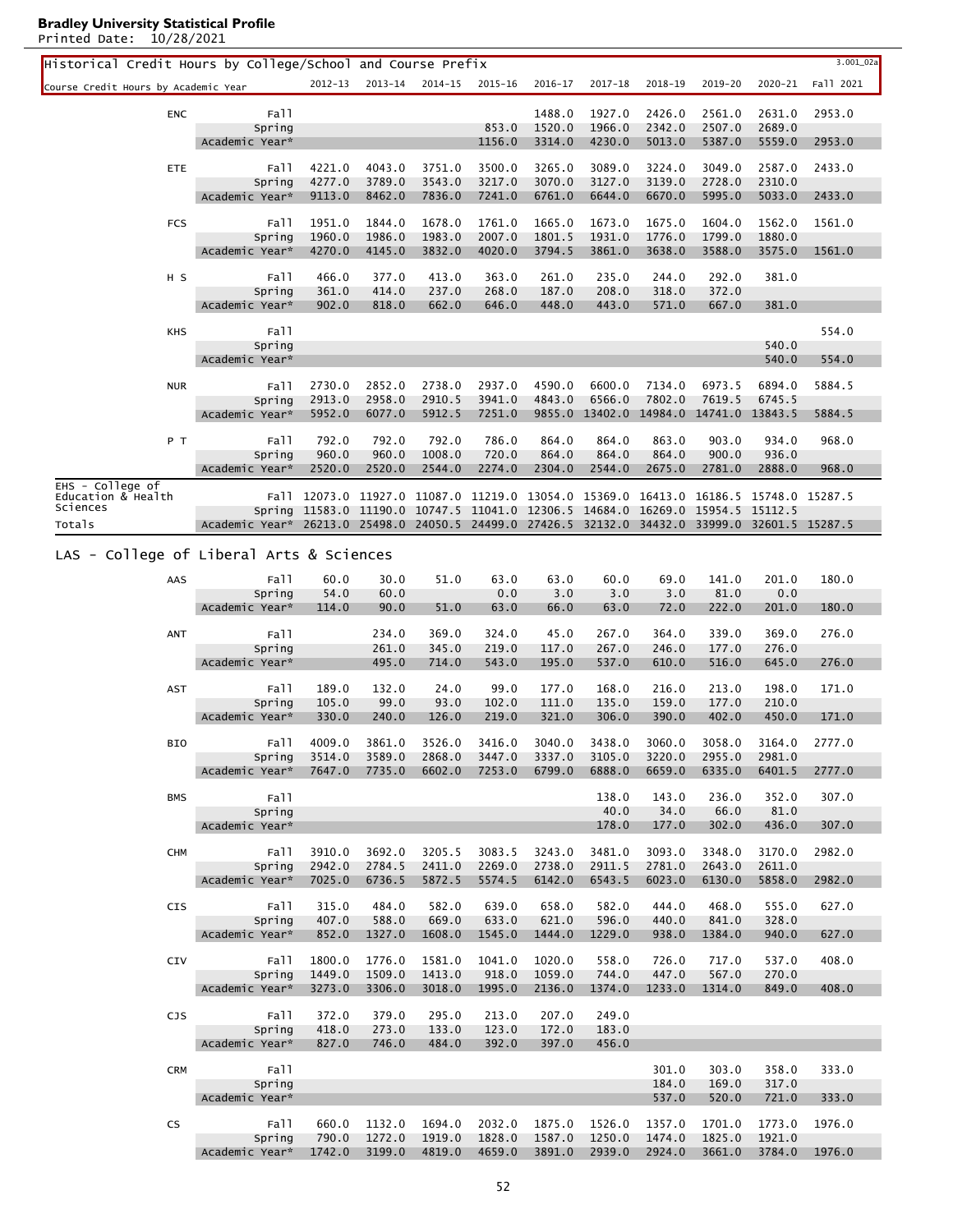l.

| Historical Credit Hours by College/School and Course Prefix |                          |                  |                  |                  |                  |                  |                  |                  |                  |                  | 3.001_02a |
|-------------------------------------------------------------|--------------------------|------------------|------------------|------------------|------------------|------------------|------------------|------------------|------------------|------------------|-----------|
| Course Credit Hours by Academic Year                        |                          | 2012-13          | 2013-14          | 2014-15          | 2015-16          | 2016-17          | 2017-18          | 2018-19          | 2019-20          | 2020-21          | Fall 2021 |
|                                                             |                          |                  |                  |                  |                  |                  |                  |                  |                  |                  |           |
| ENG                                                         | Fall<br>Spring           | 4498.0<br>3990.0 | 4613.0<br>3838.0 | 4105.0<br>3994.0 | 4181.0<br>3643.0 | 4708.0<br>3929.0 | 4609.0<br>3889.0 | 4380.0<br>3799.0 | 4447.0<br>3955.0 | 4191.0<br>3518.0 | 4453.0    |
|                                                             | Academic Year*           | 9213.0           | 9224.0           | 8810.0           | 8587.0           | 9329.0           | 9116.0           | 8857.0           | 8911.0           | 8153.0           | 4453.0    |
| <b>ENS</b>                                                  | Fall                     |                  |                  |                  | 3.0              |                  | 22.0             | 24.0             | 56.0             | 17.0             | 184.0     |
|                                                             | Spring                   |                  |                  | 3.0              |                  | 5.0              | 35.0             | 2.0              | 161.0            | 228.0            |           |
|                                                             | Academic Year*           |                  |                  | 3.0              | 3.0              | 5.0              | 57.0             | 26.0             | 217.0            | 245.0            | 184.0     |
| <b>FLA</b>                                                  | Fall                     | 45.0             | 15.0             |                  |                  |                  |                  |                  |                  |                  |           |
|                                                             | Spring                   | 35.0             | 10.0             |                  |                  |                  |                  |                  |                  |                  |           |
|                                                             | Academic Year*           | 80.0             | 25.0             |                  |                  |                  |                  |                  |                  |                  |           |
| <b>FLC</b>                                                  | Fall                     | 35.0             | 40.0             | 25.0             | 44.0             |                  |                  |                  |                  |                  |           |
|                                                             | Spring<br>Academic Year* | 10.0<br>45.0     | 40.0<br>80.0     | 25.0             | 44.0             |                  |                  |                  |                  |                  |           |
|                                                             |                          |                  |                  |                  |                  |                  |                  |                  |                  |                  |           |
| <b>FLF</b>                                                  | Fall<br>Spring           | 204.0<br>138.0   | 157.0<br>118.0   | 111.0<br>101.0   | 129.0            |                  |                  |                  |                  |                  |           |
|                                                             | Academic Year*           | 342.0            | 293.0            | 214.0            | 129.0            |                  |                  |                  |                  |                  |           |
| <b>FLG</b>                                                  | Fall                     | 103.0            | 87.0             | 75.0             | 75.0             |                  |                  |                  |                  |                  |           |
|                                                             | Spring                   | 99.0             | 76.0             | 66.0             |                  |                  |                  |                  |                  |                  |           |
|                                                             | Academic Year*           | 202.0            | 178.0            | 141.0            | 75.0             |                  |                  |                  |                  |                  |           |
| <b>FLH</b>                                                  | Fall                     | 36.0             | 15.0             |                  |                  |                  |                  |                  |                  |                  |           |
|                                                             | Spring<br>Academic Year* | 24.0<br>60.0     | 15.0             |                  |                  |                  |                  |                  |                  |                  |           |
|                                                             |                          |                  |                  |                  |                  |                  |                  |                  |                  |                  |           |
| <b>FLL</b>                                                  | Fall<br>Spring           | 0.0<br>30.0      | 0.0<br>24.0      | 0.0<br>12.0      |                  |                  |                  |                  |                  |                  |           |
|                                                             | Academic Year*           | 30.0             | 24.0             | 12.0             |                  |                  |                  |                  |                  |                  |           |
|                                                             |                          | 815.0            |                  | 724.0            | 735.0            |                  |                  |                  |                  |                  |           |
| <b>FLS</b>                                                  | Fall<br>Spring           | 636.0            | 872.0<br>679.0   | 588.0            |                  |                  |                  |                  |                  |                  |           |
|                                                             | Academic Year*           | 1451.0           | 1572.0           | 1360.0           | 735.0            |                  |                  |                  |                  |                  |           |
| <b>GES</b>                                                  | Fall                     | 162.0            | 127.0            | 123.0            | 186.0            | 72.0             | 309.0            | 260.0            | 387.0            | 208.0            | 121.0     |
|                                                             | Spring                   | 332.0            | 110.0            | 203.0            | 111.0            | 165.0            | 252.0            | 284.0            | 240.0            | 225.0            |           |
|                                                             | Academic Year*           | 494.0            | 237.0            | 332.0            | 297.0            | 270.0            | 588.0            | 544.0            | 627.0            | 433.0            | 121.0     |
| <b>HIS</b>                                                  | Fall                     | 1258.0           | 1270.0           | 945.0            | 912.0            | 966.0            | 1010.0           | 1026.0           | 946.0            | 1041.0           | 639.0     |
|                                                             | Spring<br>Academic Year* | 1299.0<br>2830.0 | 1449.0<br>2977.0 | 1330.0<br>2528.0 | 857.0<br>1996.0  | 971.0<br>2109.0  | 895.0<br>2043.0  | 815.0<br>1968.0  | 1220.0<br>2322.0 | 1190.0<br>2417.0 | 639.0     |
|                                                             |                          |                  |                  |                  |                  |                  |                  |                  |                  |                  |           |
| I S                                                         | Fall<br>Spring           | 585.0<br>617.0   | 422.0<br>390.0   | 491.0<br>492.0   | 520.0<br>580.0   | 632.0<br>648.0   | 665.0<br>703.0   | 601.0<br>705.0   | 528.0<br>675.0   | 753.0<br>904.0   | 798.0     |
|                                                             | Academic Year*           | 1205.0           | 812.0            | 986.0            | 1100.0           | 1280.0           | 1368.0           | 1315.0           | 1206.0           | 1657.0           | 798.0     |
| LAS                                                         | Fall                     | 69.0             | 45.0             | 50.0             | 57.0             | 26.0             | 161.0            | 332.0            | 424.0            | 693.0            | 755.0     |
|                                                             | Spring                   | 73.0             | 65.0             | 78.0             | 33.0             | 22.0             | 105.0            | 159.0            | 44.0             | 102.0            |           |
|                                                             | Academic Year*           | 160.0            | 145.0            | 155.0            | 105.0            | 70.0             | 298.0            | 516.0            | 498.0            | 829.0            | 755.0     |
| M S                                                         | Fall                     | 72.0             | 54.0             | 30.0             | 43.0             | 46.0             | 51.0             | 38.0             | 47.0             | 37.0             | 41.0      |
|                                                             | Spring<br>Academic Year* | 49.0<br>121.0    | 54.0<br>108.0    | 38.0<br>68.0     | 47.0<br>90.0     | 43.0<br>89.0     | 43.0<br>94.0     | 34.0<br>75.0     | 37.0<br>84.0     | 42.0<br>79.0     | 41.0      |
|                                                             |                          |                  |                  |                  |                  |                  |                  |                  |                  |                  |           |
| <b>MLS</b>                                                  | Fall<br>Spring           | 3.0<br>3.0       |                  |                  |                  |                  |                  |                  |                  |                  |           |
|                                                             | Academic Year*           | 6.0              |                  |                  |                  |                  |                  |                  |                  |                  |           |
| <b>MTH</b>                                                  | Fall                     | 4507.0           | 4766.0           | 4268.0           | 3960.0           | 4453.0           | 4453.0           | 4320.0           | 4631.0           | 4403.0           | 4100.0    |
|                                                             | Spring                   | 3029.0           | 3131.0           | 2917.0           | 2582.0           | 3001.0           | 3690.0           | 3426.0           | 3536.0           | 3431.0           |           |
|                                                             | Academic Year*           | 7711.0           | 8035.0           | 7368.0           | 6657.0           | 7526.0           | 8388.0           | 7875.0           | 8388.0           | 8035.0           | 4100.0    |
| <b>NEU</b>                                                  | Fall                     |                  |                  |                  | 0.0              | 3.0              | 0.0              | 1.0              | 3.0              | 0.0              |           |
|                                                             | Spring                   |                  |                  |                  | 2.0              | 3.0              | 8.0              | 5.0              | 3.0              |                  |           |
|                                                             | Academic Year*           |                  |                  |                  | 2.0              | 6.0              | 8.0              | 7.0              | 6.0              | 0.0              |           |
| PHL                                                         | Fall                     | 532.0            | 564.0            | 480.0            | 312.0            | 489.0            | 521.0            | 654.0            | 474.0            | 828.0            | 648.0     |
|                                                             | Spring<br>Academic Year* | 579.0<br>1165.0  | 709.0<br>1312.0  | 441.0<br>939.0   | 516.0<br>858.0   | 633.0<br>1122.0  | 608.0<br>1132.0  | 525.0<br>1179.0  | 606.0<br>1080.0  | 519.0<br>1347.0  | 648.0     |
|                                                             |                          |                  |                  |                  |                  |                  |                  |                  |                  |                  |           |
| PHY                                                         | Fall<br>Spring           | 1340.0<br>1511.0 | 1388.0<br>1349.0 | 1259.0<br>1125.0 | 1011.0<br>999.0  | 959.0<br>969.0   | 999.0<br>996.0   | 1048.0<br>1100.0 | 1100.0<br>904.0  | 898.0<br>1025.0  | 926.0     |
|                                                             | Academic Year* 2976.0    |                  | 2869.0           | 2588.0           | 2130.0           | 2064.0           |                  | 2102.0 2232.0    |                  | 2236.0 2063.0    | 926.0     |

-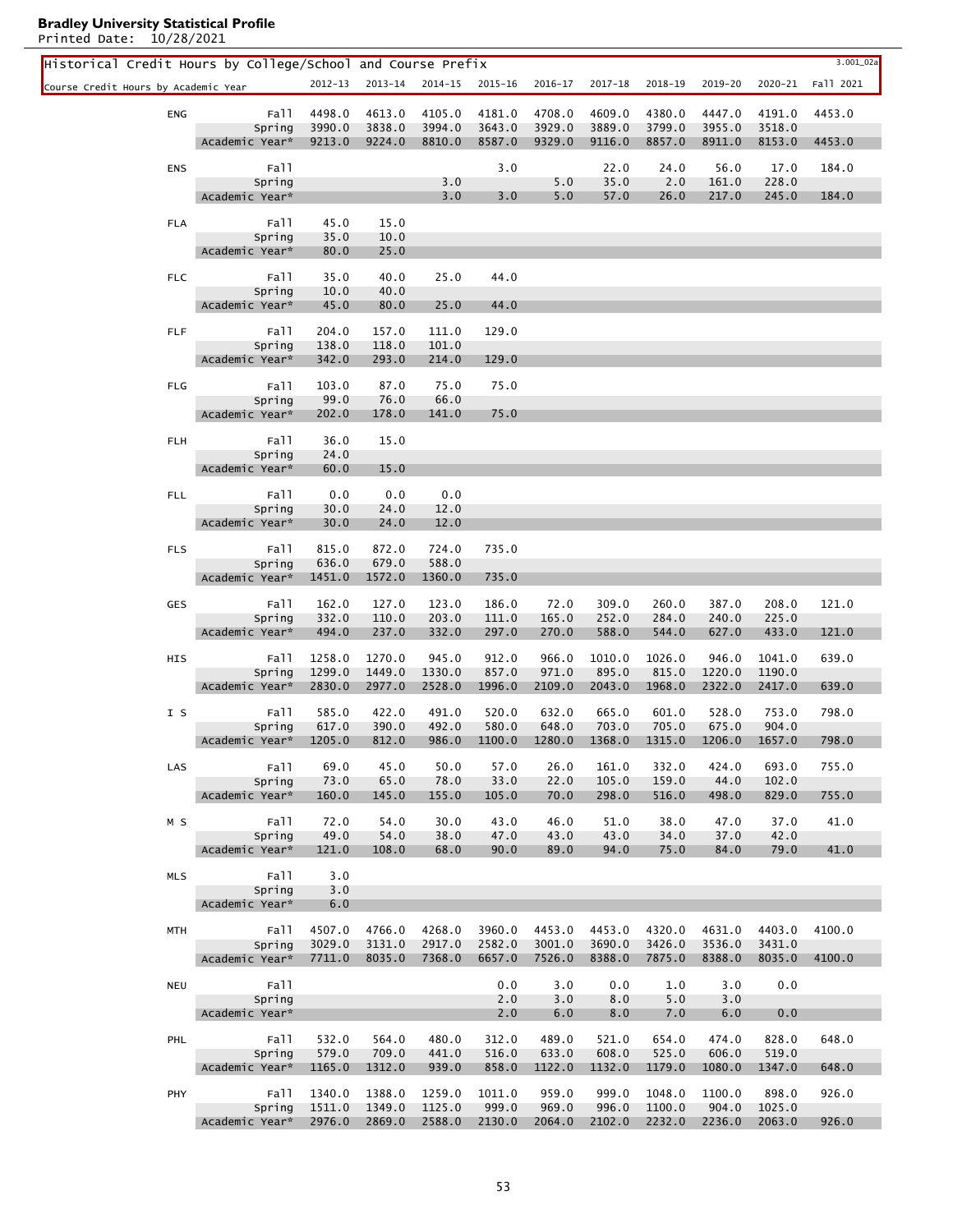| Historical Credit Hours by College/School and Course Prefix |                                                                                                |                  |                  |                                                                                      |                  |                  |                  |                  |                  |                  | 3.001_02a |
|-------------------------------------------------------------|------------------------------------------------------------------------------------------------|------------------|------------------|--------------------------------------------------------------------------------------|------------------|------------------|------------------|------------------|------------------|------------------|-----------|
| Course Credit Hours by Academic Year                        |                                                                                                |                  | 2012-13 2013-14  | 2014-15                                                                              | 2015-16          | 2016-17          | $2017 - 18$      | 2018-19          | 2019-20          | 2020-21          | Fall 2021 |
| <b>PLS</b>                                                  | Fall                                                                                           | 1227.0           | 1042.0           | 892.0                                                                                | 855.0            | 735.0            | 965.0            | 1026.0           | 1157.0           | 1090.0           | 1059.0    |
|                                                             | Spring                                                                                         | 948.0            | 1002.0           | 796.0                                                                                | 703.0            | 784.0            | 922.0            | 1032.0           | 918.0            | 1329.0           |           |
|                                                             | Academic Year*                                                                                 | 2201.0           | 2065.0           | 1695.0                                                                               | 1567.0           | 1561.0           | 1938.0           | 2097.0           | 2117.0           | 2446.0           | 1059.0    |
| PLW                                                         | Fall                                                                                           | 2.0              |                  |                                                                                      |                  |                  |                  |                  |                  |                  |           |
|                                                             | Spring                                                                                         | 90.0             |                  |                                                                                      |                  |                  |                  |                  |                  |                  |           |
|                                                             | Academic Year*                                                                                 | 94.0             |                  |                                                                                      |                  |                  |                  |                  |                  |                  |           |
| <b>PSY</b>                                                  | Fall                                                                                           | 2623.0           | 2610.0           | 2533.0                                                                               | 2374.0           | 2235.0           | 2393.0           | 2600.0           | 2562.0           | 3113.0           | 2868.0    |
|                                                             | Spring                                                                                         | 2103.0           | 2470.0           | 2437.0                                                                               | 2131.0           | 2146.0           | 2144.0           | 2352.0           | 2645.0           | 2712.0           |           |
|                                                             | Academic Year*                                                                                 | 4917.0           | 5269.0           | 5162.0                                                                               | 4715.0           | 4556.0           | 4684.0           | 5081.0           | 5363.0           | 5947.0           | 2868.0    |
| <b>RLS</b>                                                  | Fall                                                                                           | 654.0            | 717.0            | 906.0                                                                                | 927.0            | 819.0            | 867.0            | 714.0            | 387.0            | 849.0            | 504.0     |
|                                                             | Spring                                                                                         | 730.0            | 450.0            | 585.0                                                                                | 705.0            | 726.0            | 692.0            | 735.0            | 714.0            | 534.0            |           |
|                                                             | Academic Year*                                                                                 | 1450.0           | 1243.0           | 1635.0                                                                               | 1719.0           | 1629.0           | 1652.0           | 1524.0           | 1194.0           | 1488.0           | 504.0     |
| S W                                                         | Fall                                                                                           | 471.0            | 577.0            | 546.0                                                                                | 503.0            | 375.0            | 378.0            | 511.0            | 580.0            | 482.0            | 403.0     |
|                                                             | Spring                                                                                         | 514.0            | 692.0            | 565.0                                                                                | 546.0            | 486.0            | 538.0            | 552.0            | 612.0            | 618.0            |           |
|                                                             | Academic Year*                                                                                 | 1093.0           | 1386.0           | 1213.0                                                                               | 1142.0           | 883.0            | 997.0            | 1099.0           | 1243.0           | 1148.0           | 403.0     |
| SCI                                                         | Fall                                                                                           | 172.0            | 176.0            | 180.0                                                                                | 172.0            | 144.0            |                  | 188.0            | 138.0            | 146.0            | 142.0     |
|                                                             | Spring                                                                                         | 180.0            | 208.0            | 156.0                                                                                | 153.0            | 201.0            | 144.0<br>167.0   | 148.0            | 186.0            | 162.0            |           |
|                                                             | Academic Year*                                                                                 | 352.0            | 384.0            | 336.0                                                                                | 325.0            | 345.0            | 320.0            | 348.0            | 324.0            | 311.5            | 142.0     |
|                                                             |                                                                                                |                  |                  |                                                                                      |                  |                  |                  |                  |                  |                  |           |
| SOC                                                         | Fall<br>Spring                                                                                 | 2076.0<br>1955.0 | 1656.0<br>1531.0 | 1641.0<br>1580.0                                                                     | 1259.0<br>1229.0 | 1337.0<br>1267.0 | 1391.0<br>1348.0 | 1425.0<br>1452.0 | 1533.0<br>1419.0 | 1410.0<br>1248.0 | 1437.0    |
|                                                             | Academic Year*                                                                                 | 4220.0           | 3332.0           | 3341.0                                                                               | 2602.0           | 2691.0           | 2820.0           | 2994.0           | 3046.0           | 2775.0           | 1437.0    |
|                                                             |                                                                                                |                  |                  |                                                                                      |                  |                  |                  |                  |                  |                  |           |
| WGS                                                         | Fall                                                                                           |                  |                  |                                                                                      | 9.0              | 70.0<br>45.0     | 71.0<br>30.0     | 82.0<br>48.0     | 214.0<br>102.0   | 186.0<br>148.0   | 252.0     |
|                                                             | Spring<br>Academic Year*                                                                       |                  |                  |                                                                                      | 9.0              | 115.0            | 101.0            | 130.0            | 319.0            | 334.0            | 252.0     |
|                                                             |                                                                                                |                  |                  |                                                                                      |                  |                  |                  |                  |                  |                  |           |
| <b>WLA</b>                                                  | Fall                                                                                           |                  |                  |                                                                                      |                  |                  | 36.0             | 28.0             | 32.0             |                  | 24.0      |
|                                                             | Spring<br>Academic Year*                                                                       |                  |                  |                                                                                      |                  |                  | 24.0<br>60.0     | 29.0<br>57.0     | 20.0<br>52.0     |                  | 24.0      |
|                                                             |                                                                                                |                  |                  |                                                                                      |                  |                  |                  |                  |                  |                  |           |
| <b>WLC</b>                                                  | Fall                                                                                           |                  |                  |                                                                                      |                  | 72.0             | 52.0             | 56.0             | 80.0             |                  | 36.0      |
|                                                             | Spring<br>Academic Year*                                                                       |                  |                  |                                                                                      | 24.0<br>24.0     | 51.0<br>123.0    | 34.0<br>86.0     | 40.0<br>96.0     | 16.0<br>96.0     |                  | 36.0      |
|                                                             |                                                                                                |                  |                  |                                                                                      |                  |                  |                  |                  |                  |                  |           |
| <b>WLF</b>                                                  | Fall                                                                                           |                  |                  |                                                                                      |                  | 164.0            | 186.0            | 239.0            | 299.0            | 208.0            | 166.0     |
|                                                             | Spring                                                                                         |                  |                  |                                                                                      | 90.0             | 116.0            | 129.0            | 195.0            | 175.0            | 142.0            |           |
|                                                             | Academic Year*                                                                                 |                  |                  |                                                                                      | 92.0             | 292.0            | 315.0            | 434.0            | 495.0            | 350.0            | 166.0     |
| WLG                                                         | Fall                                                                                           |                  |                  |                                                                                      |                  | 133.0            | 156.0            | 160.0            | 170.0            | 132.0            |           |
|                                                             | Spring                                                                                         |                  |                  |                                                                                      | 65.0             | 102.0            | 122.0            | 96.0             | 104.0            | 63.0             |           |
|                                                             | Academic Year*                                                                                 |                  |                  |                                                                                      | 65.0             | 238.0            | 278.0            | 256.0            |                  | 274.0 195.0      |           |
| WLL                                                         | Fall                                                                                           |                  |                  |                                                                                      |                  | 3.0              | 3.0              | 12.0             | 6.0              | 12.0             |           |
|                                                             | Spring                                                                                         |                  |                  |                                                                                      | 3.0              |                  | 9.0              | 15.0             | 24.0             | 33.0             |           |
|                                                             | Academic Year*                                                                                 |                  |                  |                                                                                      | 3.0              | 3.0              | 12.0             | 31.0             | 30.0             | 45.0             |           |
| <b>WLS</b>                                                  | Fall                                                                                           |                  |                  |                                                                                      |                  | 818.0            | 773.0            | 848.0            | 785.0            | 752.0            | 759.0     |
|                                                             | Spring                                                                                         |                  |                  |                                                                                      | 650.0            | 596.0            | 583.0            | 603.0            | 540.0            | 606.0            |           |
|                                                             | Academic Year*                                                                                 |                  |                  |                                                                                      | 671.0            | 1420.0           | 1416.0           | 1496.0           | 1341.0           | 1361.0           | 759.0     |
| <b>WLT</b>                                                  | Fall                                                                                           |                  |                  |                                                                                      |                  | 108.0            | 135.0            |                  | 57.0             | 144.0            |           |
|                                                             | Spring                                                                                         |                  |                  |                                                                                      |                  |                  | 135.0            |                  | 48.0             | 93.0             |           |
|                                                             | Academic Year*                                                                                 |                  |                  |                                                                                      |                  | 108.0            | 294.0            | 6.0              | 105.0            | 237.0            |           |
| <b>WMS</b>                                                  |                                                                                                |                  |                  |                                                                                      | 81.0             |                  |                  |                  |                  |                  |           |
|                                                             | Fall<br>Spring                                                                                 | 54.0<br>30.0     | 57.0<br>6.0      | 63.0<br>6.0                                                                          | 33.0             |                  |                  |                  |                  |                  |           |
|                                                             | Academic Year*                                                                                 | 84.0             | 63.0             | 69.0                                                                                 | 114.0            |                  |                  |                  |                  |                  |           |
| LAS - College of                                            |                                                                                                |                  |                  |                                                                                      |                  |                  |                  |                  |                  |                  |           |
| Liberal Arts & Sciences                                     |                                                                                                |                  |                  | Fall 32858.0 32990.0 30774.5 29249.5 29695.0 30817.0 30346.0 31567.0 32270.0 30352.0 |                  |                  |                  |                  |                  |                  |           |
| Totals                                                      | Academic Year* 64312.0 65522.5 62274.5 58099.5 59225.0 60680.5 59806.0 62360.0 62181.0 30352.0 |                  |                  | Spring 28683.0 28836.5 27364.0 25250.0 26654.0 27335.5 27139.0 28405.0 27867.0       |                  |                  |                  |                  |                  |                  |           |
|                                                             |                                                                                                |                  |                  |                                                                                      |                  |                  |                  |                  |                  |                  |           |
| SEI - Turner School of Entrepreneurship and Innovation      |                                                                                                |                  |                  |                                                                                      |                  |                  |                  |                  |                  |                  |           |
|                                                             | Fall                                                                                           |                  |                  |                                                                                      | 7.0              | 30.0             |                  | 6.0              | 69.0             | 78.0             | 80.0      |
| SEI                                                         |                                                                                                |                  |                  |                                                                                      |                  |                  |                  |                  |                  |                  |           |